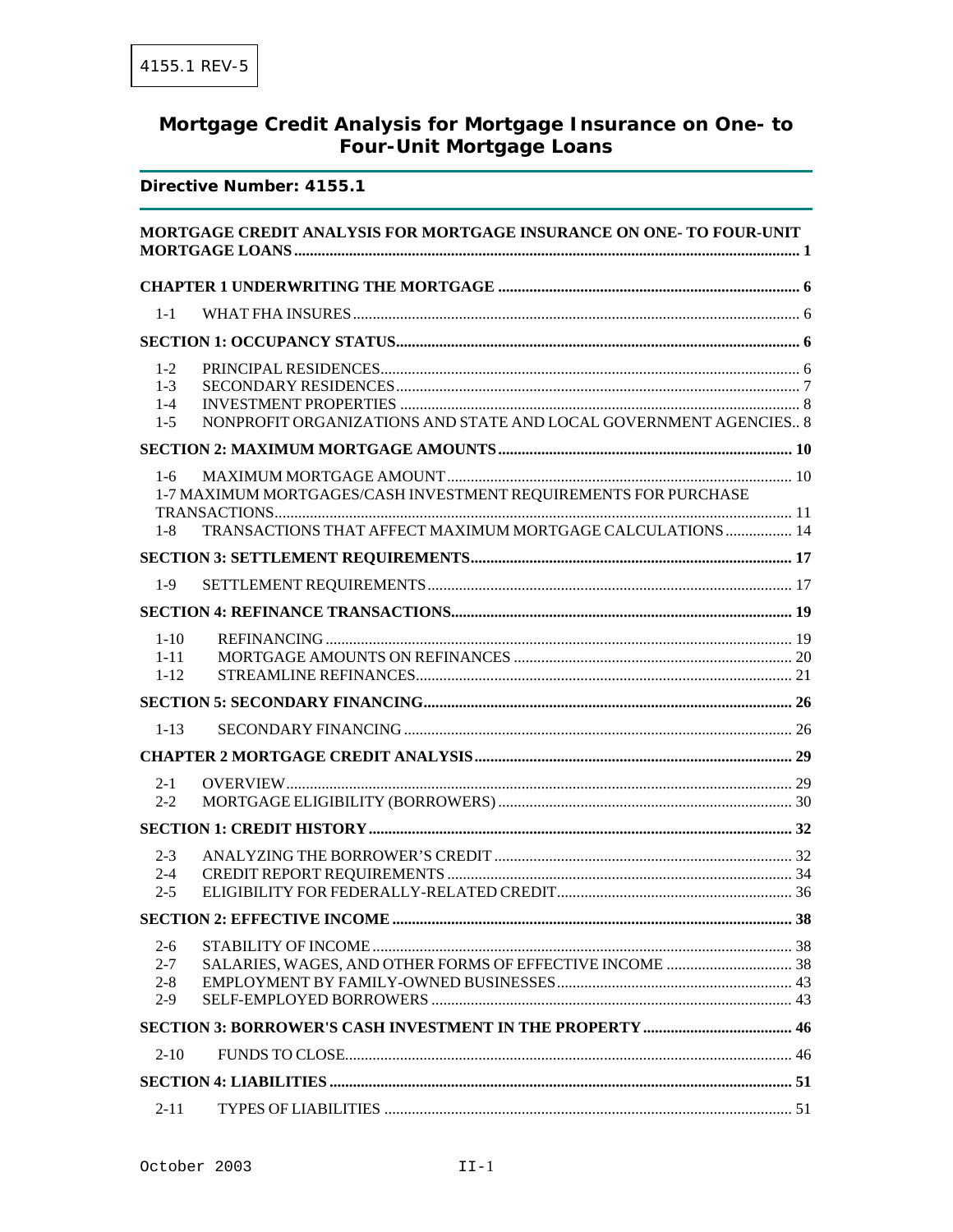| $2 - 12$ |                                                                     |  |
|----------|---------------------------------------------------------------------|--|
| $2 - 13$ |                                                                     |  |
|          |                                                                     |  |
| $2 - 14$ |                                                                     |  |
| $2 - 15$ |                                                                     |  |
| $2 - 16$ |                                                                     |  |
| $2 - 17$ |                                                                     |  |
| $2 - 18$ | MORTGAGE INSURANCE FOR DISASTER VICTIMS [SECTION 203(H)] 58         |  |
| $2 - 19$ |                                                                     |  |
| $2 - 20$ |                                                                     |  |
| $2 - 21$ |                                                                     |  |
|          | <b>CHAPTER 3 DOCUMENTATION AND OTHER PROCESSING REQUIREMENTS 62</b> |  |
|          |                                                                     |  |
| $3-1$    |                                                                     |  |
| $3-2$    |                                                                     |  |
| $3-3$    |                                                                     |  |
| $3-4$    |                                                                     |  |
|          |                                                                     |  |
| $3 - 5$  |                                                                     |  |
| $3-6$    |                                                                     |  |
| $3 - 7$  |                                                                     |  |
| $3 - 8$  |                                                                     |  |
| $3-9$    |                                                                     |  |
| $3-10$   |                                                                     |  |
| $3 - 11$ |                                                                     |  |
| $3-12$   |                                                                     |  |
|          |                                                                     |  |
| 4-1      |                                                                     |  |
| $4-2$    |                                                                     |  |
| $4 - 3$  |                                                                     |  |
| $4 - 4$  |                                                                     |  |
| $4 - 5$  |                                                                     |  |
|          |                                                                     |  |
|          |                                                                     |  |

#### FOREWORD

This Handbook describes the basic mortgage credit underwriting requirements for single-family (one to four units) mortgage loans insured under the National Housing Act. For each loan FHA insures, the lender must establish that the borrower has the ability and willingness to repay the mortgage debt. This decision must be predicated on sound underwriting principles consistent with the guidelines, rules, and regulations described throughout this Handbook and must be supported by sufficient documentation.

These underwriting guidelines discuss the types of transactions and properties eligible for mortgage insurance, and FHA's requirements for determining the borrower's ability and willingness to repay the debt. Information regarding valuation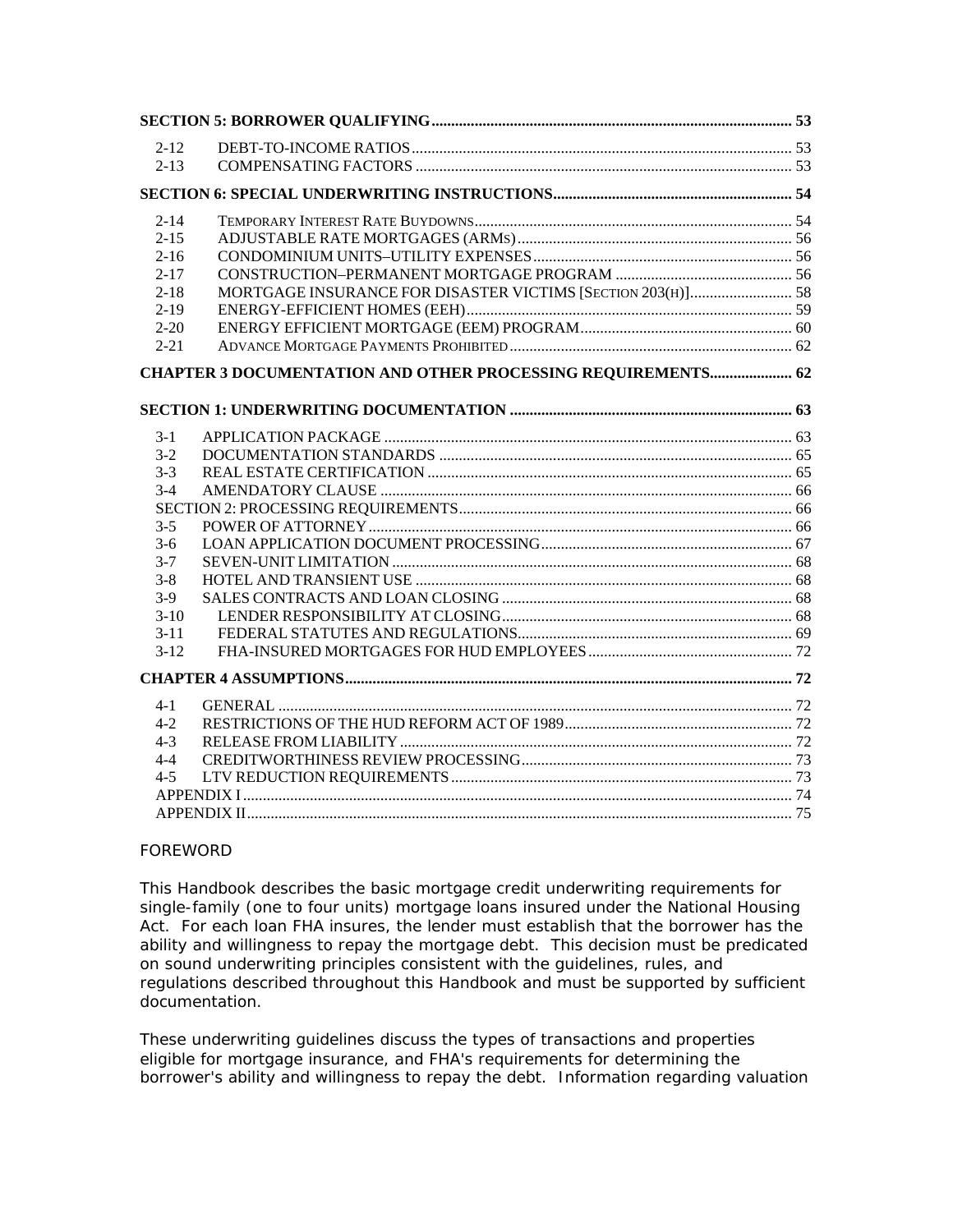and architectural requirements can be found in HUD Handbooks 4150.1 REV-1 and 4145.1 REV-2,

CHG-1, respectively. These underwriting guidelines apply to mortgages insured under Sections 203(b) and 234(c) of the National Housing Act, and are also generally applicable to other single-family mortgage insurance programs (except where inconsistent with special features of those programs). Other single-family mortgage insurance programs are described in HUD Handbook 4000.2 REV-2.

This Handbook provides direction to lenders and FHA staff and is based on FHA 's experience in insuring single-family mortgages. While it is not FHA's intent to insure mortgages that are likely to result in default, regardless of the borrower's equity, lenders may exercise some discretion in the underwriting of home mortgages where the borrower's financial and other circumstances are not specifically addressed by this Handbook. However, lenders are expected to exercise both sound judgment and due diligence in the underwriting of loans to be insured by FHA. For ease of reading, we have chosen to use "lender" in lieu of "mortgagee" throughout this user guide. However, "lender" is to be interpreted as a FHA-approved mortgagee as described in 24 CFR § 202.10. Similarly, "loan" is to be interpreted as "mortgage" as also described in 24 CFR § 202.10

Questions not addressed in the text should be directed to the appropriate Home Ownership Center (HOC) or the Director, Office of Single Family Program Development, HUD Headquarters, Robert Weaver Building, 451 Seventh St., SW, Washington, DC 20410-8000.

References:

1) 4000.2 REV-2 Mortgagees' Handbook, Application through Insurance

2) 4145.1 REV-2, CHG-1, Architectural Processing and Inspections

3) 4150.1 REV-1 Valuation Analysis for Home Mortgage Insurance

4) 4330.1 REV-5 Administration of Insured Home Mortgages

5) Code of Federal Regulations, Title 24 (24 CFR). Codifies the general and permanent rules of the Department.

TABLE OF CONTENTS

#### CHAPTER 1 INTRODUCTION

1-1 WHAT FHA INSURES 1-1

| SECTION 1: | OCCUPANCY STATUS                                |         |
|------------|-------------------------------------------------|---------|
| $1 - 2$    | PRINCIPAL RESIDENCES                            | $1 - 1$ |
| $1 - 3$    | SECONDARY RESIDENCES                            | $1 - 1$ |
| $1 - 4$    | INVESTMENT PROPERTIFS                           | $1 - 1$ |
| $1 - 5$    | NONPROFIT ORGANIZATIONS AND GOVERNMENT AGENCIES |         |
| $1 - 1$    |                                                 |         |
|            |                                                 |         |
|            | SECTION 2: MAXIMUM MORTGAGE AMOUNTS             |         |

| 1-6     | MAXIMUM MORTGAGE AMOUNT                     |  |
|---------|---------------------------------------------|--|
| $1 - 7$ | MAXIMUM MORTGAGES FOR PURCHASE TRANSACTIONS |  |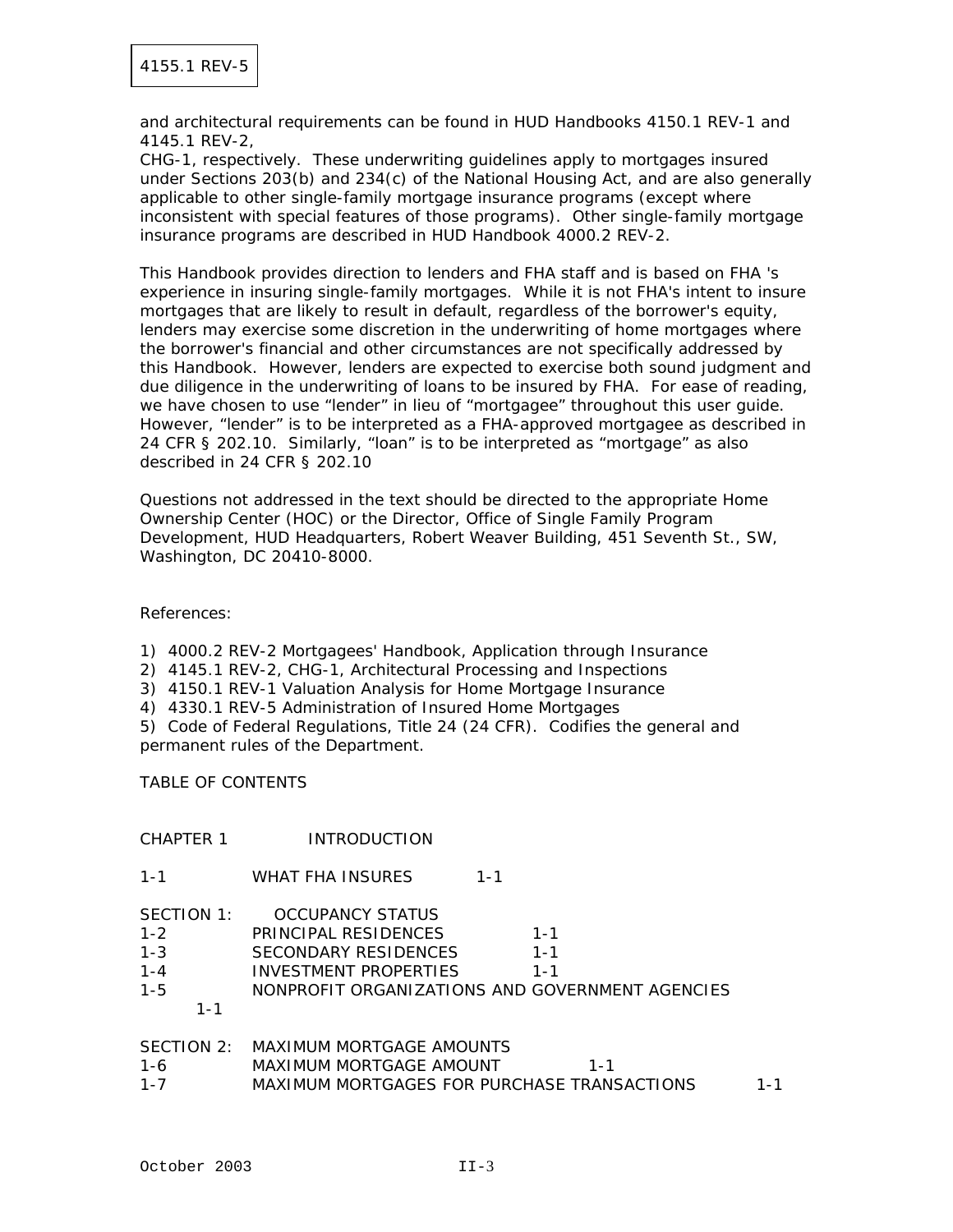| $1 - 8$<br>$1 - 1$                                                                | TRANSACTIONS THAT AFFECT MAXIMUM MORTGAGE CALCULATIONS                                                                                                                                                                                                                                         |
|-----------------------------------------------------------------------------------|------------------------------------------------------------------------------------------------------------------------------------------------------------------------------------------------------------------------------------------------------------------------------------------------|
| $1 - 9$                                                                           | SECTION 3: SETTLEMENT REQUIREMENTS<br>SETTLEMENT REQUIREMENTS<br>$1 - 1$                                                                                                                                                                                                                       |
| SECTION 4:<br>$1 - 10$<br>$1 - 11$<br>$1 - 1$                                     | REFINANCE TRANSACTIONS<br><b>REFINANCING</b><br>$1 - 1$<br>CALCULATING THE MORTGAGE AMOUNT ON REFINANCES                                                                                                                                                                                       |
| $1 - 12$                                                                          | STREAMLINE REFINANCES<br>$1 - 1$                                                                                                                                                                                                                                                               |
| $1 - 13$                                                                          | SECTION 5: SECONDARY FINANCING<br>SECONDARY FINANCING<br>$1 - 1$                                                                                                                                                                                                                               |
| $2 - 1$<br>$2-2$<br>$2 - 3$<br>$2 - 4$<br>$2 - 5$                                 | CHAPTER 2 MORTGAGE CREDIT ANALYSIS<br><b>OVERVIEW</b><br>$2 - 1$<br>MORTGAGE ELIGIBILITY (BORROWERS)<br>$2 - 1$<br>ANALYZING THE BORROWER'S CREDIT<br>$2 - 1$<br>CREDIT REPORT REQUIREMENTS<br>$2 - 1$<br>CREDIT ELIGIBILITY REQUIREMENTS<br>$2 - 1$                                           |
| $2 - 6$<br>$2 - 7$<br>$2 - 8$<br>$2 - 9$                                          | SECTION 2: EFFECTIVE INCOME<br>STABILITY OF INCOME<br>$2 - 1$<br>SALARIES, WAGES, AND OTHER FORMS OF INCOME<br>$2 - 1$<br>EMPLOYMENT BY FAMILY-OWNED BUSINESS<br>$2 - 1$<br>SELF-EMPLOYED BORROWERS<br>$2 - 1$                                                                                 |
|                                                                                   | SECTION 3: BORROWER'S CASH INVESTMENT IN THE PROPERTY<br>2-10 FUNDS TO CLOSE<br>$2 - 1$                                                                                                                                                                                                        |
| $2 - 11$                                                                          | SECTION 4: TYPES OF LIABILITIES<br>LIABILITIES<br>$2 - 1$                                                                                                                                                                                                                                      |
| $2 - 12$<br>$2 - 13$                                                              | SECTION 5: BORROWER QUALIFYING<br>DEBT TO INCOME RATIOS<br>$2 - 1$<br><b>COMPENSATING FACTORS</b><br>$2 - 1$                                                                                                                                                                                   |
| SECTION 6:<br>$2 - 14$<br>$2 - 15$<br>$2 - 16$<br>$2 - 17$<br>$2 - 18$<br>$2 - 1$ | SPECIAL UNDERWRITING INSTRUCTIONS<br>TEMPORARY INTEREST RATE BUYDOWNS<br>$2 - 1$<br>ADJUSTABLE RATE MORTGAGES<br>$2 - 1$<br>CONDOMINIUM UNITS: UTILITY EXPENSES<br>$2 - 1$<br>CONSTRUCTION- PERMANENT MORTGAGE PROGRAM<br>$2 - 1$<br>MORTGAGE ASSISTANCE FOR DISASTER VICTIMS [Section 203(h)] |
| $2 - 19$<br>$2 - 20$                                                              | <b>ENERGY EFFICIENT HOMES (EEH)</b><br>$2 - 1$<br>ENERGY EFFICIENT MORTGAGE (EEM) PROGRAM<br>$2 - 1$                                                                                                                                                                                           |
| CHAPTER 3                                                                         | DOCUMENTATION AND OTHER PROCESSING REQUIREMENTS                                                                                                                                                                                                                                                |
| SECTION 1:<br>$3 - 1$<br>$3 - 2$                                                  | UNDERWRITING DOCUMENTATION<br>APPLICATION PACKAGE<br>$3 - 1$<br>DOCUMENTATION STANDARDS<br>$3 - 1$                                                                                                                                                                                             |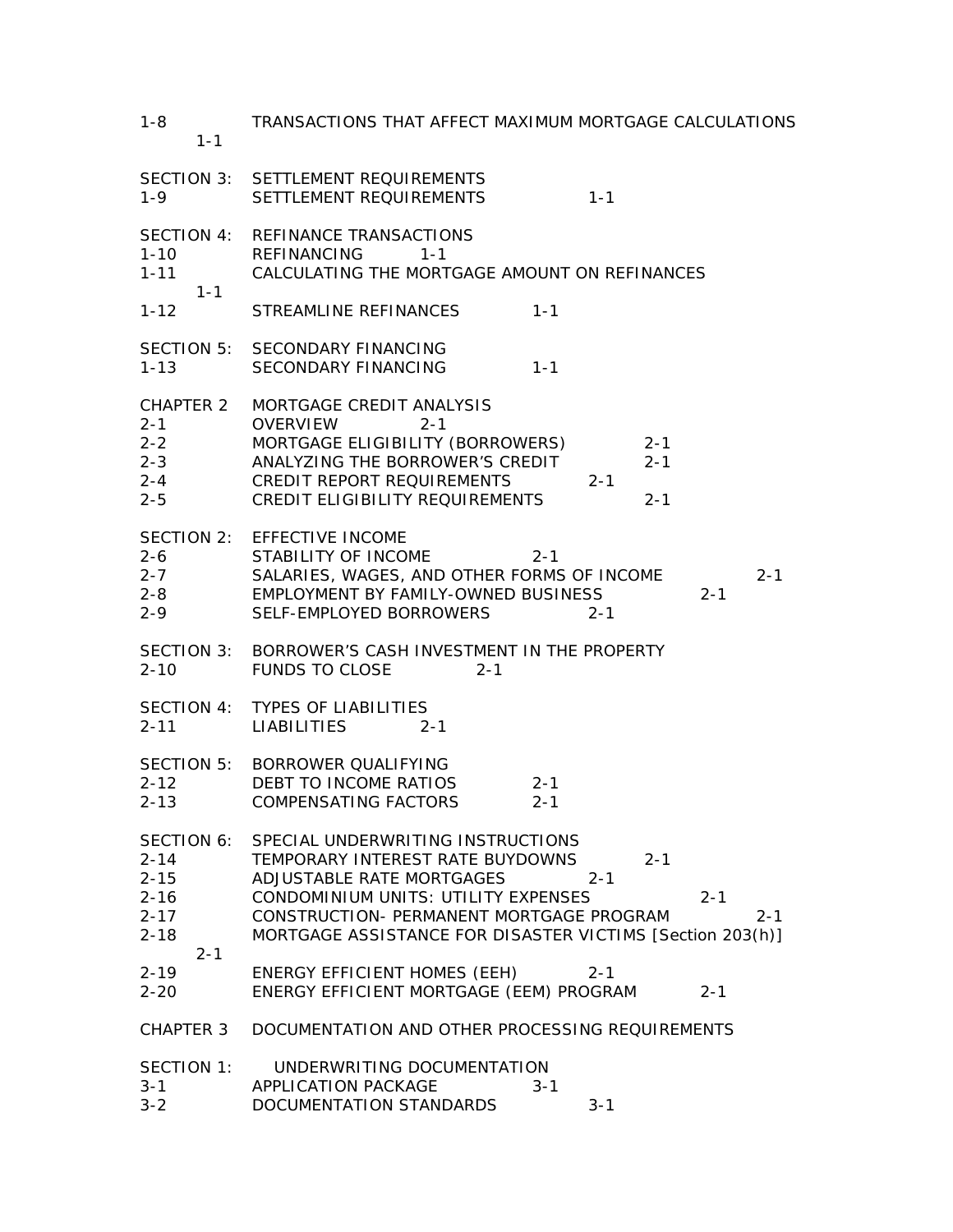| $3 - 3$<br>$3 - 4$                                                            |         | REAL ESTATE CERTIFICATION<br>$3 - 1$<br>AMENDATORY CLAUSE<br>$3 - 1$                                                                                                                                                                                |                                     |
|-------------------------------------------------------------------------------|---------|-----------------------------------------------------------------------------------------------------------------------------------------------------------------------------------------------------------------------------------------------------|-------------------------------------|
| SECTION 2:<br>$3 - 5$<br>$3 - 6$<br>$3 - 7$<br>$3 - 8$<br>$3 - 9$<br>$3 - 10$ |         | PROCESSING REQUIREMENTS<br>POWER OF ATTORNEY<br>$3 - 1$<br>LOAN APPLICATION DOCUMENT PROCESSING<br>SEVEN-UNIT DOCUMENTATION<br>$3 - 1$<br>HOTEL AND TRANSIENT USE<br>$3 - 1$<br>SALES CONTRACT AND LOAN CLOSING<br>LENDER RESPONSIBILITY AT CLOSING | $3 - 1$<br>$3 - 1$<br>$3 - 1$       |
| <b>SECTION 3:</b><br>$3 - 11$<br>$3 - 12$                                     |         | FAIR HOUSING AND OTHER FEDERAL REQUIREMENTS<br>FEDERAL STATUTES AND REGULATIONS<br>FHA-PROCESSED HUD EMPLOYEE LOANS                                                                                                                                 | $3 - 1$<br>$3 - 1$                  |
| CHAPTER 4<br>$4 - 1$<br>$4 - 2$<br>$4 - 3$<br>$4 - 4$<br>$4 - 5$              | GENERAL | <b>ASSUMPTIONS</b><br>$4 - 1$<br>RESTRICTIONS OF THE HUD REFORM ACT OF 1989<br>RELEASE FROM LIABILITY<br>$4 - 1$<br>CREDIT-WORTHINESS REVIEW PROCESSING<br>LTV REDUCTION REQUIREMENTS<br>$4 - 1$                                                    | $4 - 1$<br>$4 - 1$                  |
| <b>APPENDICES</b><br>Τ.<br>П.<br><b>HANDBOOK 4155.1</b>                       |         | SINGLE FAMILY HOC JURISDICTIONS<br>CLOSING COSTS AVERAGES FOR STATES FORMS RELEVANT TO                                                                                                                                                              |                                     |
| Form $#$                                                                      |         | Form Name                                                                                                                                                                                                                                           | <b>OMB Approval</b><br>Number       |
| <b>HUD 92564-VC</b><br><b>HUD 92564-HS</b><br>HUD 92900-A                     |         | Valuation Condition-Notice to Lender<br>Homebuyers Summary<br>Addendum to URLA                                                                                                                                                                      | 2502-0538<br>2502-0538<br>2502-0059 |
| URLA (FNMA 1003<br>/ FHLMC 65)                                                |         | Uniform Residential Loan Application                                                                                                                                                                                                                | N/A                                 |
| <b>HUD 92900-PUR</b>                                                          |         | Mortgage Credit Analysis Worksheet<br>Purchase Money Mortgage                                                                                                                                                                                       | 2502-0059                           |
| HUD 92900-WS<br>HUD-1<br><b>GFE</b>                                           |         | Mortgage Credit Analysis Worksheet<br>Settlement Statement<br>Good Faith Estimate                                                                                                                                                                   | 2502-0059<br>2502-0265              |
| HUD 92300<br>URAR (FNMA 1004                                                  |         | Mortgagee Assurance of Completion<br>Uniform Residential Appraisal Report                                                                                                                                                                           | 2502-0189<br>N/A                    |
| / FHLMC 70)                                                                   |         | Conditional Commitment-DE Statement of                                                                                                                                                                                                              |                                     |
| HUD 92800.5B                                                                  |         | <b>Appraised Value</b>                                                                                                                                                                                                                              | 2502-0494                           |
| VA-CRV<br>HUD 92210                                                           |         | VA-Certificate of Reasonable Value<br>Request for Credit Approval of Substitute                                                                                                                                                                     | 2900-0045<br>2502-0036              |
| HUD 92210.1                                                                   |         | Mortgagor<br>Approval of Purchaser and Release of Seller                                                                                                                                                                                            | 2502-0036                           |
| HUD 92561                                                                     |         | Borrower's Contract with Respect to Hotel<br>and Transient Use of Property                                                                                                                                                                          | 2502-0059                           |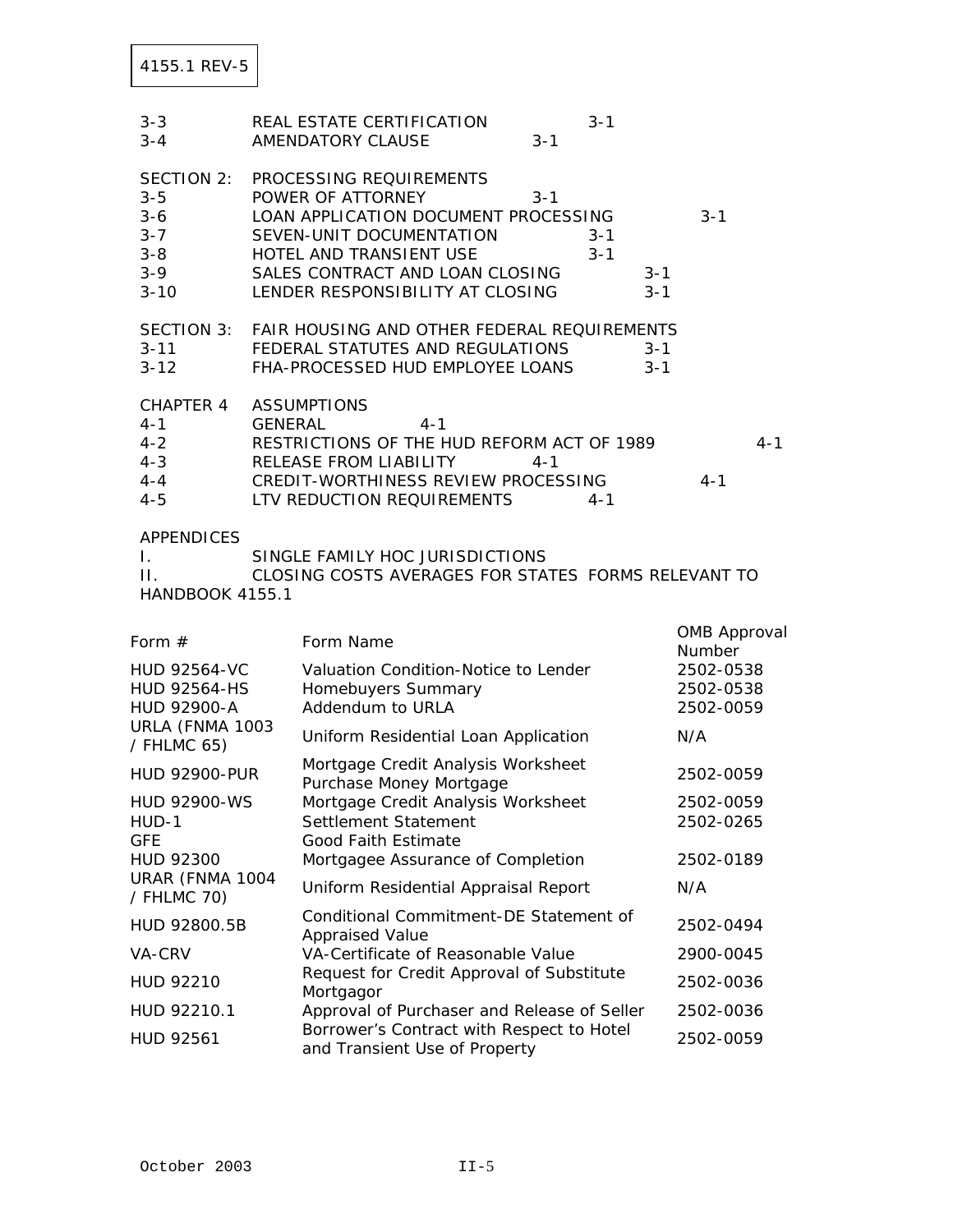## **CHAPTER 1 UNDERWRITING THE MORTGAGE**

**1-1 WHAT FHA INSURES.** <u><TOP></u> FHA insures mortgages on properties that consist of detached or semi-detached dwellings, townhouses or row houses, and individual units within FHA-approved condominium projects. Except as otherwise stated in this Handbook, FHA's single-family programs are limited to owner-occupied principal residences only. FHA will not insure mortgages on commercial enterprises, boarding houses, hotels and motels, tourist houses, private clubs, bed and breakfast establishments, and fraternity or sorority houses.

## **SECTION 1: OCCUPANCY STATUS**

**1-2 PRINCIPAL RESIDENCES.** <TOP> A principal residence is a property that will be occupied by the borrower for the majority of the calendar year. At least one borrower must occupy the property and sign the security instrument and the mortgage note for the property to be considered owner-occupied. Our security instruments require a borrower to establish bona fide occupancy in the home as the borrower's principal residence within 60 days after signing the security instrument with continued occupancy for at least one year.

To prevent circumvention of the restrictions on FHA-insured mortgages to investors, we generally will not insure more than one mortgage for any borrower. Any person individually or jointly owning a home covered by a mortgage insured by FHA in which ownership is maintained may not purchase another principal residence with FHA mortgage insurance except under the situations described below. Properties previously acquired as investment properties are not subject to these restrictions.

We will not insure a mortgage if we conclude that the transaction was designed to use FHA mortgage insurance as a vehicle for obtaining investment properties, even if the property to be encumbered will be the only one owned using FHA mortgage insurance. We do not object to homebuyers using FHA mortgage insurance more than once if compatible with the homebuyer's needs and resources as follows:

A. Relocations. If the borrower is relocating and re-establishing residency in another area not within reasonable commuting distance from the current principal residence, the borrower may obtain another mortgage using FHA insured financing and is not required to sell the existing property covered by a FHA-insured mortgage. The relocation need not be employer mandated to qualify for this exception. Further, if the borrower returns to an area where he or she owns a property with an FHAinsured mortgage, it is not required that the borrower re-establish primary residency in that property in order to be eligible for another FHA insured mortgage. B. Increase in Family Size. The borrower may be permitted to obtain another home with an FHA-insured mortgage if the number of legal dependents increases to the point that the present house no longer meets the family's needs. The borrower

The borrower also must pay down the outstanding mortgage balance on the present property to a 75 percent or lower loan-to-value (LTV) ratio. A current residential appraisal must be used to determine LTV compliance. Tax assessments, market analyses by real estate brokers, etc., are not acceptable as proof of LTV compliance.

must provide satisfactory evidence of the increase in dependents and the property's

failure to meet the family's needs.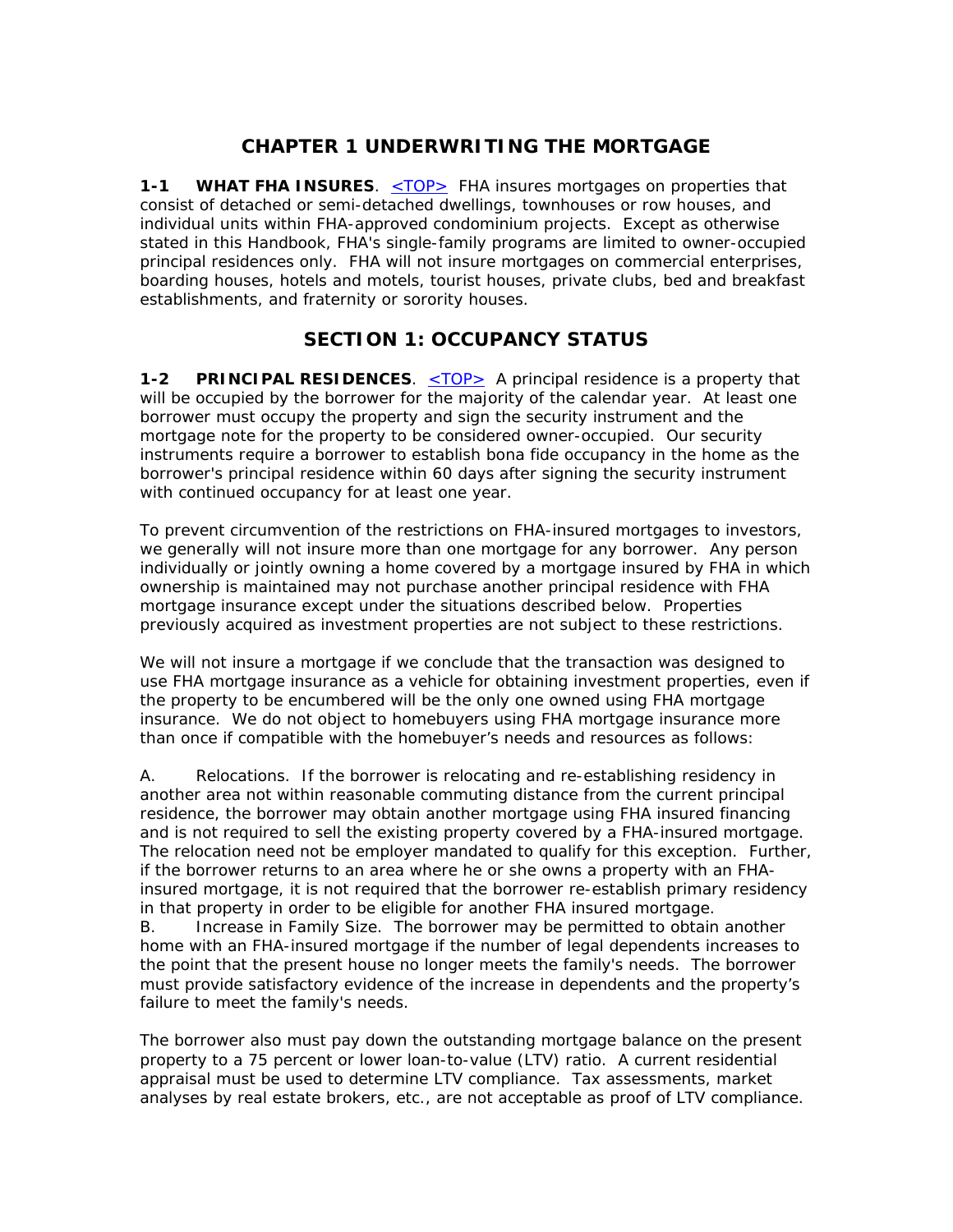C. Vacating a Jointly Owned Property. If the borrower is vacating a residence that will remain occupied by a co-borrower, the borrower is permitted to obtain another FHA-insured mortgage. Acceptable situations include instances of divorce, after which the vacating ex-spouse will purchase a new home, or one of the coborrowers will vacate the existing property.

D. Non-Occupying Co-Borrower. A non-occupying co-borrower on property being purchased with an FHA-insured mortgage as a principal residence by other family members may have a joint interest in that property as well as in a principal residence of their own with a FHA-insured mortgage. (See paragraph 1-8 B for additional information).

Under no circumstances may investors use the exceptions described above to circumvent FHA's ban on loans to private investors and acquire rental properties through purportedly purchasing "principal residences." Considerations in determining the eligibility of a borrower for one of these exceptions are the length of time the previous property was owned by the borrower and the circumstances that compel the borrower to purchase another residence with an FHA-insured mortgage. In all other cases, the purchasing borrower either must pay off the FHA-insured mortgage on the previous residence or terminate ownership of that property before acquiring another FHA-insured mortgage.

**1-3 SECONDARY RESIDENCES.** <TOP> A secondary residence is a property the borrower occupies in addition to his or her principal residence. Secondary residences are only permitted when the appropriate Home Ownership Center (HOC) agrees that an undue hardship exists, meaning that affordable rental housing that meets the needs of the family is not available for lease in the area or within reasonable commuting distance to work, and the maximum loan amount is 85 percent of the lesser of the appraised value or sales price. Direct Endorsement (DE) lenders are not authorized to grant hardship exceptions. Any request for a hardship exception must be submitted by the lender in writing to the appropriate HOC. HOC jurisdictions are listed in Appendix I. A borrower may have only one secondary residence at any time. All the following conditions must be met for secondary residences:

A. The secondary residence must not be a vacation home or otherwise used primarily for recreational purposes; and

B. The borrower must obtain the secondary residence because of seasonal employment, employment relocation, or other circumstances not related to recreational use of the residence; and

C. There must be a demonstrated lack of affordable rental housing meeting the needs of the borrower in the area or within a reasonable commuting distance of the borrower's employment. Documentation to support this must include:

1. A satisfactory explanation from the borrower of the need for a secondary residence and the lack of available rental housing in the area that meets the need.

Written evidence from local real estate professionals who verify a lack of acceptable rental housing in the area.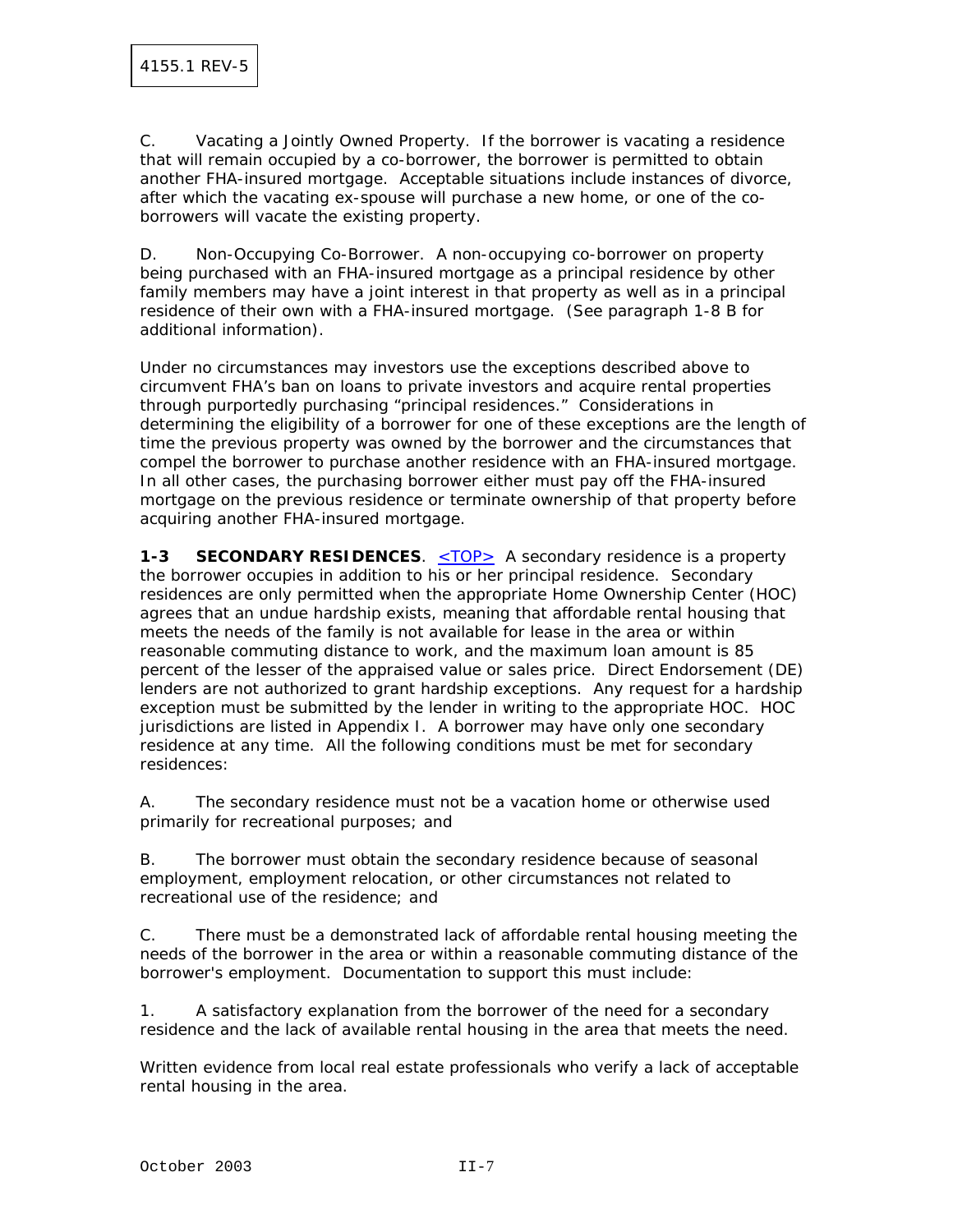**1-4 INVESTMENT PROPERTIES**. <TOP> An investment property is a property that is not occupied by the borrower as a principal residence or as a secondary residence. With permission from the appropriate HOC, private investors, including nonprofit organizations not meeting the criteria described in paragraph 1-5 A, may obtain FHA-insured mortgages for the following reasons:

A. Purchasing HUD Real Estate Owned (REO) properties. Owner occupancy is not required when the jurisdictional HOC sells the property and permits the purchaser to obtain FHA-insured financing on the investment property.

B. Streamline refinancing without appraisals. See paragraph 1-12 for additional qualifying information.

C. Underwriting Considerations:

Individual investors who credit qualify may assume mortgages made on investment properties. This applies to the transactions described in paragraphs 1-4 A and B, as well as to investment properties purchased before the 1989 ban on investors that have been subsequently streamline refinanced.

Qualifying ratios, the treatment of projected rental income, etc., are described in Chapter 2, paragraph 2-7 M.

ARMs and graduated payment mortgages (GPMs) are not permitted on investment properties.

Except for streamline refinances in which the mortgage was originally insured in the name of a business, FHA will not insure loans made solely in the name of a business entity (such as a corporation, partnership, or sole proprietorship) or trust. One or more individuals, along with the business entity or trust, must be analyzed for creditworthiness. The individual(s) and the business entity or trust must appear on the mortgage note. The business entity, trust, or individual(s) may appear on the property deed or title. All parties appearing on the property deed or title must also appear on the security instrument (i.e., mortgage, deed of trust, security deed).

### **1-5 NONPROFIT ORGANIZATIONS AND STATE AND LOCAL GOVERNMENT**

**AGENCIES**. <TOP> Nonprofit organizations and state and local government agencies are permitted to purchase properties with FHA-insured mortgages, subject to the conditions listed below. These government and nonprofit organizations are eligible for the same percentage of financing available on owner-occupied principal residences. Nonprofit agencies may only obtain FHA-insured fixed rate mortgages, and only an existing FHA-insured mortgage is eligible for refinancing and may never result in equity withdrawal.

A. Nonprofit Organizations. Nonprofit organizations that intend to sell or lease the property to low- or moderate-income individuals (generally defined as income not exceeding 115 percent of the applicable median income) may obtain FHA-insured financing on rental property. The appropriate HOC is responsible for determining the nonprofit agency's eligibility to participate in FHA programs; the DE lender is responsible for determining the agency's financial capacity for repayment. Lenders also must verify that the agency is approved as a participating nonprofit agency as of the date of underwriting. Lenders can verify nonprofit approval status by visiting the HUD Website at www.hud.gov.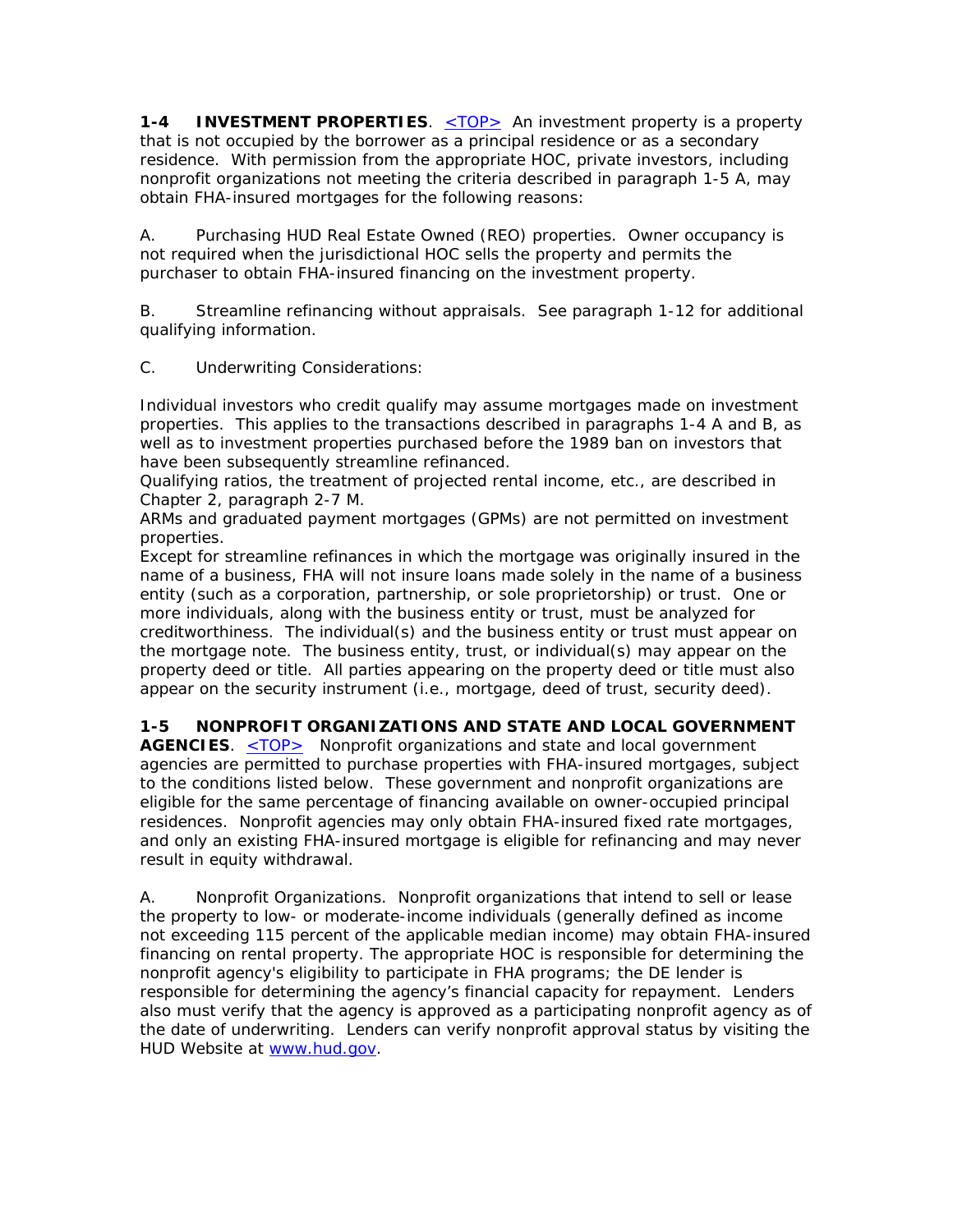B. Nonprofit Approval. In order to qualify to purchase properties with FHAinsured mortgages and to obtain the same percentage of financing available to owner-occupants, HUD must approve the nonprofit agency. The nonprofit must:

1. Be of the type described in Section  $501(c)(3)$  as exempt from taxation under Section 501(a) of the Internal Revenue Code of 1986; and

Have a voluntary board, and no part of the net earnings of the organization or funds from the transaction may benefit any board member, founder, contributor, or individual.

Have two years' experience as a provider of housing for low- and moderate- income persons.

A nonprofit agency not meeting the above requirements, including religious and charitable organizations, may only purchase properties backed by FHA mortgage insurance under the conditions described for other investors in paragraph 1-4A.

Detailed instructions on qualifying nonprofit organizations as mortgagors, including documentation requirements, are contained in Mortgagee Letter 2002-01. Questions concerning a nonprofit agency's approval should be directed to the appropriate HOC.

C. State and Local Government Agencies. State and local government agencies involved in the provision of housing may obtain FHA-insured financing provided the agency meets the criteria described below. Loan applications from these entities may be processed under the DE program without prior approval from the appropriate HOC.

The agency must provide evidence from its legal counsel that the agency has the legal authority and capacity to become the borrower, that the state or local government is not in bankruptcy, and that there is no legal prohibition that would prevent the lender from obtaining a deficiency judgment (if permitted by state law for other types of borrowers) on FHA's behalf in the event of foreclosure or deed-inlieu of foreclosure. Credit reports, financial statements, bank statements, CAIVRS/LDP/GSA checks are not required.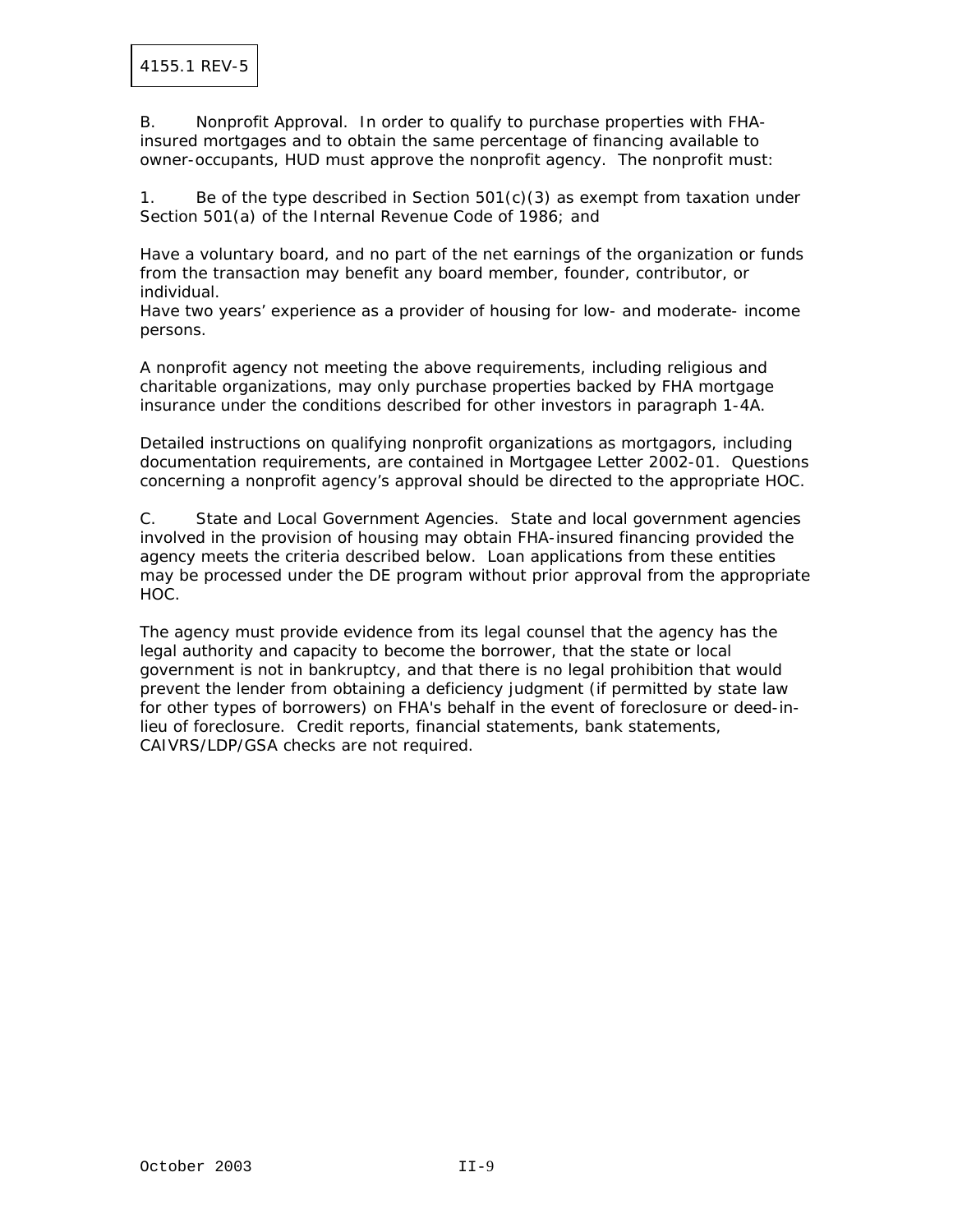# **SECTION 2: MAXIMUM MORTGAGE AMOUNTS**

**1-6 MAXIMUM MORTGAGE AMOUNT.** <TOP> The maximum insurable mortgage is the lesser of: (1) the statutory loan limit for the area (typically a county or metropolitan statistical area (MSA)) or (2) the applicable loan-to-value (LTV) limit.

Most FHA mortgages require payment of an upfront mortgage insurance premium (UFMIP). The statutory loan amount and loan-to-value limits described in this Handbook do not include the UFMIP. All descriptions of maximum insurable mortgages throughout this Handbook, unless otherwise stated, exclude UFMIP.

A. Statutory Loan Amount Limits. The statutory loan amount limits vary by program and the number of family units within the dwelling, and apply to both purchases and refinances. For most programs, they may be increased when housing costs for the area support higher limits. The National Housing Act specifies the maximum loan amount for each program.

In high-cost areas, the maximum 203(b) mortgage amount (for a one-unit property) can be increased by the appropriate HOC to 95 percent of the median one-family house price in the area or 87 percent of the Federal Home Loan Mortgage Corporation (Freddie Mac) limit, whichever is less. Higher limits are available in Hawaii, Alaska, Guam, and Virgin Islands but must be justified by local house prices.

The current FHA standard and high-cost area mortgage limits can be accessed from the lender Web page on HUD's Web site at www.hud.gov or on FHA Connection at https://entp.hud.gov/clas/. A Mortgagee Letter is also issued each year announcing the new mortgage limits.

The standard area-wide mortgage limits and the maximum high-cost limits are indexed to the Freddie Mac conforming loan limit. Therefore, as the conventional conforming loan limits increase, the FHA loan limits also increase.

B. Loan-to-Value Limitations.

The mortgage insurance program, whether the loan is for the purchase of a property or for the refinance of an existing debt, the age of the property, and several additional criteria (as per paragraph 1-8) are used to determine the maximum LTV percentage available to the borrower. This LTV percentage is then applied to the lesser of the sales price or the appraised value, as described in paragraph 1-7.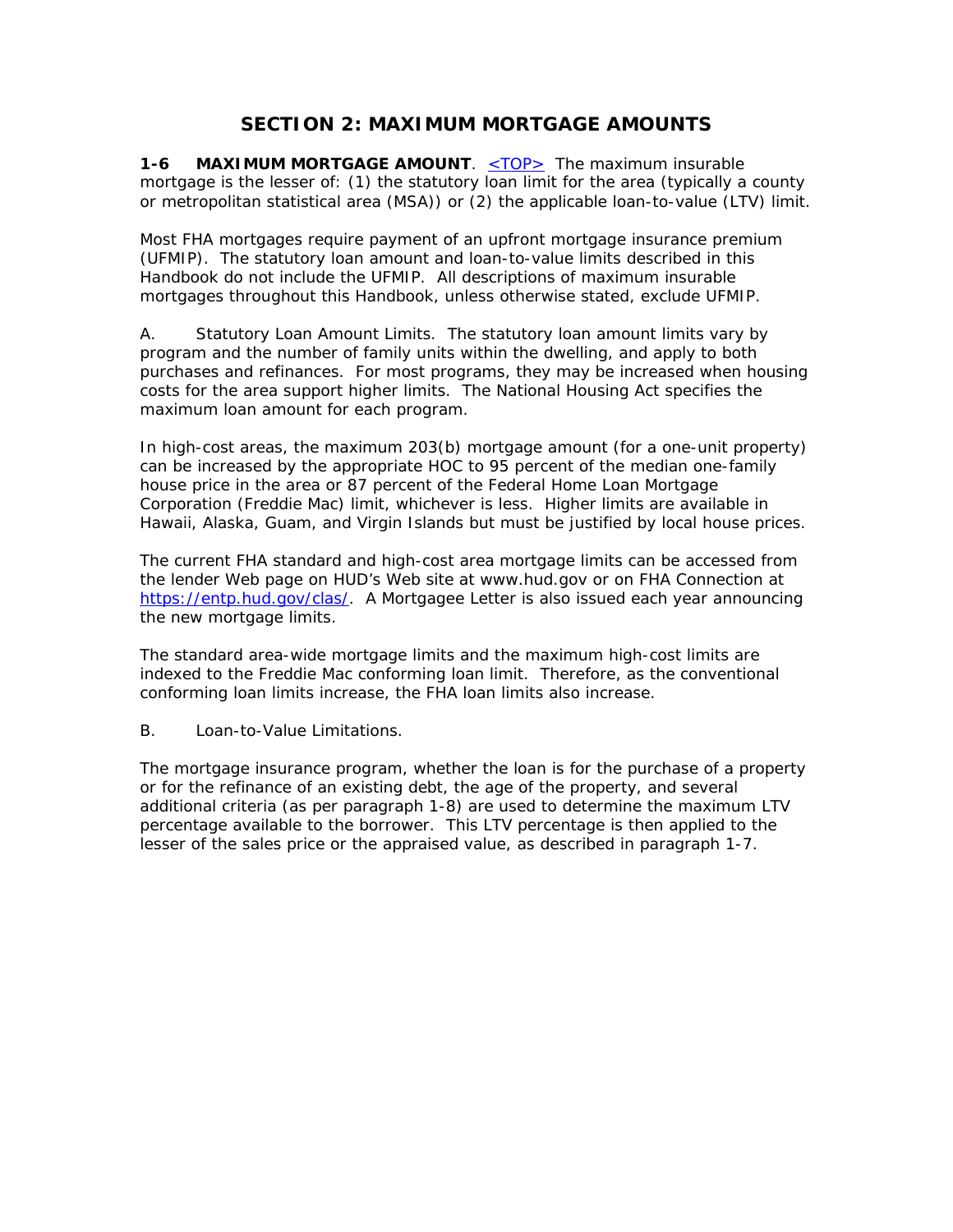**1-7 MAXIMUM MORTGAGES/CASH INVESTMENT REQUIREMENTS FOR PURCHASE TRANSACTIONS.** <TOP> The property's sales price, subject to certain required adjustments as described in A-C below, or the appraised value, if less, is multiplied by a loan-to-value ratio. The resulting amount is the maximum mortgage that FHA will insure. The borrower must make a cash investment at least equal to the difference between the sales price and the resulting maximum mortgage amount.

Except for certain property and transaction types as described in 1-8 below, the lower of the adjusted sales price or the appraised value is multiplied by the factor shown in the chart below. The resulting amount is the maximum loan that FHA will insure provided that the mortgagor has made a cash investment of at least three percent of the contract sales price.

Borrower-paid closing costs may be used to meet the three percent minimum cash investment. If the borrower pays no closing costs at settlement, the loan amount must be reduced sufficiently so that the three percent minimum cash investment is met.

The maximum LTV limits shown below are functions of the property's appraised value or the adjusted sales price (whichever is less) and the State in which the property is located. (A list of states and their closing costs averages may be found in Appendix II.) The maximum LTVs for most purchase transactions are as follows:

Maximum Loan-to-Value Percentages (Purchase Transactions Only on Proposed and Existing Construction)

States with Average Closings Costs At or Below 2.1 Percent of Sales Price

98.75 percent: For properties with values/sales prices equal to or less than \$50,000.

97.65 percent: For properties with values/sales prices in excess of \$50,000 up to \$125,000

97.15 percent: For properties with values/sales prices in excess of \$125,000.

States with Average Closings Costs Above 2.1 Percent of Sales Price

98.75 percent: For properties with values/sales prices equal to or less than \$50,000.

97.75 percent: For properties with values/sales prices in excess of \$50,000.

Our definition of closing costs does not include discount points or prepaid items and, thus, these fees and expenses cannot be used in meeting the cash investment requirements; see paragraph 1-9 A for additional information including a description of closing costs eligible for meeting the minimum cash investment requirement.

The borrower may pay for the appraisal and credit report with a credit card. However, when these fees are paid for in this manner, they may not be counted in meeting the minimum investment requirement.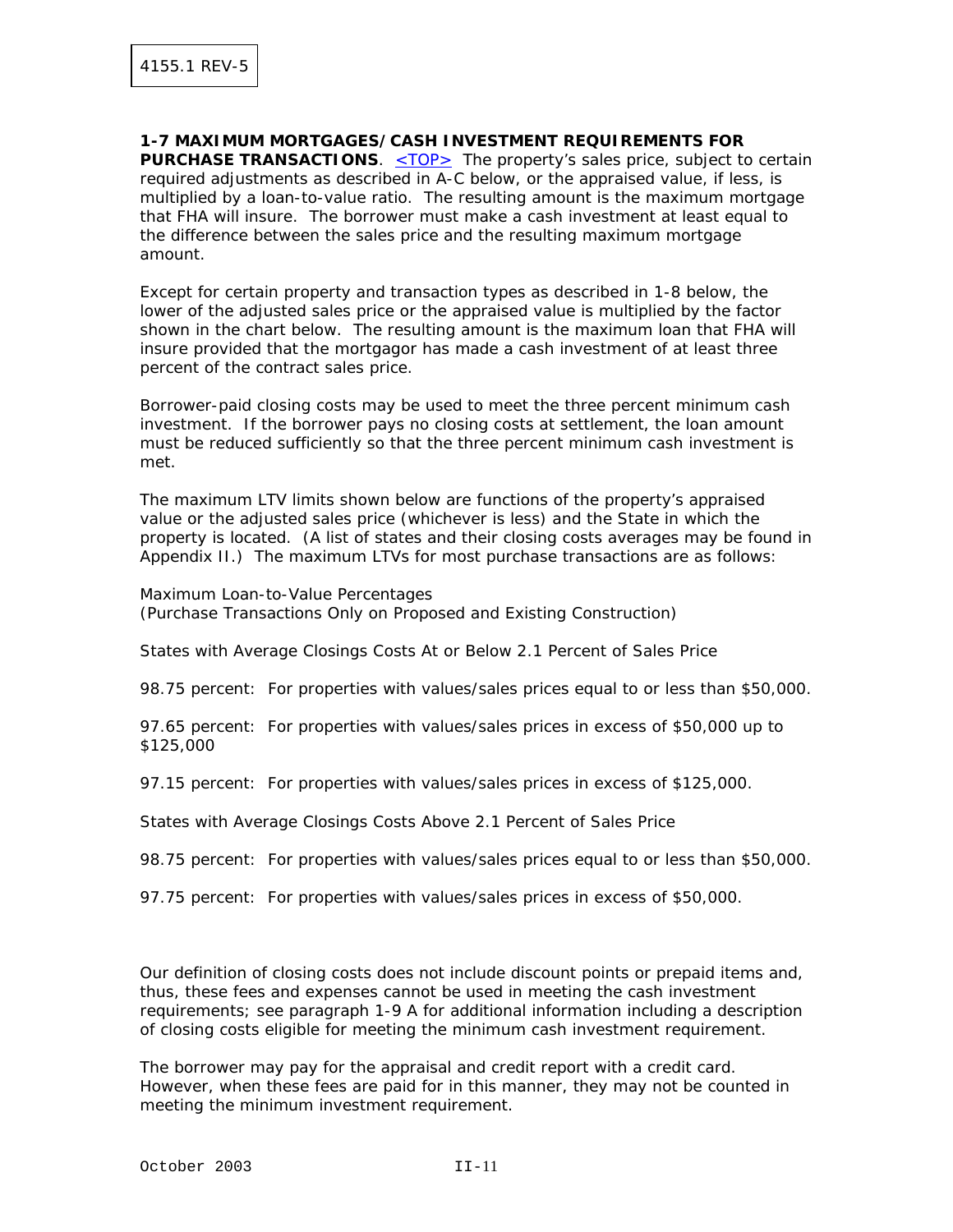Closing costs paid by the seller or lender may not be used to meet the minimum investment requirement. Subject to the limits described below, we are not concerned with the dollar amount of any particular fee charged to the seller.

A. Seller Contributions. The seller (or other interested third parties such as real estate agents, builders, developers, etc., or a combination of parties) may contribute up to six percent of the property's sales price toward the buyer's actual closing costs, prepaid expenses, discount points, and other financing concessions. Contributions exceeding six percent of the sales price or exceeding the actual cost of prepaid expenses, discounts points, and other financing concessions will be treated as inducements to purchase, thereby reducing the amount of the mortgage. Closing costs normally paid by the borrower are considered contributions if paid by the seller. Inducements to purchase are described in paragraph B, below.

The six percent limitation also includes seller payment for permanent and temporary interest rate buydowns and other payment supplements, payments of mortgage interest for fixed rate mortgages and GPMs only (but not principal), mortgage payment protection insurance, and payment of UFMIP.

Fees typically paid by the seller under local or state law, or local custom, such as real estate commissions, charges for pest inspections, fees paid for trustees to release a deed of trust, etc., are not considered contributions. The dollar limit for seller contributions is calculated by using Attachment A on the HUD-92900-PUR/HUD-92900WS. Each dollar exceeding FHA's six percent limit must be subtracted from the property's sales price before applying the appropriate LTV ratio.

B. Inducements to Purchase. Certain expenses (beyond those described above) paid on behalf of the borrower, as well as other inducements to purchase, result in a dollar-for-dollar reduction to the sales price before applying the appropriate LTV ratio. These inducements include decorating allowances, repair allowances, moving costs, and other costs as determined by the appropriate HOC. We also require dollar-for-dollar reductions to the sales price for excess rent credit (see 2-10 N), as well as for gift funds not meeting the requirements stated in Chapter 2.

Personal property items such as cars, boats, riding lawn mowers, furniture, televisions, etc., given by the seller to consummate the sale result in a reduction to the mortgage. The value of the item(s) must be deducted from the sales price and the appraised value of the property (if not already done so by the appraiser) before applying the LTV ratio. However, certain items, depending upon local custom or law, may be considered as part of the real estate transaction with no adjustment to the sales price or appraised value necessary. These items include ranges, refrigerators, dishwashers, washers, dryers, carpeting, window treatments, and other items as determined by the jurisdictional HOC. That office determines if these items affect value and are considered customary. Replacement of existing equipment or other realty items by the seller before closing, such as carpeting or air conditioners, does not require a value adjustment provided no cash allowance is given to the borrower.

In addition, if the seller or builder of the property agrees to pay any portion of the borrower's sales commission on the sale of the borrower's present residence, the amount paid by the seller or builder is an inducement to purchase and must be subtracted dollar for dollar from the sales price before the LTV ratio is applied. Similarly, a borrower not paying real estate commission on the sale of a present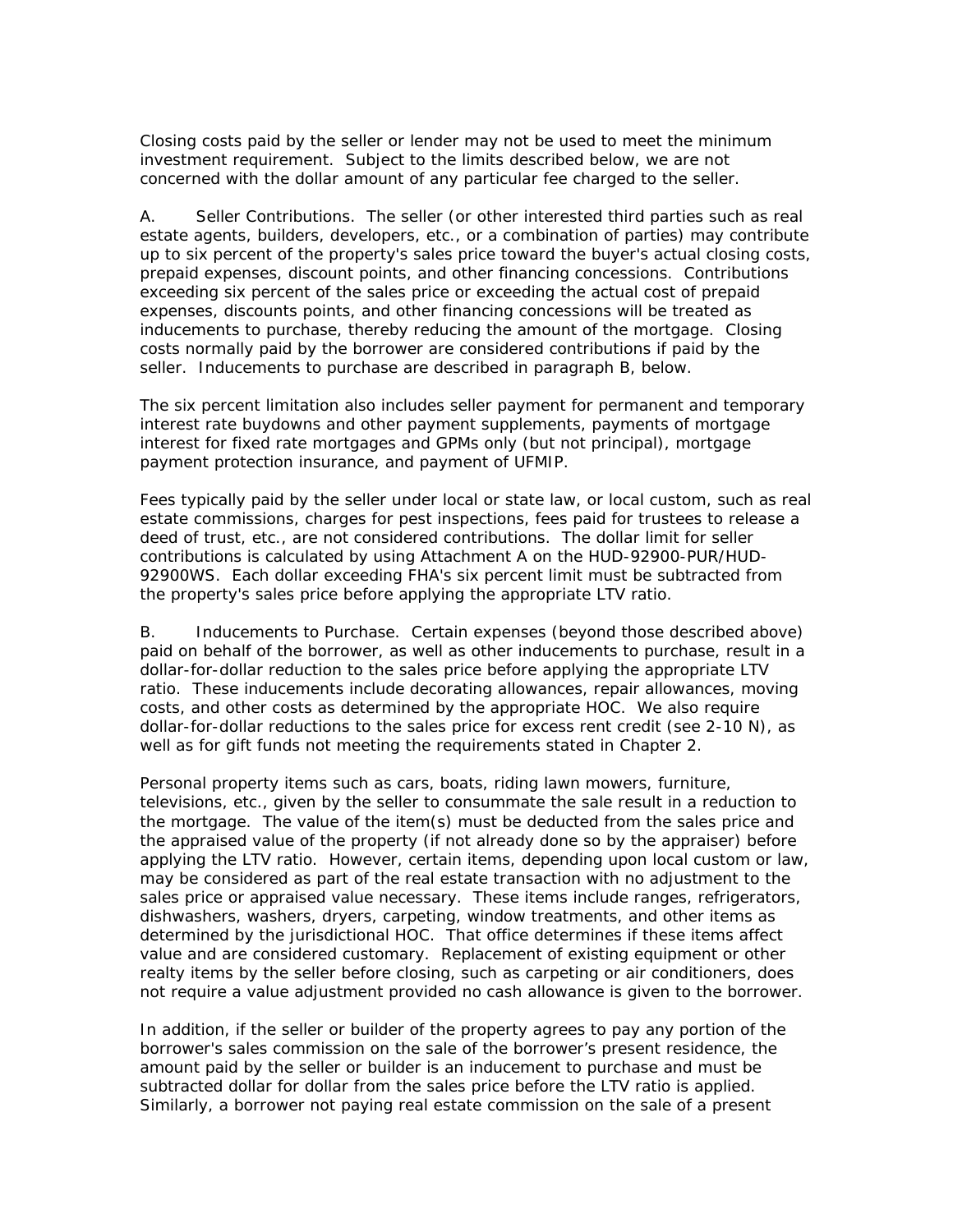home constitutes a sales concession, if the real estate broker or agent is involved in both transactions and the seller of the property purchased by the borrower pays a real estate commission exceeding that typical for the area. In these situations, the amount paid by the seller above the normal real estate commission is considered an inducement to purchase and must be subtracted from the sales price of the property being purchased before applying the LTV ratio.

C. Additions to the Mortgage Amount. In some cases, the maximum mortgage amount may be increased. Except for solar energy systems discussed below, an increase generally is permitted only when the appraised value exceeds the sales price. Only the amount by which the value exceeds the sales price may be added; any remaining costs become part of the borrower's settlement requirements. The following may result in an increase to the mortgage amount:

1. Repairs and Improvements. Repairs and improvements required by the appraiser as essential for property eligibility and to be paid by the borrower may be added to the sales price before calculating the mortgage amount. (The appraised value will reflect these requirements.) For the cost of repairs and improvements to be eligible for inclusion in the mortgage amount, the sales contract or addendum must identify the borrower as responsible for paying for or otherwise completing the repairs or improvements.

The amount that may be added to the sales price before calculating the maximum mortgage amount is the lowest of:

- a. The amount the value of the property exceeds the sales price; or
- b. The appraiser's estimate of repairs and improvements; or
- c. The amount of the contractor's bid, if available.

Only repairs and improvements required by the appraiser may be included. Any repairs completed by the borrower on the property before the appraisal is made are not eligible for inclusion in calculating the maximum mortgage. The amount that cannot be financed into the mortgage will become part of the borrower's required cash investment.

If repairs cannot be completed before loan closing due to weather-related delays, the lender must establish an escrow account to ensure eventual completion of all required repairs. See HUD Handbook 4145.1 REV-2 for details.

2. Energy-Related Weatherization Items. If weatherization items are to be added to the property and paid for by the borrower, the mortgage amount may be increased by the cost of those items as described below. Weatherization items include thermostats, insulation, storm windows and doors, weather stripping and caulking, etc. These items may be added to both the sales price and the appraised value before determining the maximum mortgage amount. (A contractor's statement of cost of work completed or a buyer's estimate of the cost of materials must be submitted. See HUD Handbook 4150.1 REV-1 for details.) If the weatherization items cannot be completed before loan closing due to weather-related delays, the lender must establish an escrow account to ensure eventual completion of all items. See HUD Handbook 4145.1 REV-2 for details.

The amount that may be added in calculating the maximum mortgage is: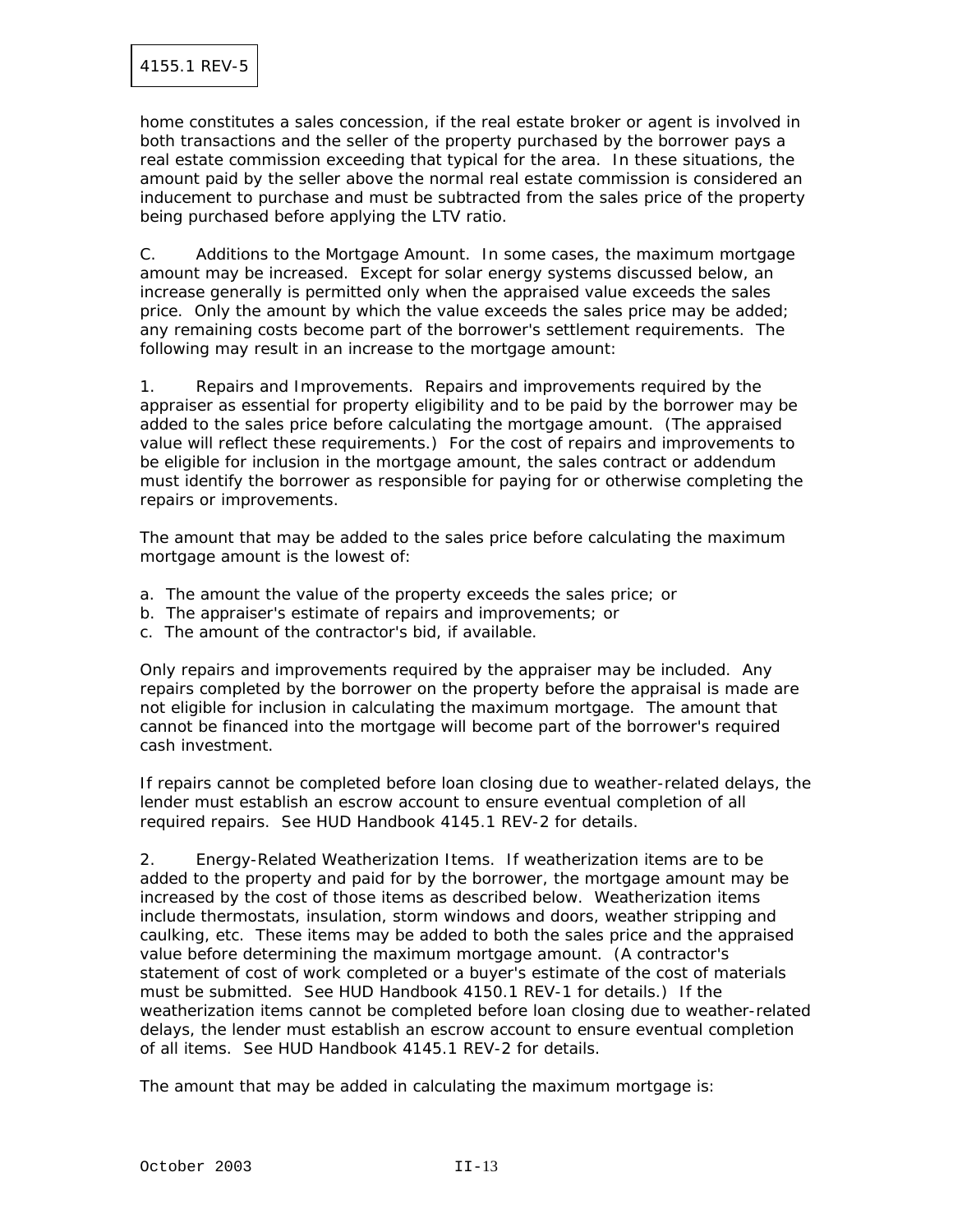\$2000 without a separate value determination; or

Up to \$3500 if supported by a value determination by an approved or FHA roster appraiser or DE underwriter; or

c. More than \$3500 subject to a value determination by an approved or FHA roster appraiser or DE underwriter and a separate on-site inspection made by a FHAapproved fee inspector or DE staff appraiser.

3. Solar Energy Systems. The cost of solar energy systems may be added directly to the mortgage amount (before adding the UFMIP) after applying the LTV ratio limits. The statutory mortgage limit for the area also may be exceeded by 20 percent to accommodate the cost of the system.

The amount that may be added to the mortgage is limited to the lesser of the solar energy system's replacement cost or its effect on the property's market value. Both active and passive solar systems are acceptable, as are wind-driven systems. See HUD Handbooks 4150.1 REV-1 and 4930.2 for details.

#### **1-8 TRANSACTIONS THAT AFFECT MAXIMUM MORTGAGE CALCULATIONS**.

 $\leq$ TOP $>$  Certain types of loan transactions affect the amount of financing available and the calculation of the maximum mortgage. These transactions include identityof-interest, properties with non-occupying co-borrowers, three- and four-unit properties, properties for which a house will be constructed by the borrower on his or her own land or as a general contractor, payoffs of land contracts, and transactions involving properties under construction or less than a year old. Unless otherwise stated in this Handbook, the mortgage calculation procedures described in paragraph 1-6 also apply.

A. Identity-of-Interest Transactions. Identity-of-interest transactions on principal residences are restricted to a maximum LTV ratio of 85 percent. Identityof-interest is defined as a sales transaction between parties with family relationships or business relationships. However, maximum financing above 85 percent LTV is permissible under the following circumstances:

1. A family member purchases another family member's home as a principal residence.

If a property is sold from one family member to another and is the seller's investment property, the maximum mortgage is the lesser of either:

a. 85 percent of the appraised value, or

b. The appropriate LTV ratio percentage applied to the sales price, plus or minus required adjustments.

The 85 percent limit may be waived if the family member has been a tenant in the property for at least six months immediately predating the sales contract. A lease or other written evidence must be submitted to verify occupancy.

2. An employee of a builder purchases one of the builder's new homes or models as a principal residence.

3. A current tenant purchases the property that he or she has rented for at least six months immediately predating the sales contract. (A lease or other written evidence must be submitted to verify occupancy.)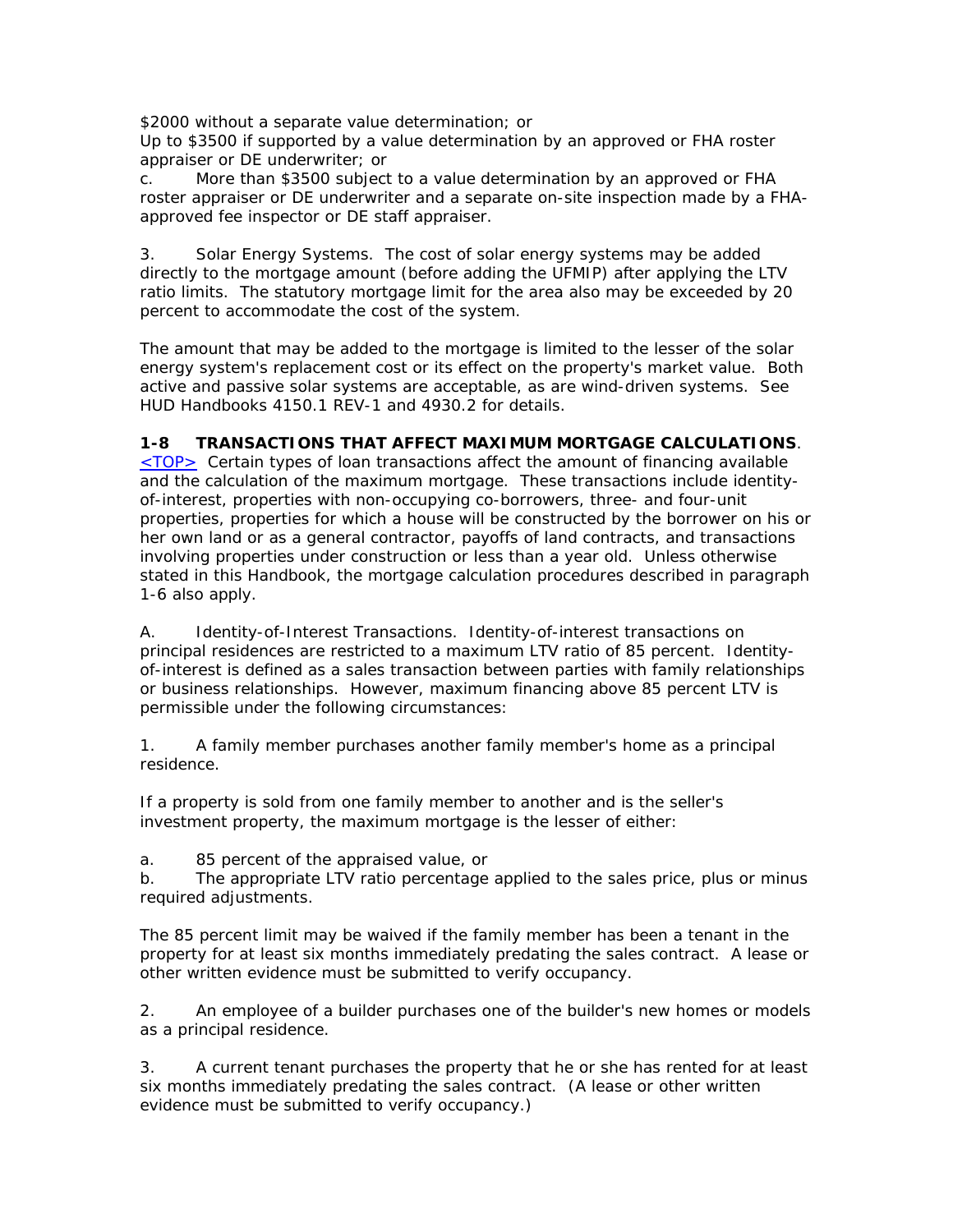4. A corporation transfers an employee to another location, purchases that employee's home, and then sells the home to another employee.

B. Non-Occupying Borrowers. When there are two or more borrowers, but one or more will not occupy the property as a principal residence, the maximum mortgage is limited to a 75 percent LTV. However, maximum financing, as described in paragraph 1-7, is available for borrowers related by blood, marriage or law (spouses, parent-child, siblings, stepchildren, aunts-uncles/nieces-nephews, etc.), or for unrelated individuals that can document evidence of a family-type, longstanding, and substantial relationship not arising out of the loan transaction. All borrowers, regardless of occupancy status, must sign the security instrument and mortgage note. If a parent is selling to a child, the parent cannot be the co-borrower with the child on the new mortgage unless the loan-to-value is 75 percent or less.

To reduce risk exposure, mortgages with non-occupying co-borrowers are limited to one-unit properties if the LTV will exceed 75 percent. While we do not object to legitimate transactions in which non-occupant borrowers assist in the financing of the property–such as when parents help their children buy a first home–this arrangement may not be used by non-occupant borrowers to develop a portfolio of rental properties. The degree of financial contribution by the non-occupant borrower, and the number of properties similarly owned, may indicate that an investor loan has become the practical reality and that, in effect, family members are acting as "strawbuyers." FHA does not impose additional underwriting criteria on such transactions, such as specific qualifying ratios the occupying-borrower must meet individually. Lenders must judge each transaction on its merits.

C. Three- and Four-Unit Properties. Regardless of occupancy status, the property must be self-sufficient (i.e., the maximum mortgage is limited so that the ratio of the monthly mortgage payment, divided by the monthly net rental income, does not exceed 100 percent). The mortgage calculations described below are in addition to the calculations detailed in paragraphs 1-6 and 1-7.

1. The monthly payment is the principal, interest, taxes, and insurance (PITI), including mortgage insurance, plus any homeowners' association dues, computed at the note rate (no consideration for buydowns may be given).

2. Net rental income is the appraiser's estimate of fair market rent from all units, including the unit chosen by the borrower for occupancy, less the appraiser's estimate for vacancies or the vacancy factor used by the jurisdictional HOC, whichever is greater.

This calculation is used only to determine the maximum loan amount. Borrowers must still qualify for the mortgage based on income, credit, cash to close, and the projected rents received from the remaining units. The projected rent may only be considered as gross income for qualifying purposes; it may not be used to offset the monthly mortgage payment.

3. The borrower must have reserves equivalent to three months' PITI after closing on purchase transactions. Reserves cannot be derived from a gift.

D. Building on Own Land. If the borrower acts as a general contractor, and builds a house on land that the borrower already owns, or acquires land separately,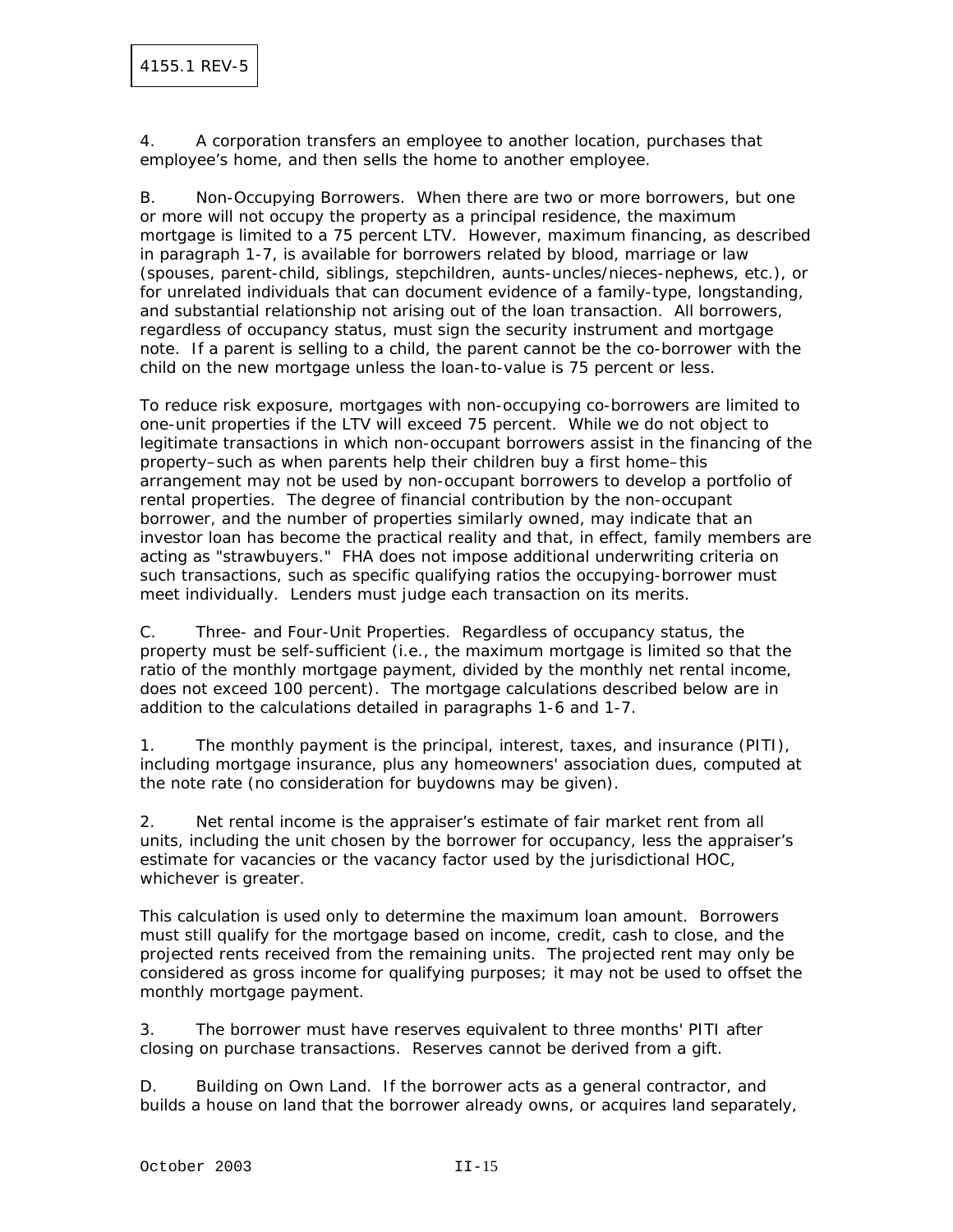maximum financing is available if the borrower receives no cash from the settlement. The appropriate LTV limits are applied to the lesser of:

### 1. The appraised value; or

2. The documented acquisition cost of the property, which includes: (a) the builder's price, or the sum of all subcontractor bids, materials, etc.; (b) cost of the land (if the land has been owned more than six months or was received as an acceptable gift, the value of the land may be used instead of its cost); (c) interest and other costs associated with any construction loan obtained by the borrower to fund construction of the property; (d) the closing costs to be paid by the borrower; and (e) reasonable discount points.

Equity in the land (value or cost, as appropriate, minus the amount owed) may be used for the borrower's entire cash investment. However, if the borrower receives more than \$250 cash at closing, the loan is limited to 85 percent of the sum of the appraised value and allowable closing costs. Replenishment of the borrower's own cash expended during construction is not considered as "cash back," provided the borrower can substantiate with cancelled checks and paid receipts all out-of-pocket funds used for construction.

E. Paying Off Land Contracts. If the borrower will use the loan to complete payment on a land contract, contract for deed, or other similar type financing arrangement in which the borrower does not have title to the property, the new mortgage may be processed as either a purchase or a refinance transaction with maximum FHA-insured financing if the borrower receives no cash at closing. If all loan proceeds are used to pay the outstanding balance on the land contract and eligible repairs, renovations, etc., the appropriate LTV ratio is applied to the lesser of:

#### The appraised value; or

2. The total cost to acquire the property (the original purchase price, plus any documented costs the purchaser incurs for rehabilitation, repairs, renovation, or weatherization), plus allowable closing costs and, if treated as a refinance, reasonable discount points.

Equity in the property (original sales price minus the amount owed) may be used for the borrower's entire cash investment. However, if the borrower receives more than \$250 cash at closing, the loan is limited to 85 percent of the sum of the appraised value and allowable closing costs. Replenishment of the borrower's own cash expended for repairs, improvements, renovation, etc., is not considered as "cash back," provided the borrower can substantiate with cancelled checks and paid receipts all out-of-pocket funds spent for those purposes.

F. Properties Under Construction or Existing Construction Less than One Year Old

Properties not meeting the criteria shown below are considered as under construction or existing construction-less than one year old and are limited to 90 percent financing, i.e., 90 percent of the lesser of the appraiser's estimate of value or sales price, plus or minus the adjustments required by paragraph 1-7, A-C. For a property to be eligible for greater than 90 percent financing, whether or not it has been previously occupied, it must meet one of the criteria described below. Otherwise,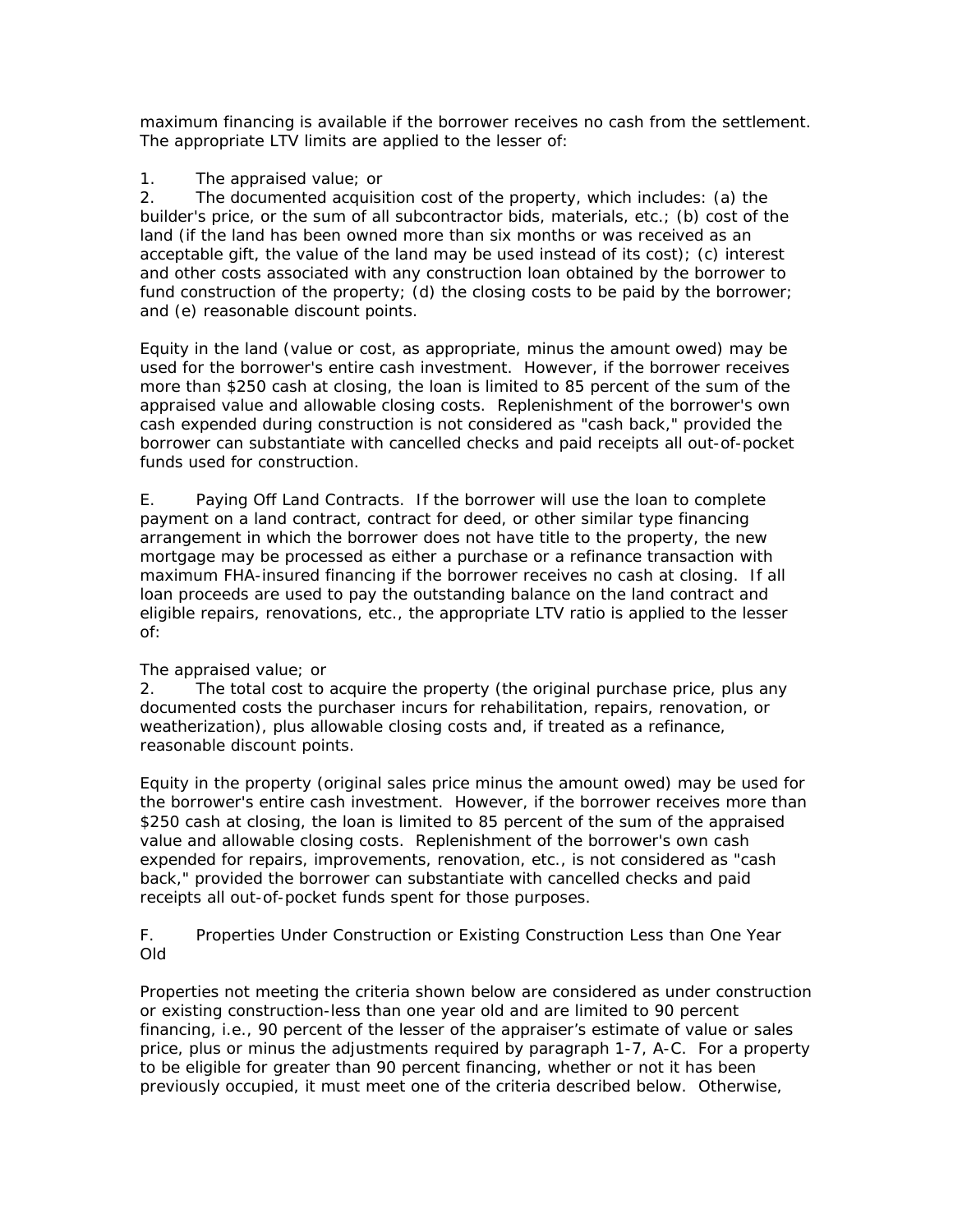the property is classified as "under construction" or "less than one year old" and is limited to 90 percent financing.

Construction was completed more than one year preceding the borrower's signature on the Addendum to Uniform Residential Loan Application (form HUD-92900-A, page  $2$ ): or

The dwelling's site plans and materials were approved by the Department of Veterans Affairs (VA), an eligible DE underwriter, or a builder under FHA's builder certification procedures, (see HUD Handbook 4145.1 REV-2) before construction began; or

The local jurisdiction has issued both a building permit (prior to construction) and a Certificate of Occupancy or equivalent. (NOTE: This paragraph does not apply to condominiums or manufactured housing because of the special circumstances regarding their approval.); or

The dwelling is covered by a builder's ten-year insured warranty plan that is acceptable to HUD; or

The dwelling will be moved to a new location and the property is eligible for an insured mortgage at the new location by one of the methods described in 2 above.

## **SECTION 3: SETTLEMENT REQUIREMENTS**

**1-9 SETTLEMENT REQUIREMENTS**. <TOP> For each transaction, the lender must estimate the settlement requirements to determine the cash required to close the mortgage transaction. In addition to the minimum cash investment described in paragraph 1-7, additional borrower expenses, including those described in A-I below, must be included in the total amount of cash the borrower must provide at mortgage settlement. The difference between the amount of the FHA-insured mortgage, excluding any UFMIP, and the total cost to acquire the property, including these expenses, determines the cash needed for closing a loan eligible for FHA mortgage insurance.

Closing Costs. These include those FHA-approved non-recurring costs associated with the mortgage transaction, including the appraisal fee, any inspection fees, the actual cost of credit reports, the loan origination fee, settlement fee, deposit verification fees, home inspection service fees up to \$300, the cost of title examination and title insurance, document preparation fees (if performed by a thirdparty not controlled by the lender), property survey fees, attorney's fees, recording fees, transfer stamps, and taxes, as well as test and certification fees, such as floodzone determination fees, water tests, and other costs as determined by the appropriate HOC.

B. Prepaid Items. Prepaid items are collected at closing to cover accrued and unaccrued hazard insurance and mortgage insurance premiums, taxes and per diem interest, and include other similar fees and charges. The lender must use a minimum of 15 days of per diem interest in its estimate of prepaid items.

To reduce the burden on borrowers whose loans were scheduled to close at the end of the month but did not due to unforeseen circumstances, lenders and borrowers may agree to credit the per diem interest to the borrower and have the mortgage payments begin the first of the succeeding month. However, the dollar amount of the cash credit is not to be used to reduce the minimum cash investment.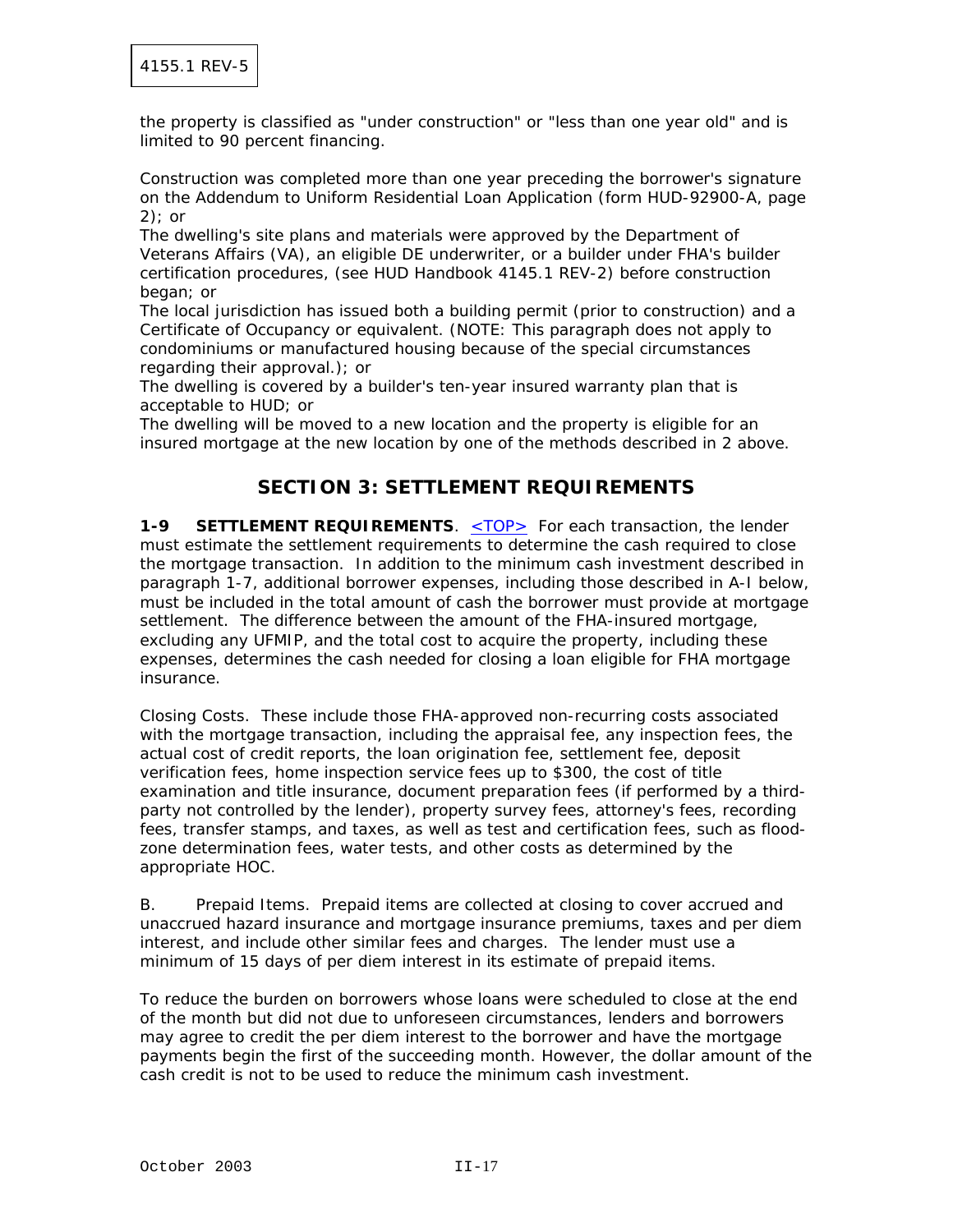C. Discount Points. Discount points that are being paid by the borrower become part of the total cash investment but are not eligible for meeting the minimum cash investment requirement.

D. Non-Realty (Chattel) or Personal Property. Non-realty or personal property items that the borrower agrees to pay for separately, including the amount subtracted from the sales price in determining the maximum mortgage, are included in the total cash requirements for the loan.

E. Closing Costs Not Eligible for Meeting the Cash Investment Requirement. Certain closing costs, such as commitment fees for guaranteeing the rate or points, and fees such as any ineligible real estate broker fees or any portion, or any such allowable fee not previously included in meeting the investment requirement are included in calculating the total cash needed to close the mortgage.

F. UFMIPs. Any UFMIP amounts paid in cash are added to the total cash settlement requirements. The UFMIP must be entirely financed into the mortgage (except for any amount less than \$1) or paid entirely in cash and all mortgage amounts must be rounded down to a multiple of \$1.

G. Repairs and Improvements. Repairs and improvements (or any portion) to be paid by the borrower that cannot be financed into the mortgage are part of the borrower's total cash requirements.

H. Real Estate Broker Fees. If the borrower is represented by a real estate buyer-broker and must pay a fee directly to the broker, that expense must be included in the total of the borrower's settlement requirements and appear on the HUD-1 Settlement Statement.

If the seller pays the buyer-broker fee as part of the sales commission, this is not to be considered an inducement to purchase or part of the 6 percent seller contributions limitation, provided that the seller is paying only the normal sales commission typical of that market. The lender must obtain a copy of the original listing agreement and compare it with the HUD-1 Settlement Statement to determine if the seller paid a buyer-broker fee in addition to the normal sales commission for that market. If the seller paid an additional commission for the buyer-broker fee, then this is considered an inducement to purchase.

I. Mortgage Broker Fees. If the borrower must pay a fee directly to a mortgage broker, that expense must be included in the total of the borrower's cash settlement requirements and appear on the HUD-1 Settlement Statement. (This requirement applies to instances in which the borrower independently engages a mortgage broker to seek financing and pays the broker directly. The payment may not come from the lending institution.)

J. Premium Pricing on FHA Insured Mortgages. Lenders may pay the borrower's allowable closing costs and/or prepaid items by "premium pricing". Closing costs paid in this manner need not be included as part of the 6 percent seller contribution limit. The funds derived from a premium priced mortgage:

1. May never be used to pay any portion of the borrower's downpayment.

2. Must be disclosed on the Good-Faith Estimate (GFE) and the HUD-1 Settlement Statement. The GFE and HUD-1 must include an itemized statement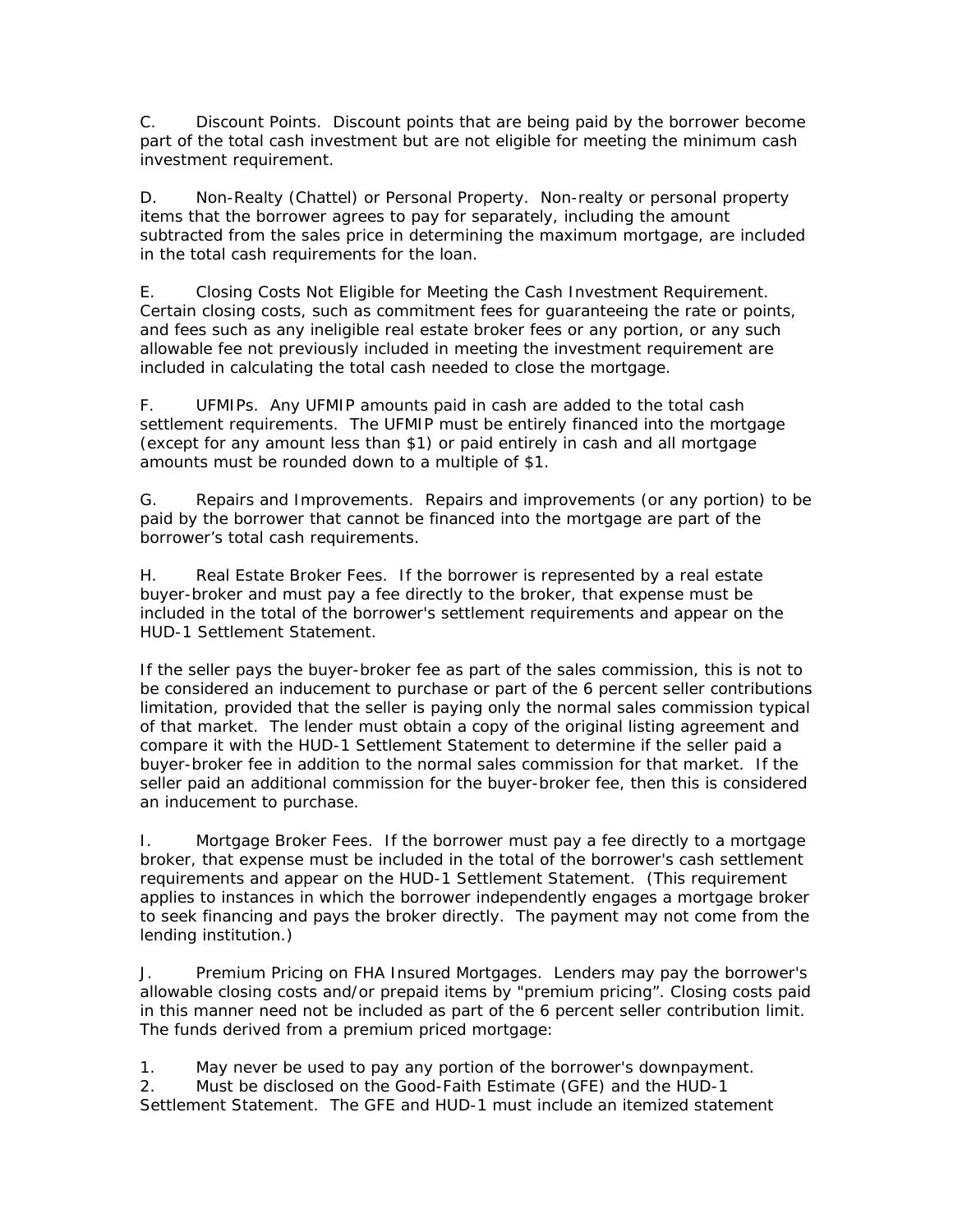ndicating which items are being paid on the borrower's behalf; disclosing only a lump sum is not acceptable. Also, the amount paid on the borrower's behalf for each item may not exceed the allowable fee permitted by the jurisdictional HOC.

Must be used to reduce the principal balance if the premium pricing agreement establishes a specific dollar amount for closing costs and prepaid expenses with any remaining funds, in excess of actual costs, reverting to the borrower.

May not be used for payment of debts, collection accounts, escrow shortages or missed mortgage payments, or judgments.

K. Yield Spread Premiums. Yield spread premiums (YSP) are not part of the cash required to close but must be disclosed to borrowers on the Good Faith Estimate (GFE) and HUD-1 Settlement Statement in accordance with the Real Estate Settlement Procedures Act (RESPA) requirements.

# **SECTION 4: REFINANCE TRANSACTIONS**

**1-10 REFINANCING.** <TOP> A refinance transaction involves repaying an existing real estate debt from the proceeds of a new mortgage that has the same borrower(s) and the same property. As long as the borrower has legal title (even though not originally on the loan), the borrower is eligible to refinance the loan.

The following must be considered when processing a refinance transaction:

A. Maximum Percentage of Financing: The maximum percentage of financing is governed by the occupancy status of the property, the use of the loan proceeds, and how and when the property was purchased. FHA will insure several different types of refinance transactions including streamline refinances of existing FHA-insured mortgages made with and without appraisals, "no cash-out" refinances of conventional and FHA-insured mortgages where all proceeds are used to pay existing liens and costs associated with the transaction, and "cash-out" refinances.

Maximum Term. The maximum term of any refinance with an appraisal is 30 years. A streamline refinance (see Section 1-12) without an appraisal is limited to the remaining term of the existing mortgage plus 12 years (not to exceed 30 years).

Re-Using an Appraisal. FHA appraisals on existing properties remain valid for six months. However, they cannot be re-used during this period once the mortgage, for which the appraisal was ordered, has closed. An appraisal used for the purchase of a property cannot be used again for a subsequent refinance, even if six months have not passed. A new appraisal is required for each refinance transaction requiring an appraisal.

Refinance Authorization. A lender must obtain a Refinance Authorization Number from the FHA Connection or functional equivalent for all FHA-to-FHA refinances.

"Skipped" Payments Not Acceptable. Lenders are not permitted to allow borrowers to "skip" payments. The borrower is either to make the payment when it is due or bring the monthly mortgage payment check to settlement. When the new mortgage amount is calculated, FHA does not permit the inclusion of any mortgage payments "skipped" by the homeowner in the new mortgage amount. For example, a borrower whose mortgage payment is due June 1 and expects to close the refinance before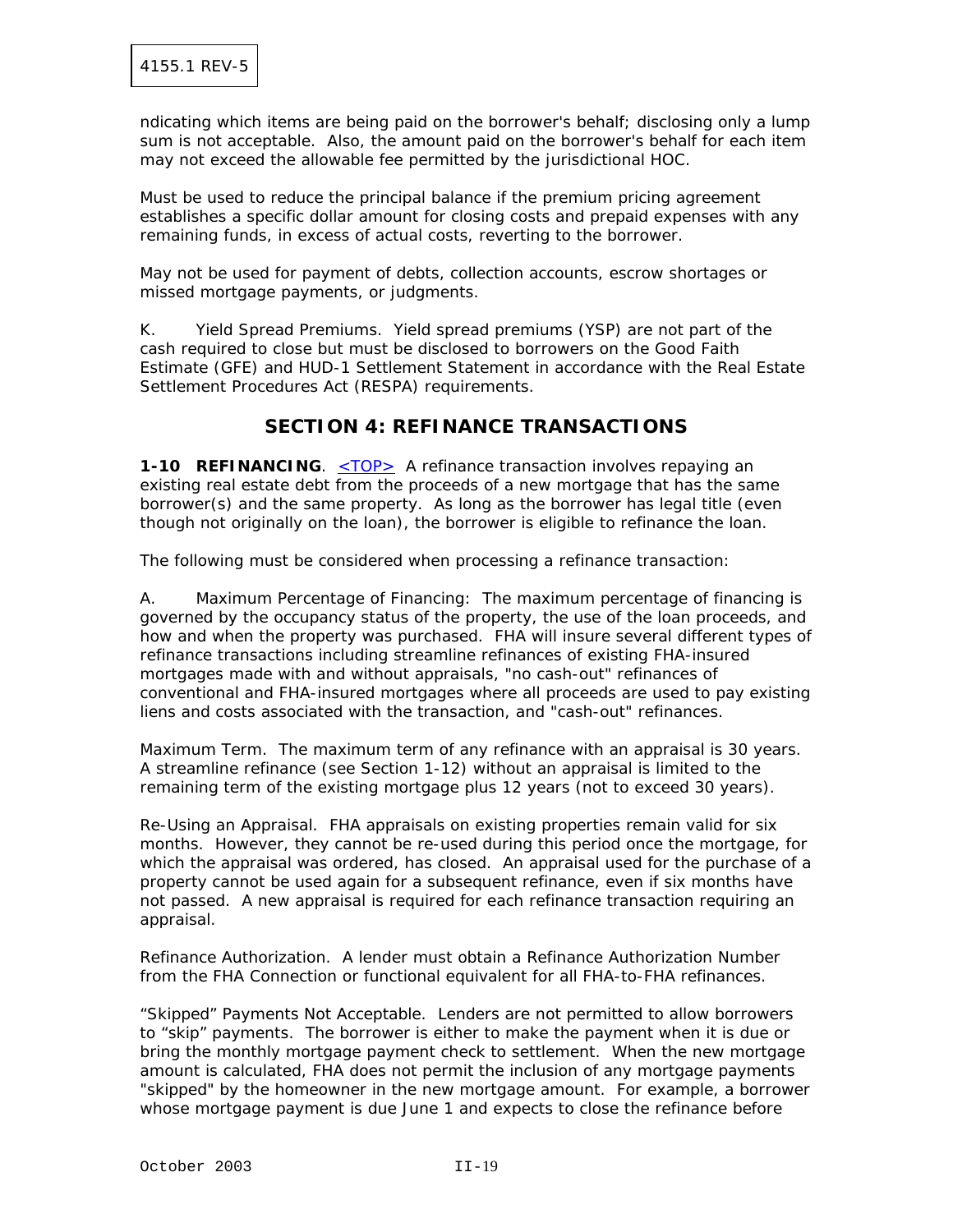the end of June is not permitted to roll the June mortgage payment into the new FHA loan amount.

### **1-11 MORTGAGE AMOUNTS ON REFINANCES. <TOP>**

A. "No Cash-Out" Refinances with Appraisals (Credit Qualifying). The maximum mortgage is the lower of the loan-to-value or the existing debt calculation described below, and may never exceed the statutory limit except by the amount of any new upfront MIP:

1. LTV Ratio Applied to Appraised Value: Multiply the appraised value of the property by the appropriate factor, as shown in the chart below, for the property's value and the state where it is located. (A list of states and their closing costs averages may be found in Appendix II.) Any appraisal requirements, including repairs, must be complied with before the mortgage is eligible for insurance endorsement.

Maximum Loan-to-Value Percentages

States with Average Closings Costs At or Below 2.1 Percent of Sales Price

98.75 percent: For properties with appraised values equal to or less than \$50,000.

97.65 percent: For properties with appraised values in excess of \$50,000 up to \$125,000

97.15 percent: For properties with appraised values in excess of \$125,000.

States with Average Closings Costs Above 2.1 Percent of Sales Price

98.75 percent: For properties with appraised values equal to or less than \$50,000.

97.75 percent: For properties with appraised values in excess of \$50,000.

Existing Debt. Add together the amount of the existing first lien, any purchase money second mortgage, any junior liens over 12 months old, closing costs, prepaid expenses, borrower paid repairs required by the appraisal, discount points, and other fees as determined acceptable by the appropriate HOC and then subtract any refund of UFMIP. (If any portion of the funds of an equity line of credit in excess of \$1000 was advanced within the past twelve months and was for purposes other than repairs and rehabilitation of the property, the line of credit is not eligible for inclusion in the new mortgage.)

The amount of the existing first mortgage may include the interest charged by the servicing lender when the payoff will not likely be received on the first day of the month (as is typically assessed on FHA-insured mortgages). The amount also may include any prepayment penalties assessed on a conventional mortgage or FHA Title I loan. The amount of the existing first mortgage may not include delinquent interest, late charges, or escrow shortages. Prepaid expenses may include the per diem interest to the end of the month on the new loan, hazard insurance premium deposits, mortgage insurance premium, and any real estate tax deposits needed to establish the escrow account.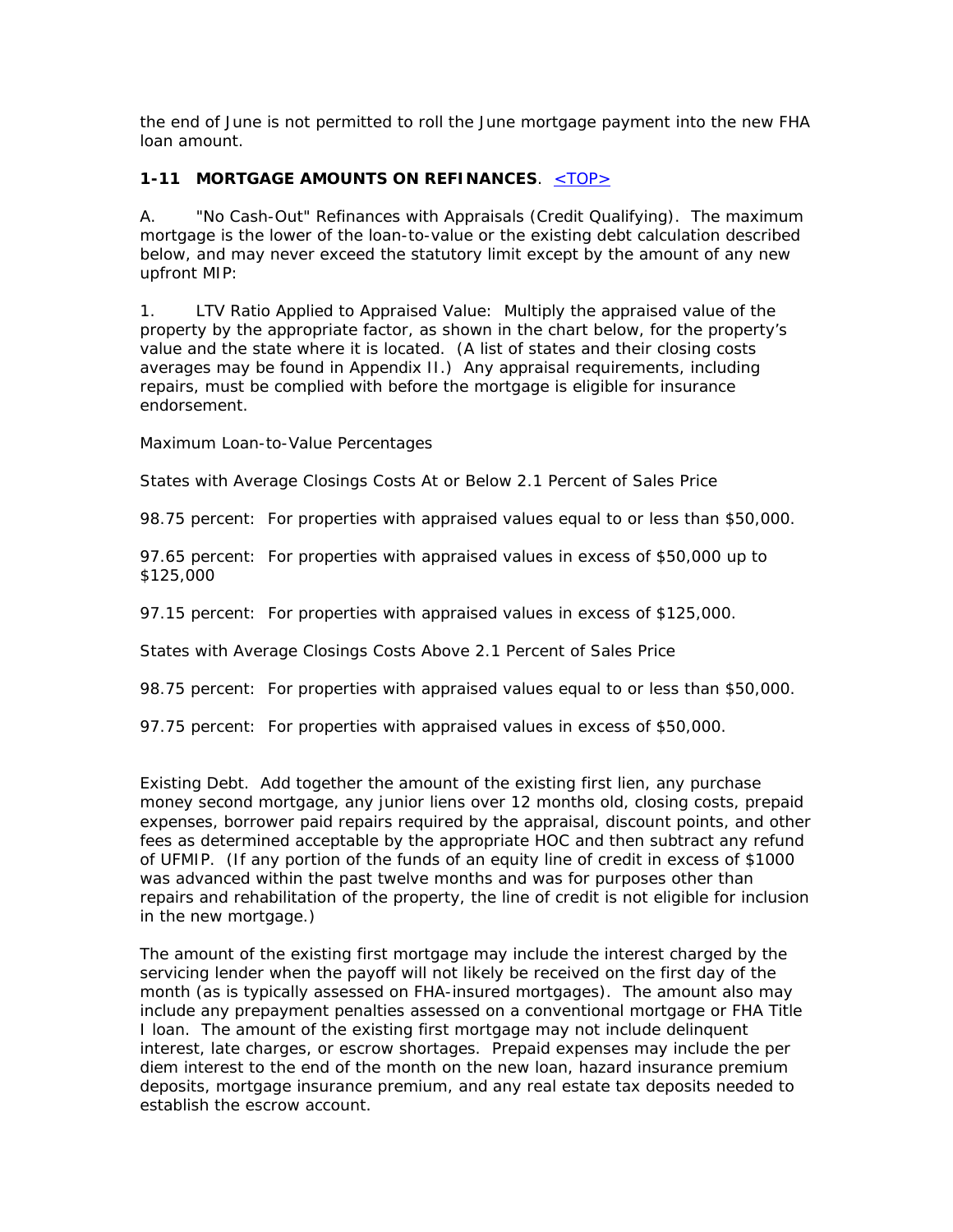Subordinate liens, including credit lines, regardless of when taken, may remain outstanding, provided the FHA-insured mortgage meets our eligibility criteria for mortgages with secondary financing as described in Section 5 of this chapter.

If the purpose of the new loan is to refinance an existing mortgage to buy out an exspouse's or other co-borrower's equity, the specified equity to be paid is considered property-related indebtedness and is eligible for inclusion in calculating the new mortgage. The divorce decree, settlement agreement, or other bona fide equity agreement must be provided to document the equity awarded to the ex-spouse or co-borrower.

If the property was acquired less than one year before the loan application and is not already FHA-insured, in addition to the calculations described above, the original sales price of the property also must be considered in determining the maximum mortgage. With conclusive documentation, expenditures for repairs and rehabilitation incurred after the purchase of the property may be added to the original sales price in calculating the mortgage amount.

B. "Cash-Out" Refinances. "Cash-out" refinances are only permitted on owneroccupied principal residences and are limited to a combined LTV (FHA-insured first and any subordinate liens) of 85 percent of the appraised value, provided the property has been owned by the borrower for at least one year. If the property was purchased less than one year preceding the loan application, the mortgage amount must be calculated using the lesser of the appraised value or the original sales price of the property multiplied by 85 percent. Properties owned free and clear may be refinanced as cash-out transactions.

"Cash-out" refinances for debt consolidation represent considerable risk, especially if the borrowers have not had an attendant increase in income. Such transactions must be carefully evaluated.

**1-12 STREAMLINE REFINANCES.** <TOP> Streamline refinances are designed to lower the monthly principal and interest payments on a current FHA-insured mortgage and must involve no cash back to the borrower, except for minor adjustments at closing not to exceed \$250. Streamline refinances can be made with or without an appraisal. On streamline refinances with an appraisal, Form HUD 92564-VC is required, but the Homebuyer Summary is not required. FHA does not require repairs to be completed (except for lead-based paint repairs) on streamline refinances with appraisals; however, the lender may require completion of repairs as a condition of the loan.

HUD's Credit Alert Interactive Voice Response System (CAIVRS) need not be checked, but HUD's Limited Denial of Participation (LDP) and General Services Administration (GSA) exclusion lists are still required checks for all borrowers. FHA does not require a credit report (except for the credit-qualifying streamline refinances described below) or a termite inspection on this type of loan, but the lender may require either one or both as part of its credit policy.

Lenders may use an abbreviated version of the Uniform Residential Loan Application (URLA) that omits sections IV, V, VI, and a-k of VIII, provided all other required information is captured. Furthermore, while the lender must assure itself that it is in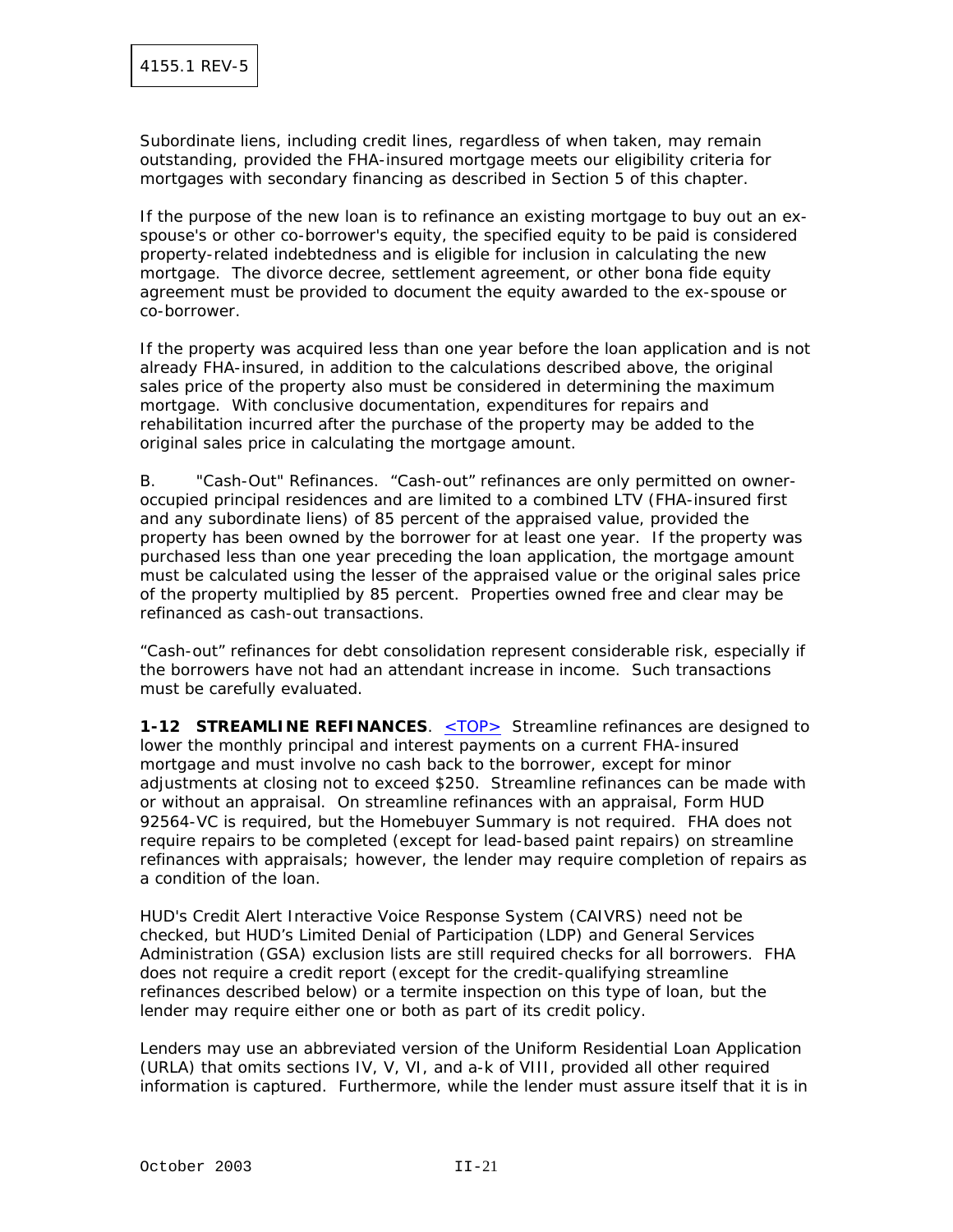compliance with Equal Credit Opportunity Act (ECOA) and all other regulations, the loan application need not be signed by the borrower(s) until loan closing.

Streamline refinance processing and underwriting instructions are described below. The mortgage amount limits may never exceed the statutory limits except by the amount of any new upfront MIP.

A. Streamline Refinances WITHOUT an Appraisal. The maximum insurable mortgage is the lower of the two calculations shown below:

Original Loan Amount: The original principal balance on the mortgage (which will include any upfront mortgage insurance premium) plus the new upfront premium that will be charged on the refinance, or

Existing Debt: Add the sum of the existing FHA insured first lien, closing costs, reasonable discount points and the prepaid expenses necessary to establish the escrow account, and subtract any refund of upfront mortgage insurance premiums (UFMIP). The existing first lien may include the interest charged by the servicing lender when the payoff is not received on the first day of the month as is typically assessed on FHA mortgages, but may not include delinquent interest, late charges or escrow shortages.

This mortgage calculation process applies only to owner-occupied properties. Investment properties, even if originally acquired as principal residences by the current borrowers, may only be refinanced for the outstanding principal balance. The term of the mortgage is the lesser of 30 years or the remaining term of the mortgage plus 12 years.

Streamline refinances by investors or for secondary residences may only be made without an appraisal and may be made solely in the business entity's name if previously insured in the business entity's name. The new security instruments will contain FHA's standard provision permitting acceleration of the mortgage upon assumption by an investor or as a secondary residence; however, FHA does not intend to authorize the lender to exercise the acceleration provision if the investor assumptor is found to be creditworthy.

Although a property purchased as a principal residence, under certain circumstances as described in the security instruments, may be rented, a streamline refinance without an appraisal does not "convert" the mortgage to one eligible for assumption by an investor.

B. Streamline Refinance WITH an Appraisal (No Credit Qualifying). The maximum insurable mortgage is the lower of the appropriate loan-to-value ratio applied to the appraiser's estimate of value or the sum of the existing indebtedness and related closing costs and prepaid expenses for the refinance; both are described below.

1. LTV Ratio Applied to Appraised Value: Multiply the appraised value of the property by the appropriate factor as shown in the chart below for the property's value and the State where it the property is located. (A list of states and their closing costs averages may be found in Appendix II.)

Maximum Loan-to-Value Percentages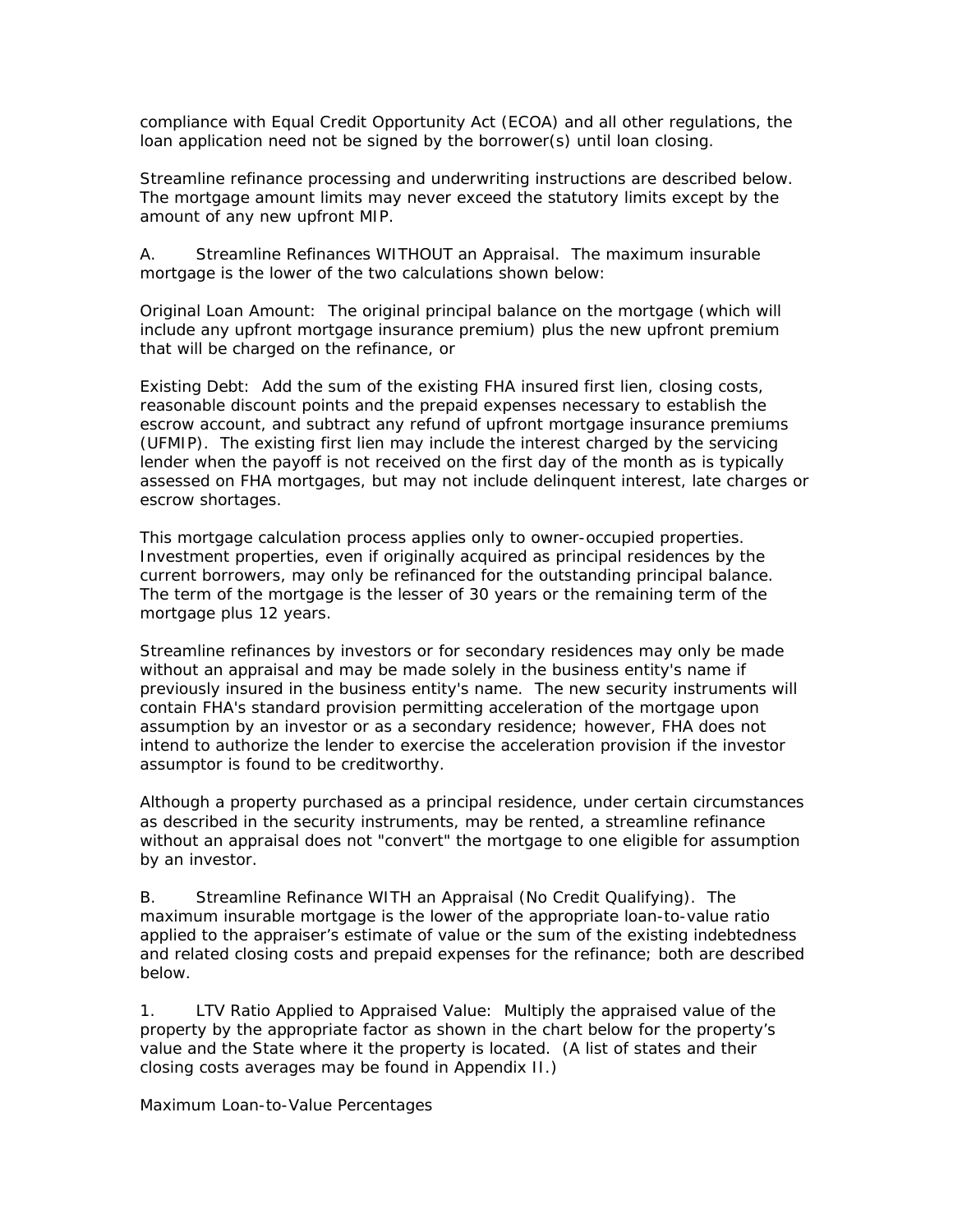States with Average Closings Costs At or Below 2.1 Percent of Sales Price

98.75 percent: For properties with appraised values equal to or less than \$50,000.

97.65 percent: For properties with appraised values in excess of \$50,000 up to \$125,000

97.15 percent: For properties with appraised values in excess of \$125,000.

States with Average Closings Costs Above 2.1 Percent of Sales Price

98.75 percent: For properties with appraised values equal to or less than \$50,000.

97.75 percent: For properties with appraised values in excess of \$50,000.

2. Existing Debt: Add the sum of the existing FHA insured first lien, closing costs, reasonable discount points and the prepaid expenses necessary to establish the escrow account, and subtract any refund of upfront mortgage insurance premiums (UFMIP) as described below. The existing first lien may include the interest charged by the servicing lender when the payoff is not received on the first day of the month as is typically assessed on FHA mortgages, but may not include delinquent interest, late charges or escrow shortages.

C. "Credit-Qualifying" Streamline Refinances. "Credit-qualifying" streamline refinances contain all the normal features of a streamline refinance, but provide a level of assurance of continued performance on the mortgage. The lender must provide evidence that the remaining borrowers have an acceptable credit history and ability to make payments.

The following must be considered when processing a credit-qualifying transaction:

1. Mortgage Amount. The maximum loan amount is the same as in A (without appraisal) or B (with appraisal) above, as appropriate.

2. Credit Documentation/Qualifying. The lender must provide a verification of income, a credit report, compute the debt-to-income ratios and determine that the borrower will continue to make mortgage payments.

3. Purposes. Credit-qualifying streamline refinances may be used for the following:

a. When a change in the mortgage term will result in an increase in the mortgage payment. (This is only permitted for owner-occupied principal residences, secondary residences meeting the requirements of paragraph 1-3, and those investment properties purchased by governmental agencies and eligible nonprofit organizations described in paragraph 1-5.)

b. When deletion of a borrower or borrowers will trigger the due-on-sale clause.

c. Following an assumption of a mortgage that does not contain restrictions (e.g., due-on-sale clause) limiting assumptions only to creditworthy borrowers and the assumption occurred less than six months previously.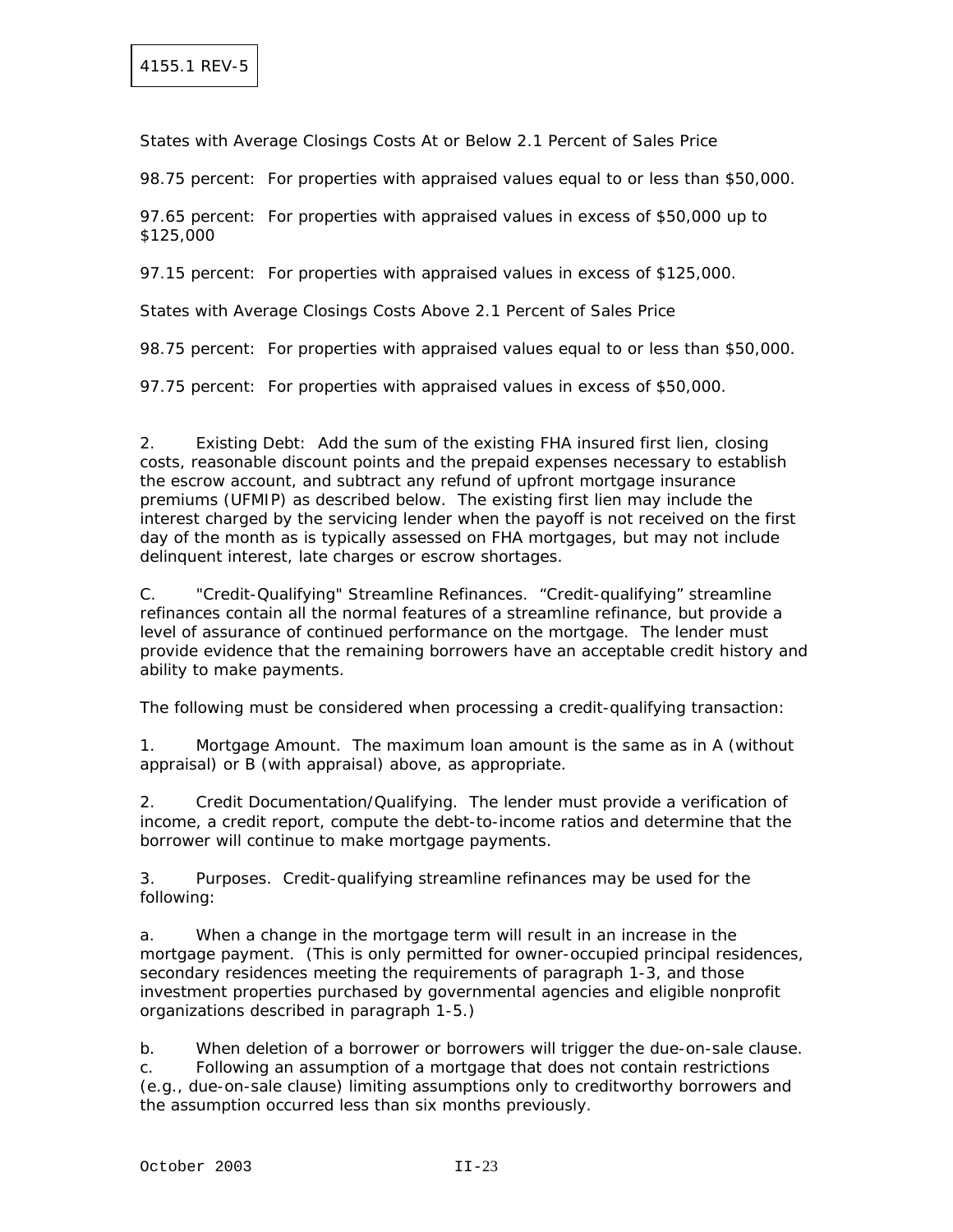d. Following an assumption of a mortgage in which the transferability restriction (i.e., due-on-sale clause) was not triggered, such as in a property transfer resulting from a divorce decree or by devise or descent and the assumption occurred less than six months previously.

D. Additional Information on Streamline Refinances.

1. Appraisal, Termite Inspection, and Credit Report Fees. We do not require an appraisal, termite inspection, or credit report on streamline refinances (except credit qualifying streamline refinances). However, the associated fees may be paid by the borrower out-of-pocket (i.e., not financed) if law, banking regulations, or its secondary market investors require the lender to obtain these services on a streamline refinance made without a FHA appraisal.

2. Cash-to-Close. Borrowers are not required to provide evidence of cash-toclose.

. 3. Withdrawn Condominium Approvals. If approval of a condominium project has been withdrawn, FHA will insure only streamline refinances without appraisals for that condominium project.

4. Underwriting. Mortgage credit underwriting is not required except for credit qualifying streamline refinance. The loan application and form HUD 92900-WS must be submitted; however, the sections regarding income, assets, and debts and obligations need not be completed (unless the borrowers are credit qualified).

5. Shortening the Term of Mortgage. A mortgage on a principal residence may be refinanced to a shorter-term mortgage, provided the new monthly principal and interest payment increases no more than \$50. (The \$50 latitude is not available for mortgages on investment properties or secondary residences, unless the borrower qualifies under the provisions described in paragraphs 1-3 and 1-4.) Since streamline refinances are designed to reduce the borrower's principal and interest payments on a current FHA-insured mortgage, that portion of the borrower's payment for escrowed items need not be considered.

6. Delinquent Mortgages. Delinquent mortgages are not eligible for streamline refinancing until the loan is brought current. However, if the mortgage is delinquent by no more than two monthly payments, the refinancing lender may pay the borrower's mortgage to bring the payments current provided no obligation is placed on the borrower to repay the funds used to bring the mortgage current.

7. "No-Cost" Refinances. "No-cost" refinances, in which the lender charges a premium interest rate to defray the borrower's closing costs and/or prepaid items, are permitted. The lender may also offer an interest-free advance of amounts equal to the present escrow balances on the existing mortgage to establish a new escrow account.

8. Holding Period before Eligibility. A borrower who assumed or took title subject to an FHA-insured mortgage, without being credit qualified and with the previous mortgagors receiving a release of liability, must have owned the property for at least six months before being eligible for the streamline refinance program without credit qualifying. This rule applies to mortgages that do not contain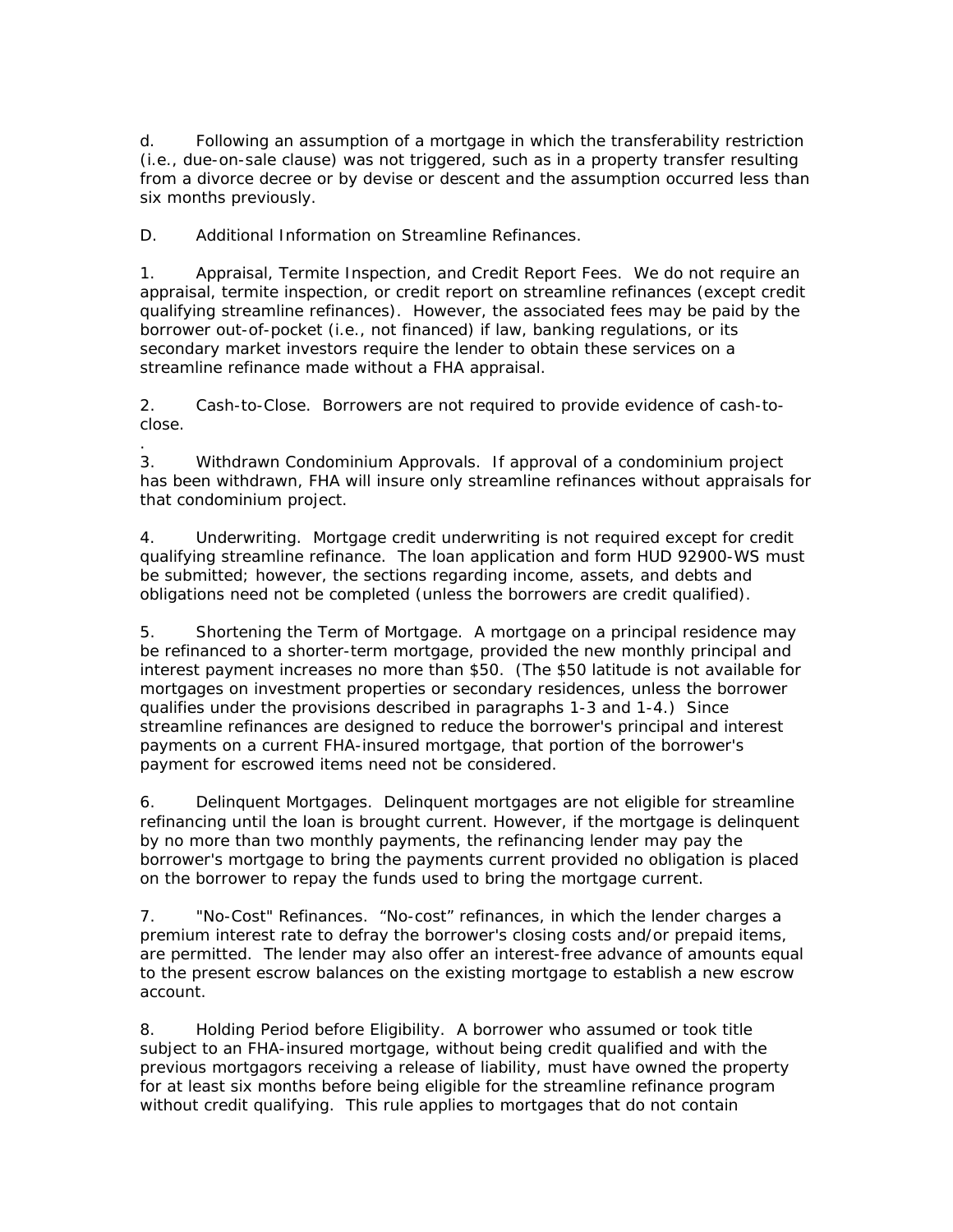restrictions limiting the assumption only to creditworthy assumptors. Typically those mortgages were made prior to December 1989.

9. Adding or Deleting Individuals on Title. Individuals may be added to the title on a streamline refinance without credit worthiness review and without triggering due-on-sale clauses. Individuals can be deleted from the title on a streamline refinance only under the circumstances described in paragraph 1-12 C, above or:

When an assumption of a mortgage not containing a due-on-sale clause occurred more than six months previously and the assumptor can document that he or she has made the mortgage payments during this interim period; or

b. Following an assumption of a mortgage in which the transferability restriction (due-on-sale clause) was not triggered, such as in a property transfer resulting from a divorce decree or by devise or descent, and the assumption or quit-claim of interest occurred more than six months previously and the remaining owneroccupant can demonstrate that he or she has made the mortgage payments during this time.

10. Seven-Unit Exemptions. An eligible investor that has a financial interest in more than seven rental units, as described in 24 CFR 203.42, may only refinance without appraisals.

11. Subordinate Financing. Subordinate financing may remain in place, regardless of the total indebtedness against the property on streamline refinances, with or without appraisals. The borrower is not required to satisfy any outstanding subordinate liens, as long as they will clearly be subordinate to the new FHA-insured refinance mortgage.

12. Proceeding as if No Appraisal was Completed. If the appraised value is such that the borrower would be better advised to proceed as if no appraisal had been made, the appraisal may be ignored and not used. A notation of this decision must be made in the "remarks" section of form HUD-92900-WS.

13. Geographic Areas. Lenders may solicit and process streamline refinances applications from any area of the country, provided the lender is approved for DE by at least one HOC.

14. ARM to ARM. An ARM may be refinanced to another ARM, provided that an immediate payment reduction occurs and that the maximum interest rate of the new mortgage does not exceed the maximum interest rate of the old mortgage being refinanced. These refinances may be transacted with or without an appraisal.

15. ARM to Fixed Rate. An ARM may be refinanced to a fixed rate mortgage, with or without an appraisal, provided the interest rate on the new fixed-rate mortgage will be no greater than 2 percentage points above the current rate of the ARM. In addition, all mortgage payments must have been made within the month due for the past 12 months or the period the mortgage has been in force, if shorter. If the new fixed rate mortgage will be at a rate lower than the existing rate of the ARM thus reducing the homeowner's monthly mortgage payment, the "within the month due," (i.e., not more than 30 days late), rule is not applicable.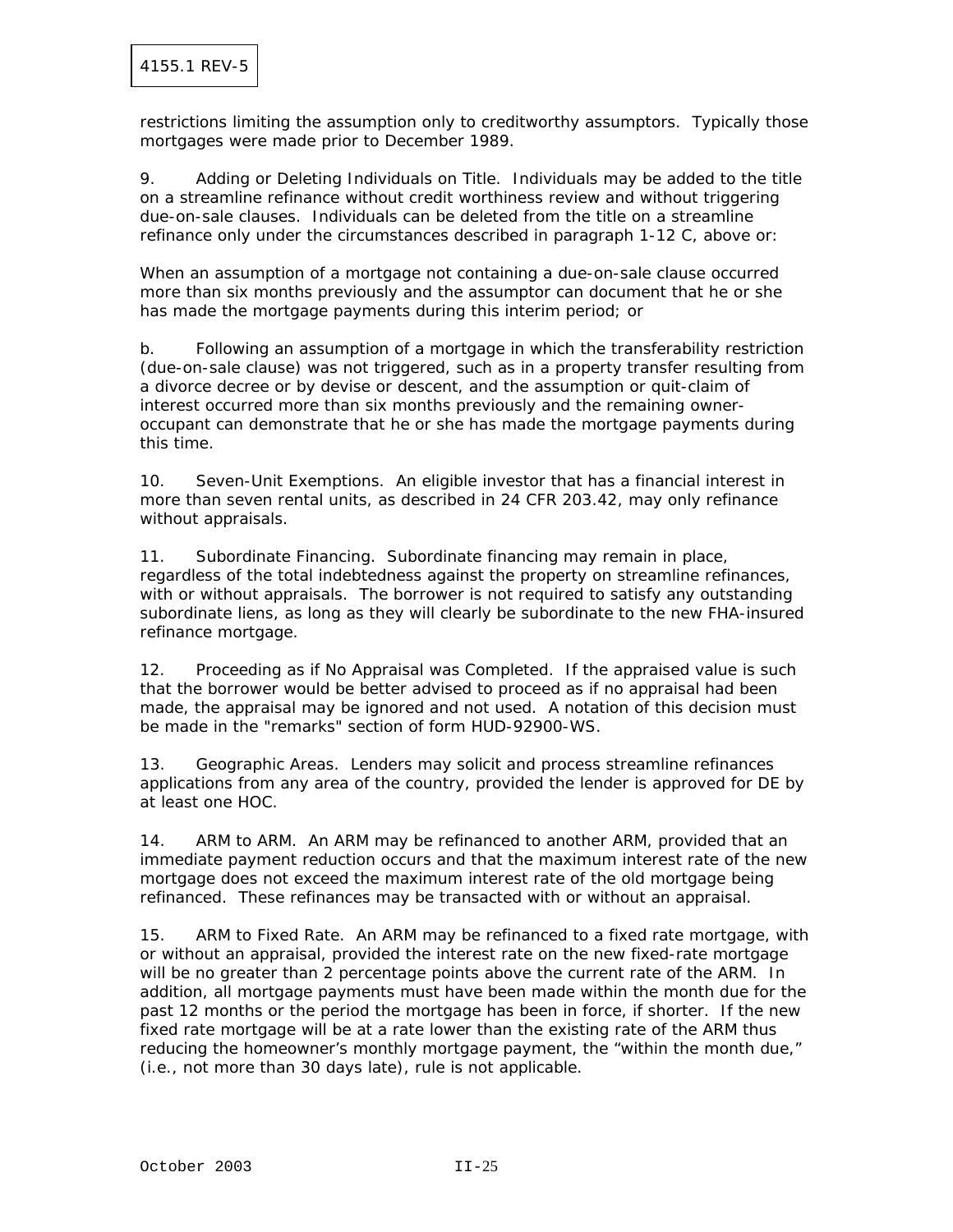Fixed-Rate to ARM. Fixed-rate mortgages may be refinanced to a one-year ARM, with or without an appraisal, provided the interest rate of the new mortgage is at least 2 percentage points below the interest rate of the current mortgage.

An ARM may be used for refinancing only on principal residences.

17. Graduated Payment Mortgages (GPM) to Fixed-Rate. Section 245 GPMs may be refinanced, with or without an appraisal, to a fixed-rate mortgage provided the new mortgage payment will not exceed the current mortgage payment. (If the streamline refinance is completed without an appraisal, the new mortgage amount may exceed the statutory limit by the accrued negative amortization and the new UFMIP.)

18. GPM to ARM. A GPM may be refinanced to an ARM, provided the note rate results in a reduction to the current principal and interest payments. (If the streamline refinance is completed without an appraisal, the new mortgage amount may exceed the statutory limit by the accrued negative amortization and the new UFMIP.)

19. Section 203(k) to Section 203(b). Section 203(k) Rehabilitation mortgages may be refinanced into a Section 203(b) mortgage after all work is complete. The rehabilitation work is considered complete by a fully executed certificate of completion, the rehabilitation escrow account has been closed with a final release, and the lender has entered the required close out information into the FHA Connection or its functional equivalent. The new mortgage will be subject to the appropriate insurance premium applicable to a new Section 203(b) mortgage.

20. Section 235 to Section 203(b). Lenders may refinance Section 235 mortgages to Section 203(b) mortgages using the streamline underwriting procedures described in paragraph 1-12. Any overpaid subsidy that has been paid by the lender to HUD and is part of the borrowers' mortgage account can be included in the Section 203(b) mortgage amount, provided the mortgage amount does not exceed the maximum mortgage permitted under paragraphs 1-12 A or 1-12 B as appropriate.

Furthermore, if HUD has a junior lien that was part of the original Section 235 financing, HUD will subordinate the junior lien to the Section 203(b) mortgage that refinances the Section 235 mortgage.

# **SECTION 5: SECONDARY FINANCING**

### **1-13 SECONDARY FINANCING**. <TOP>

Any financing (other than the FHA-insured first mortgage) that creates a lien against the property is considered secondary financing and not a gift, even if it is a "soft" or "silent" second (i.e., has no monthly repayment provisions) or has other features forgiving the debt.

Documentation from the provider of the secondary financing must show the amount of funds provided to the borrower in each transaction and copies of the loan instruments are to be included in the endorsement binder. Costs incurred for participating in a down payment assistance secondary financing program may only be included in the amount of the second lien. FHA reserves the right to reject any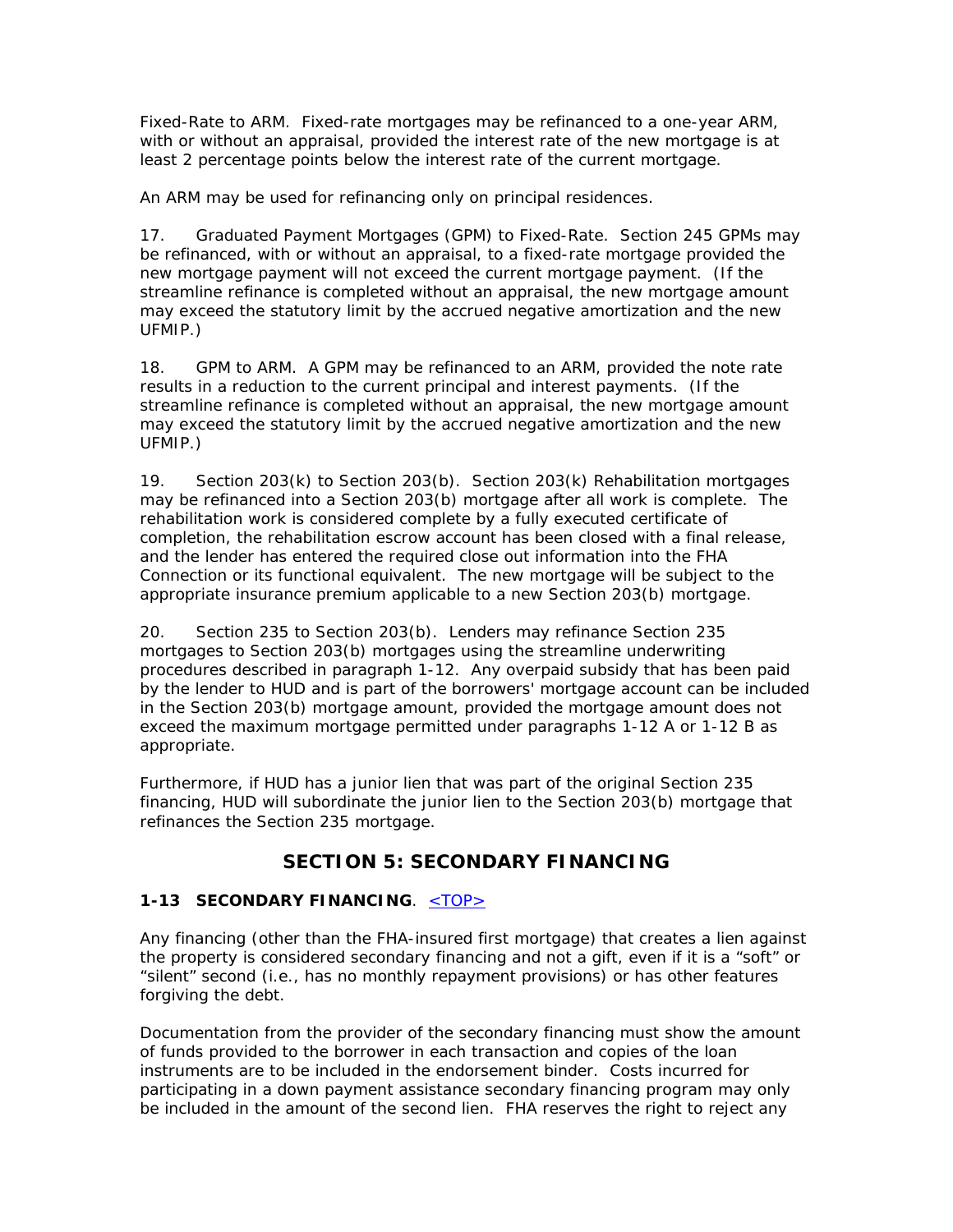secondary financing that does not serve the needs of the intended borrower or where it believes the costs to the participants outweigh the benefits derived by the homebuyer. Permissible secondary financing arrangements include:

A. Government Agencies. Federal, state, and local government agencies, as well as nonprofit agencies considered instrumentalities of government (see B, below), may provide secondary financing for the borrower's entire cash investment. The second lien itself must be made or held by the eligible governmental body or instrumentality. Neither governmental units nor their established nonprofit instrumentalities may use "agents," including other nonprofits or for-profit enterprises to make the second lien regardless of the source of those funds. In other words, even if the funds used for the secondary financing were derived from an acceptable source such as HUD HOME funds or from a unit of government or the eligible nonprofit instrumentality, the subordinate lien must be in the name of the eligible entity, i.e., the state, county, city or eligible nonprofit instrumentality must be the lien holder. This authority cannot be delegated to another party that is not itself permitted to provide this level of secondary financing. These other entities, however, may be used to service the subordinate lien if regularly scheduled payments are to be made by the mortgagor. Loans secured by secondary mortgages are subject to the conditions described below.

1. The FHA-insured first mortgage, when combined with any second mortgage or other junior liens from government agencies may not result in cash back to the borrower. The sum of all liens cannot exceed 100 percent of the cost to acquire the property. The cost to acquire is the sales price plus allowable borrower-paid closing costs, discount points, repair and rehabilitation expenses, and prepaid expenses. The cost to acquire may exceed the appraised value of the property under these types of government assistance programs. The FHA insured first mortgage cannot exceed the FHA statutory limit for the area where the property is located. The combined indebtedness, however, may exceed the FHA statutory limit.

2. The required monthly payment under both the insured mortgage and the second mortgage or lien, plus other housing expenses and all recurring charges, cannot exceed the borrower's reasonable ability to pay.

3. The source, amount, and repayment terms must be disclosed in the mortgage application, and the borrower must acknowledge that he or she understands and agrees to the terms.

Nonprofit Agencies. Nonprofit agencies that meet the criteria described in paragraph 1-5 B and are considered instrumentalities of government may provide secondary financing under the terms outlined in A, above. The appropriate HOC is responsible for approving the nonprofit agency, as well as determining if it can be considered an instrumentality of government. To obtain this status the nonprofit must be an entity "established by a governmental body or with governmental approval or under special law to serve a particular public purpose or designated by law (statute or court opinion)." FHA also requires that the unit of government that established the nonprofit also must either exercise organizational control, operational control, or financial control of the nonprofit in its entirety or, at minimum, the specific homebuyer assistance program that is using FHA's credit enhancement. The HOCs review applications from nonprofits that purport to be instrumentalities of government and make approval decisions based on information submitted by the nonprofit.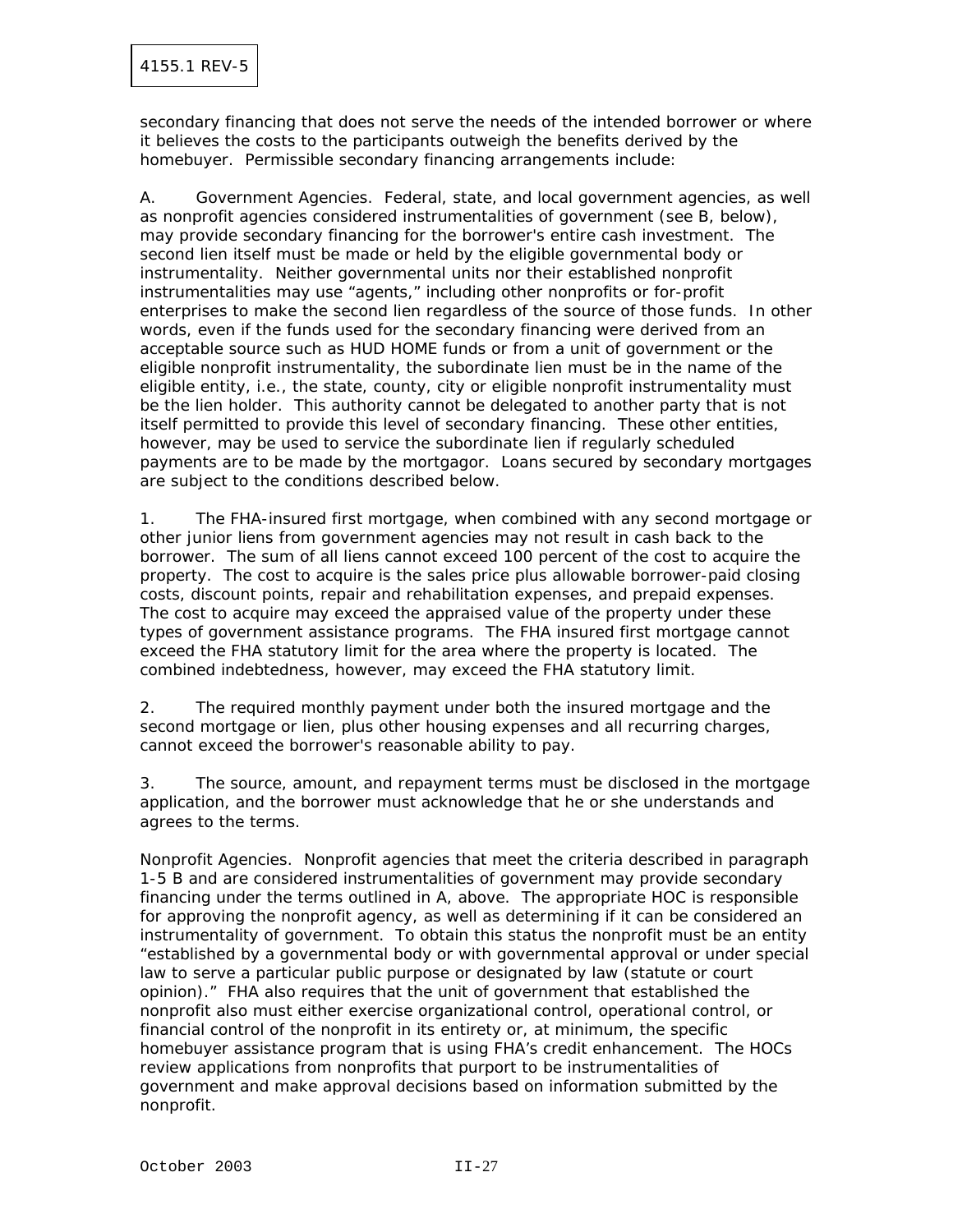Nonprofit agencies not considered instrumentalities of government that otherwise meet the criteria described in paragraph 1-5 B may provide secondary financing under the same conditions as described in A, above, provided the borrower makes a cash investment of at least 3 percent of the acquisition cost and the combined amount of the first and second mortgages do not exceed the statutory loan limit for the area where the property is located. The jurisdictional HOC is responsible for approving the nonprofit agency.

C. Other Organizations and Private Individuals. Other organizations and private individuals may provide secondary financing under the following conditions:

1. The combined amount of the first and second mortgages do not exceed the applicable LTV ratio and the maximum mortgage limit for the area.

2. The repayment terms of the second mortgage must not provide for a balloon payment before ten years (or other such term acceptable to FHA), unless the property is sold or refinanced, and must permit prepayment by the borrower, without penalty, after giving the lender 30 days advance notice.

3. The required monthly payment under both the insured mortgage and the second mortgage or lien, plus other housing expenses and all recurring charges, cannot exceed the borrower's reasonable ability to pay. Any periodic payments due on the second mortgage are due monthly and are essentially the same in dollar amount.

D. Borrowers 60 Years of Age or Older. Borrowers 60 years of age or older may borrow the required cash investment for purchasing a principal residence, provided:

1. The donor or lender is a relative of the borrower, a close friend with clearly defined interest in the borrower, the borrower's employer, or an institution established for humanitarian or welfare purposes.

2. The donor or lender's interest is not solely in the sale of the property, such as a builder or seller, or any person or organization associated with builders or sellers.

3. The principal amount of the insured mortgage loan, plus the note or other evidence of indebtedness in connection with the property, may not exceed 100 percent of the value, plus prepaid expenses.

4. The note or other evidence of indebtedness may not bear an interest rate exceeding the interest rate of the insured mortgage.

E. Family Member Lending. Family members (defined below) may help with the costs of acquiring a home in the form of a gift or a loan. All such gifts must also meet the requirements of paragraph 2-10(C). FHA permits family member to lend on a secured or unsecured basis, up to 100 percent of the homebuyer's required cash investment. This lending may include the downpayment, closing costs, prepaid expenses and discount points. If the money lent by the family member is secured against the subject property, whether borrowed from an acceptable source or from the family member's own savings, only the family member provider(s) may be the note holder. FHA will not approve any form of securitization of the note that results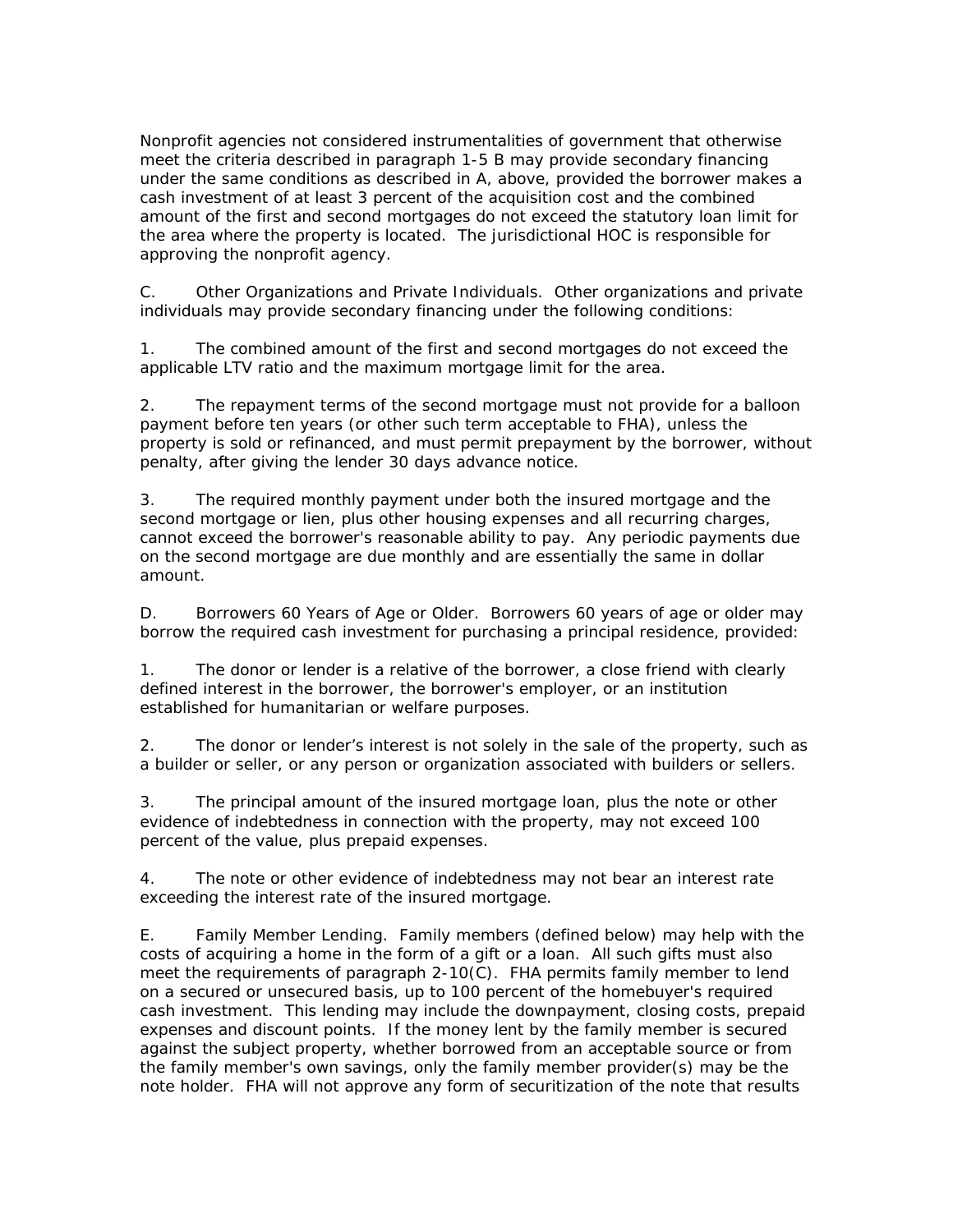in any entity other than the family member being the note holder, whether at loan settlement or at any time during the mortgage life cycle.

Further, if the funds that are lent by the family member are borrowed from an acceptable source, the homebuyer may not be a co-obligor on that note (e.g., the son and daughter-in-law may not be co-obligors on the note used to secure money borrowed by the parents that in turn was lent for the down payment).

The following financing terms and conditions also apply:

1. The maximum insurable mortgage is not affected by gifts or loans from family members.

2. The combined amount of financing may not exceed 100 percent of the lesser of the property's value or sales price, plus normal closing costs, prepaid expenses, and discount points. While the family member may lend 100 percent of the cash investment requirements, cash back to the homebuyer (beyond refund of any earnest money deposit) at closing is not acceptable.

3. If periodic payments of the secondary financing are required, the combined payments may not exceed the borrower's reasonable ability to pay. The secondary financing payments are to be included in the total debt-payment-to-income ratio (i.e., the "back-end" ratio) for qualifying purposes.

4. The second lien may not provide for a balloon payment within five years from the date of execution.

5. If the family member providing the secondary financing borrows those funds, the source may not be any entity with an identity-of-interest in the sale of the property, including the seller, builder, loan officer, real estate agent, etc. Mortgage companies that have retail banking affiliates may have that entity make a loan to the family member, providing the secondary financing for the home purchase. However, the lending institution may not make such financing available under terms and conditions more favorable than to other borrowers (i.e., there may not be any special considerations provided in connection between making the mortgage and lending funds to family members to be used as secondary financing for the purchase of the home).

6. An executed copy of the document outlining the terms of the secondary financing must be maintained in the lender's file. An executed copy of this agreement also must be provided in the endorsement binder.

For the purposes of this paragraph, a "family member" is defined as a child, parent, or grandparent of the borrower or borrower's spouse. Included in this definition are legally adopted sons or daughters (and a child who is a member of an individual's household, if placed with such individual by an authorized agency for legal adoption by that individual), and foster children. The term "child" means a son, stepson, daughter, or stepdaughter.

## **CHAPTER 2 MORTGAGE CREDIT ANALYSIS**

**2-1 OVERVIEW.**  $\leq$ TOP $\geq$  The purpose of underwriting is to determine a borrower's ability and willingness to repay the mortgage debt, thus limiting the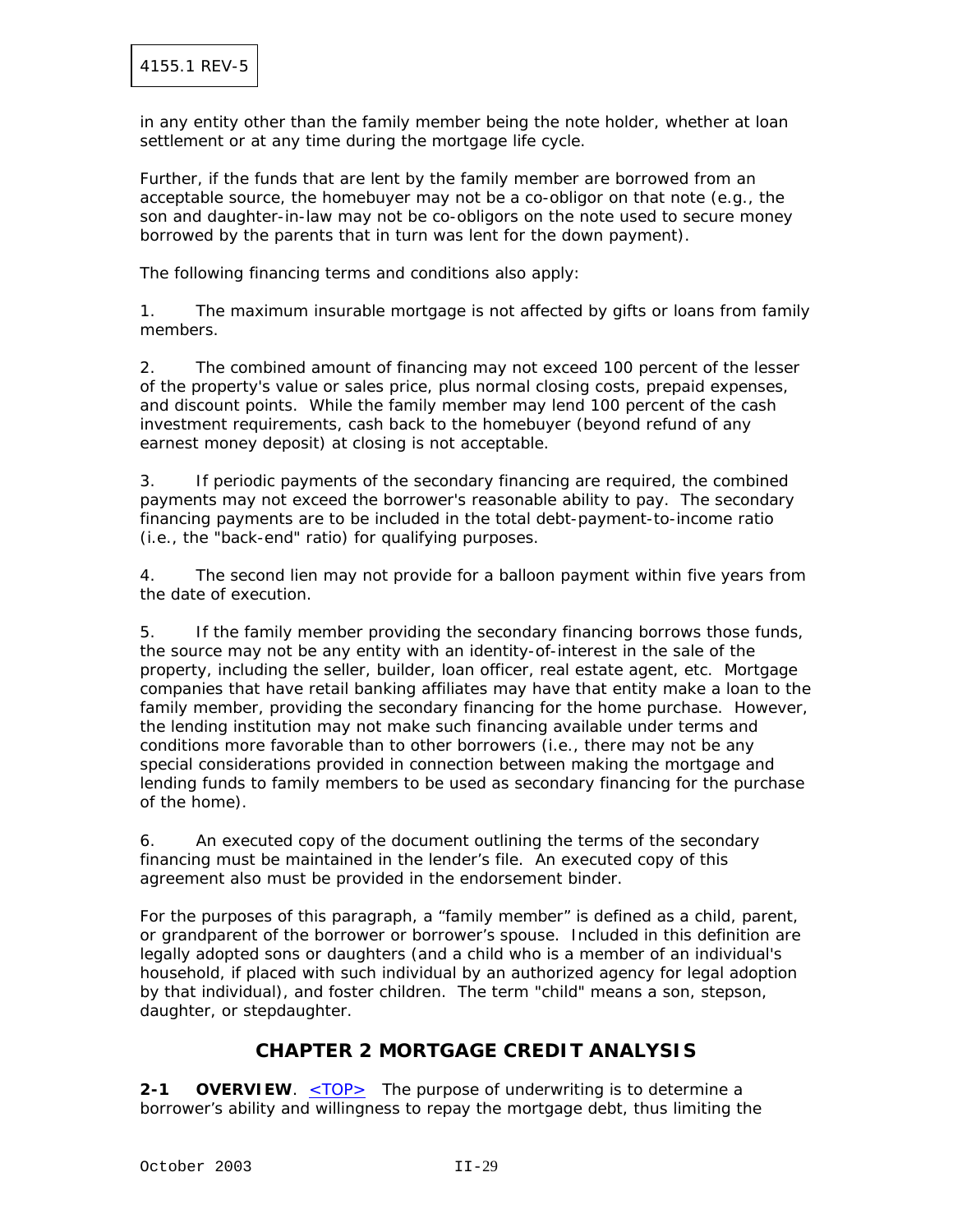probability of default and collection difficulties, and to examine the property offered as security for the loan to determine if it is sufficient collateral. The "Four C's of Credit" (Credit history, Capacity to repay, Cash to close, and the Collateral) are evaluated during the underwriting process.

This chapter on mortgage credit analysis describes procedures for evaluating the credit history, the borrower's capacity to make payments, and whether sufficient cash assets are available to close the mortgage. It provides the requirements on the types of income that may be considered in qualifying the borrower, the liabilities that must be included in the determining creditworthiness, and the debt-to-income ratios and compensating factors used in the underwriting process. These underwriting instructions are FHA's "base-line" credit policies. For those lenders using FHAapproved automated underwriting systems (AUS) or those employing FHA's TOTAL mortgage scorecard, there will be a considerable number of revisions to these policies, including documentation requirements, as described in other FHA issuances.

**2-2 MORTGAGE ELIGIBILITY (BORROWERS)**. <**TOP>** Generally, we will insure mortgages made to individuals only. Under the conditions described in Chapter 1, we will also insure mortgages made to state and local government agencies and approved nonprofit organizations.

A. Borrowers, Co-Borrowers and Co-Signers. Borrowers and Co-borrowers take title to the property and are obligated on the mortgage note and must also sign the security instrument. The co-borrower's income, assets, liabilities, and credit history are considered in determining creditworthiness.

Co-signers do not hold ownership interest in a property, but are liable for repaying the obligation and must sign all documents with the exception of the security instruments. The co-signer's income, assets, liabilities, and credit history are considered in determining creditworthiness for the mortgage and the co-signer must complete and sign the loan application.

We do not permit an individual to take an ownership interest in the property at settlement without signing the mortgage note and all security instruments.

The following conditions also apply to co-borrower and co-signer eligibility:

1. A co-borrower or a co-signer may not be a party that has a financial interest in the transaction, such as the seller, builder, real estate agent, etc. Exceptions may be granted if the seller and co-borrower/co-signer is related to the owner by blood, marriage or law.

2. An individual signing the loan application must not be otherwise ineligible for participation. (See paragraph 2-5).

3. Unless otherwise exempted (e.g., military service with overseas assignments, U.S. citizens living abroad), any non-occupying co-borrowers or co-signers must have a principal residence in the United States.

All references to co-borrowers – including the 75 percent LTV limits (paragraph 1- 8(B)), etc. – apply equally to co-signers (except co-signers do not take title to the property or sign the security instruments).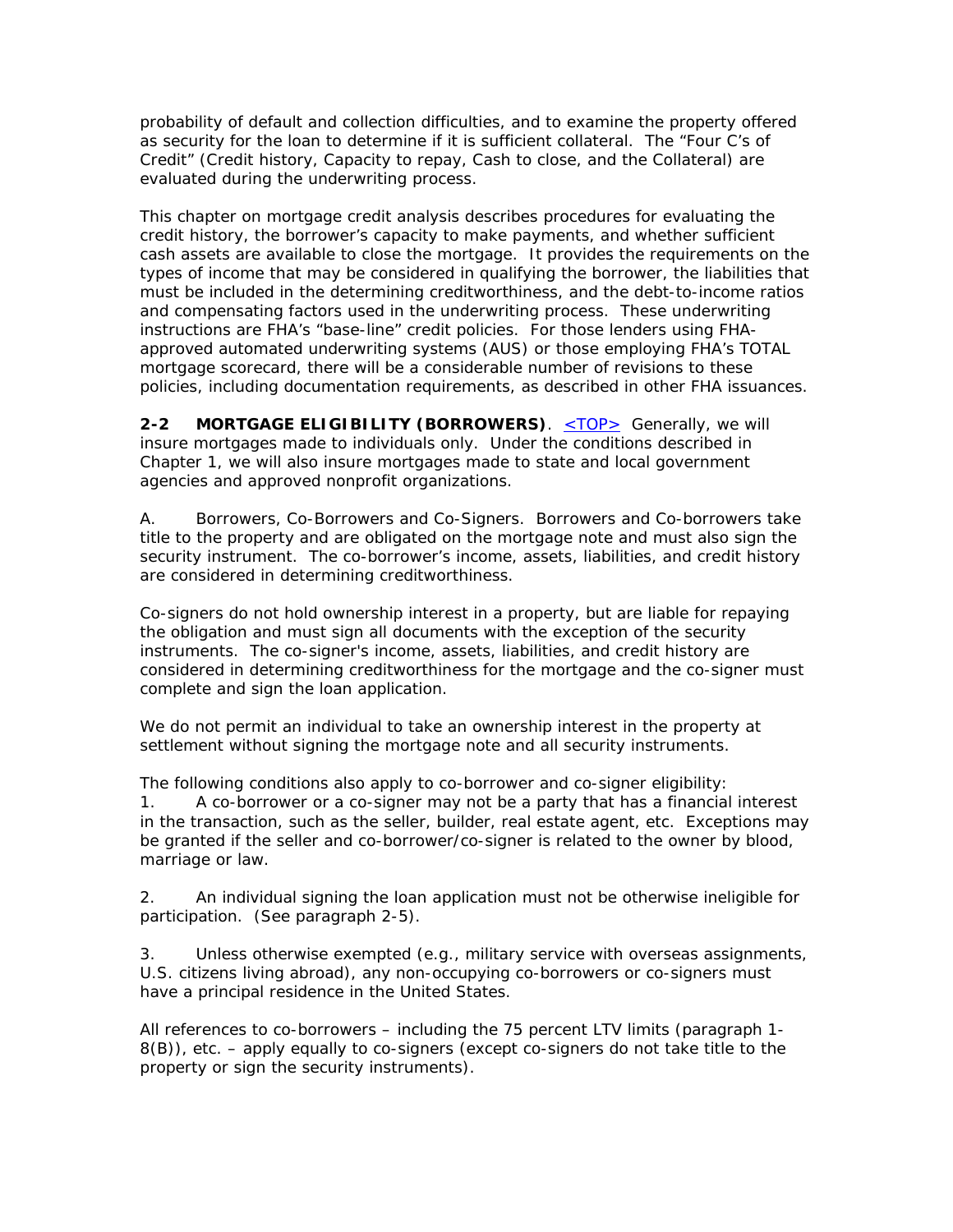B. Citizenship and Immigration Status. Citizenship of the United States is not required for eligibility. When a mortgage loan applicant indicates on the loan application that he or she holds something other than U.S. citizenship, the lender must determine residency status from the documentation provided by the borrower.

Lawful Permanent Resident Aliens: For those borrowers with lawful permanent resident alien status, FHA will insure the mortgage under the same terms and conditions as U.S. citizens. The lender must document the mortgage file with evidence of permanent residency and indicate on the Uniform Residential Loan Application (URLA) that the borrower is a lawful permanent resident alien. Evidence of lawful permanent residency is issued by the Bureau of Citizenship and Immigration Services (BCIS) (formerly the Immigration and Naturalization Service) within the Department of Homeland Security.

Non-Permanent Resident Aliens: FHA will also insure a mortgage made to a nonpermanent resident alien provided that the property will be the borrower's principal residence, the borrower has a valid SSN, and the borrower is eligible to work in the U.S. as evidenced by an Employment Authorization Document (EAD) issued by BCIS. If the authorization for temporary residency status will expire within one year and a prior history of residency status renewals exists, the lender may assume continuation will be granted. If there are no prior renewals, the lender must determine the likelihood of renewal, based on information from the BCIS.

Although social security cards may indicate work status, such as "not valid for work purposes," an individual's work status may change without the change being reflected on the actual social security card. Therefore, the social security card is not to be used as evidence of work status for non-permanent resident aliens; the BCIS employment authorization document is to be used instead.

Non-U.S. Citizens with no lawful residency in the U.S. are not eligible for FHA-insured mortgages.

C. Borrower's Age. There is no maximum age limit for a borrower. The minimum age is the age at which the mortgage note can be enforced legally in the state or other jurisdiction in which the property is located.

D. Non-Purchasing Spouses. If required by state law in order to perfect a valid and enforceable first lien, the non-purchasing spouse may be required to sign either the security instrument or documentation evidencing that he or she is relinquishing all rights to the property. If the non-purchasing spouse executes the security instrument for such reasons, he or she is not considered a borrower for our purposes and need not sign the loan application. In all other cases, the non-purchasing spouse is not to appear on the security instrument or otherwise take title to the property at loan settlement.

 Where there are non-purchasing spouses who sign security instruments relinquishing their rights to the property pursuant to applicable state laws, these non-purchasing spouses do not have to sign the mortgage note. Signing the security instrument for such purposes does not make the non-purchasing spouse a coborrower.

Except for the obligations specifically excluded by state law, the debts of the nonpurchasing spouse must be included in the borrower's qualifying ratios if the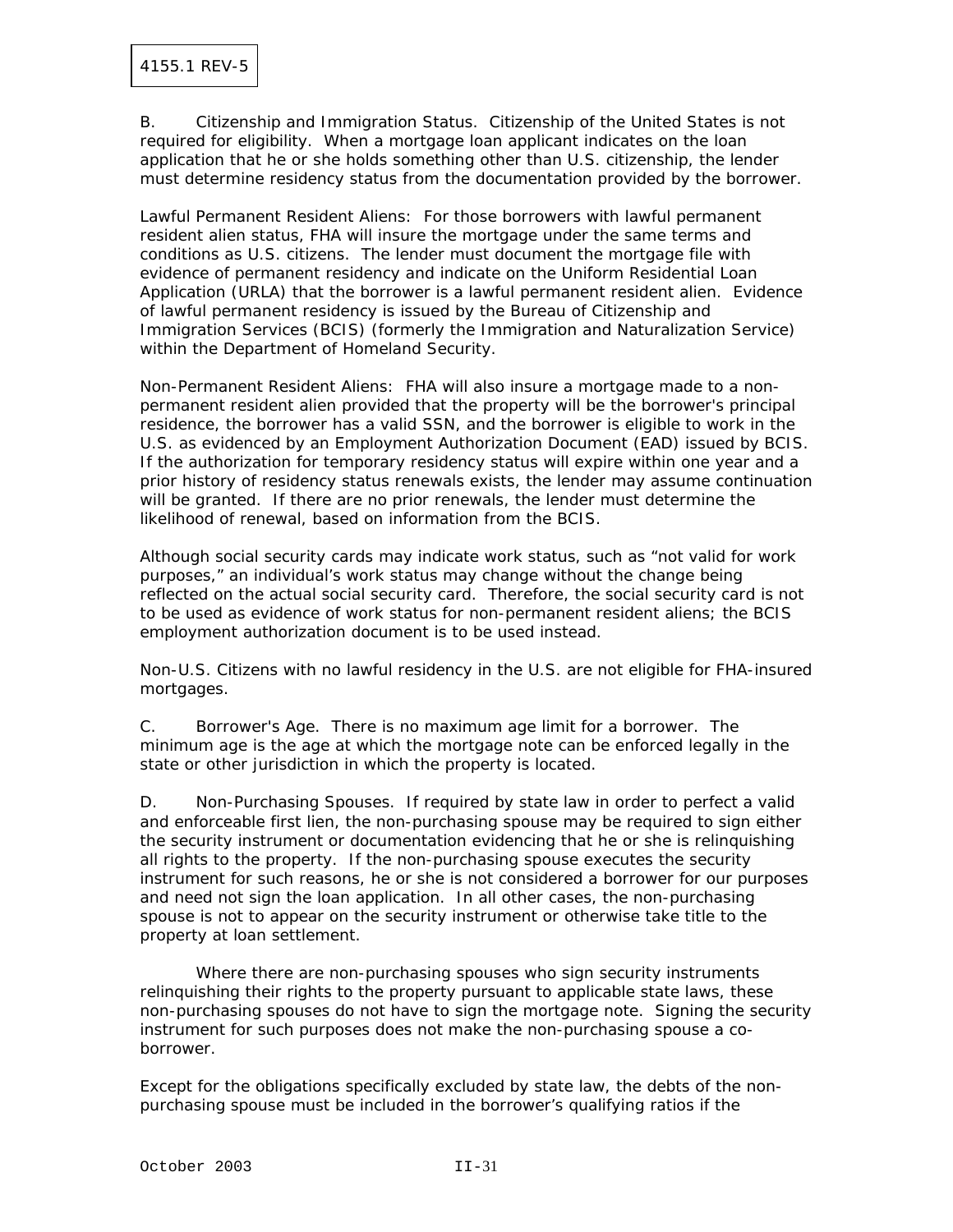borrower resides in a community property state or the property to be insured is located in a community property state. Although the non-purchasing spouse's credit history is not to be considered a reason for credit denial, a credit report that complies with the requirements of paragraph 2-4 must be obtained for the nonpurchasing spouse in order to determine the debt-to-income ratio.

E. Military Personnel. Military personnel are considered occupant-owners and are eligible for maximum financing if a member of the immediate family will occupy the property as a principal residence, even if the service person is stationed elsewhere.

F. Living Trusts. Property held in a living trust is eligible for FHA mortgage insurance for owner-occupied property, as long as an individual borrower remains the beneficiary and occupies the property as a principal residence. The lender must be satisfied that the trust provides reasonable means to assure that the lender will be notified of any subsequent change of occupancy (for owner-occupant loans only) or transfer of beneficial interest. The trust must appear on the security instrument (i.e., mortgage, deed of trust, security deed). The individual borrower must appear on the security instrument when required to create a valid lien under state law; otherwise, the individual borrower is not required to appear. The owner-occupant, if any, and other borrower(s), if any, must appear on the note with the trust. The individual borrower(s) is not required to appear on the property deed or title.

# **SECTION 1: CREDIT HISTORY**

**2-3 ANALYZING THE BORROWER'S CREDIT**. <TOP> Past credit performance serves as the most useful guide in determining a borrower's attitude toward credit obligations and predicting a borrower's future actions. A borrower who has made payments on previous and current obligations in a timely manner represents reduced risk. Conversely, if the credit history, despite adequate income to support obligations, reflects continuous slow payments, judgments, and delinquent accounts, strong compensating factors will be necessary to approve the loan.

When analyzing a borrower's credit history, examine the overall pattern of credit behavior, rather than isolated occurrences of unsatisfactory or slow payments. A period of financial difficulty in the past does not necessarily make the risk unacceptable if the borrower has maintained a good payment record for a considerable time period since the difficulty. When delinquent accounts are revealed, the lender must document their analysis as to whether the late payments were based on a disregard for financial obligations, an inability to manage debt, or factors beyond the control of the borrower, including delayed mail delivery or disputes with creditors.

While minor derogatory information occurring two or more years in the past does not require explanation, major indications of derogatory credit–including judgments, collections, and any other recent credit problems–require sufficient written explanation from the borrower. The borrower's explanation must make sense and be consistent with other credit information in the file.

Neither the lack of credit history nor the borrower's decision not to use credit may be used as a basis for rejecting the loan application. We also recognize that some prospective borrowers may not have an established credit history. For those borrowers, and for those who do not use traditional credit, the lender must develop a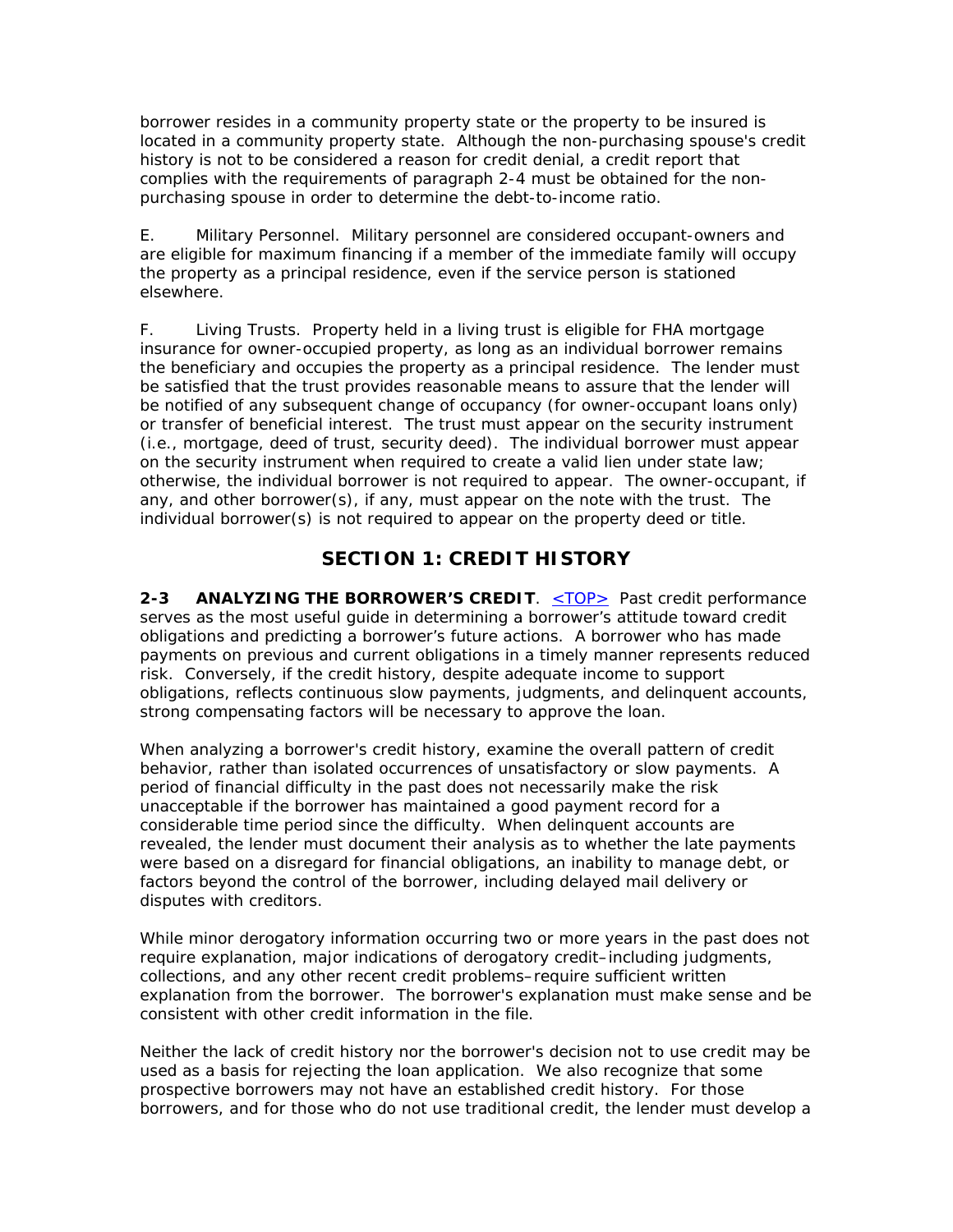credit history from utility payment records, rental payments, automobile insurance payments, or other means of direct access from the credit provider. The lender must document that the providers of non-traditional credit do, in fact, exist and verify the credit information. Documents confirming the existence of a non-traditional credit provider may include a public record from the state, county, or city records, or other means providing a similar level of objective confirmation. To verify the credit information, lenders must use a published address or telephone number for that creditor.

As an alternative, the lender may elect to use a non-traditional mortgage credit report developed by a credit-reporting agency, provided that the credit reporting agency has verified the existence of the credit providers and the lender verifies that the non-traditional credit was extended to the applicant. The lender must verify the credit using a published address or telephone number to make that verification.

The basic hierarchy of credit evaluation is the manner of payments made on previous housing expenses, including utilities, followed by the payment history of installment debts, and then revolving accounts. Generally, an individual with no late housing or installment debt payments should be considered as having an acceptable credit history, unless there is major derogatory credit on his or her revolving accounts.

When reviewing the borrower's credit and credit report, the lender must pay particular attention to the following:

A. Previous Rental or Mortgage Payment History. The payment history of the borrower's housing obligations holds significant importance in evaluating credit. The lender must determine the borrower's payment history of housing obligations through either the credit report, verification of rent directly from the landlord (with no identity-of-interest with the borrower) or verification of mortgage directly from the mortgage servicer, or through canceled checks covering the most recent 12 month period.

B. Recent and/or Undisclosed Debts. The lender must ascertain the purpose of any recent debts, as the indebtedness may have been incurred to obtain part of the required cash investment on the property being purchased. Similarly, the borrower must provide a satisfactory explanation for any significant debt that is shown on the credit report but not listed on the loan application. The borrower must explain in writing all inquiries shown on the credit report in the last 90 days.

C. Collections and Judgments. Court-ordered judgments must be paid off before the mortgage loan is eligible for FHA insurance endorsement. (An exception may be made if the borrower has agreed with the creditor to make regular and timely payments on the judgment and documentation is provided that the payments have been made in accordance with the agreement.) FHA does not require that collection accounts be paid off as a condition of mortgage approval. Collections and judgments indicate a borrower's regard for credit obligations and must be considered in the analysis of creditworthiness with the lender documenting its reasons for approving a mortgage where the borrower has collection accounts or judgments. The borrower must explain in writing all collections and judgments.

D. Previous Mortgage Foreclosure. A borrower whose previous principal residence or other real property was foreclosed or has given a deed-in-lieu of foreclosure within the previous three years is generally not eligible for a new FHA-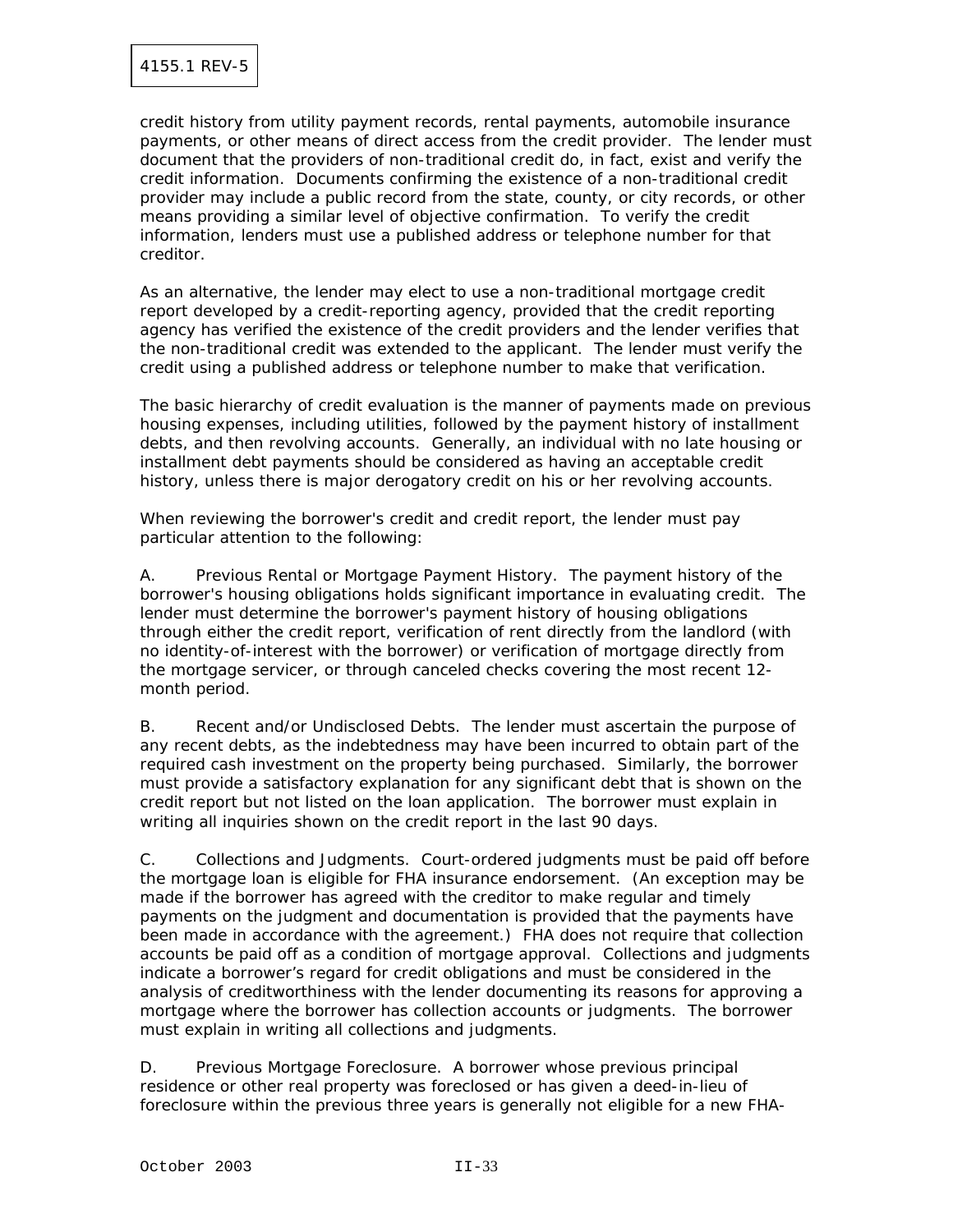insured mortgage. However, if the foreclosure was the result of documented extenuating circumstances that were beyond the control of the borrower and the borrower has re-established good credit since the foreclosure, the lender may grant an exception to the three-year requirement. Extenuating circumstances include serious illness or death of a wage earner, but do not include the inability to sell the house because of a job transfer or relocation to another area.

E. Bankruptcy. A Chapter 7 bankruptcy (liquidation) does not disqualify a borrower from obtaining an FHA-insured mortgage if at least two years have elapsed since the date of the discharge of the bankruptcy. Additionally, the borrower must have re-established good credit or chosen not to incur new credit obligations. The borrower also must have demonstrated a documented ability to responsibly manage his or her financial affairs. An elapsed period of less than two years, but not less than 12 months, may be acceptable if the borrower can show that the bankruptcy was caused by extenuating circumstances beyond his or her control and has since exhibited a documented ability to manage his or her financial affairs in a responsible manner. Additionally, the lender must document that the borrower's current situation indicates that the events that led to the bankruptcy are not likely to recur.

A Chapter 13 bankruptcy does not disqualify a borrower from obtaining an FHAinsured mortgage provided the lender documents that one year of the payout period under the bankruptcy has elapsed and the borrower's payment performance has been satisfactory (i.e., all required payments made on time). In addition, the borrower must receive permission from the court to enter into the mortgage transaction.

F. Consumer Credit Counseling Payment Plans. Participation in a consumer credit counseling payment program does not disqualify a borrower from obtaining an FHA-insured mortgage provided the lender documents that one year of the pay-out period has elapsed under the plan and the borrower's payment performance has been satisfactory (i.e., all required payments made on time). In addition, the borrower must receive written permission from the counseling agency to enter into the mortgage transaction.

### **2-4 CREDIT REPORT REQUIREMENTS**. <TOP>

A. Traditional Credit Reports. Credit reports submitted with each loan must contain all credit available in the accessed repositories. They also must provide an account of all credit, residence history, and public records information available in the credit repositories of each borrower responsible for the mortgage debt. The minimum credit report required by FHA is a "three repository merged" credit report (TRMCR). A Residential Mortgage Credit Report (RMCR) from an independent consumer-reporting agency also may be used. One report is required for each borrower, or a joint report may be obtained for a married couple.

The following are requirements for traditional credit reports:

1. The TRMCR submitted must be an original received electronically and printed on the lender's printer or delivered by the credit-reporting agency. The report must not have whiteouts, erasures, or alterations. It must indicate the name, address, and telephone number of the consumer-reporting agency; and each account listed must show the primary repository from which the particular information was pulled. The name of the company ordering the report must be shown.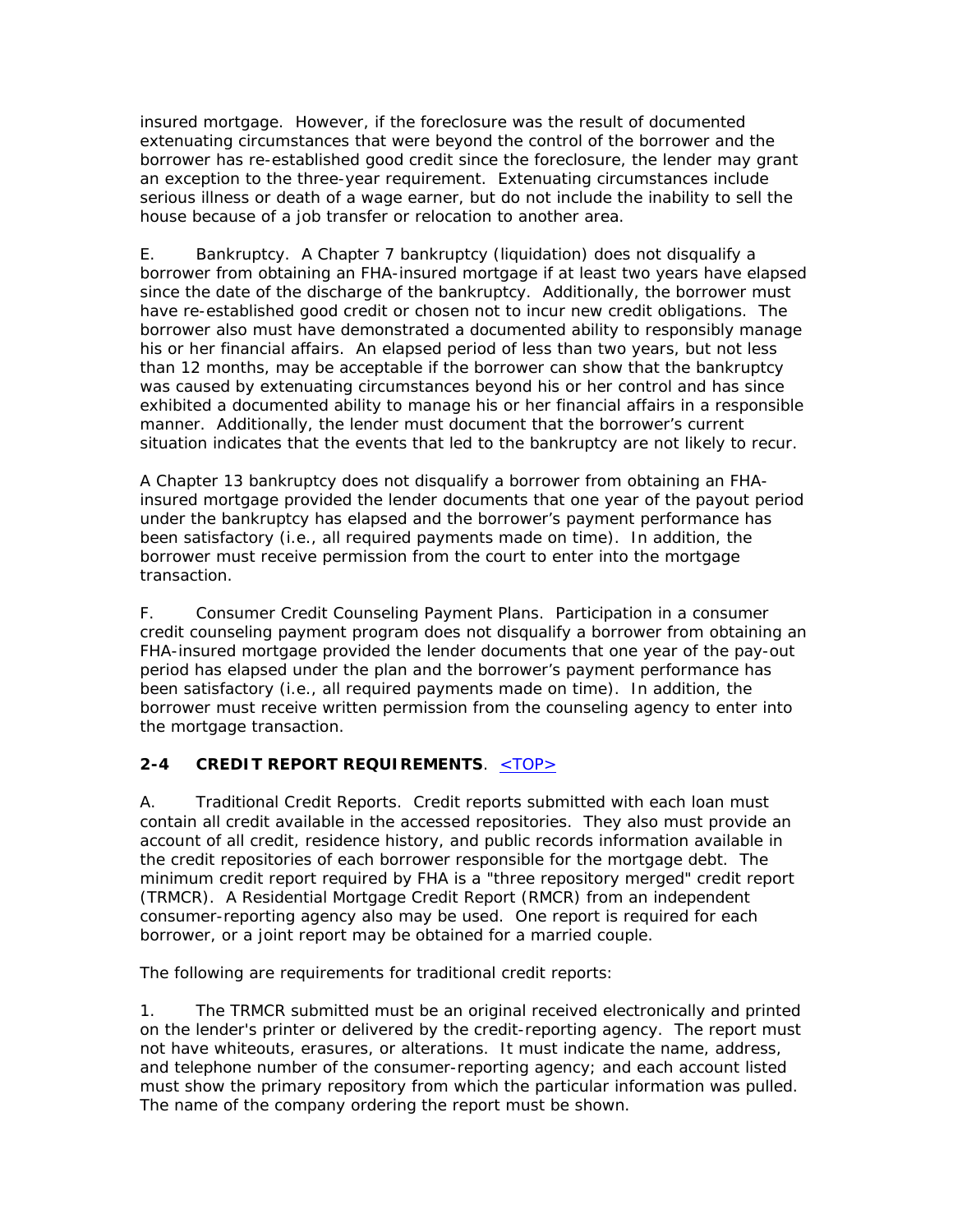2. The credit report must include all credit and legal information not considered obsolete under the Fair Credit Reporting Act, including bankruptcies, judgments, law suits, foreclosures, and tax liens that have occurred within the last seven years. All inquiries made within the last 90 days must also be included on the report. Credit reports that fail to show bankruptcies, judgments, lawsuits, foreclosures and tax liens must be supplemented with a corrected report. Lenders must retain all copies of all credit reports and document in writing an analysis of the reasons for any discrepancies between the credit reports. If a lender receives any information inconsistent with the information on the credit report, the lender must reconcile the inconsistency.

3. The credit report must identify each borrower's name and social security number. For each debt listed, the report also must show the date the account was opened, the high credit amount, the required payment, the unpaid balance, and the payment history, as contained in the credit repositories. The report must be in an easy-to-read and understandable format, and it should not require code translations.

4. The lender must also develop credit information separately for any open debt that is listed on the loan application but not referenced on the credit report. Accounts listed as "rate by mail only" or "need written authorization" require separate written verification.

5. While the TRMCR should prove sufficient for processing most loan applications, the following circumstances require an RMCR:

The borrower(s) disputes the ownership of accounts on the TRMCR; or The borrower(s) claims that collections, judgments, or liens listed as open on the TRMCR have been paid and cannot provide separate documentation supporting this claim; or

The borrower claims that certain debts shown on the TRMCR have different balances and/or payments and cannot provide current statements (less than 30 days old) attesting to this claim; or

The lender's underwriter determines that it would be prudent to use an RMCR in lieu of a TRMCR to underwrite the loan properly.

6. RMCRs must access at least two named repositories and meet all the requirements for the TRMCR, plus the following:

a. Provide a detailed account of the borrower's employment history.

b. Verify each borrower's current employment and income (if obtainable). It also must include a statement attesting to certification of employment and date verified. If this information is not obtained through an interview with the employer, the credit reporting agency must state why this action was not taken.

c. Each account with a balance must have been checked with the creditor within 90 days of the credit report.

B. Credit Report Requirements (Non-Traditional). A Non-Traditional Mortgage Credit Report (NTMCR) is designed to assess the credit history of a borrower without the types of trade references normally appearing on a traditional credit report. It can be used either as a substitute for a TRMCR or an RMCR for a borrower without a credit history with traditional credit grantors or as a supplement to a traditional credit report having an insufficient number of trade items reported. A NTMCR may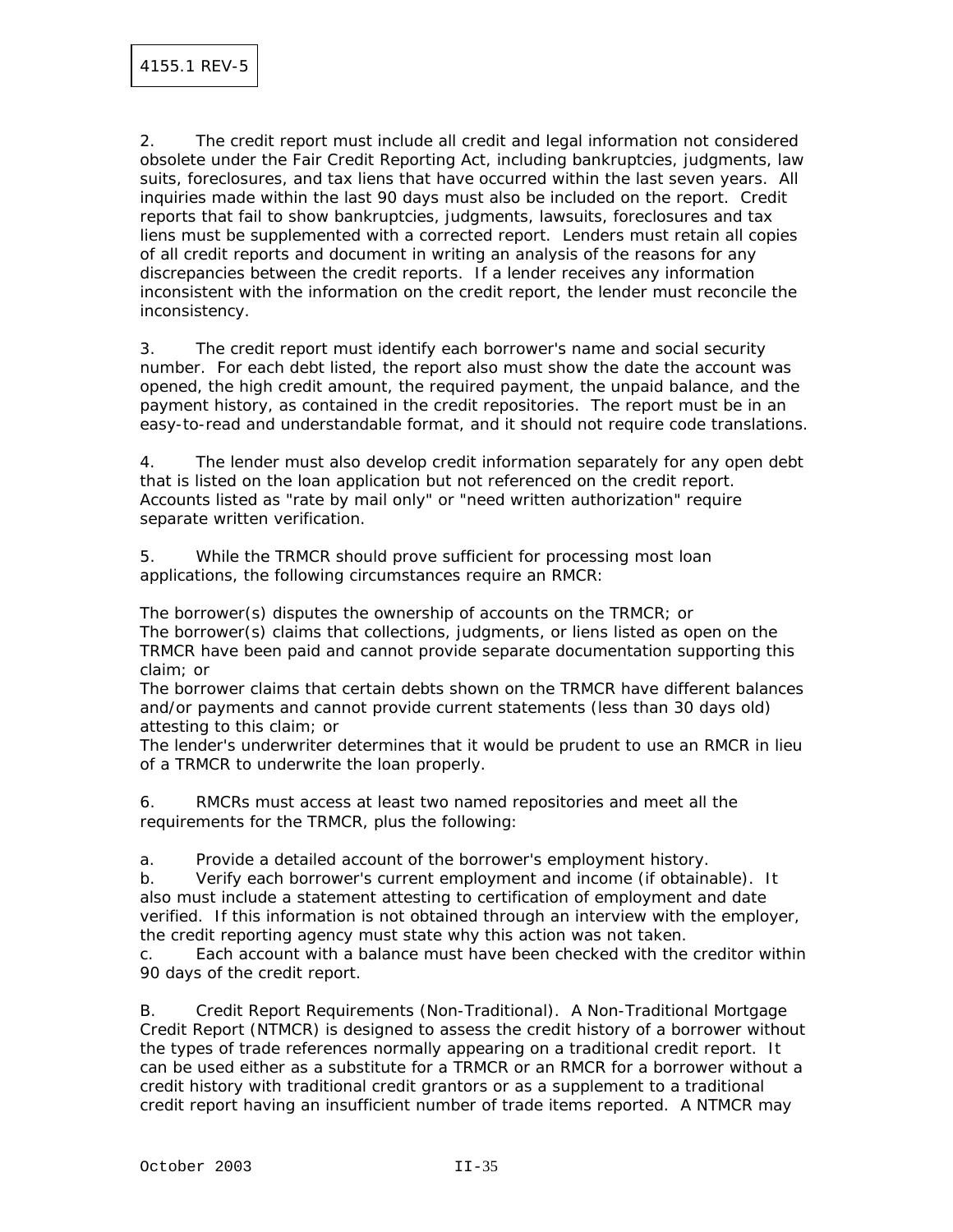not, however, be used to enhance the credit history of a borrower with a poor payment record or to manufacture a credit report for a borrower without a verifiable credit history. It also may not be used to offset derogatory references found in the borrower's traditional credit, such as collections and judgments.

The following conditions apply when using non-traditional credit reporting:

1. If the information obtained through the standard credit report is not sufficient for the lender to make a prudent underwriting decision, the lenders may use a NTMCR developed by a credit-reporting agency that documents all non-traditional credit references. Otherwise, the lender must develop its own non-traditional credit history that is consistent with the requirements for credit reporting agencies described in paragraph 2-4.

2. The credit-reporting agency should consider only the types of credit that require the mortgage applicant to make periodic payments on a regular basis. These types of credit include rental housing; utilities (if not included in the rental payment); telephone service; cable television service; insurance payments (excluding those paid through payroll deductions), such as medical, automobile, life, household, and renter's insurance; payments to child care providers; school tuition; payments to local stores; payments for the uninsured portion of any medical bills; etc.

**2-5 ELIGIBILITY FOR FEDERALLY-RELATED CREDIT**. <TOP> A borrower must be rejected if any of the following conditions apply:

A. HUD Limited Denial of Participation (LDP) and the U.S. General Services Administration's "List of Parties Excluded from Federal Procurement and Non-Procurement Programs" (GSA List) A person suspended, debarred, or otherwise excluded from participation in the Department's programs is not eligible to participate in FHA-insured mortgage transactions. The lender must examine HUD's LDP list and the government-wide General Services Administration's (GSA) "List of Parties Excluded from Federal Procurement or Nonprocurement Programs" and document this review on the HUD 92900-WS/92900-PUR. If the name of the borrower, seller, listing or selling real estate agents, or loan officer appears on either list, the application is not eligible for mortgage insurance. A lender may check HUD's LDP list by going to www.hud.gov and the Federal government's list of excluded parties by going to http://epls.arnet.gov. (An exception shall be made for a seller on the GSA list when the property being sold is the seller's principal residence.)

B. Delinquent Federal Debts. If the borrower, as revealed by public records, credit information, or HUD's Credit Alert Interactive Voice Response System (CAIVRS), is presently delinquent on any Federal debt (e.g., VA-guaranteed mortgage, Title I loan, Federal student loan, Small Business Administration loan, delinquent Federal taxes) or has a lien, including taxes, placed against his or her property for a debt owed to the U.S., the borrower is not eligible until the delinquent account is brought current, paid, otherwise satisfied, or a satisfactory repayment plan is made between the borrower and the Federal agency owed and is verified in writing. Tax liens may remain unpaid provided the lien holder subordinates the tax lien to the FHA-insured mortgage. If any regular payments are to be made, they must be included in the qualifying ratios.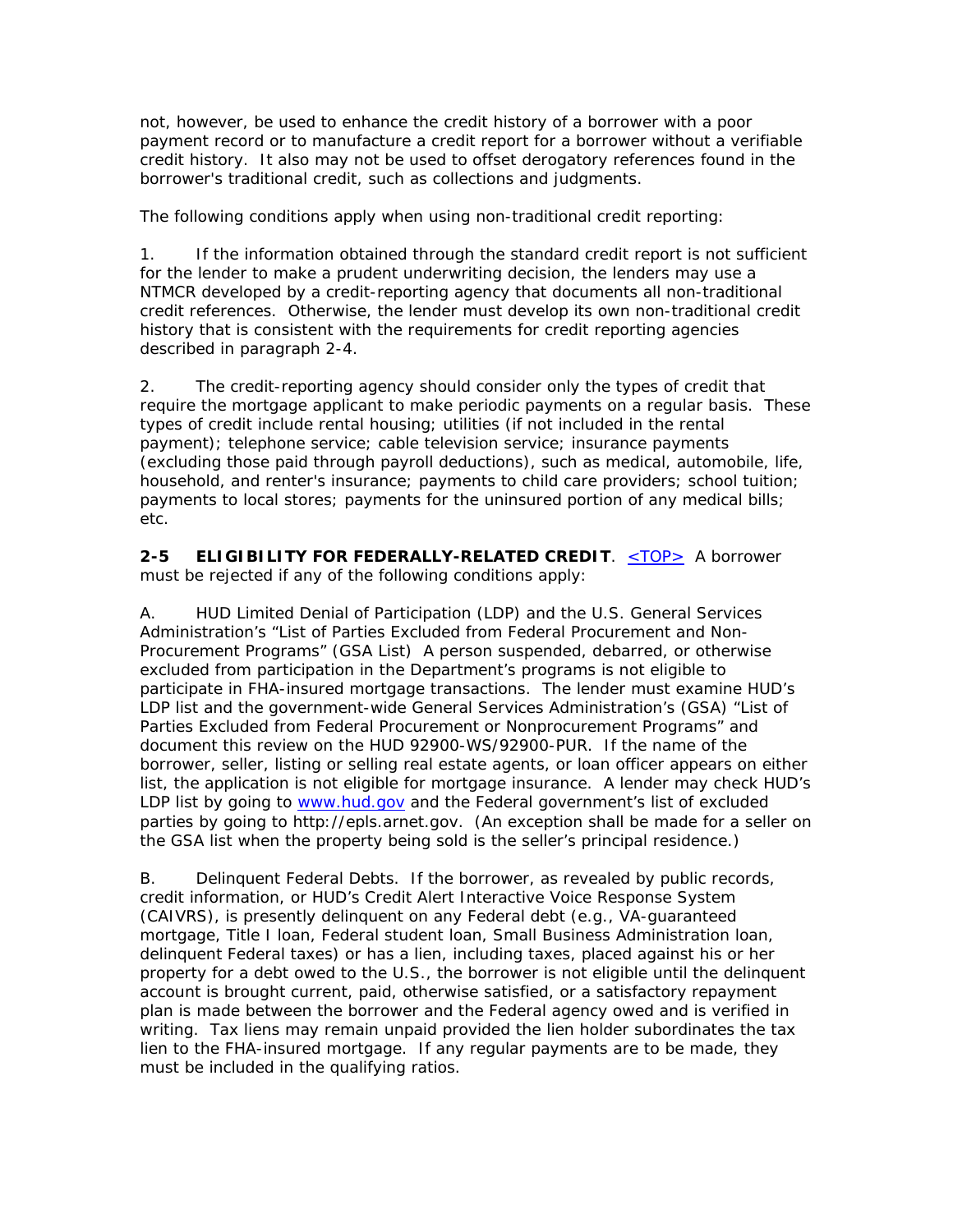Since the IRS routinely takes a second lien position without the necessity of independent documentation, eligibility for FHA mortgage insurance will not be jeopardized by outstanding IRS tax liens remaining on the property unless the lender has information that the IRS has demanded a first-lien position.

Although eligibility for an FHA-insured mortgage may be established by performing the actions described above, the overall analysis of the creditworthiness must include consideration of a borrower's previous failure to make payments to the Federal agency in the agreed-to manner and must document its analysis of how the previous failure does not represent a risk of mortgage default.

C. CAIVRS. HUD's CAIVRS is a Federal government-wide repository of information on those individuals with delinquent or defaulted Federal debt and on those for whom a payment of an insurance claim has occurred. Lenders must screen all borrowers, including nonprofit agencies acting as a borrower, using CAIVRS (except on streamline refinances). If CAIVRS indicates the borrower is presently delinquent or has had a claim paid within the previous three years on a loan made or insured by HUD on his or her behalf, the borrower is not eligible except as described below. Lenders access CAIVRS either through the FHA Connection or functional equivalent or by calling 301-344-4000 on a touch-tone telephone. Lenders must write the CAIVRS authorization code for each borrower on the HUD-92900- WS/92900-PUR. Exceptions to this rule may be granted under the following situations:

1. Assumptions. If the borrower sold the property, with or without a release of liability, to an individual who subsequently defaulted, the borrower is eligible, provided he or she can prove the loan was not in default at the time of assumption.

2. Divorce. A borrower may be eligible if the divorce decree or legal separation agreement awarded the property and responsibility for payment to the former spouse. However, if a claim was paid on a mortgage in default prior to the divorce, the borrower is not eligible.

3. Bankruptcy. When the property was included in a bankruptcy that was caused by circumstances beyond the borrower's control (such as the death of the principal wage earner or serious long-term uninsured illness), the borrower may be eligible if the borrower meets the requirements in Paragraph 2-3 E.

While FHA may delete erroneous information regarding a borrower falsely indicated as having defaulted on a FHA mortgage, such as incorrect social security number reporting, it will not remove correct CAIVRS information even if the borrower is judged eligible under the conditions described above.

Lenders may not rely upon a clear CAIVRS approval when in possession of independent evidence of delinquent federal obligations and must document the resolution of any conflicting information. If the lender has reason to believe the CAIVRS message is erroneous or needs to establish the date of claim payment, the lender must contact the appropriate HOC for instructions or documentation to support the borrower's eligibility. The appropriate HOC can provide information when the three-year waiting period will elapse or if the social security number in CAIVRS is erroneous. The HOC will also provide instructions to lenders regarding processing requirements for other HUD-related defaults and claims (e.g., Title I loans).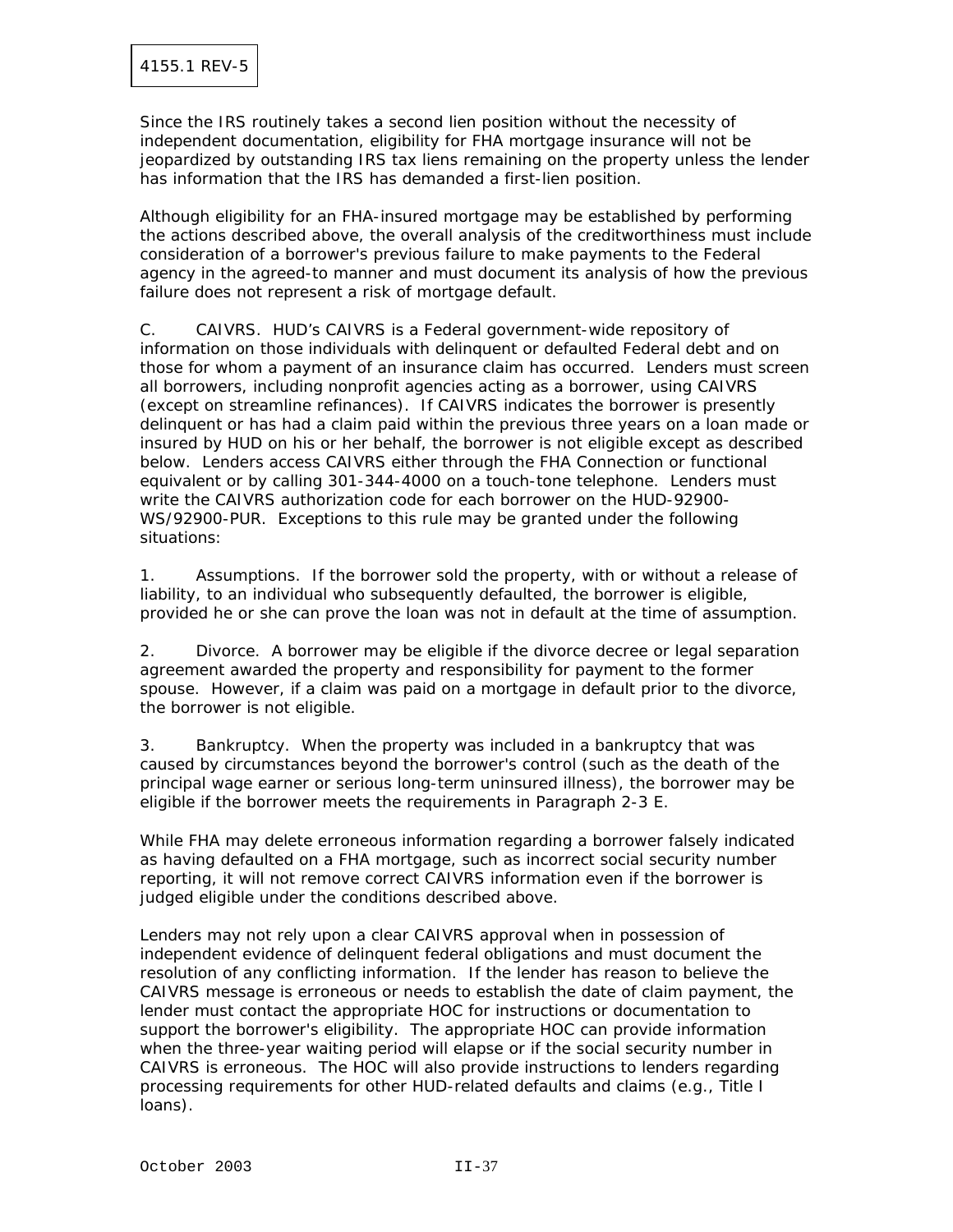We cannot alter or delete CAIVRS information reported from other Federal agencies, such as the Department of Education, Veterans Affairs, etc. The borrower and/or the lender must contact those agencies to correct or remove erroneous or outdated information. We do not require a "clear" CAIVRS authorization number as a condition for mortgage endorsement, but the lender must document and justify its approval based on the exceptions described above.

# **SECTION 2: EFFECTIVE INCOME**

The anticipated amount of income, and the likelihood of its continuance, must be established to determine a borrower's capacity to repay mortgage debt. Income may not be used in calculating the borrower's income ratios if it comes from any source that cannot be verified, is not stable, or will not continue. This section describes acceptable types of income, procedures for calculating effective income, and requirements for establishing income stability.

**2-6 STABILITY OF INCOME.** <TOP> We do not impose a minimum length of time a borrower must have held a position of employment to be eligible. However, the lender must verify the borrower's employment for the most recent two full years. If a borrower indicates he or she was in school or in the military during any of this time, the borrower must provide evidence supporting this claim, such as college transcripts or discharge papers. The borrower also must explain any gaps in employment spanning one month or more. Allowances for seasonal employment, such as is typical in the building trades, etc., may be made if documented by the lender.

To analyze and document the probability of continued employment, lenders must examine the borrower's past employment record, qualifications for the position, previous training and education, and the employer's confirmation of continued employment. A borrower who changes jobs frequently within the same line of work, but continues to advance in income or benefits, should be considered favorably. In this analysis, income stability takes precedence over job stability.

In some cases, a borrower may have recently returned to the work force after an extended absence. In these circumstances, the borrower's income may be considered effective and stable provided the following conditions apply:

The borrower has been employed in the current job for six months or more, and

B. The borrower can document a two-year work history prior to the absence from the work force. Acceptable documentation includes traditional employment verifications, copies of W-2's or paystubs.

An example of an acceptable employment situation includes a person that took several years off of work to raise children and then returned to the workforce. Situations not meeting the criteria listed above may be considered as compensating factors only.

#### **2-7 SALARIES, WAGES, AND OTHER FORMS OF EFFECTIVE INCOME**.

<TOP> The income of each borrower to be obligated for the mortgage debt must be analyzed to determine whether it can reasonably be expected to continue through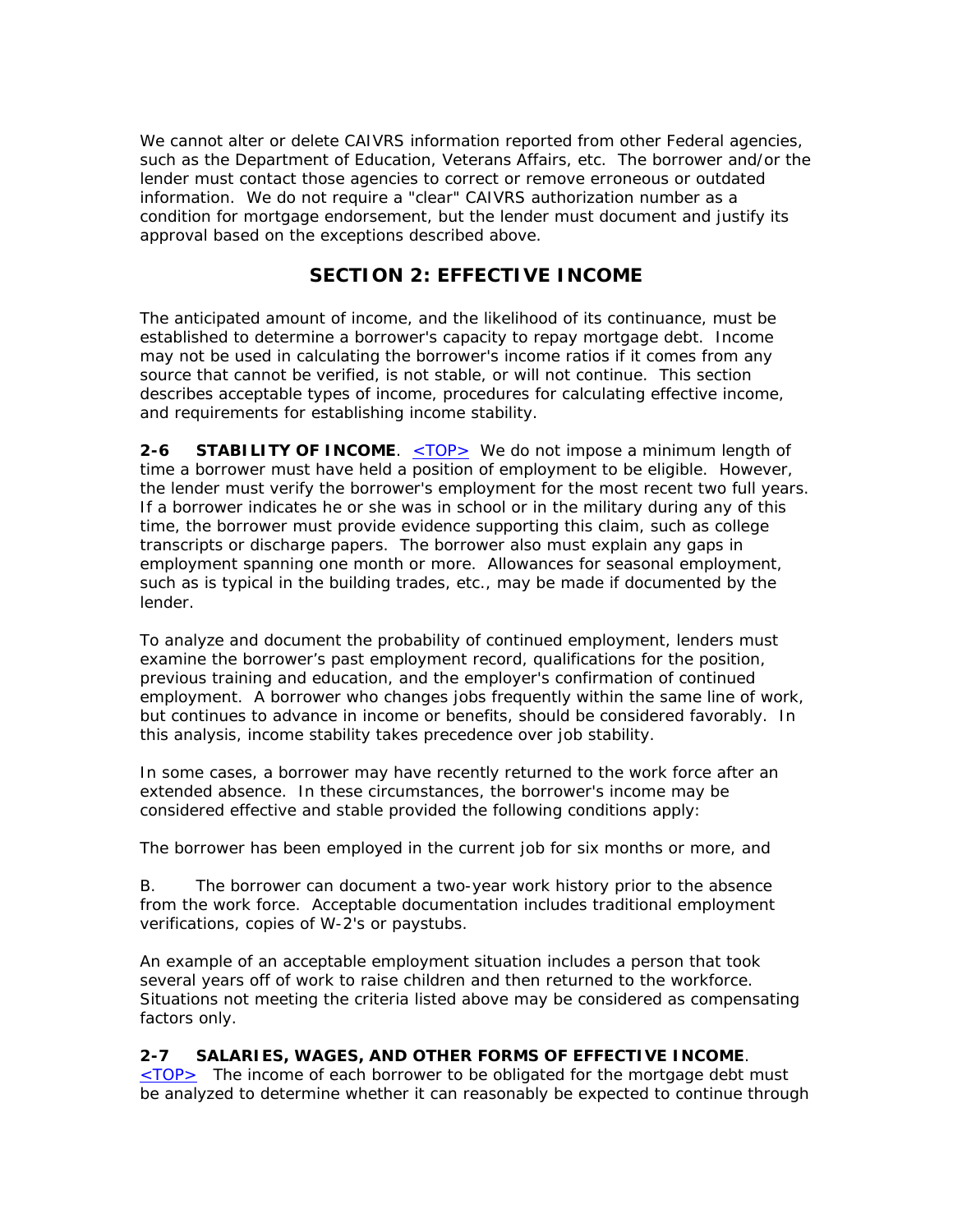at least the first three years of the mortgage loan. If the borrower intends to retire during this period, the effective income must be the amount of documented retirement benefits, social security payments, or other payments expected to be received in retirement. No inquiry may be made regarding possible future maternity leave.

In most cases, the borrower's income will be limited to salaries or wages. Income from other sources can be included as effective income with proper verification by the lender. Procedures for analyzing other acceptable income sources besides salaries and wages are described below:

A. Overtime and Bonus Income. Both overtime and bonus income may be used to qualify if the borrower has received such income for the past two years and it is likely to continue. The lender must develop an average of bonus or overtime income for the past two years, and the employment verification must not state that such income is unlikely to continue. Periods of less than two years may be acceptable provided the lender justifies and documents in writing the reason for using the income for qualifying purposes.

An earnings trend also must be established and documented for overtime and bonus income. If either type shows a continual decline, the lender must provide a sound rationalization in writing for including the income for borrower qualifying. If bonus income varies significantly from year to year, a period of more than two years must be used in calculating the average income.

Part-Time Income. Part-time/second job income, including employment in seasonal work, may be used in qualifying if the lender documents that the borrower has worked the part-time job uninterrupted for the past two years and will continue to do so. Seasonal employment (e.g., umpiring baseball games in summer, working at a department store during the holiday shopping season) is considered uninterrupted and may be used in qualifying if the lender documents that the borrower has worked the same type of job for the past two years and expects to be rehired during the next season. Income from a part-time position that has been received for less than two years may be included as effective income, provided the lender justifies and documents that the income's continuance is likely. Income from part-time positions not meeting these requirements may be considered as a compensating factor only.

For qualification purposes, part-time income refers to jobs taken to supplement the borrower's income from regular employment (i.e., a second job – not meaning primary jobs of less than 40 hours per week.) If a borrower's regular employment involves less than a typical 40-hour workweek, the stability of that income should be evaluated as any other regular, on-going primary employment. For example, a registered nurse may have worked 24 hours per week for the last year. Although this job requires less than 40 hours of work per week, it is the borrower's primary employment and is to be considered effective income.

We recognize that many low- and moderate-income families rely on part-time and seasonal income for day-to-day needs. Lenders must not restrict the consideration of such income sources in qualifying these borrowers.

C. Military Income. In addition to base pay, military personnel may be entitled to additional forms of pay. Income from variable housing allowances, clothing allowances, flight or hazard pay, rations, and proficiency pay is acceptable, provided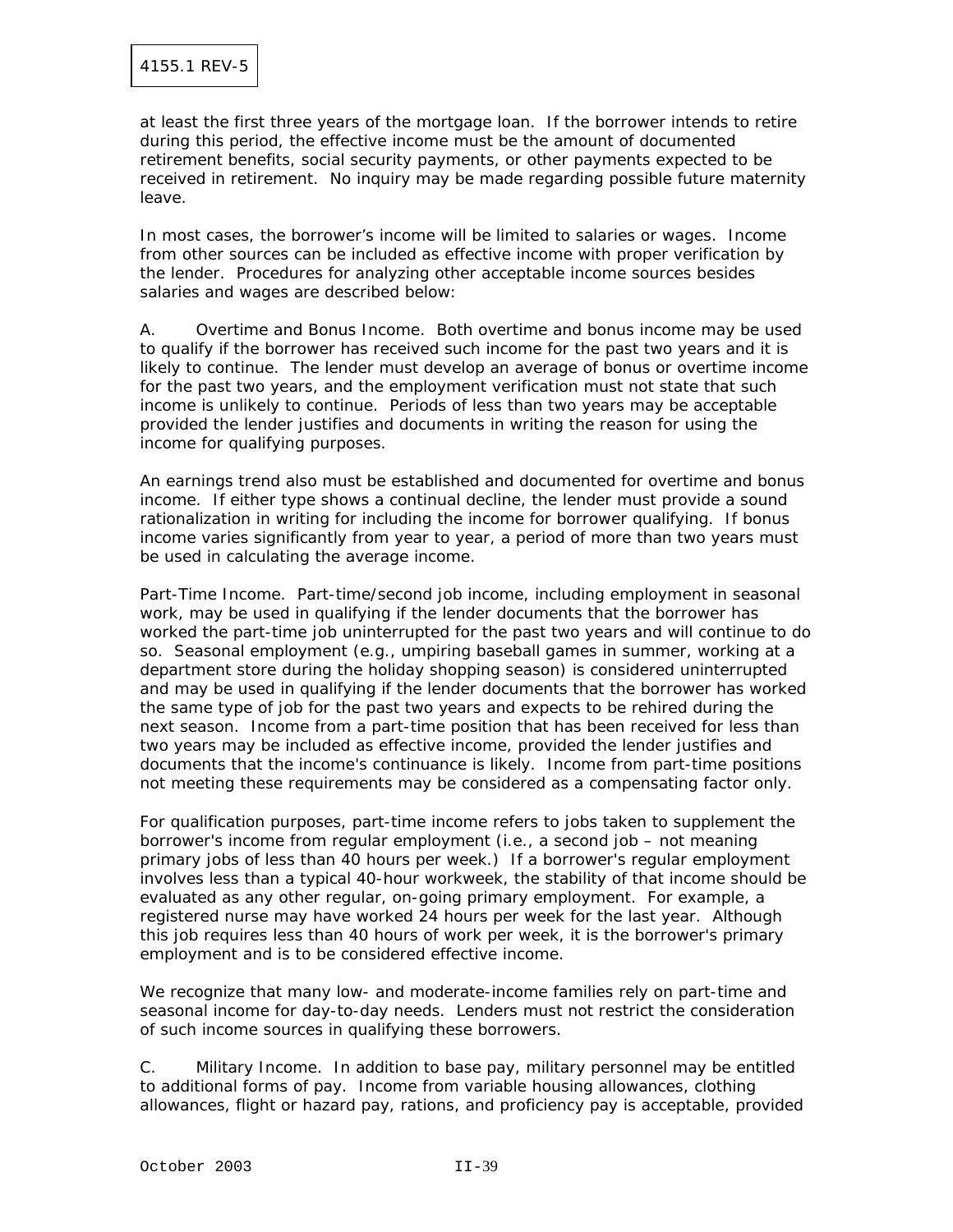its probability of continuance is verified in writing. An additional consideration may be the tax-exempt nature of some of these payments (see paragraph Q for additional information.)

D. Commission Income. Commission income must be averaged over the previous two years. The borrower must provide copies of signed tax returns for the last two years, along with the most recent pay stub. (Unreimbursed business expenses must be subtracted from gross income.) Individuals whose commission income shows a decrease from one year to the next require significant compensating factors to allow for loan approval. Borrowers with commission income received for more than one but less than two years may be considered favorably provided the underwriter is able to make a sound rationalization for acceptance and can document the likelihood of continuance.

Commissions earned for less than one year are not considered effective income. Exceptions may be made for situations in which the borrower's compensation was changed from a salary to commission within a similar position with the same employer. A borrower also may qualify when the portion of earnings not attributed to commissions would be sufficient to qualify the borrower for the mortgage.

E. Retirement and Social Security Income. Retirement and social security income require verification from the source (former employer, Social Security Administration) or federal tax returns. If any benefits expire within the first full three years, the income source may be considered only as a compensating factor.

F. Alimony, Child Support, or Maintenance Income. Income in this category may be considered as effective if such payments are likely to be consistently received for the first three years of the mortgage. The borrower must provide a copy of the final divorce decree, legal separation agreement, or voluntary payment agreement, as well as evidence that payments have been received during the last twelve months. Acceptable evidence of payment regularity includes cancelled checks, deposit slips, tax returns, and court records. Periods less than twelve months may be acceptable, provided the payer's ability and willingness to make timely payments is adequately documented by the lender.

G. Notes Receivable. A copy of the note must be presented to establish the amount and length of payment. The borrower also must provide evidence that these payments have been received consistently for the last twelve months, which may include deposit slips, cancelled checks, or tax returns. If the borrower is not the original payee on the note, the lender must also establish that the borrower is now a holder in due course and able to enforce the note.

H. Interest and Dividends. Interest and dividend income may be used, provided that documentation (tax returns or account statements) supports a two-year history of receipt. This income must be averaged over the two years. Any funds derived from these sources and required for the cash investment must be subtracted before the projected interest or dividend income is calculated.

I. Mortgage Credit Certificates. If a government entity subsidizes the mortgage payments, either through direct payments or through tax rebates, these payments can be considered as acceptable income if verified in writing. Either type of subsidy may be added to gross income or may be used to directly offset the mortgage payment before calculating the qualifying ratios.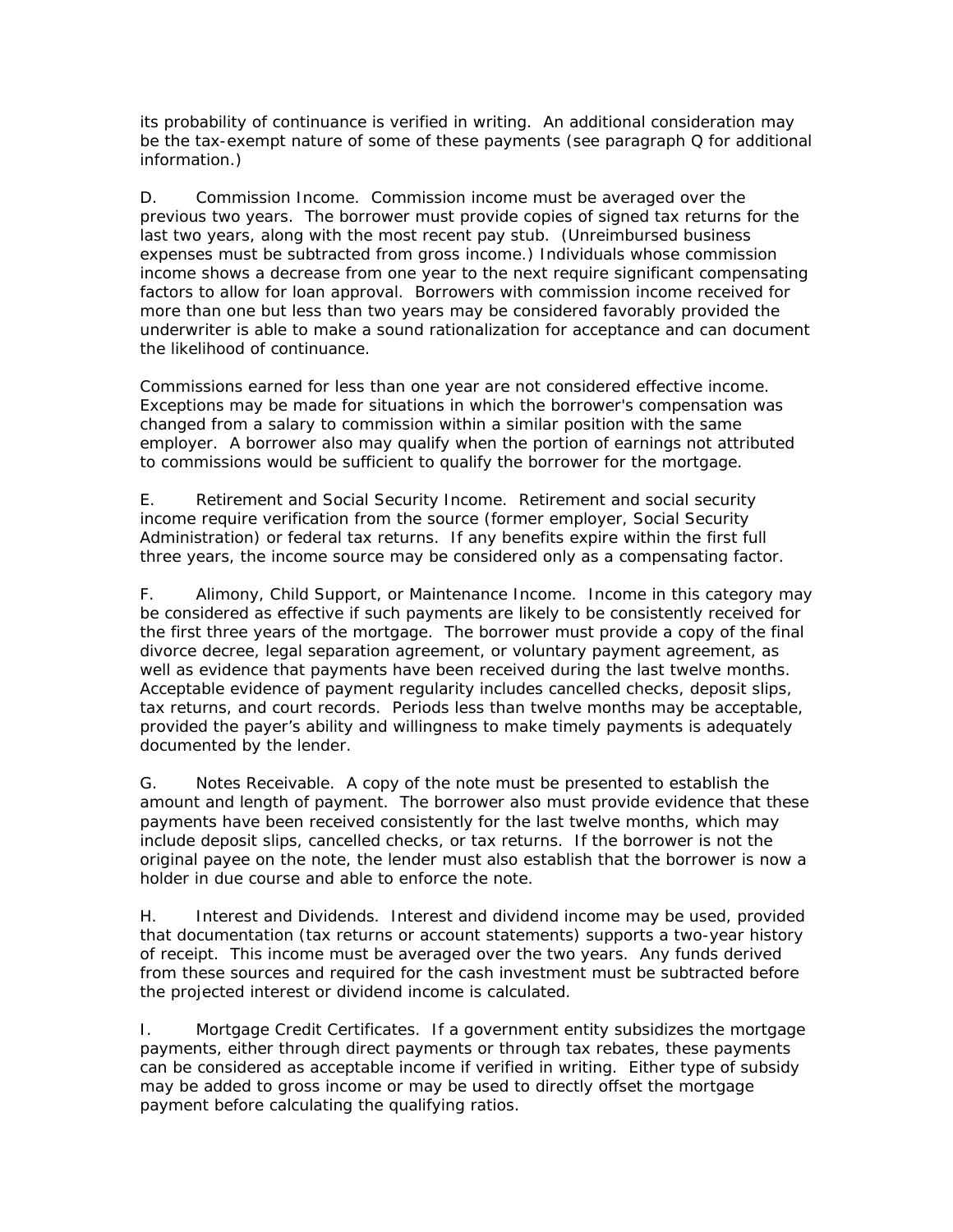J. Employer Differential Payments. If the employer subsidizes the mortgage payments through direct payments, the amount of the payments is considered gross income; it may not be used to offset the mortgage payment directly, even if the employer pays the servicing lender directly.

K. VA Benefits. Direct compensation, such as for a service-related disability, is acceptable, subject to documentation from the VA. Education benefits, used to offset education expenses, are not acceptable.

L. Government Assistance Programs. Income received from government assistance programs is acceptable, subject to documentation from the paying agency, provided the income is expected to continue at least three years. If the income is not expected to be received for at least three years, such income may be considered as a compensating factor. (Unemployment income must be documented for two years. Reasonable assurance of its continuance is also required. This requirement may apply to individuals employed on a seasonal basis, such as farm workers, resort employees, etc.)

M. Rental Income. Rent received for properties owned by the borrower is acceptable if the lender can document that the rental income is stable. Examples of stability may include a current lease, an agreement to lease, or a rental history over the previous 24 months that is free of unexplained gaps greater than three months. (Student, seasonal, or military renters, or property rehabilitation would provide such an explanation). A separate schedule of real estate is not required for rental properties, provided all properties are shown on the URLA.

If the borrower resides in one or more units of a multiple-unit property and charges rent to tenants of other units, that rent may be used for qualifying purposes. However, projected rent of additional units only and not the owner-occupied unit(s) may be considered gross income only after deducting the HOC's vacancy and maintenance factor. They may not be used as a direct offset to the mortgage payments.

Income from roommates in a single-family property to be occupied as the borrower's primary residence is not acceptable. Rental income from boarders is acceptable if the boarders are related by blood, marriage, or law. The rental income may be considered effective income if shown on the borrower's tax returns. Otherwise, the income only may be considered a compensating factor and must be documented adequately by the lender.

The following is required to verify all rental income:

1. Schedule E of IRS Form 1040. Depreciation may be added back to the net income or loss shown on Schedule E. Positive rental income is considered gross income for qualifying purposes; negative rental income must be treated as a recurring liability. The lender must be certain that the borrower still owns each property listed, by comparing the Schedule E with the real estate owned section of the residential loan application. (If the borrower in the same general area owns six or more units, a map disclosing the locations must be submitted evidencing compliance with FHA's seven-unit limitation. See paragraph 4-8 for additional information.)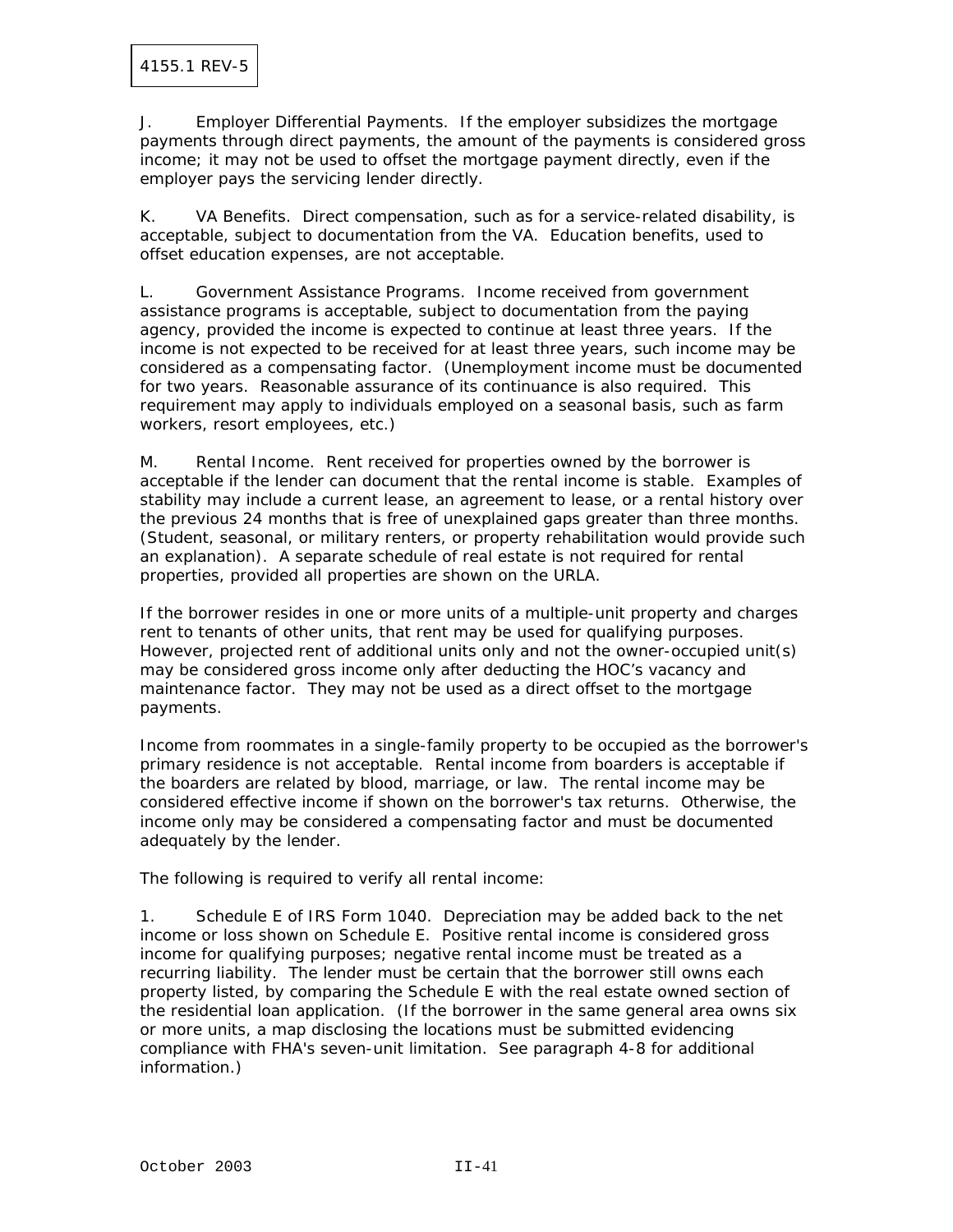2. Current Leases. If a property was acquired since the last income tax filing and is not shown on Schedule E, a current signed lease or other rental agreement must be provided. The gross rental amount must be reduced for vacancies and maintenance by 25 percent (or the percentage developed by the jurisdictional HOC), before subtracting PITI and any homeowners' association dues, etc., and applying the remainder to income (or recurring debts, if negative).

N. Eligible Investment Properties. If the property to be insured is an eligible investment property or sold through FHA's REO program, the following calculations of qualifying ratios apply:

Subtract the monthly payment (PITI) from the monthly net rental income of the subject property (gross rents, minus the 25 percent reduction or HOC's percentage reduction for vacancies and repairs). If this calculation yields a positive number, add the number to the borrower's monthly gross income. If the calculation results in a negative number, consider it a recurring monthly obligation; then Calculate the mortgage payment-to-income ratio (top or front-end ratio) by dividing the borrower's current housing expense (principal residence) by the monthly gross income. (The monthly gross income will include any positive cash flow from the subject investment property.); and

3. Calculate the total fixed payment-to-income ratio (bottom or back-end ratio) by dividing the borrower's total monthly obligations, including any net loss from the subject investment property, by the borrower's total monthly gross income.

O. Automobile Allowances and Expense Account Payments. Only the amount by which the borrower's automobile allowance or expense account payments exceed actual expenditures may be considered income. The borrower must provide IRS Form 2106, Employee Business Expenses, for the previous two years to establish the amount of income that may be added to gross income. The borrower also must provide verification from the employer that these payments will continue. (If these calculations show a loss, that amount must be treated as a recurring debt. If the borrower uses the standard per-mile rate in calculating automobile expenses, as opposed to the actual cost method, the portion that the IRS considers depreciation may be added back to income.) Additionally, the borrower's monthly car payment must be treated as a recurring debt; it may not be offset by the car allowance.

P. Trust Income. Income from trusts may be used if guaranteed, constant payments will continue for at least the first three years of the mortgage term. Documentation is required and includes a copy of the Trust Agreement, or other trustee's statement, confirming amount, frequency of distribution, and duration of payments. Funds from the trust account also may be used for the required cash investment with adequate documentation.

Q. Non-Taxable Income. If a particular source of regular income is not subject to federal taxes (e.g., certain types of disability and public assistance payments, military allowances), the amount of continuing tax savings attributable to the nontaxable income source may be added to the borrower's gross income. The percentage of income that may be added may not exceed the appropriate tax rate for that income amount, and no additional allowances for dependents are acceptable. The lender must document and support the adjustments (the amount the income is "grossed up") made for any non-taxable income source. Child support income cannot be grossed up. The lender should use the tax rate used to calculate last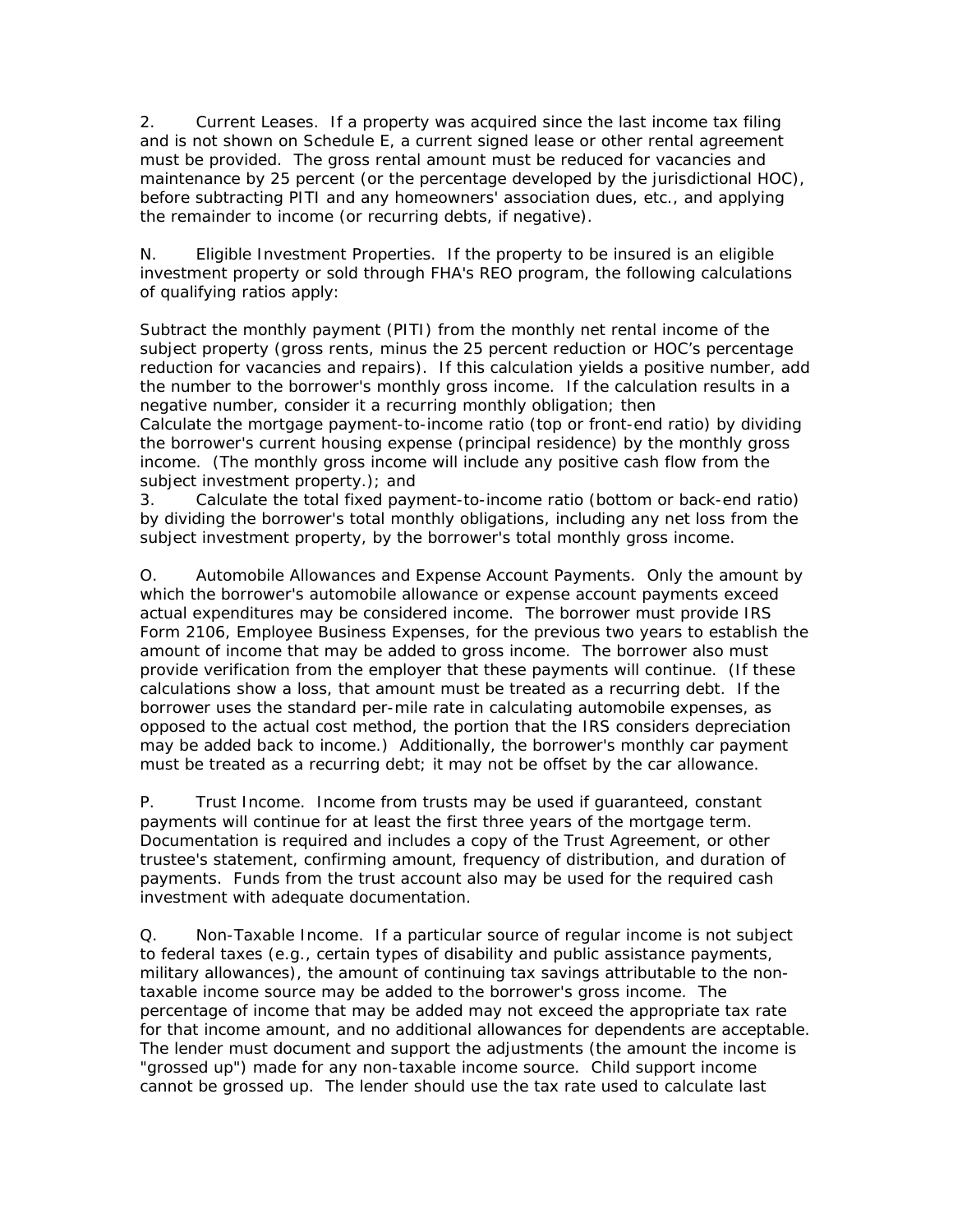year's income tax for the borrower. If the borrower is not required to file a federal income tax return, the tax rate to use is 25 percent.

R. Projected Income. Projected or hypothetical income is not acceptable for qualifying purposes. However, exceptions are permitted to this rule for income from cost-of-living adjustments, performance raises, bonuses, etc., which are both verified by the employer in writing and scheduled to begin within 60 days of loan closing.

If a borrower is about to start a new job and has a guaranteed, non-revocable contract for employment that will begin within 60 days of loan closing, the income is acceptable for qualifying purposes. The lender also must verify that the borrower will have sufficient income or cash reserves to support the mortgage payments and any other obligations during the interim between loan closing and the start of employment. (This condition may be appropriate for situations such as teachers whose contracts will begin with the new school year, or physicians who will begin residency after the loan is scheduled to close.) However, if the loan will close more than 60 days before the borrower's employment begins, the loan is not eligible for endorsement until the lender provides a pay stub or other acceptable evidence that the borrower has begun the new job.

**2-8 EMPLOYMENT BY FAMILY-OWNED BUSINESSES**. <TOP> Borrowers employed at businesses owned by their family member(s) are required to provide additional income documentation. These borrowers must provide the normal verification of employment, pay stubs, and evidence that they are not an owner of the business. This evidence may include copies of the borrower's signed personal tax returns or a signed copy of the corporate tax return showing ownership percentages.

**2-9 SELF-EMPLOYED BORROWERS**. <TOP> A borrower with a 25 percent or greater ownership interest in a business is considered self-employed for FHA mortgage loan underwriting purposes.

The following conditions apply to underwriting self-employed borrowers:

A. Minimum Length of Self-Employment. Income from self-employment is considered stable and effective if the borrower has been self-employed for two or more years. The high probability of failure during the first few years of a business makes the following requirements necessary for individuals who have been selfemployed less than two years:

1. Between One and Two Years. An individual self-employed between one and two years must have at least two years of documented previous successful employment (or a combination of one year of employment and formal education or training) in the line of work in which the borrower is self-employed or in a related occupation to be eligible.

2. Less than One Year. The income from a borrower self-employed less than one year may not be considered effective income.

B. Documentation Requirements. The following documents are required from self-employed borrowers: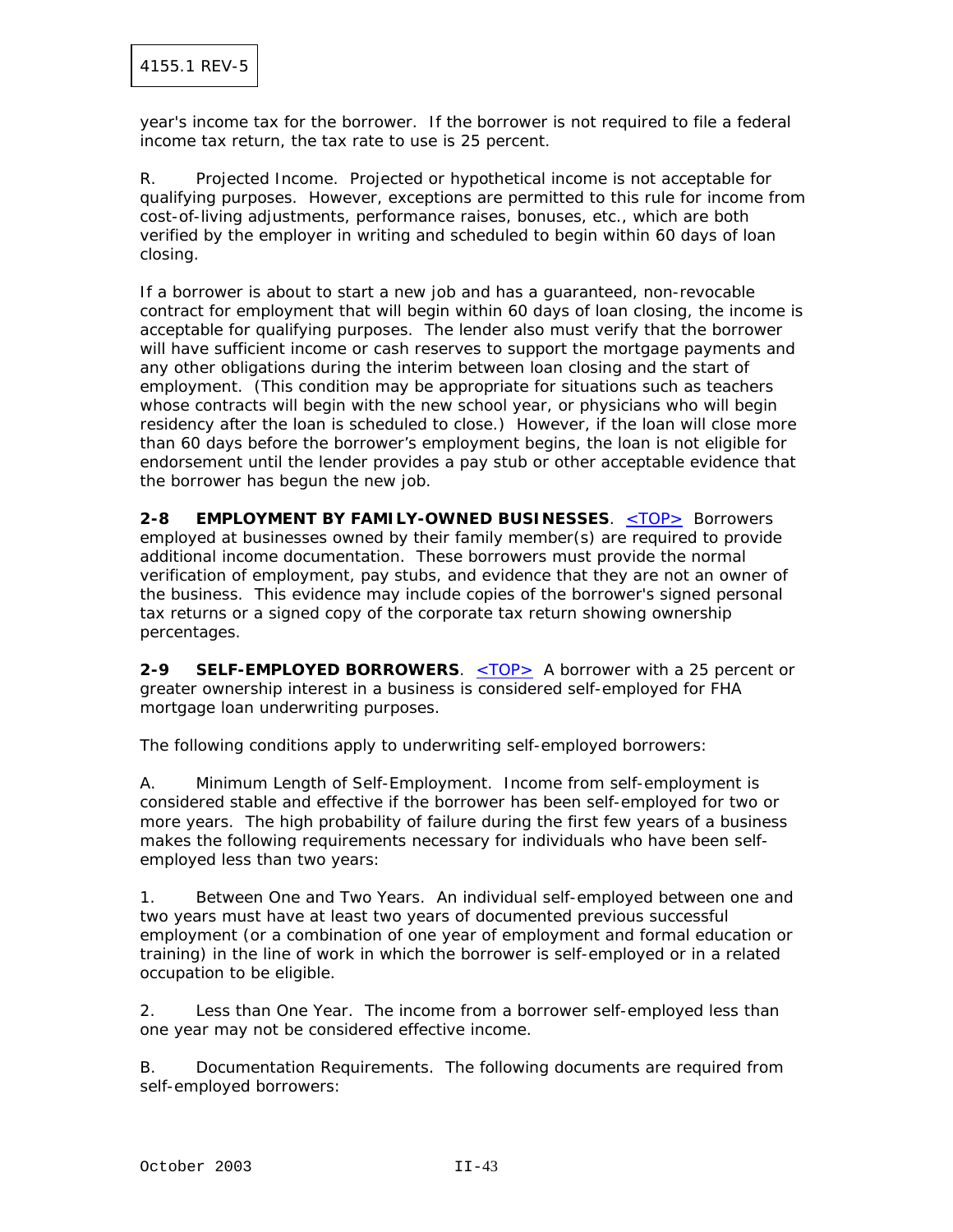1. Signed and dated individual tax returns, plus all applicable schedules, for the most recent two years.

2. Signed copies of federal business income tax returns for the last two years, with all applicable schedules, if the business is a corporation, an "S" corporation, or a partnership.

3. A year-to-date profit-and-loss (P&L) statement and balance sheet.

4. A business credit report on corporations and "S" corporations.

C. Analyzing Income. The lender must establish the borrower's earnings trend over the previous two years but may average the income over three years, if all three years' tax returns are provided. If the borrower provides quarterly tax returns, the analysis can include income through the period covered by the tax filings. If the borrower is not subject to quarterly tax filings or does not file quarterly returns (Form IRS 1040 ES), the income shown on the P&L statement may be included in the analysis, provided the income stream based on the P&L statement is consistent with the previous years' earnings. If the P&L statements submitted for the current year show an income stream considerably greater than what is supported by the previous years' tax returns, the analysis of income must be predicated solely on the income verified through the tax returns.

To determine if the business can be expected to continue to generate sufficient income for the borrower's needs, lenders must analyze carefully the business's financial strength, the source of its income, and the general economic outlook for similar businesses in the area. Annual earnings that are stable or increasing are acceptable. Conversely, a borrower whose business shows a significant decline in income over the period analyzed is not acceptable, even if current income and debt ratios meet our guidelines.

There are four basic types of business structures: sole proprietorships, corporations; limited liability ("S" corporations); and partnerships. Each type requires slightly different forms of analysis.

The following provides additional information on analyzing tax returns:

1. Individual Tax Returns (IRS Form 1040). The amount shown on the IRS Form 1040 as "adjusted gross income" either must be increased or decreased, based on the lender's analysis of the individual tax returns and any related tax schedules. Particular attention must be paid to the following:

a. Wages, Salaries, and Tips. An amount shown under this heading may indicate that the individual is a salaried employee of a corporation or has other sources of income. It also may indicate that the spouse is employed, in which case the income must be subtracted from the adjusted gross income in the analysis.

b. Business Income or Loss (from Schedule C). The sole proprietorship income calculated on Schedule C is business income. Depreciation or depletion may be added back to adjusted gross income.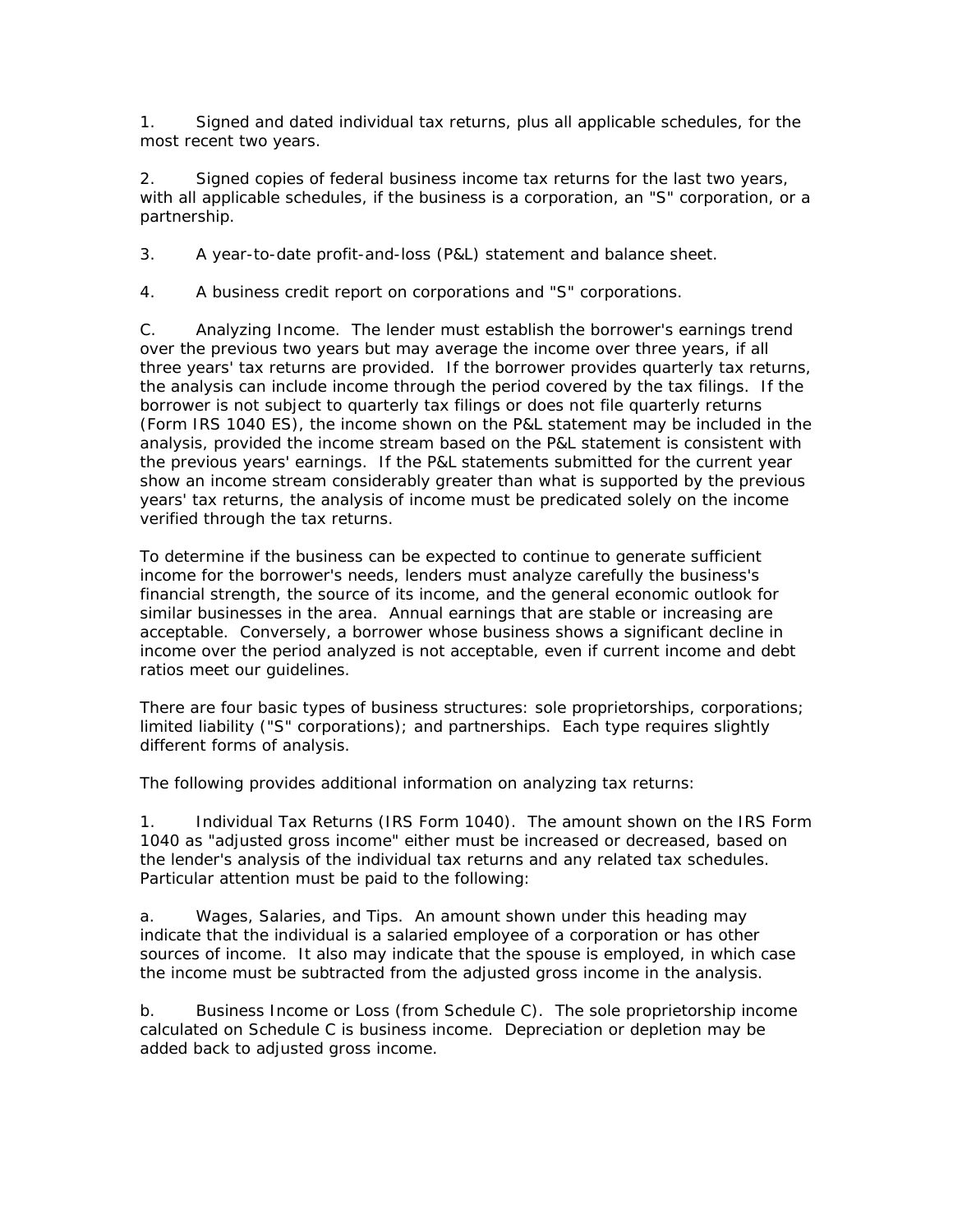c. Rents, Royalties, Partnerships, Etc. (from Schedule E). Any income received from rental properties or royalties may be used as income after adding back any depreciation shown on Schedule E.

d. Capital Gain or Loss (from Schedule D). This transaction generally occurs only one time, and it should not be considered in determining effective income. However, if the business has a constant turnover of assets resulting in gains or losses, the capital gain or loss may be considered in determining the income, provided the borrower has at least three years' tax returns evidencing capital gains. An example includes an individual who purchases old houses, remodels them, and sells them for a profit.

e. Interest and Dividend Income (from Schedule B). This income, which is taxable and tax-exempt, may be added back to the adjusted gross income only if it has been received for the past two years and is expected to continue. (If the interest-bearing asset will be liquidated as a source of the cash investment, the lender must adjust accordingly.)

f. Farm Income or Loss (from Schedule F). Any depreciation shown on Schedule F may be added back to the adjusted gross income.

g. IRA Distributions, Pensions, Annuities, and Social Security Benefits. The nontaxable portion of these items may be added back to the adjusted gross income, if the income is expected to continue for the first three years of the mortgage.

h. Adjustments to Income. Certain adjustments to income shown on the IRS Form 1040 may be added back to the adjusted gross income. Among these adjustments are IRA and Keogh retirement deductions, penalties on early withdrawal of savings, health insurance deductions, and alimony payments.

i. Employee Business Expenses. These expenses are actual cash expenses that must be deducted from the borrower's adjusted gross income.

2. Corporate Tax Returns (IRS Form 1120). Corporations are state-chartered businesses owned by their stockholders. Compensation to its officers, generally in proportion to the percentage of ownership, is shown on the corporate tax returns and will appear on individual tax returns. If the borrower's percentage of ownership is not shown, it must be obtained separately from the corporation's accountant, with evidence that the borrower has the right to those funds. Once the adjusted business income is determined, it should be multiplied by the borrower's percentage of ownership in the business.

In analyzing the corporate tax returns, lenders must adjust for the following:

a. Depreciation and Depletion. The corporation's depreciation and depletion must be added back to after-tax income.

b. Taxable Income. Taxable income is the corporation's net income before federal taxes. It must be reduced by the tax liability.

c. Fiscal Year vs. Calendar Year. If the corporation operates on a fiscal year that is different from the calendar year, an adjustment must be made by the lender to relate corporate income to the individual tax return.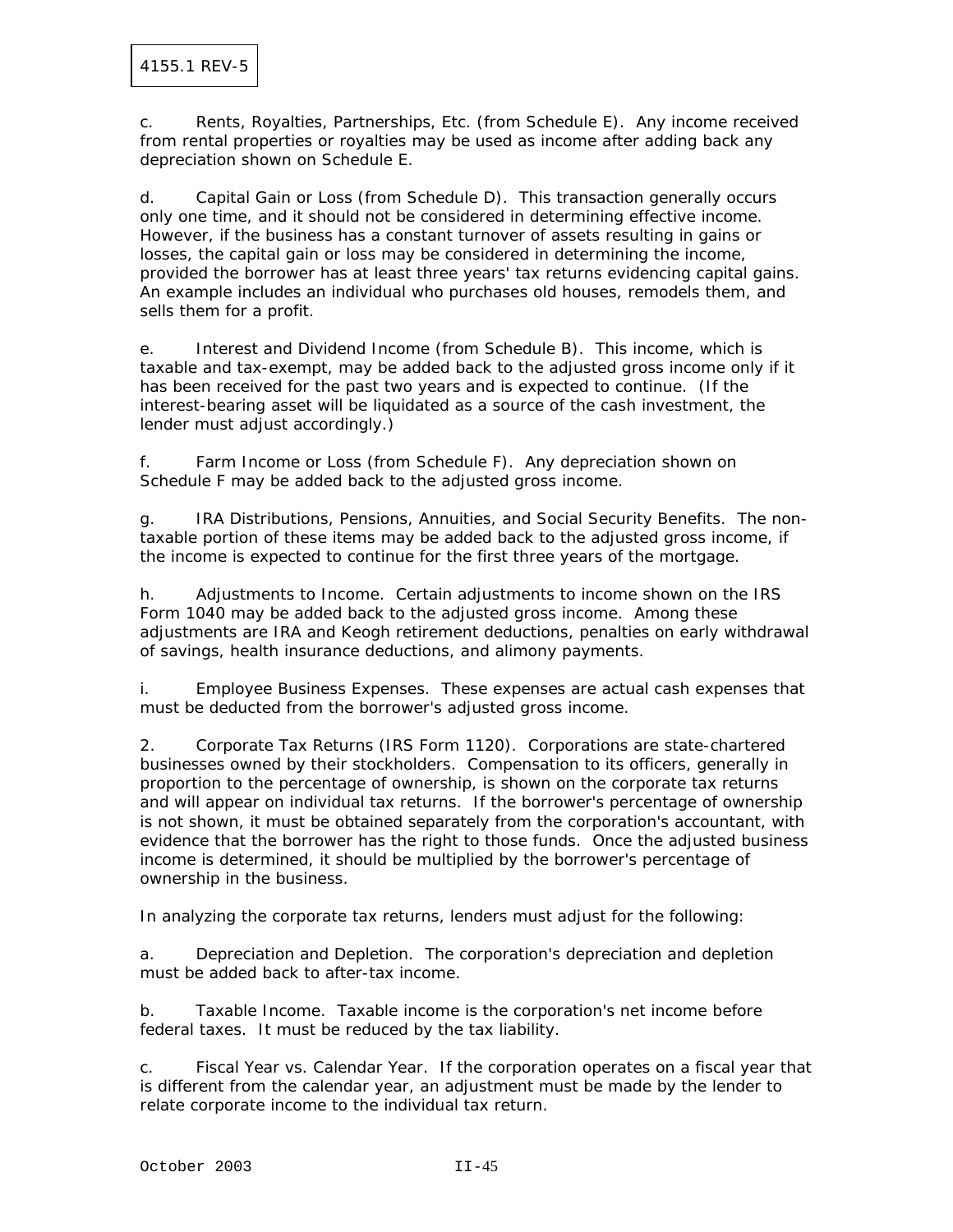d. Cash Withdrawals. The borrower's withdrawal of cash from the corporation may have a severe negative impact on the corporation's ability to continue operating.

3. "S" Corporation Tax Returns. An "S" corporation is generally a small, start-up business, with gains and losses passed on to stockholders in proportion to each stockholder's percentage of business ownership. The income for the owners comes from W-2 wages and is taxed at the individual rate.

The "compensation of officers" line on the IRS Form 1120S is transferred to the borrower's IRS Form 1040. Both depreciation and depletion may be added back to income in proportion to the borrower's share of income. However, income also must be deducted proportionately by the total obligations payable by the corporation in less than one year. The borrower's withdrawal of cash from the corporation may have a severe negative impact on the corporation's ability to continue operating and must be considered in the analysis.

4. Partnership Tax Returns. A partnership is formed when two or more individuals form a business and share in profits, losses, and responsibility for running the company. Each partner pays taxes on his or her proportionate share of the partnership's net income.

Both general and limited partnerships report income on the IRS Form 1065; this form must be reviewed by the lender to assess the viability of the business. The partner's share of income is carried over to Schedule E of IRS Form 1040. Both depreciation and depletion may be added back to income in proportion to the borrower's share of income. However, income also must be deducted proportionately by the total obligations payable by the partnership in less than one year. The borrower's withdrawal of cash from the partnership may have a severe negative impact on the partnership's ability to continue operating and must be considered in the analysis.

## **SECTION 3: BORROWER'S CASH INVESTMENT IN THE PROPERTY**

**2-10 FUNDS TO CLOSE.** <TOP> The cash investment in the property must equal the difference between the amount of the insured mortgage, excluding any upfront MIP, and the total cost to acquire the property including prepaid expenses and closing costs as described in paragraph 1-9.

All funds for the borrower's investment in the property must be verified and documented. Acceptable sources of these funds include the following:

A. Earnest Money Deposit. If the amount of the earnest money deposit exceeds 2 percent of the sales price or appears excessive based on the borrower's history of accumulating savings, the lender must verify with documentation the deposit amount and the source of funds. Satisfactory documentation includes a copy of the borrower's cancelled check. A certification from the deposit-holder acknowledging receipt of funds and separate evidence of the source of funds is also acceptable. Evidence of source of funds includes a verification of deposit or bank statement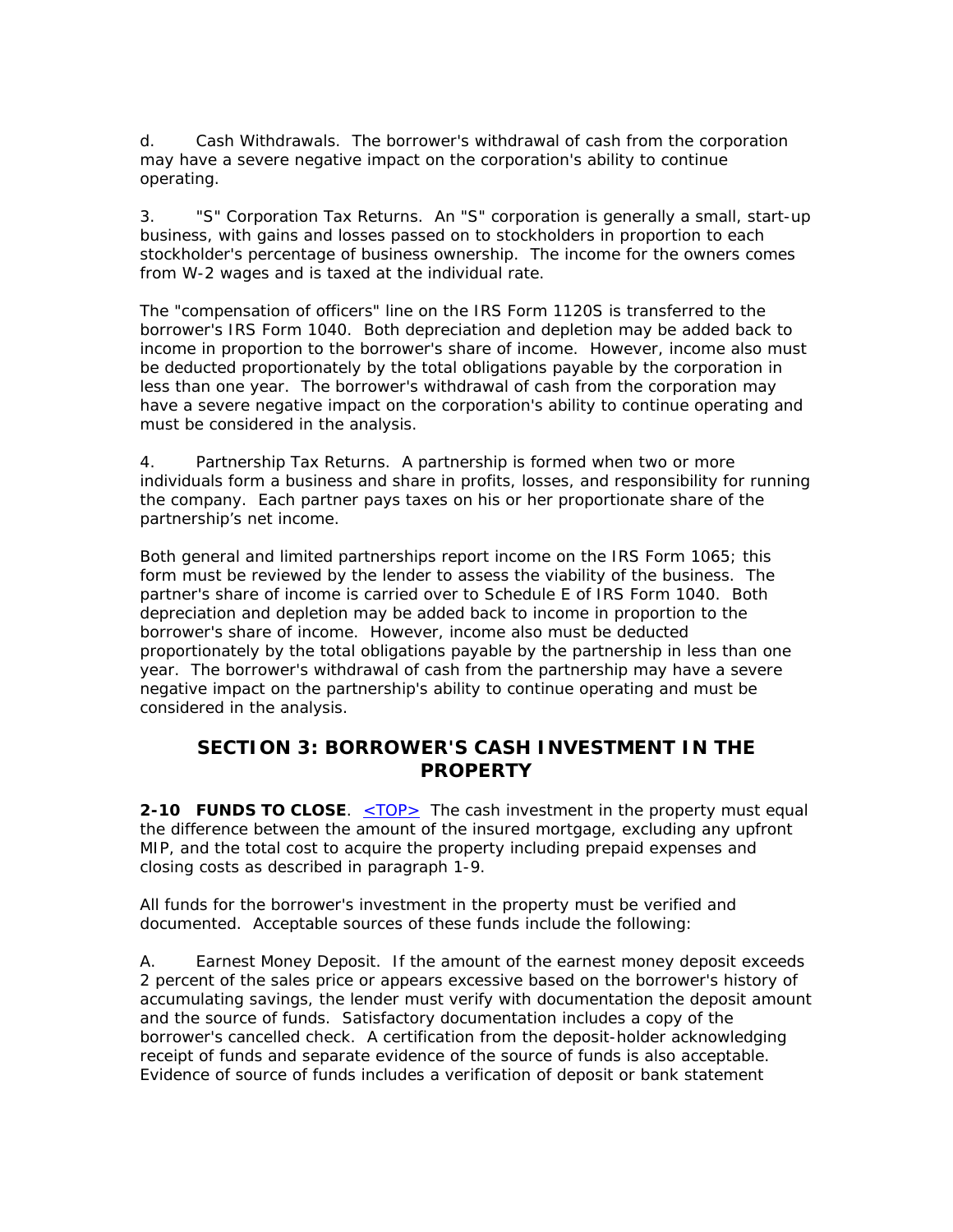showing that at the time the deposit was made the average balance was sufficient to cover the amount of the earnest money deposit.

Savings and Checking Accounts. A verification of deposit (VOD), along with the most recent bank statement, may be used to verify savings and checking accounts. If there is a large increase in an account, or the account was opened recently, the lender must obtain a credible explanation of the source of those funds.

C. Gift Funds. An outright gift of the cash investment is acceptable if the donor is the borrower's relative, the borrower's employer or labor union, a charitable organization, a governmental agency or public entity that has a program to provide homeownership assistance to low- and moderate-income families or first-time homebuyers, or a close friend with a clearly defined and documented interest in the borrower. The gift donor may not be a person or entity with an interest in the sale of the property, such as the seller, real estate agent or broker, builder, or any entity associated with them. Gifts from these sources are considered inducements to purchase and must be subtracted from the sales price. No repayment of the gift may be expected or implied. (As a rule, we are not concerned with how the donor obtains the gift funds provided they are not derived in any manner from a party to the sales transaction. Donors may borrow gift funds from any other acceptable source provided the mortgage borrowers are not obligors to any note to secure money borrowed to give the gift.) This rule also applies to properties of which the seller is a government agency selling foreclosed properties, such as the Veterans Administration or Rural Housing Services. Only family members may provide equity credit as a gift on a property being sold to other family members. These restrictions on gifts and equity credit may be waived by the jurisdictional HOC provided that the seller is contributing to or operating an acceptable affordable housing program.

 FHA deems the payment of consumer debt by third parties to be an inducement to purchase. While FHA permits sellers and other parties to make contributions of up to six percent of the sales price of a property toward a buyer's actual closing costs and financing concessions, this policy applies exclusively to the provision of mortgage financing. Other expenses paid on behalf of the borrower must result in a dollar-for-dollar reduction to the sales price. The dollar-for-dollar reduction to the sales price also applies to gift funds not meeting the requirement that the gift be for downpayment assistance and is provided by an acceptable source. When someone other than a family member has paid off debts, the funds used to pay off the debt must be treated as an inducement to purchase and the sales price must be reduced by a dollar-for-dollar amount in calculating the maximum insurable mortgage.

Documentation Requirements. The lender must document the gift funds by obtaining a gift letter, signed by the donor and borrower, that specifies the dollar amount of the gift, states that no repayment is required, shows the donor's name, address, telephone number and states the nature of the donor's relationship to the borrower. In addition, the lender must document the transfer of funds from the donor to the borrower, as follows:

1. If the gift funds are in the homebuyer's bank account, the lender must document the transfer of the funds from the donor to the homebuyer by obtaining a copy of the canceled check or other withdrawal document showing that the withdrawal is from the donor's account. The homebuyer's deposit slip and bank statement that shows the deposit is also required.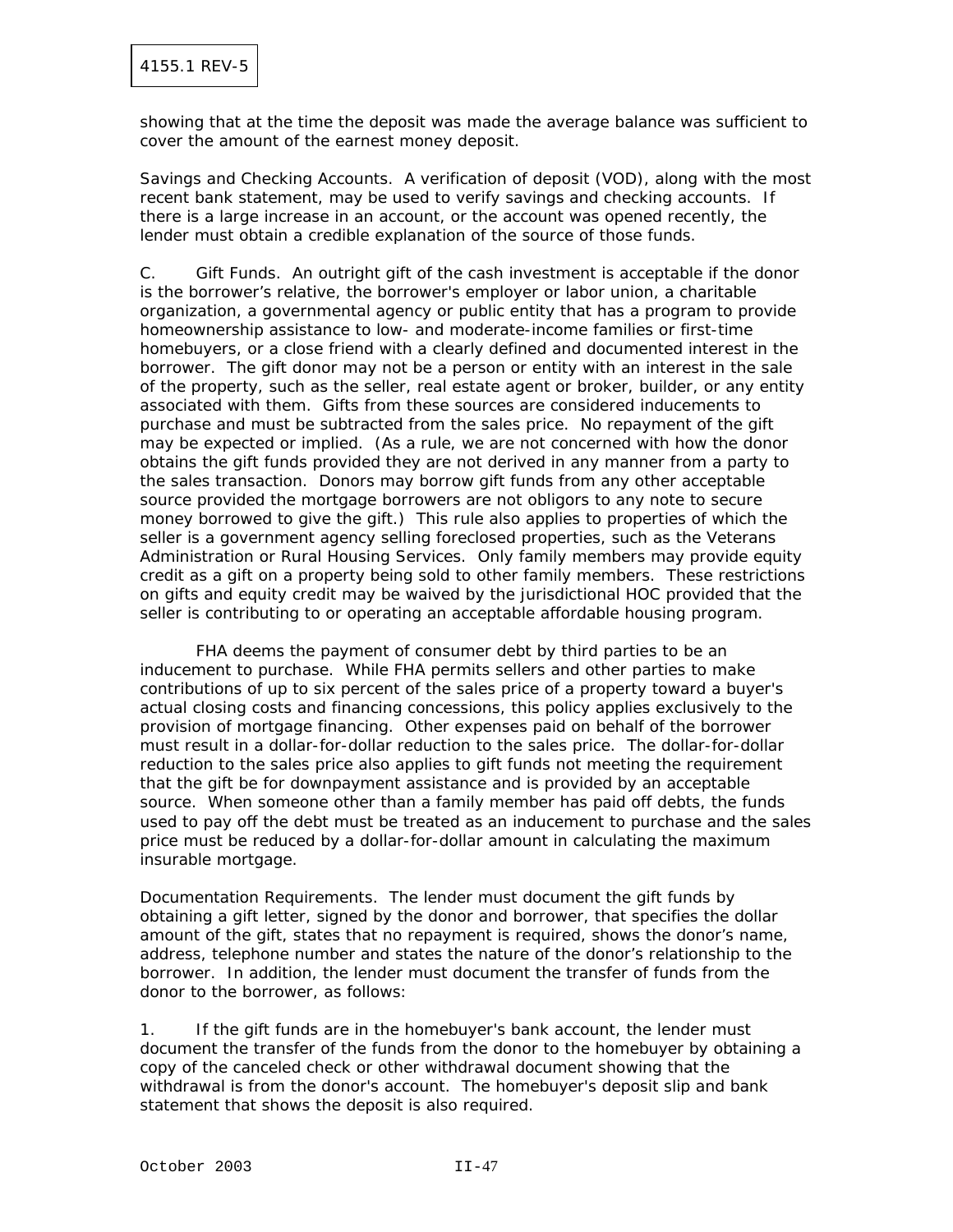2. If the gift funds are to be provided at closing:

a. If the transfer of the gift funds is by certified check made on the donor's account, the lender must obtain a bank statement showing the withdrawal from the donor's account, as well as a copy of the certified check.

b. If the donor purchased a cashier's check, money order, official check, or any other type of bank check as a means of transferring the gift funds, the donor must provide a withdrawal document or canceled check for the amount of the gift, showing that the funds came from the donor's personal account. If the donor borrowed the gift funds and cannot provide documentation from the bank or other savings account, the donor must provide written evidence that those funds were borrowed from an acceptable source, i.e., not from a party to the transaction, including the lender. "Cash on hand" is not an acceptable source of the donor's gift funds.

Regardless of when the gift funds are made available to the homebuyer, the lender must be able to determine that the gift funds ultimately were not provided from an unacceptable source and were indeed the donor's own funds. When the transfer occurs at closing, the lender remains responsible for obtaining verification that the closing agent received funds from the donor for the amount of the purported gift and that those funds came from an acceptable source.

NOTE: FHA does not "approve" down payment assistance programs in the form of gifts administered by charitable organizations (i.e., nonprofits). Mortgage lenders are responsible for assuring that the gift to the homebuyer from the charitable organization meets the appropriate FHA requirements and the transfer of funds is properly documented. In addition, FHA does not allow nonprofit entities to provide gifts to homebuyers for the purpose of paying off installment loans, credit cards, collections, judgments, and similar debts.

D. Collateralized Loans. Funds can be borrowed for the total required investment as long as satisfactory evidence is provided that the funds are fully secured by investment accounts or real property. Such assets may include stocks, bonds, real estate (other than the property being purchased), etc.

In addition, certain types of loans secured against deposited funds, such as signature loans, the cash value of life insurance policies, loans secured by 401(k)s, etc., in which repayment may be obtained through extinguishing the asset; do not require consideration of a repayment for qualifying purposes. However, in such circumstances, the asset securing the loan may not be included as assets to close or otherwise considered as available to the borrower.

An independent third party must provide the borrowed funds. The seller, real estate agent or broker, lender, or other interested third party may not provide such funds. Unacceptable borrowed funds include signature loans, cash advances on credit cards, borrowing against household goods and furniture and other similar unsecured financing.

E. Sales Proceeds. The net proceeds from an arms-length sale of a currently owned property may be used for the cash investment on a new house. A fully executed HUD-1 Settlement Statement must be provided as satisfactory evidence of the cash sales proceeds accruing to the borrower. If the property has not sold by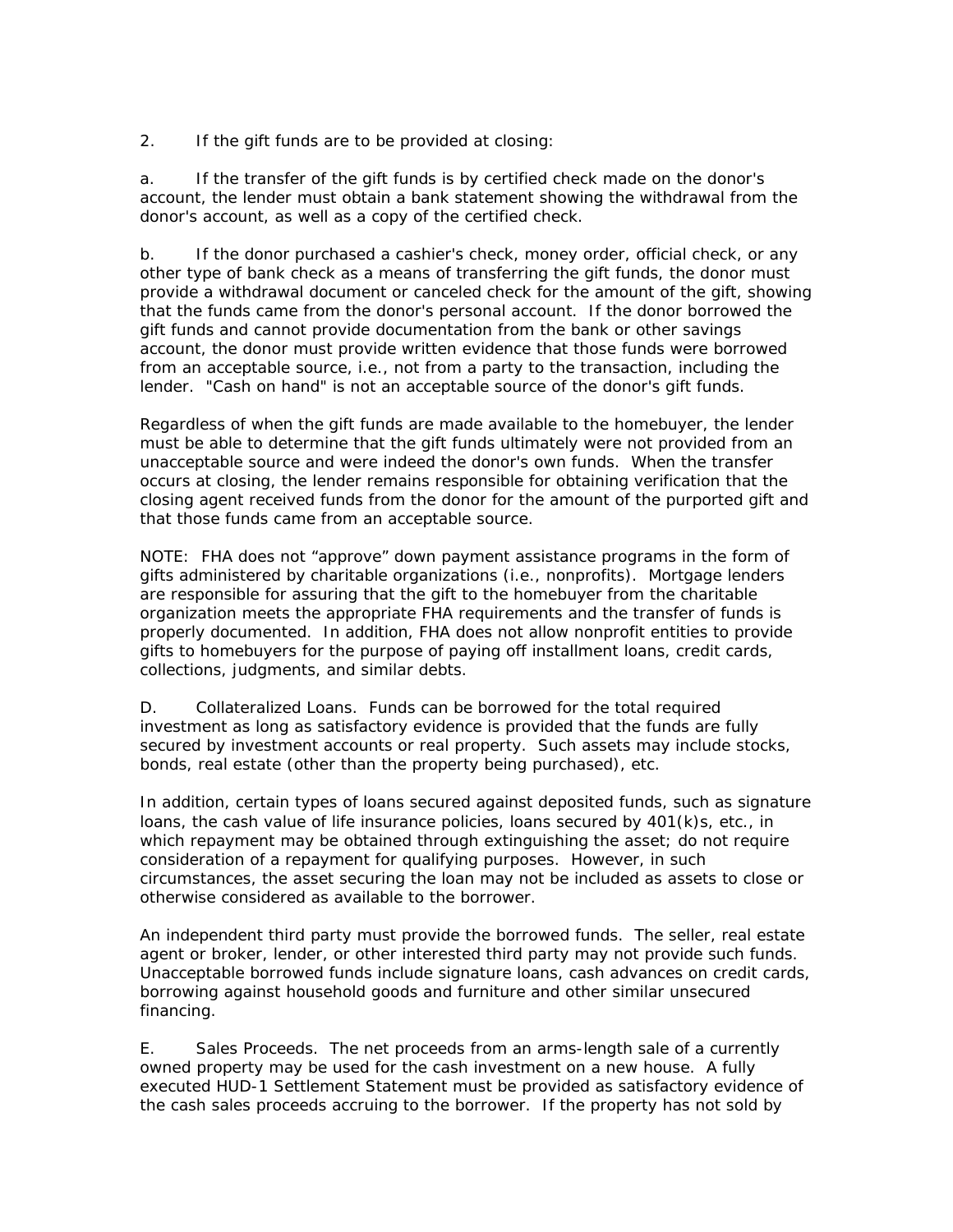the time of underwriting, loan approval must be conditioned upon verifying the actual proceeds received by the borrower. The lender must document both the actual sale and the sufficiency of the net proceeds required for settlement.

F. Trade Equity. The borrower may agree to trade his or her real property to the seller as part of the cash investment. The amount of the borrower's equity contribution is determined by subtracting all liens against the property being traded (along with any real estate commission) from the lesser of that property's appraised value or sales/trade price.

Value must be determined by a residential appraisal no more than six months old. Evidence of ownership also is required. Additionally, if the property being traded has an FHA-insured mortgage, assumption processing requirements and restrictions apply (see Chapter 4 for additional information).

G. Sale of Personal Property. If the borrower intends to sell personal property items (cars, recreational vehicles, stamps, coins, baseball card collections, etc.) to obtain funds required for closing, the borrower must provide a satisfactory estimate of their worth, in addition to conclusive evidence the items have been sold. The estimated worth of the items being sold may be in the form of published value estimates, such as those issued by automobile dealers, philatelic or numismatic associations, or a separate written appraisal by a qualified appraiser with no financial interest in the loan transaction. Only the lesser of this estimate of value or the actual sales price is considered as assets to close.

H. Employer's Guarantee Plans. If the borrower's employer guarantees to purchase the borrower's previous residence as the result of relocation, the borrower must submit evidence of the agreement and the net proceeds must be guaranteed.

I. Employer Assistance Plans. If the employer, to attract or retain valuable employees, pays the employee's closing costs, mortgage insurance premium, or any portion of the cash investment, this payment is considered employee compensation and no adjustment to the maximum mortgage amount is required. If the employer provides this benefit after loan settlement, the borrower must provide evidence of sufficient cash for closing. A salary advance, however, cannot be considered as assets to close since it represents an unsecured loan.

J. Savings Bonds, Etc. Government issued bonds are counted at original purchase price, unless eligibility for redemption and redemption value are confirmed. Actual receipt of funds at redemption must be verified.

K. IRAs, Thrift Savings Plans, 401(k)s & Keogh Accounts. Assets such as IRAs, thrift savings plans, and 401(k)s, etc., may be included in the underwriting analysis up to only 60 percent of value unless the borrower provides conclusive evidence that a higher percentage may be withdrawn after subtracting any federal income tax and any withdrawal penalties. Evidence of redemption is required.

L. Stocks and Bonds. The monthly or quarterly statement provided by the stockbroker or financial institution managing the portfolio may be used to verify the value of these securities. Actual receipt of funds must be verified and documented.

M. Cash Saved At Home. Borrowers who have saved cash at home and are able to demonstrate adequately the ability to do so are permitted to have this money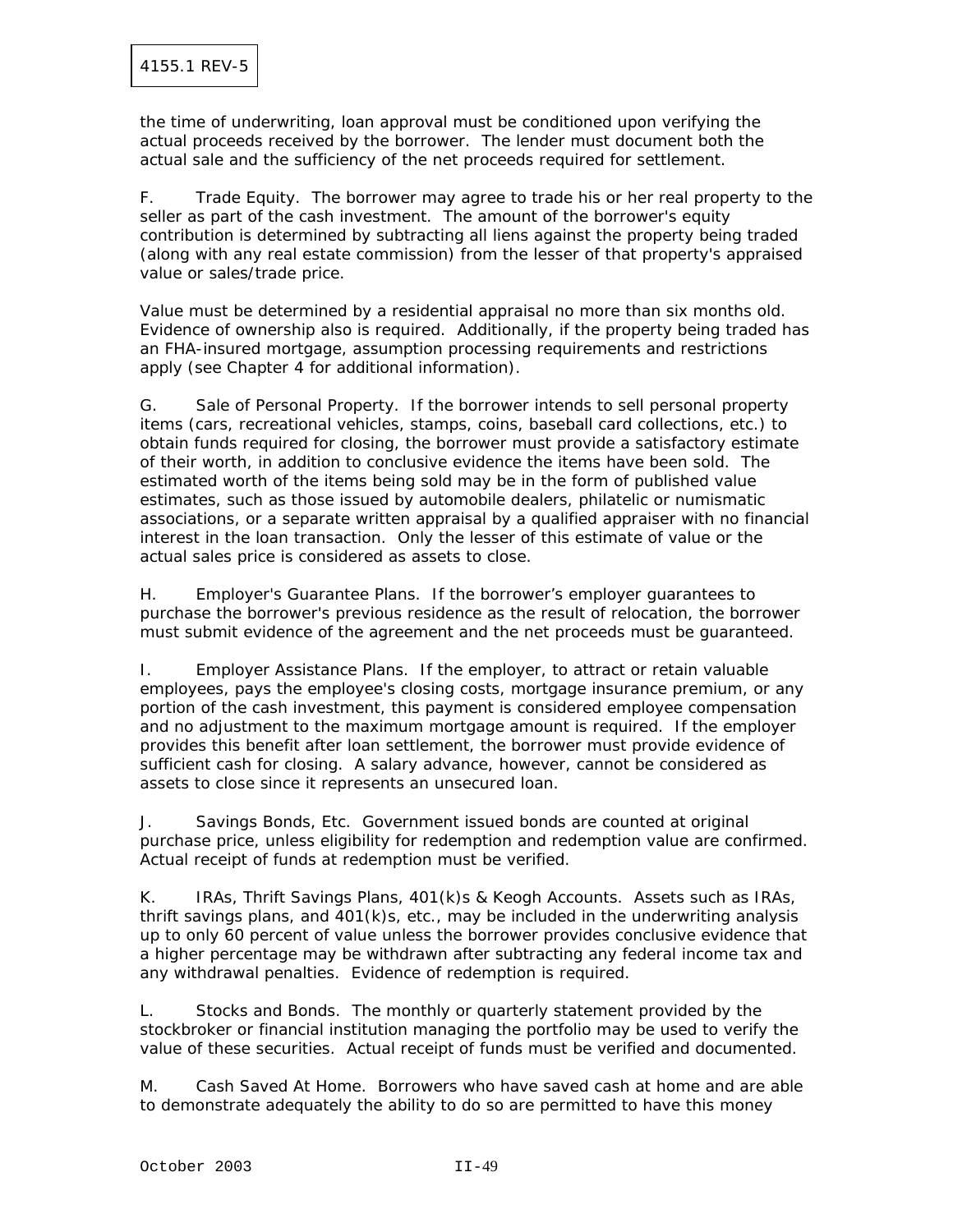included as an acceptable source of funds to close the mortgage. To include such funds in assessing the homebuyer's cash assets for closing, the money must be verified–whether deposited in a financial institution or held by the escrow/title company–and the borrower must provide satisfactory evidence of the ability to accumulate such savings.

The asset verification process requires the borrower to explain in writing how such funds were accumulated and the amount of time taken to do so. The lender must determine the reasonableness of the accumulation of the funds based on the borrower's income stream, the time period during which the funds were saved, the borrower's spending habits, documented expenses and the borrower's history of using financial institutions. (All other factors being equal, individuals with checking and/or savings accounts are less likely to save money at home than an individual with no history of such accounts.)

N. Rent Credit. The cumulative amount of the rental payments that exceed the appraiser's estimate of fair market rent may be considered accumulation of the borrower's cash investment. Both the rent-with-option-to-purchase agreement and the appraiser's estimate of market rent must be included in the endorsement package.

Conversely, if the sales agreement reveals that the renter has been living in the property (or one owned by the seller) rent-free, or that an agreement was made allowing the renter to occupy at a rental amount considerably below fair market value in anticipation of eventual purchase of the property, this situation must be treated as an inducement to purchase with an appropriate reduction to the mortgage. Exceptions may be granted in situations, such as when a builder fails to deliver a property at an agreed-to time and then permits the borrower to occupy that or another unit for less-than-market rent temporarily until construction is complete.

O. Sweat Equity. Labor performed or materials furnished by the borrower before closing, on the property being purchased, may be considered as the equivalent of a cash investment, to the extent of the estimated cost of the work or materials. (Sweat equity may be "gifted" subject to the gift requirements and additional requirements shown below.) Additionally, the following apply to sweat equity:

1. On existing construction, only the repairs or improvements listed on the appraisal are eligible for sweat equity. Any work completed or materials provided before the appraisal is made are not eligible. On proposed construction, the sales contract must indicate the tasks to be performed by the homebuyer during construction.

2. The borrower's labor may be considered as the equivalent of cash, if the borrower can demonstrate his or her ability to complete the work in a satisfactory manner. The lender must document the contributory value of the labor through either the appraiser's estimate or a cost estimating service.

3. Delayed work (on-site escrow), clean up, debris removal, and other general maintenance cannot be included as sweat equity.

4. There can be no cash back to the borrower in these transactions.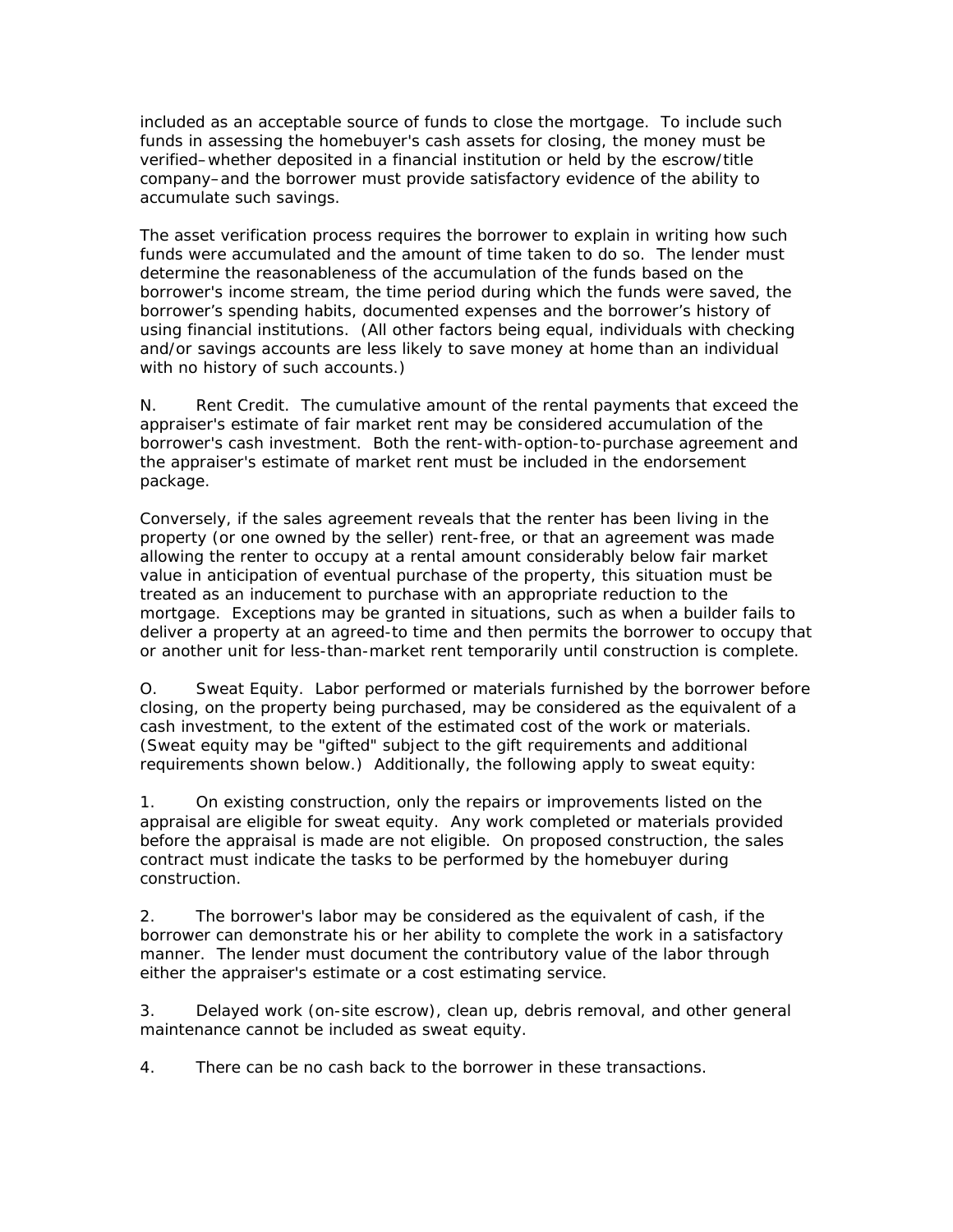5. Sweat equity on a property other than the property being purchased is not acceptable. Compensation for work performed on other properties must be in cash and be properly documented.

6. Evidence of the source of funds used to purchase and the market value of the materials must be provided if the borrower furnishes these.

P. Commission from Sale. If the borrower is a licensed real estate agent entitled to a real estate commission from the sale of the property being purchased, that amount may be used for the cash investment with no adjustment to the maximum mortgage required. A family member entitled to the commission also may provide gift funds to the homebuyer.

Q. Disaster Relief Grants and Loans. Grants or loans from state and federal agencies [e.g., Federal Emergency Management Agency (FEMA)] that provide immediate housing assistance to individuals displaced due to natural disaster may be used for the borrower's cash investment. Secured or unsecured disaster relief loans administered by the Small Business Administration (SBA) also may be used. However, if the SBA loan will be secured against the property being purchased, it must be clearly subordinate to the FHA-insured mortgage. Any monthly payment arising from such a loan must be included in the qualifying ratios.

R. Cash Accumulated with Private Savings Clubs. Some borrowers may choose to use non-traditional methods of saving money by making deposits into private savings club. Often, these private savings clubs pool resources for use among the membership.

If a homebuyer claims that the cash to close an FHA-insured mortgage is from savings held with a private savings club, the borrower must be able to adequately document the accumulation of those assets with the club. While such clubs are not supervised banking institutions, the clubs must –at a minimum– have account ledgers, receipts from the club, verification from the club treasurer, and identification of the club so that the lender can reverify the information provided. The underwriter must be able to determine that it was reasonable for the borrower to have saved the money claimed and that there is no evidence these funds were borrowed with an expectation of repayment.

# **SECTION 4: LIABILITIES**

**2-11 TYPES OF LIABILITIES.** <TOP> The following are types of liabilities that must be considered in qualifying borrowers:

A. Recurring Obligations. The borrower's liabilities include all installment loans, revolving charge accounts, real estate loans, alimony, child support, and all other continuing obligations. In computing the debt-to-income ratios, the lender must include the monthly housing expense and all other additional recurring charges extending ten months or more, including payments on installment accounts, child support or separate maintenance payments, revolving accounts and alimony, etc. Debts lasting less than ten months must be counted if the amount of the debt affects the borrower's ability to make the mortgage payment during the months immediately after loan closing; this is especially true if the borrower will have limited or no cash assets after loan closing.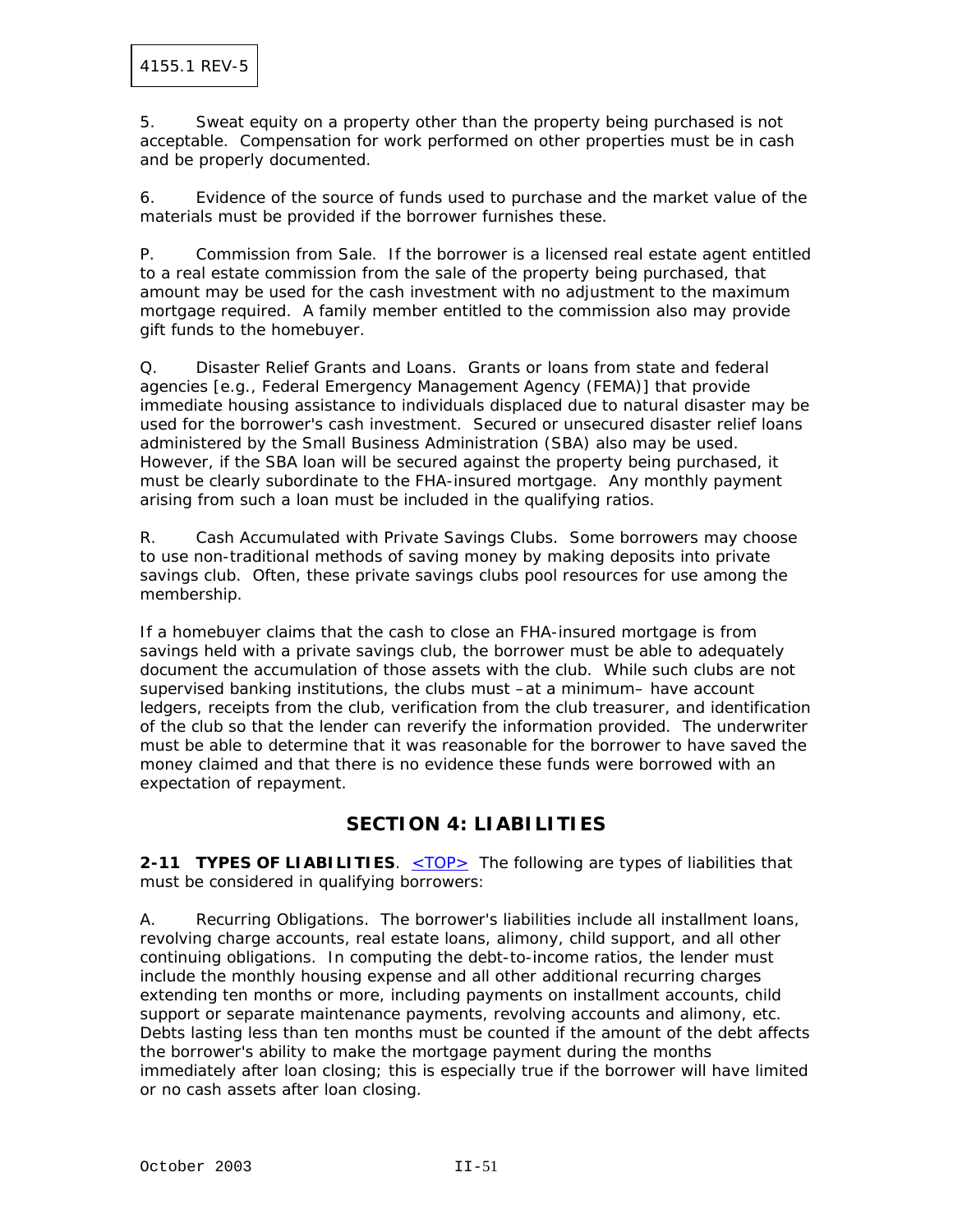The following additional information deals with revolving accounts and alimony payments:

1. Revolving Accounts. If the account shown on the credit report has an outstanding balance, monthly payments for qualifying purposes must be calculated at the greater of 5 percent of the balance or \$10 (unless the account shows a specific minimum monthly payment).

2. Alimony. Because of the tax consequences of alimony payments, the lender may choose to treat the monthly alimony obligation as a reduction from the borrower's gross income in calculating qualifying ratios, rather than as a monthly obligation.

B. Contingent Liabilities. A contingent liability exists when an individual will be held responsible for payment of a debt, should another party, jointly or severally obligated, default on that payment. Unless the borrower can provide conclusive evidence from the debt holder that there is no possibility the debt holder will pursue debt collection against him or her should the other party default, the following rules apply to contingent liabilities:

1. Mortgage Assumptions. When a borrower remains obligated on an outstanding FHA-insured, VA-guaranteed, or conventional mortgage secured by a property that has been sold or traded within the last twelve months without a release of liability, or is to be sold on assumption without a release of liability being obtained, contingent liability must be considered unless:

The originating lender of the mortgage being underwritten obtains from the servicer of the assumed loan a payment history showing that mortgage has been current during the previous 12 months; or

b. An appraisal or closing statement from the sale of the property supports a value that results in a 75 percent LTV ratio [i.e., the outstanding balance on the mortgage loan (minus any UFMIP, if applicable) cannot exceed 75 percent of the appraised value or sales price].

2. Co-Signed Obligations. If the individual applying for an FHA-insured mortgage is a co-signer–or is otherwise co-obligated on a car loan, student loan, mortgage, or any other obligation – contingent liability applies unless the lender obtains documented proof that the primary obligor has been making payments during the previous 12 months on a regular basis and does not have a history of delinquent payments on the loan.

C. Projected Obligations. If a debt payment, such as a student loan, is scheduled to begin within twelve months of the mortgage loan closing, the lender must include the anticipated monthly obligation in the underwriting analysis, unless the borrower provides written evidence that the debt will be deferred to a period outside this timeframe. Similarly, balloon notes that come due within one year of loan closing must be considered in the underwriting analysis.

D. Obligations Not Considered Debt. Obligations not to be considered debt (or subtracted from gross income) include federal, state, and local taxes; FICA or other retirement contributions such as 401(k) accounts (including repayment of debt secured by these funds); commuting costs; union dues; open accounts with zero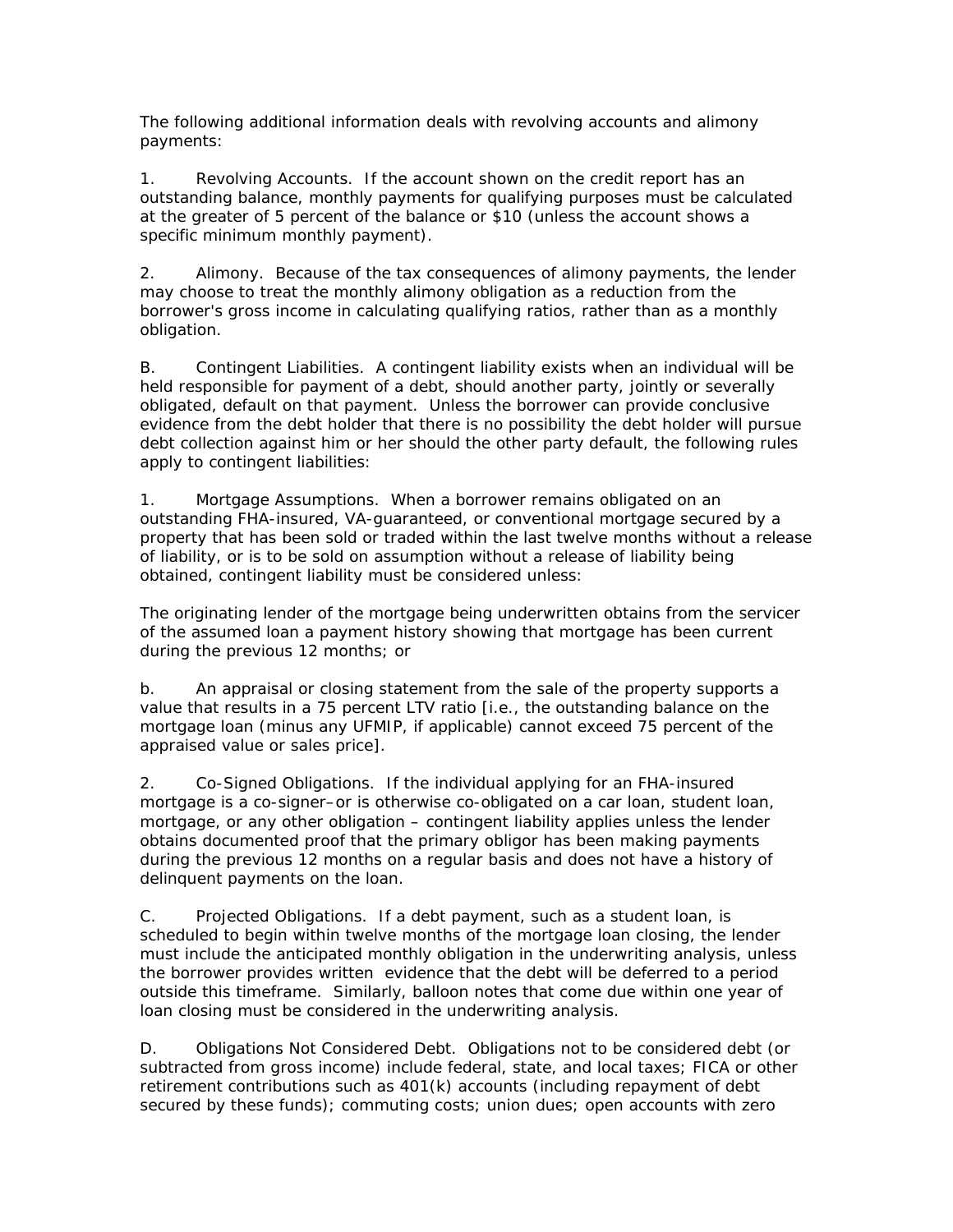balances; automatic deductions to savings accounts; child care; and voluntary deductions.

## **SECTION 5: BORROWER QUALIFYING**

The paragraphs below discuss debt-to-income ratios and the compensating factors that may be used to exceed the qualifying ratios. As evidenced by the description of compensating factors, ratios can be exceeded when significant compensating factors exist. We also do not set an arbitrary percentage that ratios may never exceed; however, the underwriter should judge the overall merits of the loan application and determine what compensating factors apply and the extent to which ratios may be exceeded.

Underwriting requires careful analysis of the many aspects of the mortgage. Each loan is a separate and unique transaction, and there may be other factors that demonstrate the borrowers' ability and willingness to make timely mortgage payments. There is a danger of "layering flexibilities" in assessing mortgage insurance risk, and simply establishing that a loan transaction meets minimal standards does not necessarily constitute prudent underwriting. The lender is responsible for adequately analyzing the probability that the borrower will be able to repay the mortgage obligation in accordance with the terms of the loan.

**2-12 DEBT-TO-INCOME RATIOS.** <TOP> Ratios are used to determine whether the borrower can reasonably be expected to meet the expenses involved in homeownership, and otherwise provide for the family. The lender must compute two ratios:

A. Mortgage Payment Expense to Effective Income. If the total mortgage payment (principal and interest; escrow deposits for real estate taxes, hazard insurance, the mortgage insurance premium, homeowners' association dues, ground rent, special assessments, and payments for any acceptable secondary financing) does not exceed 29 percent of the gross effective income, the relationship of the mortgage payment to income is considered acceptable. A ratio exceeding 29 percent may be acceptable only if significant compensating factors as discussed in paragraph 2-13 are documented and are recorded on the mortgage credit analysis worksheet. Typically, for borrowers with limited recurring expense, greater latitude is permissible on this ratio than on the total fixed payment ratio described below.

B. Total Fixed Payment to Effective Income. If the total of the mortgage payment and all recurring charges does not exceed 41 percent of the gross effective income, the relationship of total obligations to income is considered acceptable. A ratio exceeding 41 percent may be acceptable only if significant compensating factors as discussed in paragraph 2-13 are documented and are recorded on the mortgage credit analysis worksheet.

**2-13 COMPENSATING FACTORS.** <TOP> Compensating factors that may be used to justify approval of mortgage loans with ratios exceeding our benchmark guidelines are those listed below. Underwriters must record on the "remarks" section of the HUD 92900-WS/HUD 92900-PUR the compensating factor(s) used to support loan approval. Any compensating factor used to justify mortgage approval must be supported by documentation.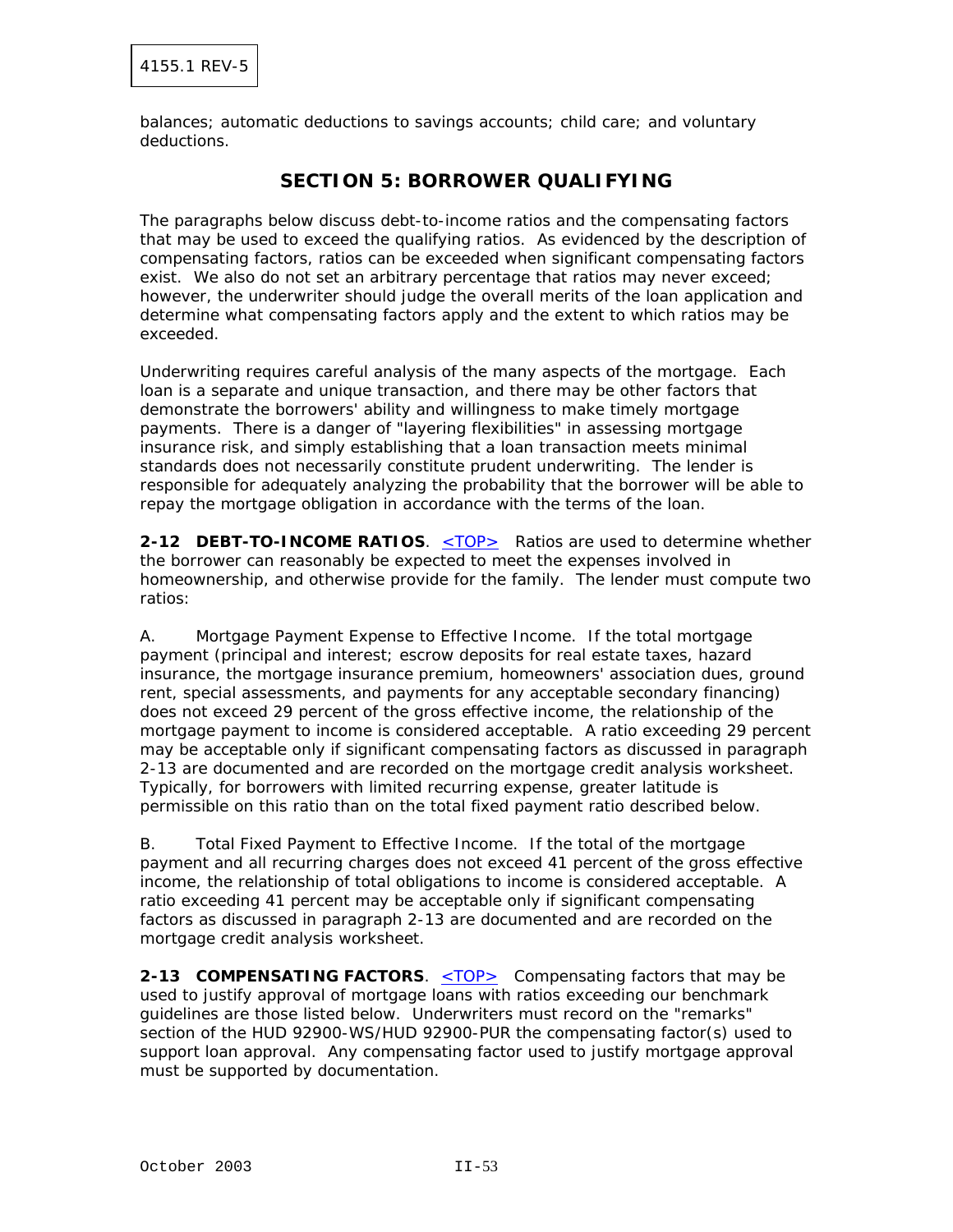A. The borrower has successfully demonstrated the ability to pay housing expenses equal to or greater than the proposed monthly housing expense for the new mortgage over the past 12-24 months.

B. The borrower makes a large downpayment (ten percent or more) toward the purchase of the property.

C. The borrower has demonstrated an ability to accumulate savings and a conservative attitude toward the use of credit.

D. Previous credit history shows that the borrower has the ability to devote a greater portion of income to housing expenses.

E. The borrower receives documented compensation or income not reflected in effective income, but directly affecting the ability to pay the mortgage, including food stamps and similar public benefits.

F. There is only a minimal increase in the borrower's housing expense.

The borrower has substantial documented cash reserves (at least three months' worth) after closing. In determining if an asset can be included as cash reserves or cash to close, the lender must judge whether or not the asset is liquid or readily convertible to cash and can be done so absent retirement or job termination. Also see paragraph 2-10K.

 Funds borrowed against these accounts may be used for loan closing, but are not to be considered as cash reserves. "Assets" such as equity in other properties and the proceeds from a cash-out refinance are not to be considered as cash reserves. Similarly, funds from gifts from any source are not to be included as cash reserves.

H. The borrower has substantial non-taxable income (if no adjustment was made previously in the ratio computations).

I. The borrower has a potential for increased earnings, as indicated by job training or education in the borrower's profession.

J. The home is being purchased as a result of relocation of the primary wageearner, and the secondary wage-earner has an established history of employment, is expected to return to work, and reasonable prospects exist for securing employment in a similar occupation in the new area. The underwriter must document the availability of such possible employment.

MORTGAGE CREDIT ANALYSIS

## **SECTION 6: SPECIAL UNDERWRITING INSTRUCTIONS**

**2-14 Temporary Interest Rate Buydowns**. <TOP> Interest rate buydowns are designed to reduce the borrower's monthly payment during the early years of the mortgage and are permitted only on purchase transactions. Buydowns may only be used on fixed-rate mortgages.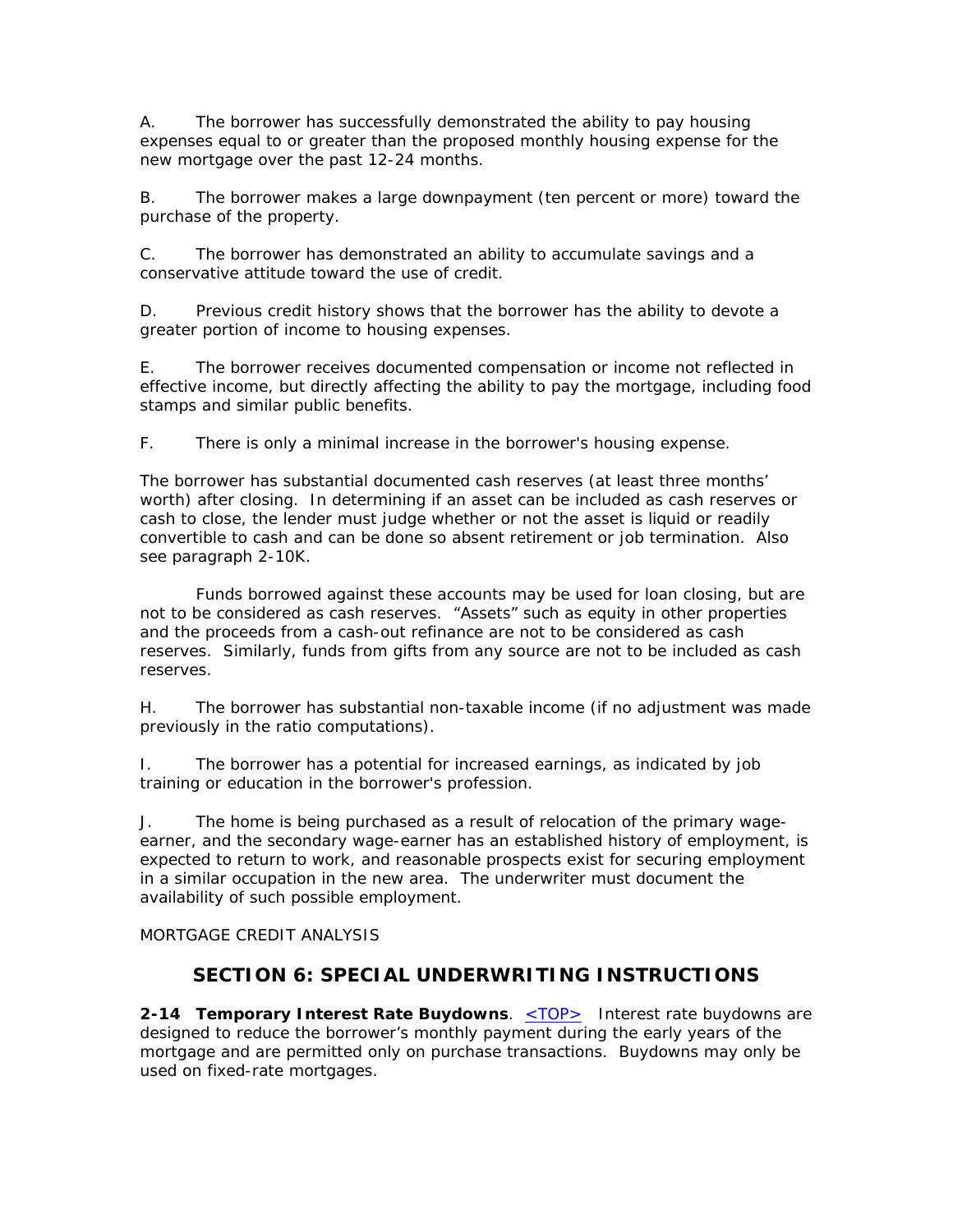Buydown funds may come from the seller, lender, borrower or other party. Funds from the seller or any other interested third party are considered seller contributions and must be included in the six percent limit on seller contributions (see paragraph 1-7A). Lenders must ensure that the funds described in the escrow agreement have been placed in escrow before or at closing and that the agreement meets the requirements described below.

Buydowns on eligible loans not meeting all the criteria described in paragraph A, below, may be considered only as compensating factors. However, all buydowns must comply with the escrow agreement requirements in paragraph B, below.

Underwriting Requirements for Qualifying Borrowers at the Buydown Interest Rate.

The mortgage must be a fixed rate loan on an owner occupied principal residence.

The buydown must not result in a reduction of more than two percentage points below the interest rate on the note.

The buydown must not result in more than a one-percentage point annual decrease in the interest rate. The borrower's payment may change only once a year.

B. Additional Interest Rate Buydown Instructions.

1. Lender-funded buydowns on fixed-rate purchase money mortgages through premium pricing are acceptable provided that the funds generated do not result in a reduction of more than 2 percentage points below the note rate.

2. The lender must establish that the eventual increase in mortgage payments will not affect the borrower adversely and likely lead to default. The underwriter must document that the borrower meets one of the following criteria:

a. The borrower has a potential for increased income that would offset the scheduled payment increases, as indicated by job training or education in the borrower's profession or by a history of advancement in the borrower's career with attendant increases in earnings.

b. The borrower has a demonstrated ability to manage financial obligations in such a way that a greater portion of income may be devoted to housing expenses. This criterion also may include borrowers whose long-term debt, if any, will not extend beyond the term of the buydown agreement.

c. The borrower has substantial assets available to cushion the effect of the increased payments.

d. The cash investment made by the borrower substantially exceeds the minimum required.

3. Escrow Agreement Requirements. A copy of the escrow agreement, signed by the borrower and the provider of funds, must accompany the loan application. (The underwriter may condition the loan approval for an executed buydown agreement at closing.)

The following are requirements for the escrow agreement: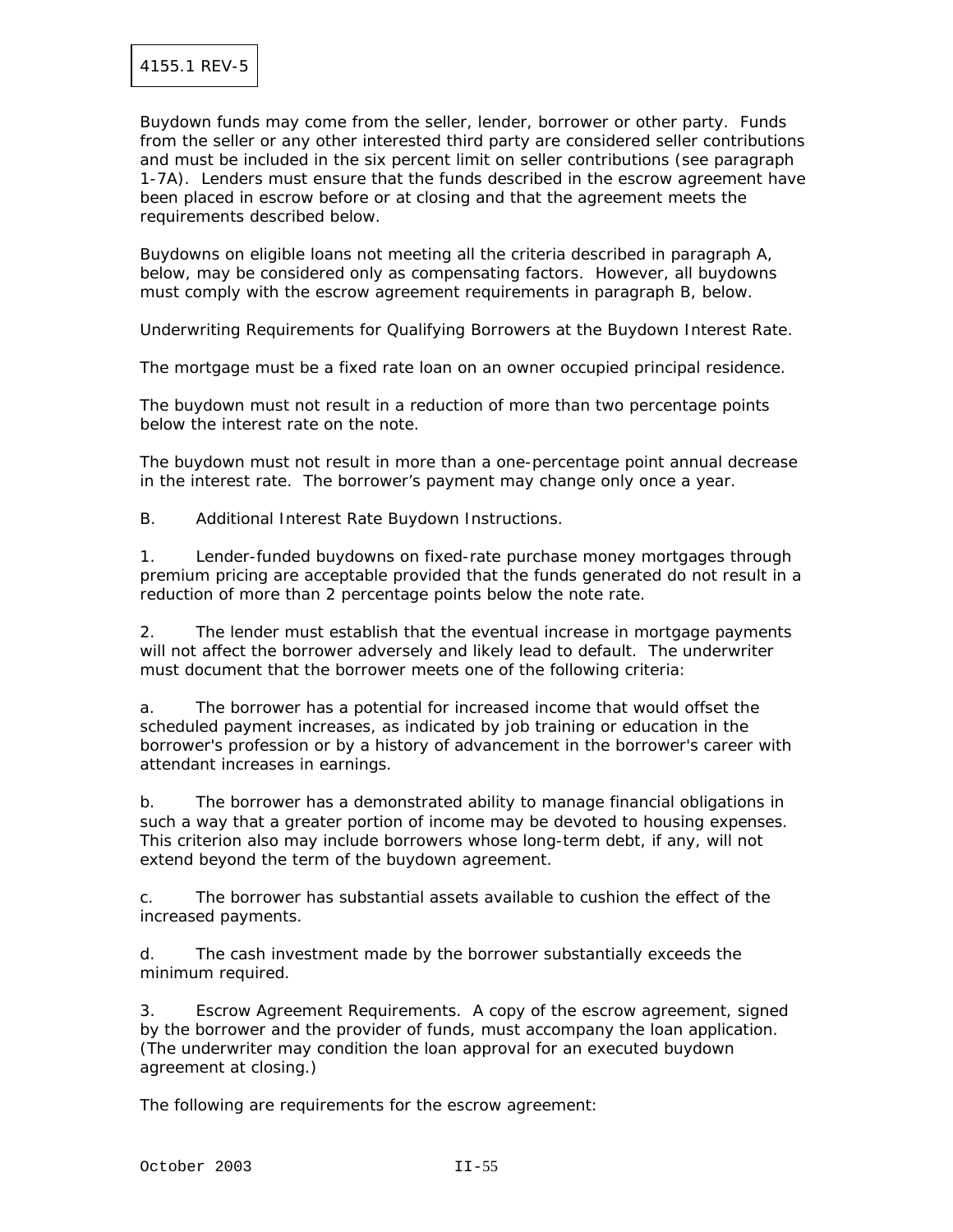a. The agreement must provide that any escrow funds not distributed at the time the mortgage loan is prepaid be applied to the outstanding balance due on the mortgage. However, in the event of foreclosure, the claim for mortgage insurance benefits must be reduced by the amount remaining in the buydown escrow account.

b. The agreement must not permit reversion of undistributed escrow funds to the provider if the property is sold or the mortgage is prepaid in full. The agreement may provide that assistance payments continue to buyers who assume the mortgage. Unless the borrower establishes the escrow account, unexpended escrow funds may not be provided to the borrower in cash.

c. The escrow funds must be held in an escrow account by a financial institution supervised by a federal or state agency. Payments must be made by the escrow agent to the lender or its servicing agent. However, if the escrow payments are not received for any reason, it is the borrower's responsibility to make the total payment set forth in the mortgage note. FHA has no objection to the lender holding and administering the escrow funds for up to 60 days when there is an outstanding forward commitment to sell the mortgage.

**2-15 ADJUSTABLE RATE MORTGAGES (ARMs)**. <TOP> Borrowers must qualify for one-year ARMs using the mortgage payments based upon the contract or initial interest rate plus 1 percentage point (i.e., the anticipated maximum secondyear interest rate) if the loan-to-value ratio is 95 percent or greater.

**2-16 CONDOMINIUM UNITS–UTILITY EXPENSES**. <TOP> With proper documentation, such as that which is available from the utility company, the portion of a condominium fee that is clearly attributable to utilities may be subtracted from the Homeowners Association (HOA) dues before computing ratios.

#### **2-17 CONSTRUCTION–PERMANENT MORTGAGE PROGRAM**. <TOP> A

construction-permanent mortgage combines the features of a construction loan, a short-term interim loan for financing the cost of construction, and the traditional long-term permanent residential mortgage. For mortgage insurance and LTV purposes, we consider it to be a purchase transaction. The mortgage lender makes the loan directly to an approved borrower/homebuyer. There is one closing that occurs prior to the start of construction. At closing, funds are disbursed to cover purchase of the land, with the balance of the mortgage proceeds placed in an escrow account to be disbursed as construction progresses. The loan is insured after construction is complete.

Program Information.

Disbursement of Funds. It is the lender's responsibility to obtain written approval from the borrower before each draw payment is provided to the builder.

Construction Period Fees. Unless a separate agreement has been made specifying responsibility, construction loan interest, commitment fees, inspection fees, title update charges, real estate taxes, hazard insurance, and other financing charges incurred during the construction period are to be paid by the builder.

Interest Rate. The permanent mortgage loan interest is established at closing. However, a lender may offer a "ceiling/floor," whereby the borrower may "float" the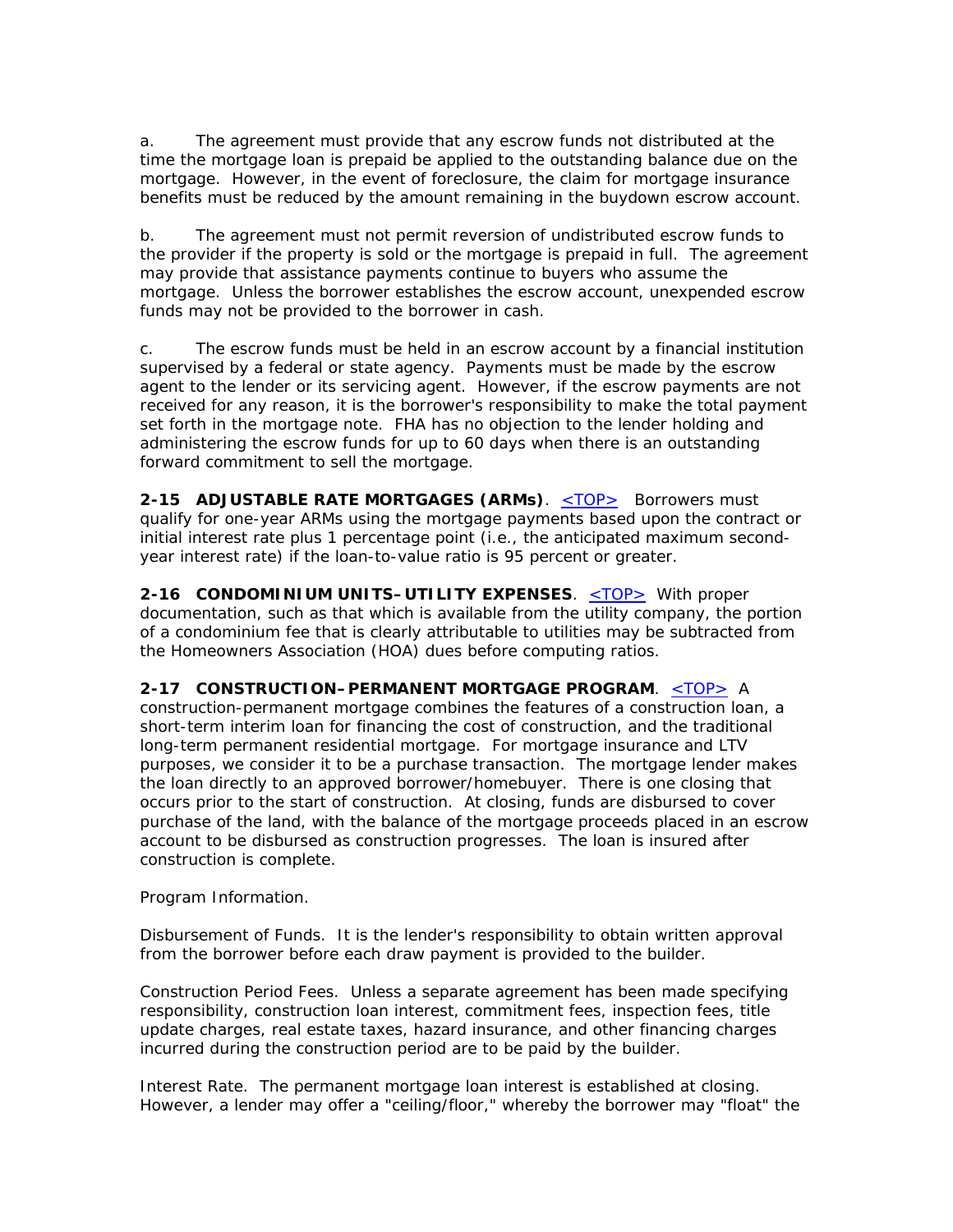interest rate during construction. The agreement must provide that, at the point of interest rate lock-in, the permanent mortgage will not exceed a specific maximum interest rate based on market fluctuations, as well as permit the borrower to lock-in at a lower rate depending on the market. The borrower must qualify for the mortgage at the maximum rate at which the permanent mortgage may be set.

Disclosure. The lender must provide a disclosure to the borrower explaining that the loan is not eligible for FHA mortgage insurance until after either a final inspection or issuance of a certificate of occupancy by the local governmental jurisdiction (whichever is later), and that FHA has no obligation until the mortgage is endorsed for insurance.

Amortization. Amortization must begin no later than the first of the month following 60 days from the date of either the final inspection or issuance of certificate of occupancy, whichever is later.

Endorsement. The lender must submit a request for endorsement after final inspection or issuance of certificate of occupancy (but within 60 days of the date the latter of these events occur). During construction, the loan is not FHA-insured.

Remitting UFMIP. FHA must receive the UFMIP within 15 days of closing or other time period as may be prescribed by FHA.

Maximum Mortgage Amount. The maximum mortgage amount is determined by applying LTV limits to the lesser of the appraised value or the acquisition cost. The acquisition cost includes the contractor's price to build, cost of the land, and allowable closing costs. (If the land has been owned more than six months or was received as an acceptable gift, the value of the land may be used instead of its cost.)

Equity in the Land. Equity in the land may be used for the borrower's cash investment. However, if the advancement of the permanent loan results in the borrower receiving cash out in excess of \$250, the maximum LTV is limited to 85 percent. If the contractor of the improvements is also the seller of the land, the total acquisition cost for maximum mortgage purposes is the purchase price to the borrower.

Other Underwriting Considerations. The following criteria must be met for a loan to be considered a construction/permanent loan and to be eligible for FHA mortgage insurance:

The borrower must own or be purchasing the lot (or, if owned by the contractor, the lot must be included in the total contract price).

(1) The borrower must have secured or will secure the loan in his or her own name.

(2) The borrower has contracted with a builder to construct the improvement. (This program is not available to a borrower acting as his or her own general contractor, unless the borrower is a licensed builder by profession. In this case, the acquisition cost must be determined by the actual documented cost to construct the improvements.)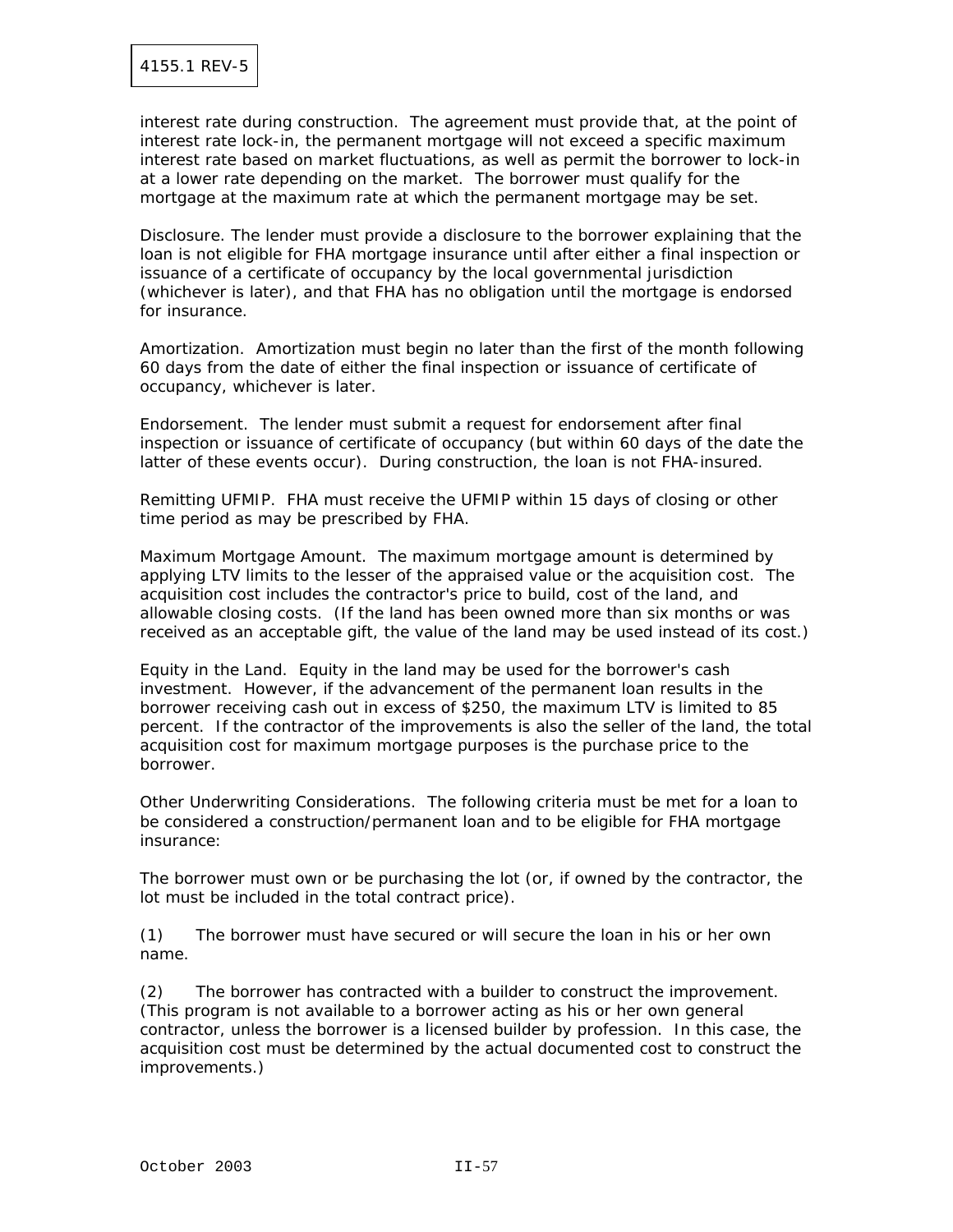(3) The balance on the loan, when it is fully drawn, must be verified. The construction escrow account, if one was established, must be fully extinguished; any remaining funds must be applied to the outstanding balance of the permanent loan.

(4) If the borrower purchased the lot within the past 6 months, he or she must provide a copy of the HUD-1 or other settlement statement showing the acquisition cost. If the borrower owns the lot free-and-clear, the borrower must provide a copy of the Warranty Deed showing no vendor's lien, a copy of the release of lien, or a copy of the HUD-1 or other settlement statement showing ownership.

(5) If the initial draw on the loan was for the purpose of paying off the lot, a statement verifying the amount must be provided.

The borrower must provide a copy of the fully executed sales agreement, which includes the contractor's price to build. (A Mechanic's and Material man's lien is not sufficient.)

If the borrower is including extras over and above the contract specification and/or is paying out-of-pocket costs over and above the interim loan, the borrower must provide a breakdown of the extras and the cost of each and canceled checks and paid receipts for all out-of-pocket construction costs.

Documentation Requirements. The loan is to be closed using standard FHA documentation, with the addition of a Construction Rider to the Note and a Construction Loan Agreement. These construction documents may be in any form acceptable to the lender, but they must provide that all special construction terms end when the construction loan converts to a permanent loan. After conversion, only the permanent loan terms (using standard documents) continue to be effective, thus making the permanent loan eligible for FHA mortgage insurance.

Prior to endorsement, the DE underwriter must be provided with the following:

Certification, signed by the borrower after conversion to the permanent loan, that the mortgaged property is free-and-clear of all liens other than the mortgage.

Verification that the construction loan has been fully drawn down.

Copies of canceled checks and paid receipts for all the borrower's out-of-pocket construction costs.

#### **2-18 MORTGAGE INSURANCE FOR DISASTER VICTIMS [Section 203(h)]**.

 $\leq$ TOP $>$  FHA provides mortgage insurance to assist victims of Presidentially-declared disasters. Under this program, individuals or families whose residences were destroyed or damaged to such an extent that reconstruction or repair is necessary are eligible for 100 percent financing for the purchase of a home. The Federal Emergency Management Agency (FEMA) provides listings of the specific affected counties and cities and corresponding declaration dates. This information can be found on the Internet at http://www.fema.gov/disasters.

The procedures described are in effect whenever a disaster is declared by the President and remain in effect for one year from the date of the President's declaration.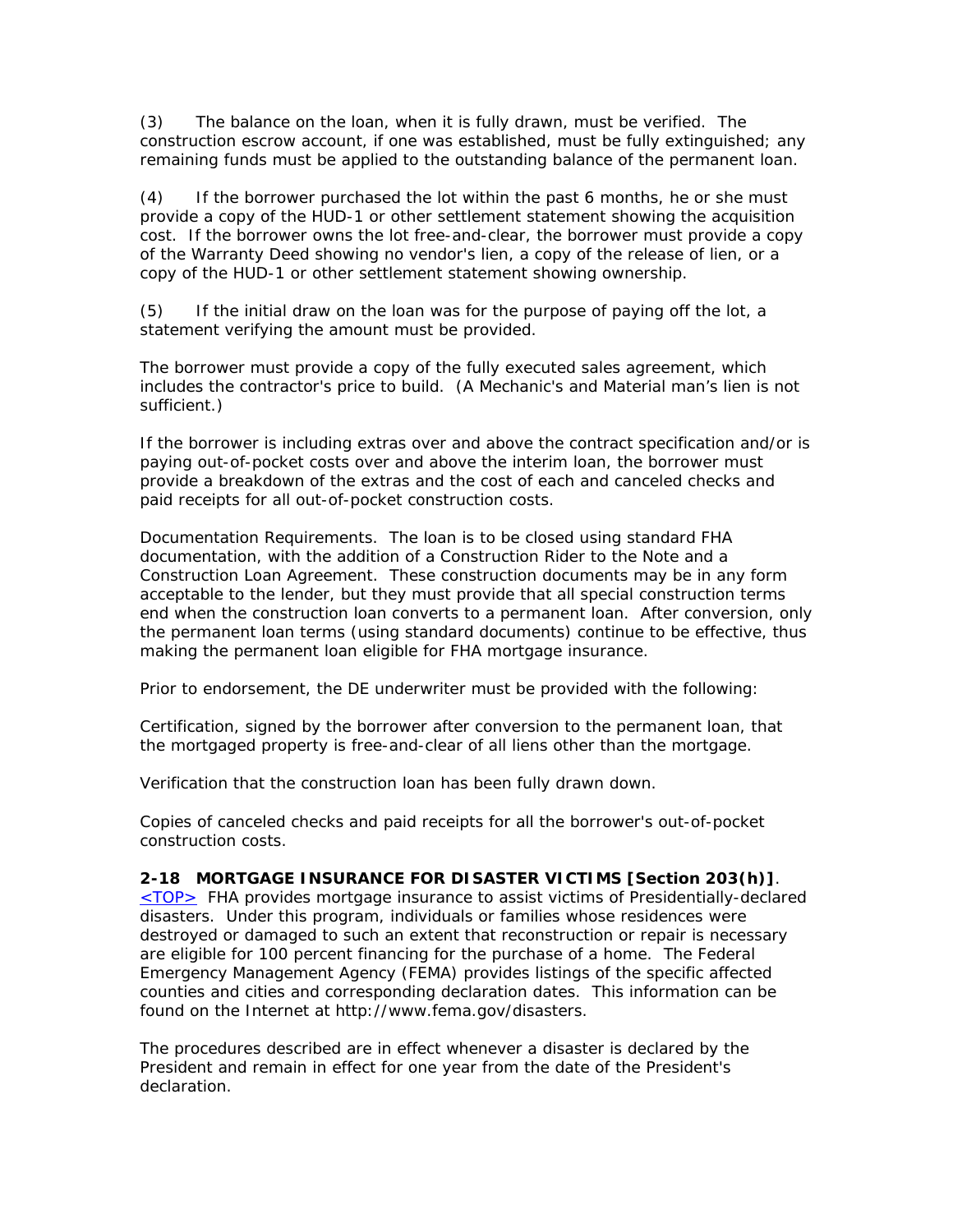A. Program and Underwriting Requirements.

The borrower's previous residence must have been in the disaster area and must have been destroyed or damaged to such an extent that reconstruction or replacement is necessary. The borrower must provide conclusive evidence of this fact. Documentation showing a permanent residence in the affected area before the disaster includes a valid driver's license, a voter registration card, utility bills, etc. Documentation regarding destruction of the residence includes an insurance report, an inspection report by an independent fee inspector or government agency, or conclusive photographic evidence showing the destruction or damage. The borrower may have been the owner of the property or a renter of the property affected.

The borrower is eligible for 100 percent financing of the sales price and no down payment is required. (However, closing costs and prepaid expenses not paid by the seller must be paid by the borrower in cash or paid through premium pricing.) Maximum mortgage amounts are the same as for Section 203(b)/203(h). A list can be accessed from the lender Web page on HUD's Website at www.hud.gov or on FHA Connection at https://entp.hud.gov/clas/.

The program is limited to one-unit detached homes or units in an approved condominium project. "Spot units" in condominiums are eligible also. Two-, three-, and four-unit properties may not be purchased under the Section 203(h) program.

The borrower's mortgage loan application must be submitted to the lender within one year of the President's declaration of the disaster.

ARMS may be used with the Section 203(h) program.

B. Using Section 203(k) with 203(h) for Rehabilitation Mortgages. The requirement for a dwelling to be completed more than one year preceding the date of the application for mortgage insurance under Section 203(k) does not apply to properties in the disaster area. Damaged residences are eligible for Section 203(k) mortgage insurance regardless of the age of the property. The residence needs only to have been completed and ready for occupancy for eligibility under Section 203(k). The percentage of financing is determined by the type of mortgage being made (i.e., normal LTV ratios apply to Section 203(k) mortgages made in these areas).

Homes that have been demolished, or will be razed as part of the rehabilitation work, are eligible provided the existing foundation system is not affected and still will be used. The complete foundation system must remain in place.

**2-19 ENERGY-EFFICIENT HOMES (EEH)**. <u><TOP></u> The benchmark qualifying ratios may both be exceeded by up to 2 percentage points when the borrower is purchasing or refinancing an EEH. These higher housing expense- and obligationsto-income ratios are justified due to the anticipated energy costs savings and become 31 percent and 43 percent, respectively. The appropriate HOC determines if a property qualifies for EEH designation. The original documentation attesting to energy efficiency is required on resales.

All properties meeting the Council of American Building Officials (CABO) 1992 Model Energy Code (MEC) are considered energy efficient and eligible for the two percentage points increase in the qualifying ratios.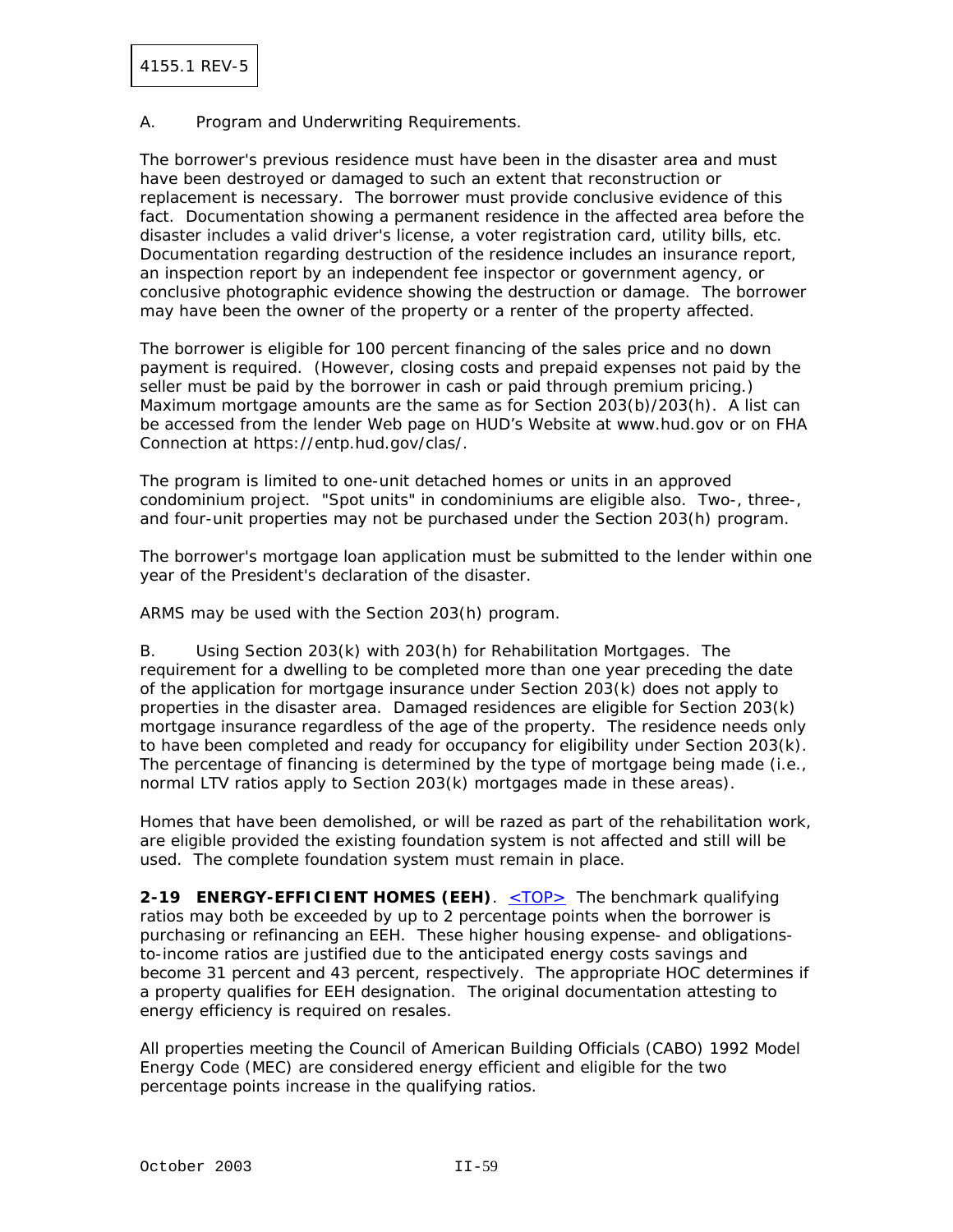**2-20 ENERGY EFFICIENT MORTGAGE (EEM) PROGRAM**. <TOP> The FHA EEM Program is for existing properties. An EEM recognizes the energy savings of a home that has "cost effective" energy saving improvements, which increase the energy efficiency of a home. Because the home is energy efficient, the occupant(s) will save on utility costs and, thus, be able to devote more income to the monthly mortgage payment. Energy efficiency improvements can include energy saving equipment and active and passive solar technologies.

Under the FHA EEM Program, a borrower can finance into the mortgage 100 percent of the cost of eligible energy efficient improvements, subject to certain dollar limitations, without an appraisal of the energy efficient improvements. To be eligible for inclusion into the mortgage, the energy efficient improvements must be "cost effective" (i.e., the total cost of the improvements, including maintenance costs, must be less than the total present value of the energy saved over the useful life of the improvements). The mortgage includes the cost of the energy efficient improvements, in addition to the usual mortgage amount normally permitted.

A. Basic Program Requirements.

1. Existing one- and two-unit properties are eligible. Three- and four- unit existing properties are not eligible.

2. The cost of any improvement to the property that will increase the property's energy efficiency and that is determined to be "cost effective" is eligible for financing into the mortgage. Its cost may be added to the mortgage amount up to the greater of:

a. 5 percent of the property's value (not to exceed \$8,000); or

b. \$4,000.

"Cost effective" means that the total cost of the improvements, including any maintenance costs, is less than the total present value of the energy saved over the useful life of the energy improvement. The FHA maximum loan limit for the area may be exceeded by the cost of the energy efficient improvements.

3. The cost of the energy improvements, including maintenance costs, and the estimate of the energy savings must be determined based upon a physical inspection of the property by a home energy ratings system (HERS) representative or energy consultant.

The HERS representative or energy consultant must be an independent entity; it cannot be related, directly or indirectly, to the seller of the property or the prospective borrower. The contractor selected by the borrower to install the energy efficient improvements may not be related, directly or indirectly, to the HERS representative or energy consultant. The HERS representative or energy consultant may be a utility company; a local, state, or federal government agent; an entity approved by a local, state, or federal government agency specifically for the purpose of providing home energy ratings on residential properties; or a nonprofit organization experienced in conducting home energy ratings of residential properties.

4. The home energy rating report prepared by the HERS representative or energy consultant must be in writing and provided to the prospective borrower and lender. The report must contain the following information: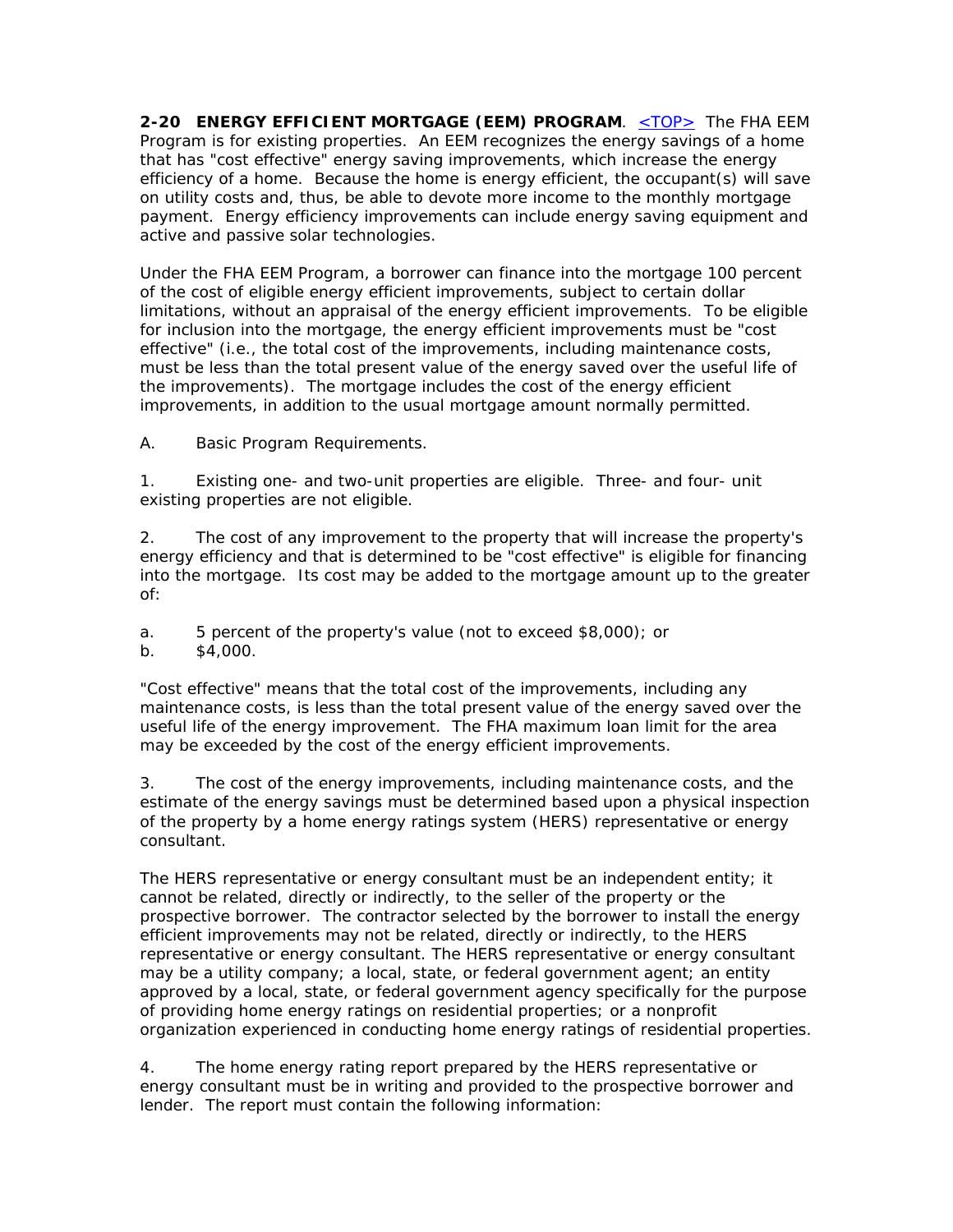a. Address of the property.

b. Name of the current owner(s) of the property.

c. Date of the property inspection.

d. Description of the energy features currently in the property. This description must include, at a minimum, a description of the insulation R values in ceilings, walls and floors; infiltration levels and barriers (caulking, weatherstripping and sealing); a description of the windows (storm windows, double pane, triple pane etc.) and doors; and a description of the heating (including water heating) and cooling systems.

e. Description of the modifications recommended to improve the energy efficiency of the property.

f. Estimated costs of the energy improvements, their useful life, and the costs of any maintenance over the useful life.

g. Present estimated annual utility costs before installation of the energy efficient improvements.

h. Estimated annual utility costs after installation of the energy efficient improvements.

i. Estimated annual savings in utility costs after installation of the energy efficient improvements.

j. Printed name(s) and signature(s) of the person(s) that inspected the property and prepared the report, as well as the date of preparation of the report.

k. The following certification statement, signed by the person(s) who inspected the property and prepared the report, must accompany the report:

"I certify, that to the best of my knowledge and belief, the information contained in this report is true and accurate and I understand that the information in this report may be used in connection with an application for an energy efficient mortgage to be insured by the Federal Housing Administration of the United States Department of Housing and Urban Development."

For streamline refinance transactions, the borrower's monthly payment for principal and interest for the refinance mortgage (which will include the cost for the energy efficient improvements) must be lower than the monthly principal and interest on the current mortgage.

B. Escrow Account Specifications. An escrow account may be established for no more than three months after loan closing to allow for installation of the energy efficient improvements. The lender, a utility company, a nonprofit organization, or a government agency may administer the escrow account. The escrow account must be insured and be established at a financial institution supervised by a federal agency.

C. Processing and Underwriting Requirements.

1. The lender will process the mortgage loan application and qualify the borrower using our standard underwriting requirements and qualifying ratios. If the borrower elects to have an EEM and add the cost of the energy efficient improvements to the mortgage, the lender must take the following additional steps:

a. Obtain a report prepared by a HERS representative or energy consultant showing the estimated costs of installing the energy efficient improvements,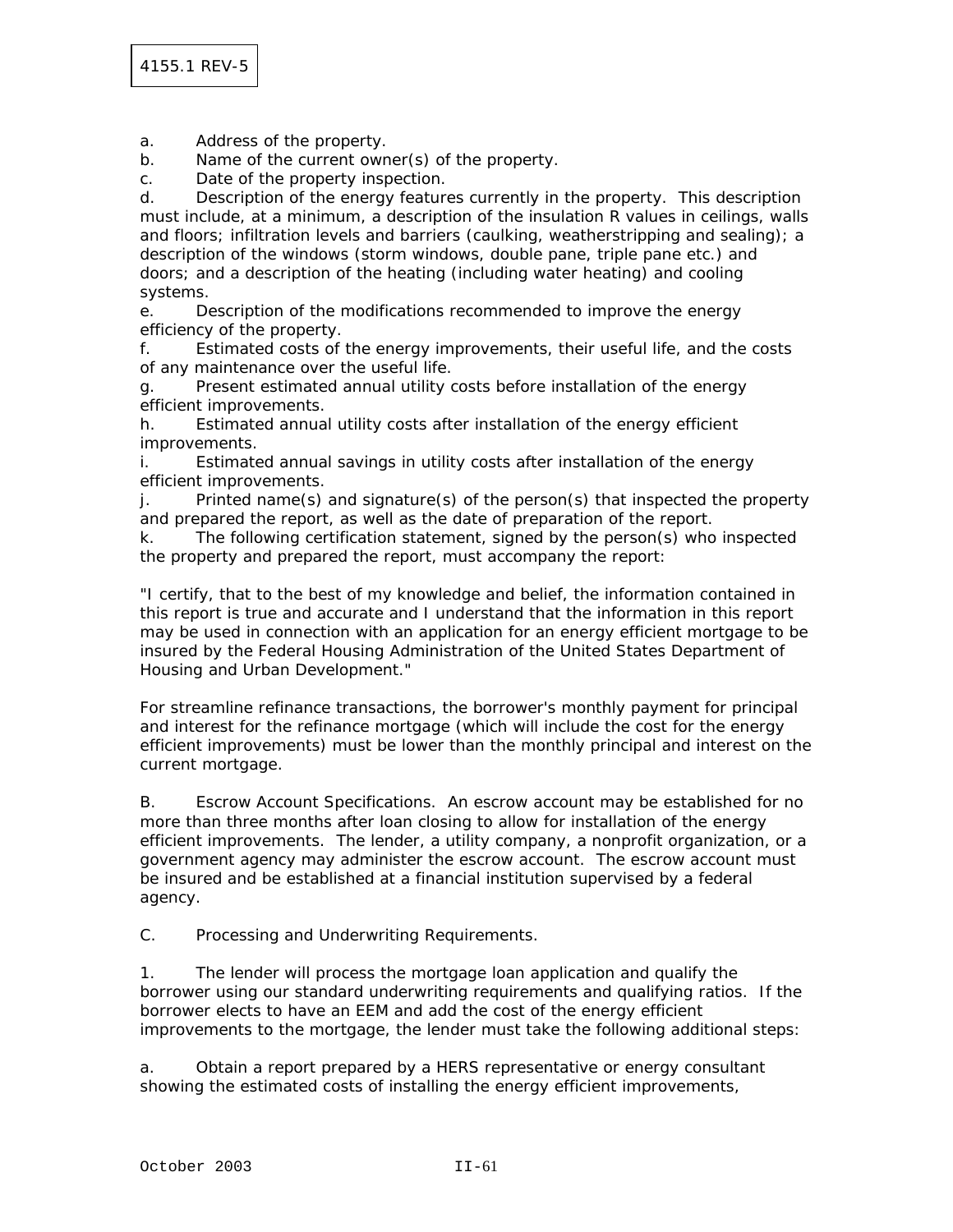including any maintenance costs, and the estimated annual savings in utility costs that will result from the installation of the energy efficient improvements.

b. Using the HERS or energy consultant's report, the lender must determine that the energy efficient improvements are "cost effective" by calculating the present cost of the energy improvements, including maintenance costs (if any) over the useful life of the improvements and the present value of the energy savings over the useful life of the energy improvements. If the energy efficient improvements meet the "cost effective" test (i.e., present cost of improvements is less than the present value of the energy savings), the lender may add 100 percent of the cost of the energy efficient improvements (subject to the dollar limits described above in B. 4.) to the otherwise allowable maximum mortgage amount. No appraisal of the energy efficient improvements is necessary, and the borrower need not meet any further credit standards. If the energy efficient improvements meet the "cost effective" test, the full cost of the improvements can be added to the borrower's base loan amount, without a determination of value and without further credit qualification.

c. The lender calculates the UFMIP on the full mortgage amount, which will include the cost of the energy improvements.

D. Escrow Account. We will insure the mortgage before the energy efficient improvements are installed provided the lender establishes an escrow account and deposits into it the funds to pay for the energy efficient improvements. The escrow account shall be for a period of no more than 90 days. If the improvements are not installed within 90 days, the lender must apply the funds held in escrow to a prepayment of the principal balance of the mortgage. The escrow account may be established by the lender and administered by the lender, a utility company, a nonprofit organization, or a government agency. However, the lender is responsible for assuring FHA that the escrow has been cleared. Lenders shall execute Form HUD 92300 Mortgagee Assurance of Completion to indicate that the escrow for the energy efficient improvements has been established. Subsequently, the lender is responsible for notifying FHA that the improvements have been made and that the escrow has been cleared. The installation of the improvements may be inspected by the lender, the HERS, or an FHA fee inspector. The borrower may be charged an inspection fee in accordance with the appropriate HOC fee schedule.

Home Energy Rating Report. The lender must include a copy of the home energy rating report, performed by the HERS representative or energy consultant, in the closing package, when requesting insurance endorsement.

**2-21 Advance Mortgage Payments Prohibited.** <TOP> We do not permit, as a condition for making a FHA insured mortgage, a lender to collect from the borrower advance payment(s) of the mortgage. Borrowers are not to be required to write post-dated checks, give cash, or otherwise make mortgage payments to the lender in advance of the borrowers mortgage payment requirements under the security instruments.

# **CHAPTER 3 DOCUMENTATION AND OTHER PROCESSING REQUIREMENTS**

This chapter describes the documentation requirements for each loan submitted for mortgage insurance and the specific requirements lenders must observe in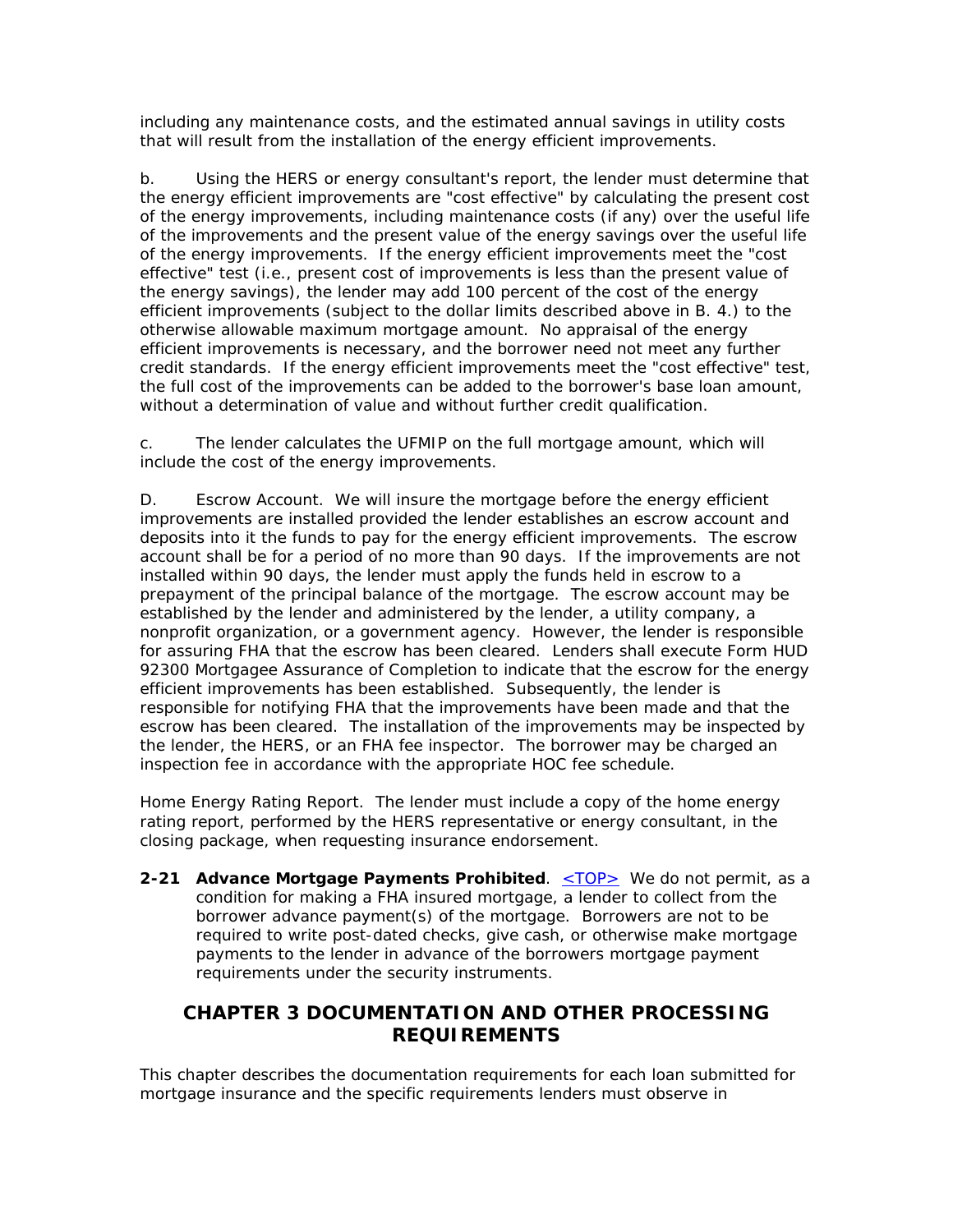processing and underwriting FHA-insured mortgages. The lender is responsible for asking sufficient questions to elicit a complete picture of the borrower's financial situation, source of funds for the transaction, and the intended use of the property. All information must be verified and docuemtned. The lender must also verify and document the identity of the loan applicant(s).

## **SECTION 1: UNDERWRITING DOCUMENTATION**

**3-1 APPLICATION PACKAGE.** <TOP> The application package must contain all documentation supporting the lender's decision to approve the mortgage loan. When standard documentation does not provide enough information to support this decision, the lender must provide additional explanatory statements, consistent with other information in the application, to clarify or to supplement the documentation submitted by the borrower.

All documents may be up to 120 days old at the time the loan closes (180 days for new construction) unless this or other applicable HUD instructions specify a different timeframe, or the nature of the document is such that its validity for underwriting purposes is not affected by being older than the number of prescribed days (e.g., divorce decrees, tax returns). Updated, written verifications must be obtained when the age of the documents exceed these limits. Verification forms or documents used as an alternate to these verifications must pass directly between the lender and the provider without being handled or transmitted by any third party or using any third party's equipment. No document used in the processing or underwriting of a loan may be handled or transmitted by or through an interested third party to the transaction.

The Verification of Deposit (VOD) and Verification of Employment (VOE) may be faxed documents or printed pages from the Internet if they clearly identify their sources (e.g., contain the names of the borrower's employer or depository/investment firm). The lender is accountable for ascertaining the authenticity of the document by examining information included in a document's headers and footers. The lender should verify the authenticity of printed Web pages by examining the pages for similar information. A printed Web page also must show its uniform resource locator (URL) address, as well as the date and time the document was printed.

Lenders may not accept or use documents relating to the credit, employment or income of borrowers that are handled by or transmitted from or through interested third parties (e.g., real estate agents, builders, sellers) or by using their equipment. The following documents are generally required for mortgage credit analysis in all transactions except for certain streamline refinances:

A. Loan Application. Uniform Residential Loan Application (URLA), signed and dated by all borrowers and the lender, and the Addendum to the URLA (form HUD-92900-A).

B. Mortgage Credit Analysis Worksheet. Form HUD 92900-WS or HUD-92900- PUR, as appropriate.

C. Social Security Number Evidence. For all borrowers, including US citizens, the lender is required to document a valid SSN for each borrower, co-borrower, and cosigner on the mortgage. All individuals eligible for legal employment in the US must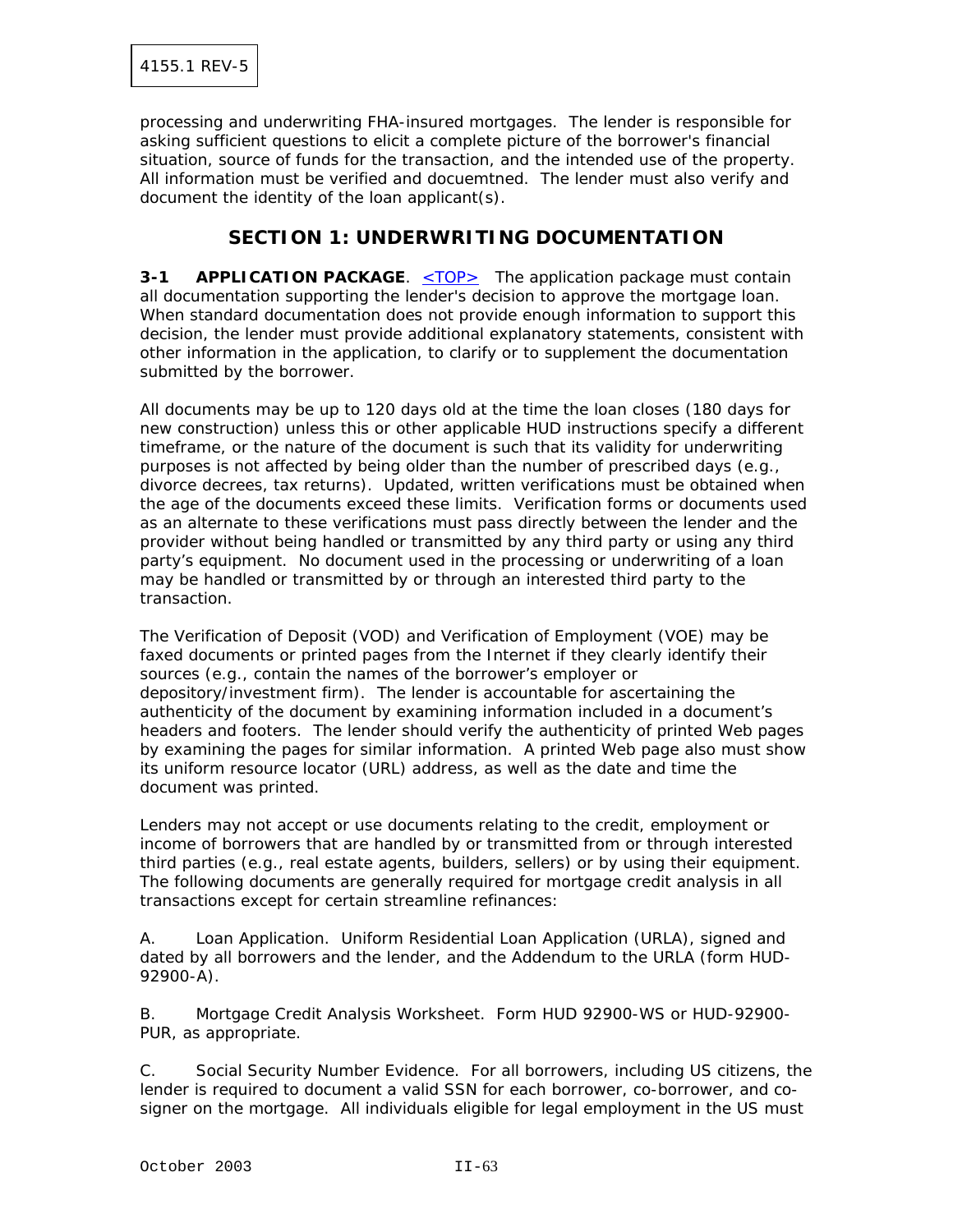have a SSN. Each borrower must provide the lender with evidence of his or her own valid SSN as issued by the Social Security Administration (SSA). This applies to purchase money loans and all refinances, including streamline refinances. While the actual social security card is not required, the lender is required to validate the SSN. Lenders may use various means for validating the SSN including examining the borrower's pay stubs, passport, valid tax returns, and may use service providers including those with direct access to the SSA. The lender is also required to resolve any inconsistencies or multiple SSNs for individual borrowers that are revealed during loan processing and underwriting. (Also see paragraph 2-2 B).

D. Credit Report. The lender must obtain a credit report on all borrowers who will be obligated on the mortgage note (except for streamline refinance transactions).

E. Verification of Employment (VOE). VOE and the borrower's most recent pay stub are to be provided. "Most recent" means at the time the initial loan application is made. If the document is not more than 120 days old when the loan closes (180 days old on new construction), it does not have to be updated.

Alternative Documentation. As an alternative to obtaining a VOE, the lender may obtain the borrower's original pay stub(s) covering the most recent 30-day period, along with original IRS W-2 Forms from the previous two years. The pay stub(s) must show the borrower's name, social security number, and year-to- date earnings. Any copies of the W-2 Form not submitted with the borrower's income tax returns are considered "original" W-2's. (These original documents may be photocopied and returned to the borrower.) The lender also must verify by telephone all current employers. The loan file must include a certification from the lender that original documents were examined and the name, title, and telephone number of the person with whom employment was verified. For all loans processed in this manner, the lender also must obtain a signed copy of Form IRS 4506 Request for Copy of Tax Form, Form IRS 8821, or a document that is appropriate for obtaining tax returns directly from the IRS. The lender also may use an electronic retrieval service for obtaining W-2 and tax return information.

If the employer will not give telephone confirmation of employment or if the W-2 indicates inconsistencies (e.g., FICA payments not reflecting earnings), standard employment documentation must be used.

F. VOD. VOD and most recent bank statements are to be provided. "Most recent" means at the time the initial loan application is made. Provided the document is not more than 120 days old when the loan closes (180 days old on new construction), it does not have to be updated.

Alternative Documentation. As an alternative to obtaining a VOD, the lender may obtain from the borrower original bank statement(s) covering the most recent threemonth period. Provided the bank statement shows the previous month's balance, this requirement is met by obtaining the two most recent, consecutive statements.

G. Federal Income Tax Returns. Federal income tax returns (both individual returns and business returns) for the past two years, including all applicable schedules, for self-employed borrowers, are required. Commissioned individuals must provide individual federal income tax returns for the past two years. The lender must obtain signed Forms IRS 4506, IRS 8821, or whatever form or electronic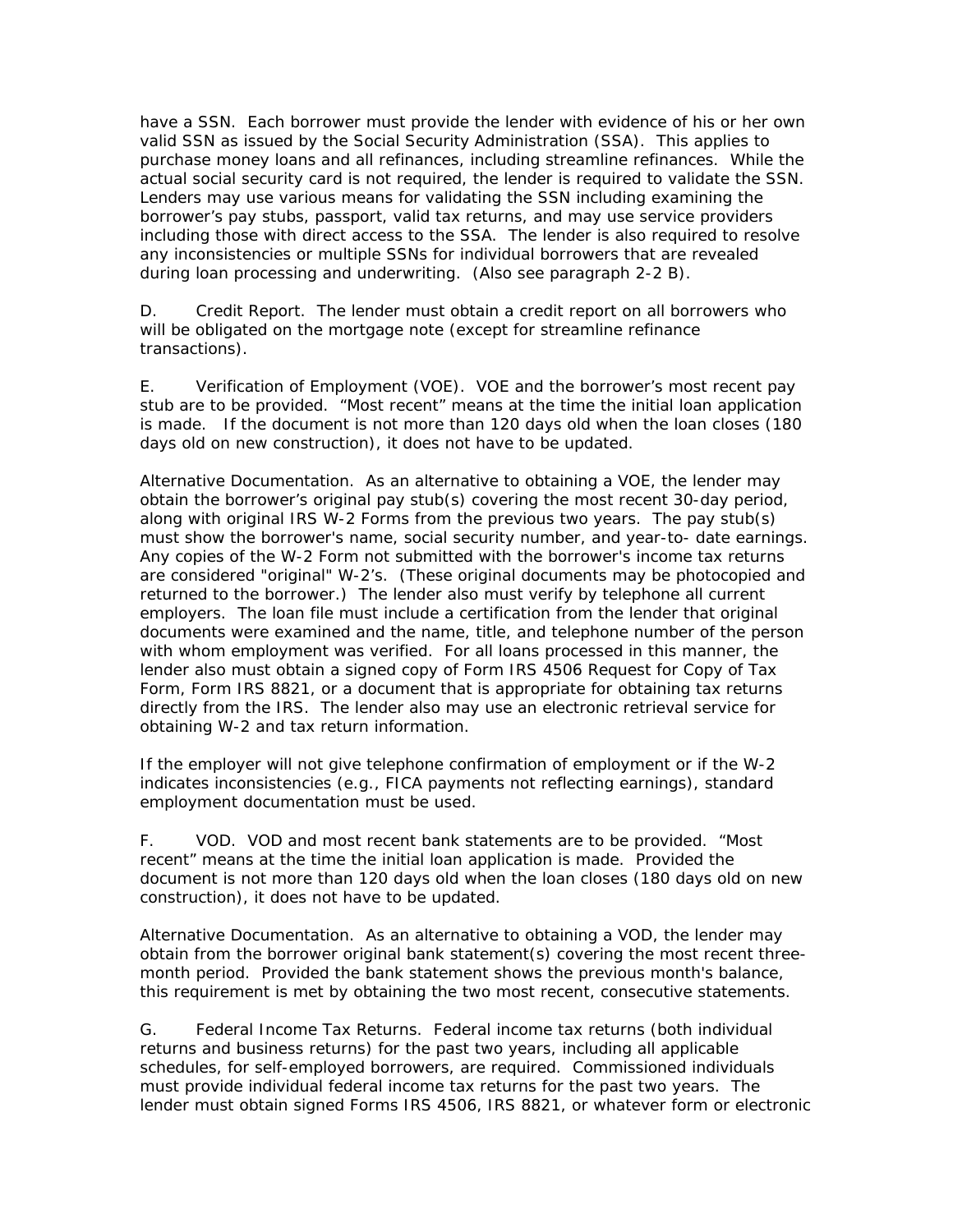retrieval service is appropriate for obtaining tax returns directly from the IRS for any loan for which the borrower's tax returns are required.

H. Sales Contract. The sales contract and any amendments or other agreements and certifications are to be included in the case binder. Either an original or a certified true copy of the sales contract received by the lender is required.

I. Real Estate Certification. Real estate certification, signed by the buyer, seller, and selling real estate agent or broker (if not contained within the purchase agreement) are required. Also see paragraph 3-3, below.

Verification of Rent or Payment History of Present/Previous Mortgages. This document must be in the form of a direct verification from the landlord or mortgage servicer or through information shown on the credit report.

Uniform Residential Appraisal Report (URAR). The URAR and Valuation package must be included in the endorsement binder except for streamline refinances made without appraisals.

L. Explanatory Statements. Explanatory statements or additional documentation necessary to make a sound underwriting decision are to be included in the case binder.

## **3-2 DOCUMENTATION STANDARDS**. <TOP>

A. Application Forms. Application forms must be signed and dated by all borrowers applying for the mortgage and assuming responsibility for the mortgage debt.

B. Verifications. Rather than requiring borrowers to sign multiple verification forms, the lender may ask the borrower to sign a general authorization form that gives the lender blanket authority to verify information needed to process the mortgage loan application, such as past and present employment records, bank accounts, stock holdings, etc. If the lender uses such an authorization, he or she must attach a copy of the authorization to each verification sent. Additionally, lenders may use self-adhesive signature labels for laser printed verifications. Each label must completely and clearly indicate its use and must contain the Privacy Act notification.

C. Documents Signed in Blank. Lenders may not have borrowers sign documents in blank, or on blank sheets of paper.

**3-3 REAL ESTATE CERTIFICATION.** <TOP> The borrower, seller, and the selling real estate agent or broker involved in the sales transaction must certify that the terms and conditions of the sales contract are true to the best of their knowledge and belief and that any other agreement entered into by any of the parties in connection with the real estate transaction is part of, or attached to, the sales agreement.

If the sales contract contains a provision that there are no other agreements between parties and that the terms of the sales contract constitute the entire agreement between the parties, the certification specified in the above paragraph is not needed if all parties are signatories to the sales contract submitted at the time of underwriting.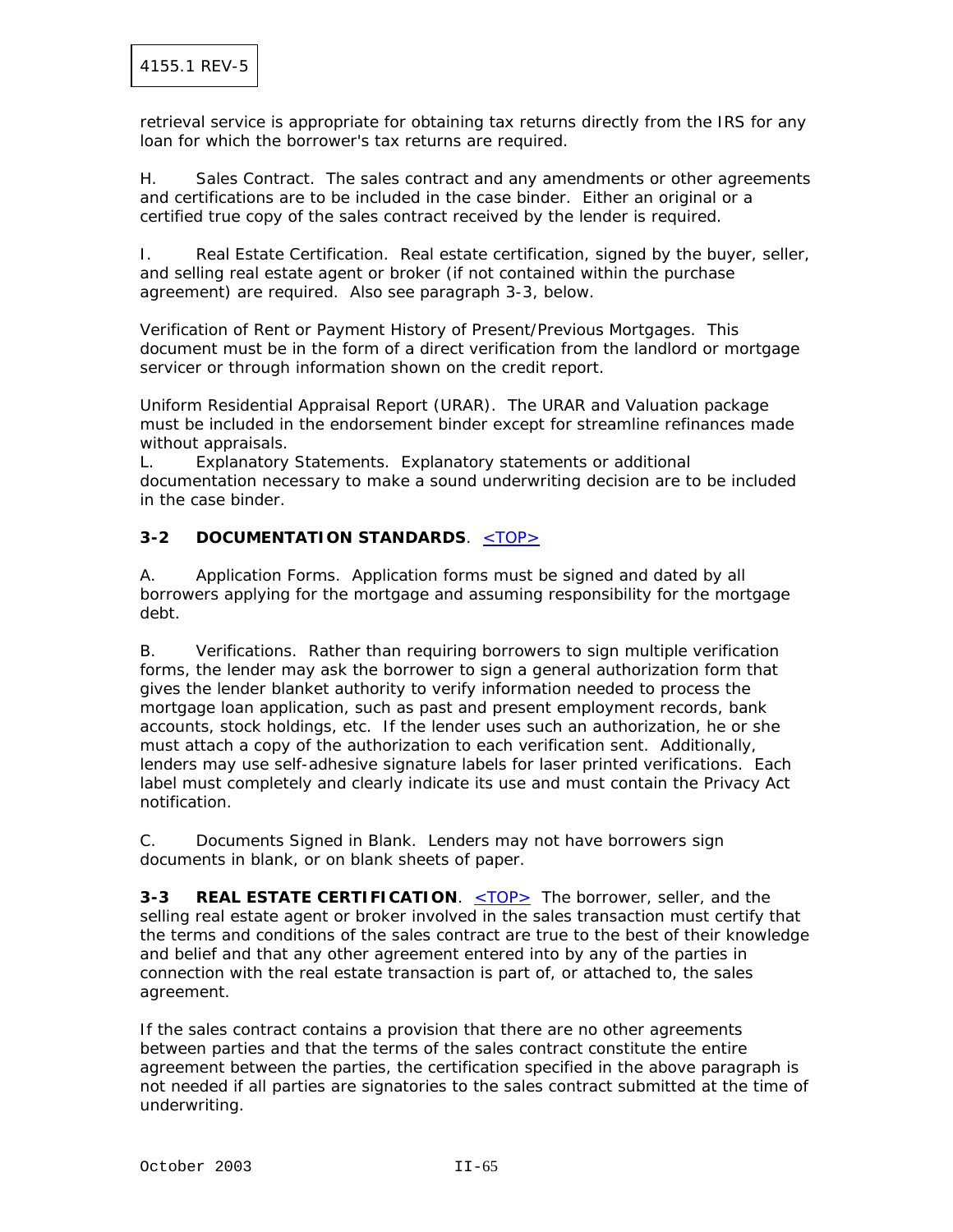**3-4 AMENDATORY CLAUSE**. <u><TOP></u> An amendatory clause must be included in the sales contract when the borrower has not been informed of the appraised value by receiving a copy of Form HUD-92800.5B, Conditional Commitment/DE Statement of Appraised Value or VA-CRV before signing the sales contract. The amendatory clause must contain the following language:

"It is expressly agreed that notwithstanding any other provisions of this contract, the purchaser shall not be obligated to complete the purchase of the property described herein or to incur any penalty by forfeiture of earnest money deposits or otherwise unless the purchaser has been given in accordance with HUD/FHA or VA requirements a written statement by the Federal Housing Commissioner, Department of Veterans Affairs, or a Direct Endorsement lender setting forth the appraised value of the property of not less than \$\_\_\_\_\_\_\_\_\_. The purchaser shall have the privilege and option of proceeding with consummation of the contract without regard to the amount of the appraised valuation. The appraised valuation is arrived at to determine the maximum mortgage the Department of Housing and Urban Development will insure. HUD does not warrant the value or the condition of the property. The purchaser should satisfy himself/herself that the price and condition of the property are acceptable."

The actual dollar amount to be inserted in the amendatory clause is the sales price stated in the contract. If the borrower and seller agree to adjust the sales price in response to an appraised value that is less than the sales price, a new amendatory clause is not required. However, the loan application package must include the original sales contract with the same price as shown on the amendatory clause, along with the revised or amended sales contract. The Amendatory Clause is not required on HUD REO sales, sales where the seller is Fannie Mae, Freddie Mac, the Department of Veterans Affairs, Rural Housing Services, other Federal, State and local government agencies, mortgagees disposing of REO assets, or sellers at foreclosure sales and those sales where the borrower will not be an owner-occupant (e.g., sales to nonprofit agencies).

## **SECTION 2: PROCESSING REQUIREMENTS**

**3-5 POWER OF ATTORNEY.** <TOP> Power of attorney may be used for closing documents, including page four of the Addendum to the URLA and the final URLA if it is signed at closing. Any power of attorney, whether specific or general, must comply with state law and allow for the mortgage note to be enforced legally in that jurisdiction. It is the lender's responsibility to assure that clear title can be conveyed in the event of foreclosure.

Except for the conditions described below, the initial loan application may not be executed by using a power of attorney (i.e., it must be signed by all borrowers). Either the initial loan application or the final, if one is used, must contain the signatures of all borrowers.

A. Military Personnel. Power of attorney may be used for military personnel on overseas duty or on an unaccompanied tour. The lender should obtain the service person's signature on the application by mail or fax machine.

B. Incapacitated Borrowers. Power of attorney may be used for incapacitated borrowers who are unable to sign the mortgage application. The lender must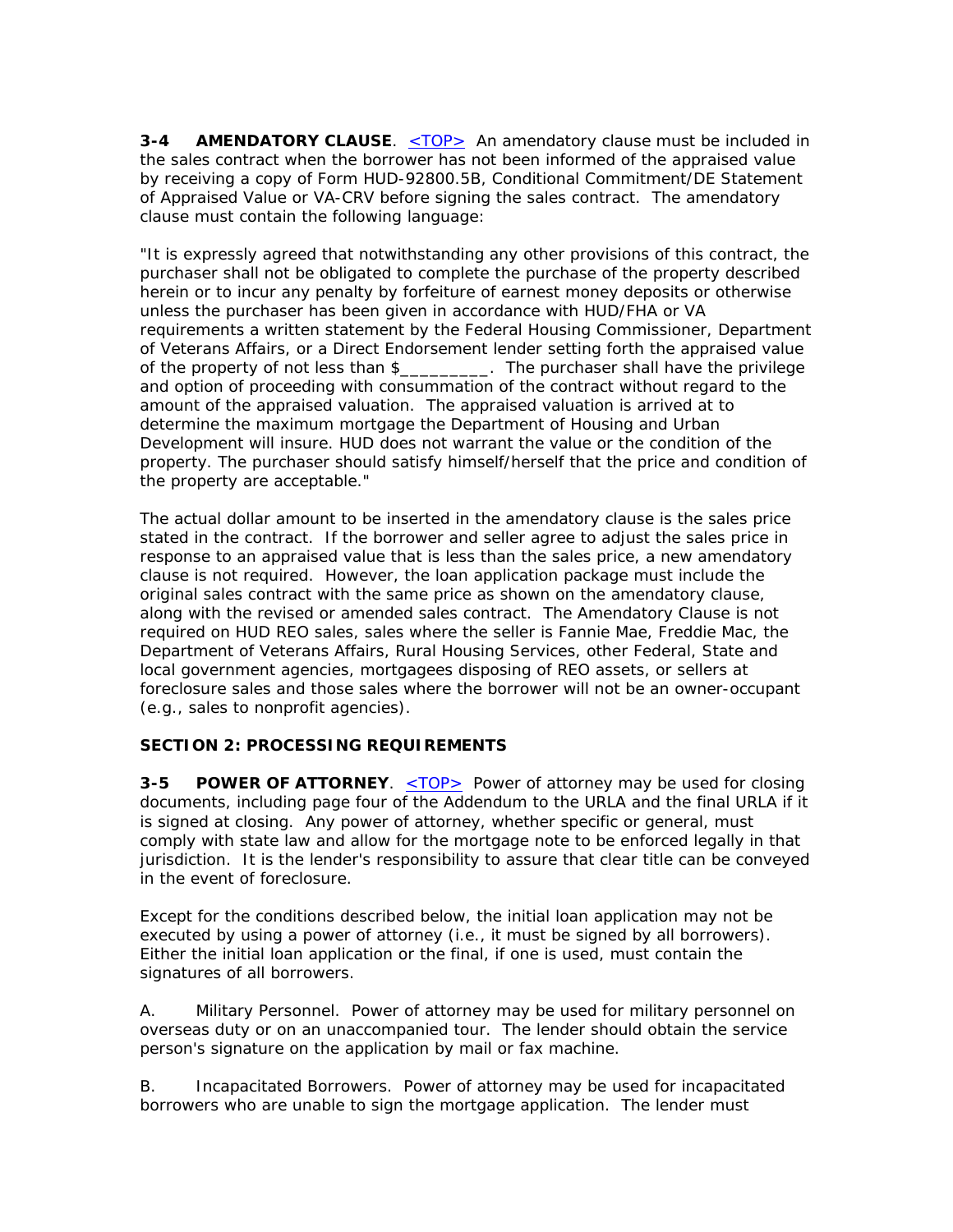provide evidence that the signer has authority to purchase the property and to obligate the borrower. Acceptable evidence includes a durable power of attorney specifically designed to survive incapacity and avoid the need for court proceedings. The incapacitated individual must occupy the property to be insured (except on eligible investment property).

**3-6 LOAN APPLICATION DOCUMENT PROCESSING.** <TOP> Due to various disclosure requirements and our long-standing belief that borrowers are best served when certifications they must make are divulged as early as possible in the loan application process, the application for mortgage insurance must be signed and dated by the borrower(s) before the loan is underwritten. However, we also recognize the burden on lenders and borrowers of having various documents resigned by the borrower after the loan application has been taken.

To alleviate this burden, lenders are permitted to process and to underwrite the loan after the borrower completes an initial URLA and initial Addendum. If the lender asks the borrower to complete an initial Addendum, based on the preliminary information obtained at loan application, it is not necessary to have a final loan application or final Addendum signed before underwriting. The underwriter must condition the loan approval for the final URLA and final Addendum to be signed and dated by the borrower(s) anytime before or at closing.

Page one of the initial Addendum must be signed by the interviewer; page one of the final Addendum may be signed by anyone authorized to bind the company in its business dealing with HUD. Page four of the Addendum must be signed by the borrower at closing.

The underwriter must have the final Addendum and URLA before underwriting the loan application, whether or not the borrower signs it. If the lending institution uses only one loan application that serves as both the initial and final, the institution still must obtain a completed final Addendum before underwriting the loan. A copy of any initial and final application must be submitted as part of the endorsement package. A satisfactory letter of explanation from the borrower addressing any significant variances between the initial application and final application is also required.

If the lender chooses not to complete an initial Addendum (i.e., the lender asks the borrower to sign a completed Addendum before the loan is underwritten), simultaneous appraisal and mortgage credit review is permissible, if the lender discloses to the borrower that the lender's DE underwriter may adjust the appraised value. The disclosure statement below becomes part of the official file submitted to FHA for endorsement and must be signed by the borrower(s).

"I (we) understand that my (our) application for an FHA-insured mortgage is being processed under the Direct Endorsement (DE) program. The lender has advised me (us) that the appraiser has assigned a value of \$\_\_\_\_\_\_\_\_\_ to the property being purchased. I am (we are) aware that the official determination will be made by the DE underwriter when he/she reviews the report. It is understood that I (we) may elect to cancel the application or renegotiate with the seller if the DE underwriter reduces the value below the amount set forth in the sales contract or requires additional repairs for which the seller will not be responsible."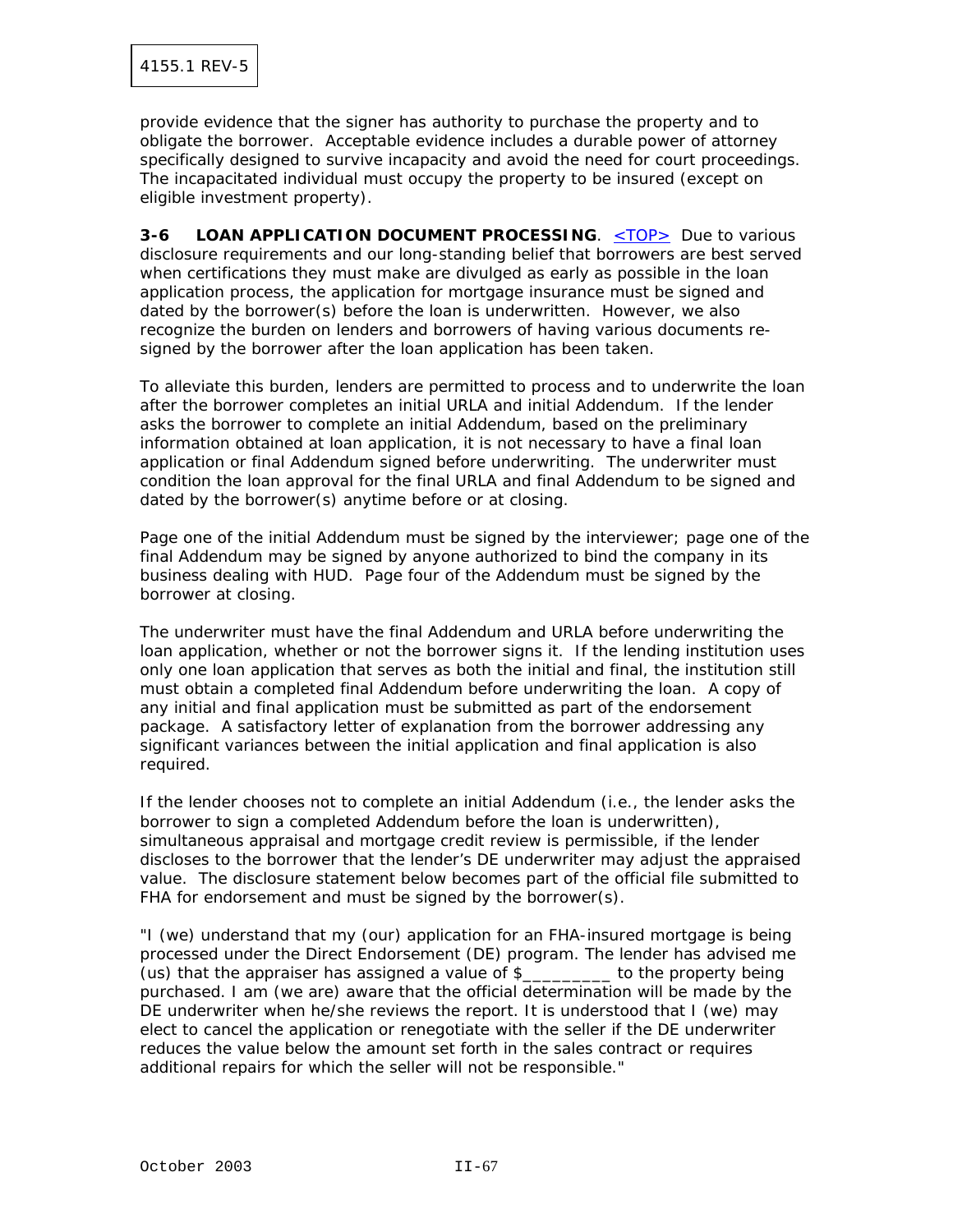**3-7 SEVEN-UNIT LIMITATION.** <TOP> Qualified investor entities are limited to a financial interest (i.e., any type of ownership, regardless of type of financing) in seven rental dwelling units, when the subject property is part of, adjacent to or contiguous to a property, subdivision or group of properties owned by the investor. Each dwelling unit in two-, three-, and four-family properties counts toward the seven-unit limitation. The rental units in an owner-occupied two-, three-, or fourunit property also count toward this limitation. The lender is responsible for assuring compliance with this regulation (see 24 CFR 203.42 for additional information). Waivers to the seven-unit limitation can only be initiated by the jurisdictional HOC for good cause.

**3-8 HOTEL AND TRANSIENT USE.** <TOP> The lender must obtain a hotel and transient use certification (Form HUD-92561), signed by the borrower, for every application on a two-, three-, or four-family dwelling. This certification also is required for a single-family dwelling that is one of a group of five or more dwellings held by the same borrower. Fulfilling this requirement assures FHA that the property will not be used for hotel or transient purposes, or otherwise rented for periods less than 30 days.

**3-9 SALES CONTRACTS AND LOAN CLOSING.** <TOP> Except for houses sold by FHA under its Real Estate Owned (REO) program, we are not a party to the sales agreement. When a sales contract contains conditions that, if performed, would violate our requirements, the lender must obtain an addendum or modification to the sales agreement that would allow for conformance to those requirements. Nevertheless, failure to perform a condition of the contract will not be grounds for denying loan endorsement, provided the loan closes in compliance with all regulations and policies. For example, the sales contract may require the seller to pay an amount in excess of our present limits. Provided the lender closes the loan in accordance with our requirements, endorsement will not be withheld. The sales contract need not refer to FHA financing to be valid.

**3-10 LENDER RESPONSIBILITY AT CLOSING.** <TOP> The lender is required to resolve all problems regarding title to the real estate and to review all documents to assure compliance with all conditions of the commitment, close the loan before the expiration of the FHA-issued certificate of commitment or DE approval and expiration of the credit documents, and to submit the loan documents for insurance within 60 days of loan closing or disbursement, whichever is later.

The following are required at closing:

A. Signatures. Signatures of all individuals appearing on the loan application must appear on the mortgage note. All owners of the property to be vested in title must sign the security instruments (i.e., mortgage, deed of trust, or security deed). In order to create a valid first lien, to pass clear title, or to waive inchoate rights, any individual whose signature is required by state law must sign the security instruments and/or note. All applicants must sign and date all closing documents where appropriate.

B. Closing in Compliance with Loan Approval. The loan must close in the same manner in which it was underwritten and approved. Except for the conditions described in paragraph 2-2 D, additional signatures on the security instruments and/or mortgage note of individuals not reviewed during mortgage credit analysis may be grounds for withholding endorsement.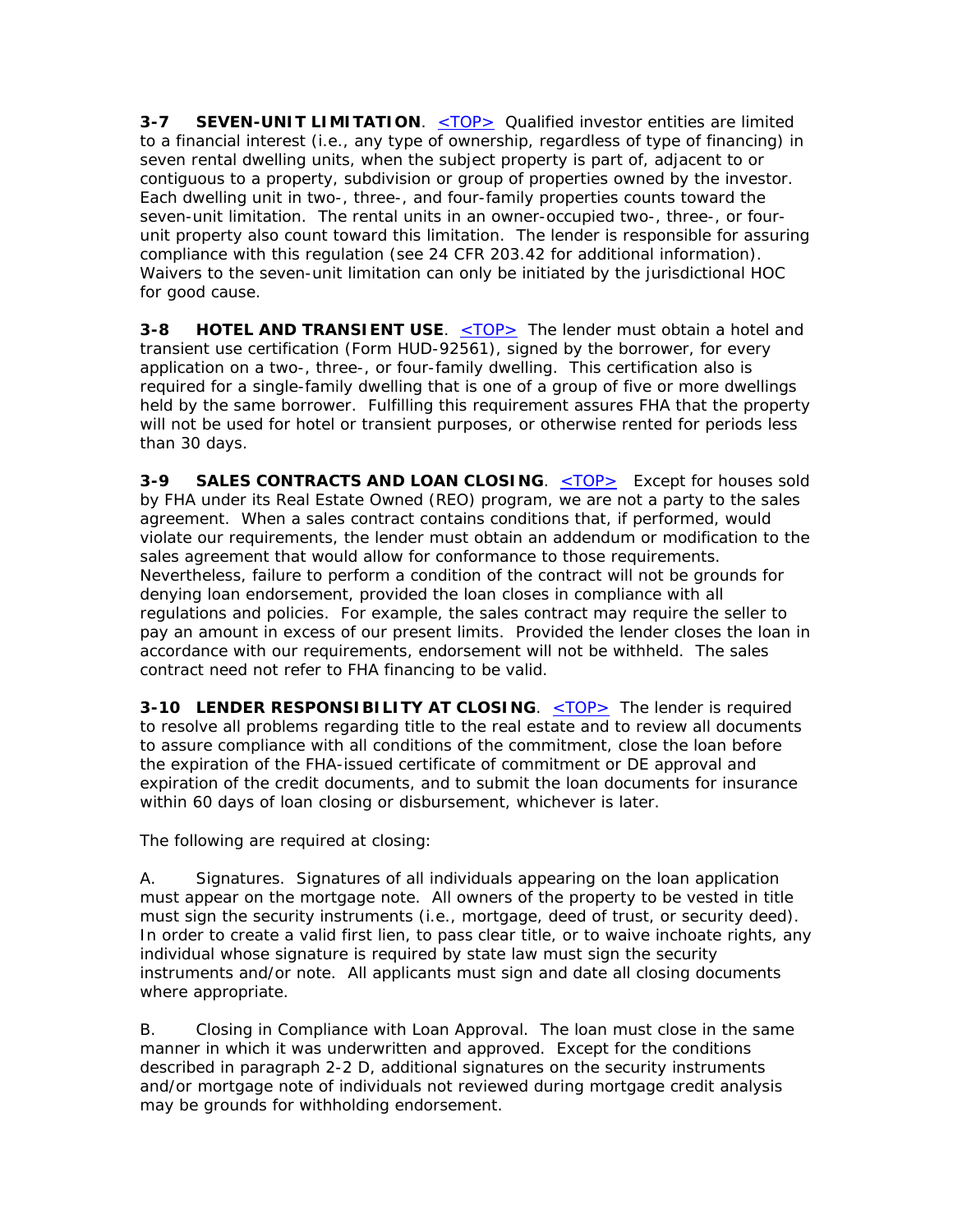### SECTION 3: FAIR HOUSING AND OTHER FEDERAL REQUIREMENTS

**3-11 FEDERAL STATUTES AND REGULATIONS**. <TOP> Federal statutes and regulations concerning fair housing and equal credit opportunities apply to FHA's single-family mortgage insurance programs. Lenders and FHA must abide by these statutes and regulations for new originations and assumption transactions. These regulations include:

A. Fair Housing Act (42 USC 3605). This act prohibits discrimination against individuals based on their race, color, religion, sex, handicap, familial status, or national origin for the availability of residential real estate related transactions, i.e., making or purchasing loans or providing other financial assistance: 1) for purchasing, constructing, improving, repairing, or maintaining a dwelling, or 2) secured by residential real estate. HUD is responsible for enforcing the Fair Housing Act. Information regarding this act may be obtained from the HUD Office of Fair Housing and Equal Opportunity, 451 Seventh Street, S.W., Washington, DC 20410- 2000.

The Fair Housing Act prohibits the following:

1. Discrimination in Making Loans and Providing Other Financial Assistance. Prohibited practices include, but are not limited to, failing or refusing to provide information regarding the availability of loans or other financial assistance; application requirements, procedures or standards for the review and approval of loans or financial assistance; or providing information that is inaccurate or different from that provided to others because of race, color, religion, sex, handicap, familial status, or national origin.

2. Discrimination in the Terms and Conditions for Making Available Loans or Other Financial Assistance. Unlawful conduct includes: a) using different policies, practices or procedures in evaluating or in determining creditworthiness of any person in connection with the provision of any loan or other financial assistance secured by residential real estate, or b) determining the type of loan or other financial assistance to be provided, or fixing the amount, interest rate, duration or other terms for a loan or other financial assistance, because of race, color, religion, sex, handicap, familial status, or national origin.

B. Equal Credit Opportunity Act (ECOA) (15 USC 1601 et seq.). ECOA prohibits discrimination in the extension of credit on the basis of race, color, religion, national origin, sex, marital status, or age; because all or part of the borrower's income derives from public assistance; or because the borrower has in good faith exercised any right under the Consumer Credit Protection Act. The act and Regulation B of the Board of Governors of the Federal Reserve System (12 CFR Part 202) outline rules to be observed in evaluating the creditworthiness of borrowers. Under no circumstances can the source of confidential credit information be disclosed to third parties, except as required by law.

ECOA prohibits the lender from the following:

1. Making any oral or written statement, in advertising or otherwise, to borrowers or prospective borrowers that would discourage on a prohibited basis a reasonable person from making or pursuing an application.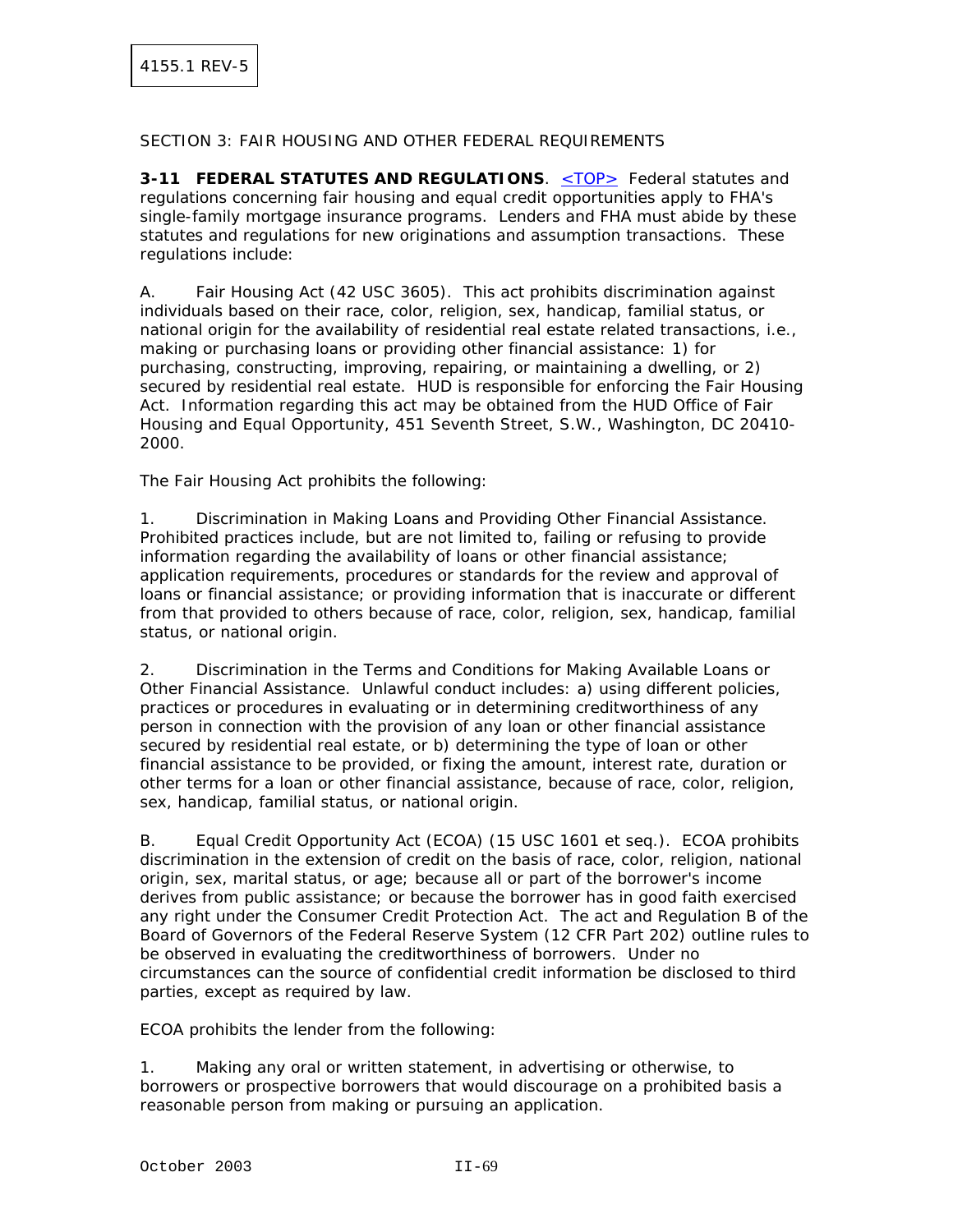2. Inquiring whether income stated in an application is derived from alimony, child support, or separate maintenance payments, unless the creditor discloses to the borrower that such income need not be revealed if the borrower does not want the lender to consider it in determining the borrower's creditworthiness.

3. Inquiring about the sex, race, color, religion, or national origin of an applicant (except as provided in 12 CFR 202.13 regarding information for monitoring purposes).

4. Inquiring about birth control practices, or intentions concerning the bearing and rearing of children, or capability to bear them.

Notice of Action Taken on Application. Regulation B requires that a borrower be notified of action taken by the creditor within 30 days after receiving the completed application. All applications submitted for underwriting are considered completed applications for the purpose of complying with the notification requirements of Regulation B. Actions that are to be taken by HUD or the DE lender include:

Issuing a Firm Commitment or DE approval;

Rejecting the borrower for mortgage credit reasons; and

3. Notifying the borrower of the lender's inability to process the application because certain items are incomplete or were not submitted.

The maximum time limit for notification is 30 days after the date the DE underwriter receives the application. Under no circumstances is the processing of an application to be delayed in such manner that the required notification to the borrower cannot be provided by the lender within this limit. The notification to the borrower must be provided within 30 days after a loan application is resubmitted or a reconsideration request is received by the DE lender (or the appropriate HOC for FHA-processed cases). For the purposes of complying with the notification requirements of Regulation B, resubmissions and reconsiderations are considered new applications.

Rejection/Denial of Loan. If a loan is rejected, the lender must complete a rejection notice consistent with the requirements of Regulation B. (On FHA-processed loans, FHA issues a rejection notice directly to the lender.) At least one credit aspect must be rejected before an overall rejection can be issued. The rejection notice must provide specific reasons for the rejection. (Delinquent credit accounts need not be listed.) The lender must retain case binders on rejected loans for 26 months from the date the application is received by the DE underwriter or rejected by the appropriate HOC. The rejection notice must contain all the reasons for denial/ineligibility and any counter proposals to effectuate loan approval, such as reduced mortgage amount, etc.

C. Fair Credit Reporting Act (FCRA). This legislation is intended to control collection and dissemination of information about granting credit to the borrower. It is designed primarily to ensure that consumer reporting agencies exercise fairness, confidentiality, and accuracy in preparing and disclosing credit information.

The following conditions apply:

1. When adverse action is taken based, in whole or in part, on a credit report, the lender must disclose to the borrower the name, address, and, if available, the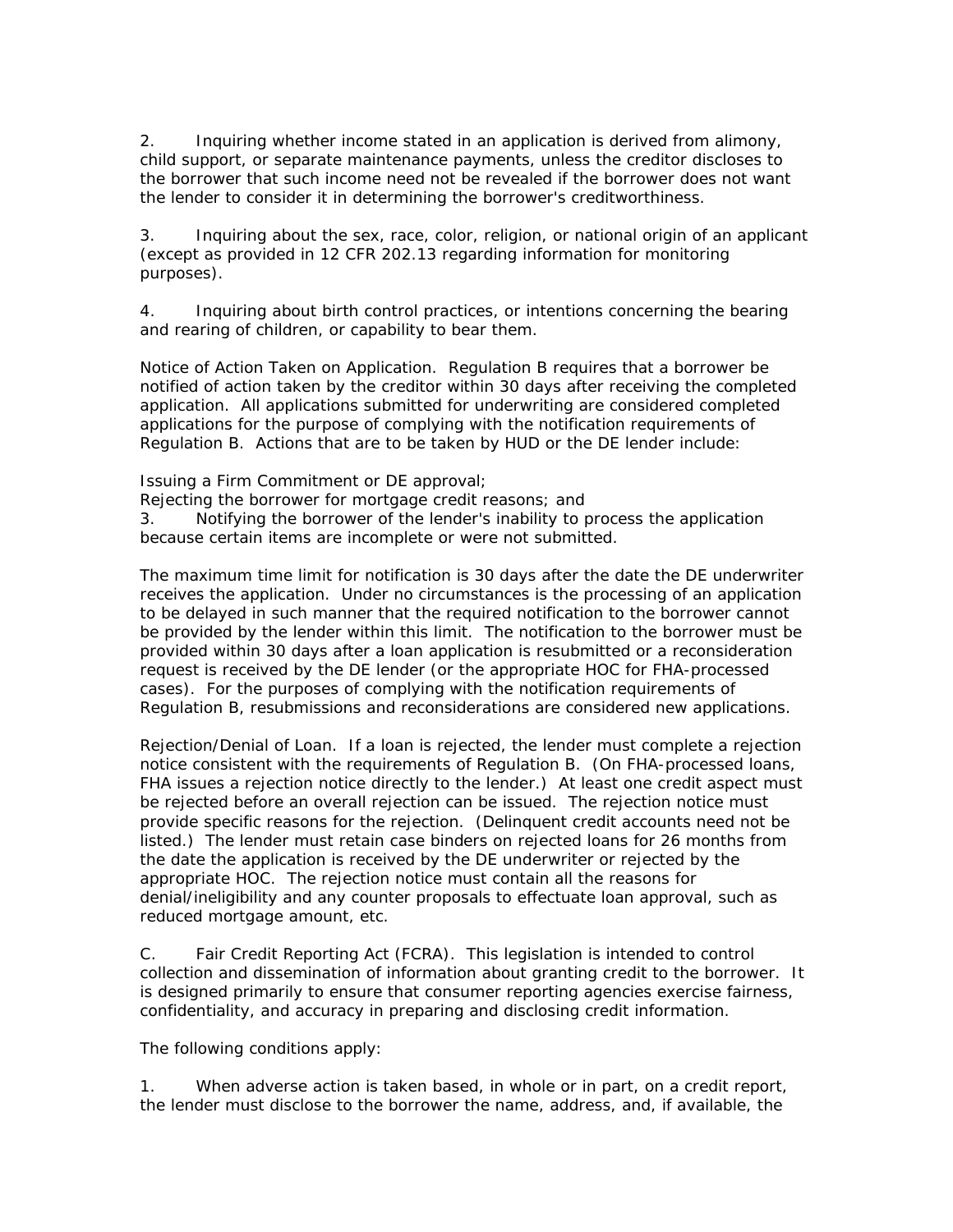telephone number of the credit reporting agency issuing the report. The notice must indicate that the borrower is entitled to request from the credit reporting agency information reported to the lender that was used as a reason for rejection.

2. The notice of adverse action must be given at the time of notice of mortgage rejection, or within a reasonable time thereafter. Any such notice should be retained in the application file.

D. Executive Order 11063. Executive Order 11063, as amended by Executive Order 12259, prohibits discrimination in lending practices involving housing and related facilities financed, insured, or guaranteed by the federal government.

E. Section 527 of the National Housing Act. Section 527 prohibits denial of a federally related mortgage loans on of the basis of sex.

F. Minimum Principal Loan Amount. Section 535 of the National Housing Act prohibits lenders from requiring, as a condition of providing a loan to be insured by FHA, that the loan amount equal or exceed a minimum amount established by the lender. In addition, Section 330(a) of the 1990 National Affordable Housing Act prohibits a variation in mortgage charge rates ("tiered pricing") that exceed 2 percent for FHA-insured mortgages made by a lender on dwellings located within an area. (See 24 CFR Part 202.20 for additional information.)

G. Home Mortgage Disclosure Act (HMDA). HMDA and Regulation C of the Federal Reserve Board require lenders to collect and to report information pertaining to applications for mortgage loans, in addition to data regarding originations and purchases of such loans.

1. All institutions making FHA-insured mortgages must report information pertaining to those mortgages or applications for mortgages. Institutions exempt from the reporting requirements discussed below must report their FHA mortgage application activity to HUD.

2. All depository institutions having assets of at least \$10 million, including assets of a parent company and located in a Metropolitan Statistical Area (MSA), are required to report all types of loan applications (i.e., conventional, HUD, VA, and RECD) to its regulator. Reports from a subsidiary must be sent to the regulator designated for its parent company. Depository institutions need not send an additional report to HUD covering only its HUD mortgage insurance activity.

3. All non-depository institutions having assets of at least \$10 million, including assets of a parent company and located in an MSA, must report all types of loan applications (i.e., conventional, FHA, VA, or RHS) to HUD, who is the designated regulator for non-depository institutions.

4. Loan correspondents and their sponsors both must report their loan activity. The correspondent must report all loans closed in its name as loan originations, even if the loans are simultaneously transferred to a sponsor at the loan closing. The sponsor reports such loans as loan purchases. For applications that are denied, however, the information required by HMDA must be reported by the entity that made the underwriting decision to deny the loan.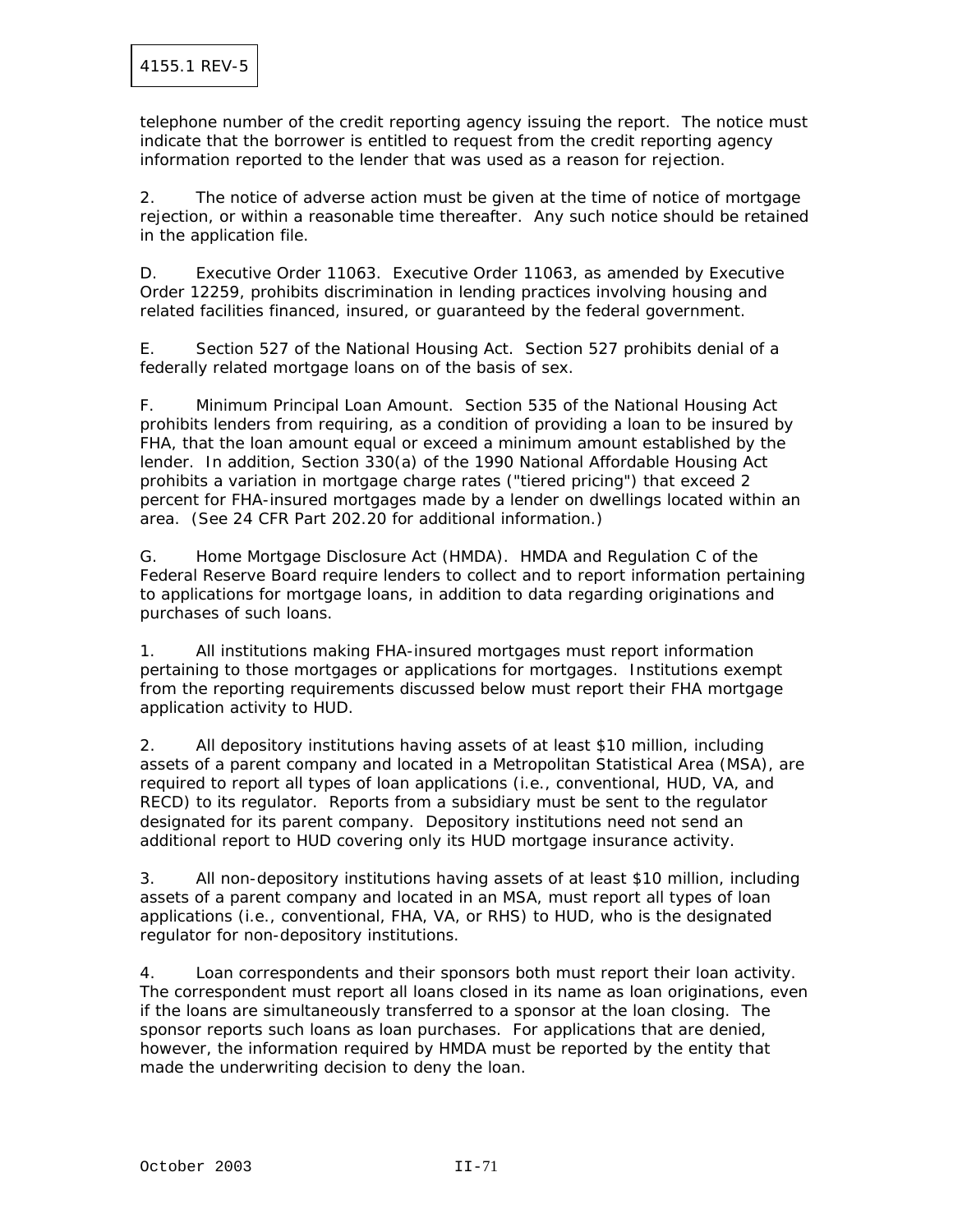**3-12 FHA-INSURED MORTGAGES FOR HUD EMPLOYEES**. <TOP> The jurisdictional HOC must process applications made by HUD employees, except for streamline refinance applications. The lender is to process and underwrite the mortgage and submit to the HOC for final signoff and approval. Such cases are to be sent to the attention of the Processing and Underwriting Division Director

# **CHAPTER 4 ASSUMPTIONS**

**4-1 GENERAL.** <TOP> All FHA insured mortgages are assumable. However, FHA has placed certain restrictions on the assumability of FHA-insured mortgages originated since 1986. Depending on the date of loan origination, a creditworthiness review of the assumptor by the lender may be required. Mortgages originated before December 1, 1986 generally contain no restrictions on assumability. To determine what restrictions to assumability have been placed on the mortgage, the lender must review the legal documents of the mortgage. Additional details regarding assumability are contained in HUD Handbook 4330.1 REV-5, "Administration of Insured Home Mortgages." Lenders should note that some mortgages executed in years 1986 through 1989 contain language that is not enforced due to later Congressional action. Mortgages from that period are now freely assumable, despite any restrictions stated in the mortgage.

**4-2 RESTRICTIONS OF THE HUD REFORM ACT OF 1989**. <TOP> Mortgages closed on or after December 15, 1989 require credit qualification of those borrowers wishing to assume the mortgage. This policy applies to borrowers who take title to properties subject to the mortgage, without assuming personal liability for the debt. It also applies to borrowers who assume and agree to pay the mortgage. The creditworthiness review requirement spans the life of the mortgage. Assumptions without credit approval are grounds for acceleration of the mortgage, if permitted by applicable state law and subject to HUD approval, unless the seller retains an ownership interest in the property or the transfer is by devise or descent.

In addition, private investors are prohibited from assuming insured mortgages that are subject to the restrictions of the 1989 Act. This restriction applies whether or not there is a release of liability by the lender of the selling mortgagor.

4-3 RELEASE FROM LIABILITY. <TOP> The lender completes a form HUD-92210, Request for Credit Approval of Substitute Mortgagor, or other similar form used by the lender. Execution of this form does not formally release the borrower from personal liability on the mortgage note.

The execution of form HUD-92210.1, Approval of Purchaser and Release of Seller, or other similar form used by the lender, constitutes a formal release of liability. Only the lender can execute the release of liability. The lender is required to release all parties from liability when the assuming borrower is found creditworthy.

The following requirements apply:

A. Mortgages Subject to the 1989 Act. Mortgages subject to the 1989 Act require that the lender automatically prepare the release from liability, thereby releasing the original owner when he or she sells by assumption to a creditworthy assumptor who executes an agreement to assume and to pay the mortgage debt, thus becoming the substitute borrower.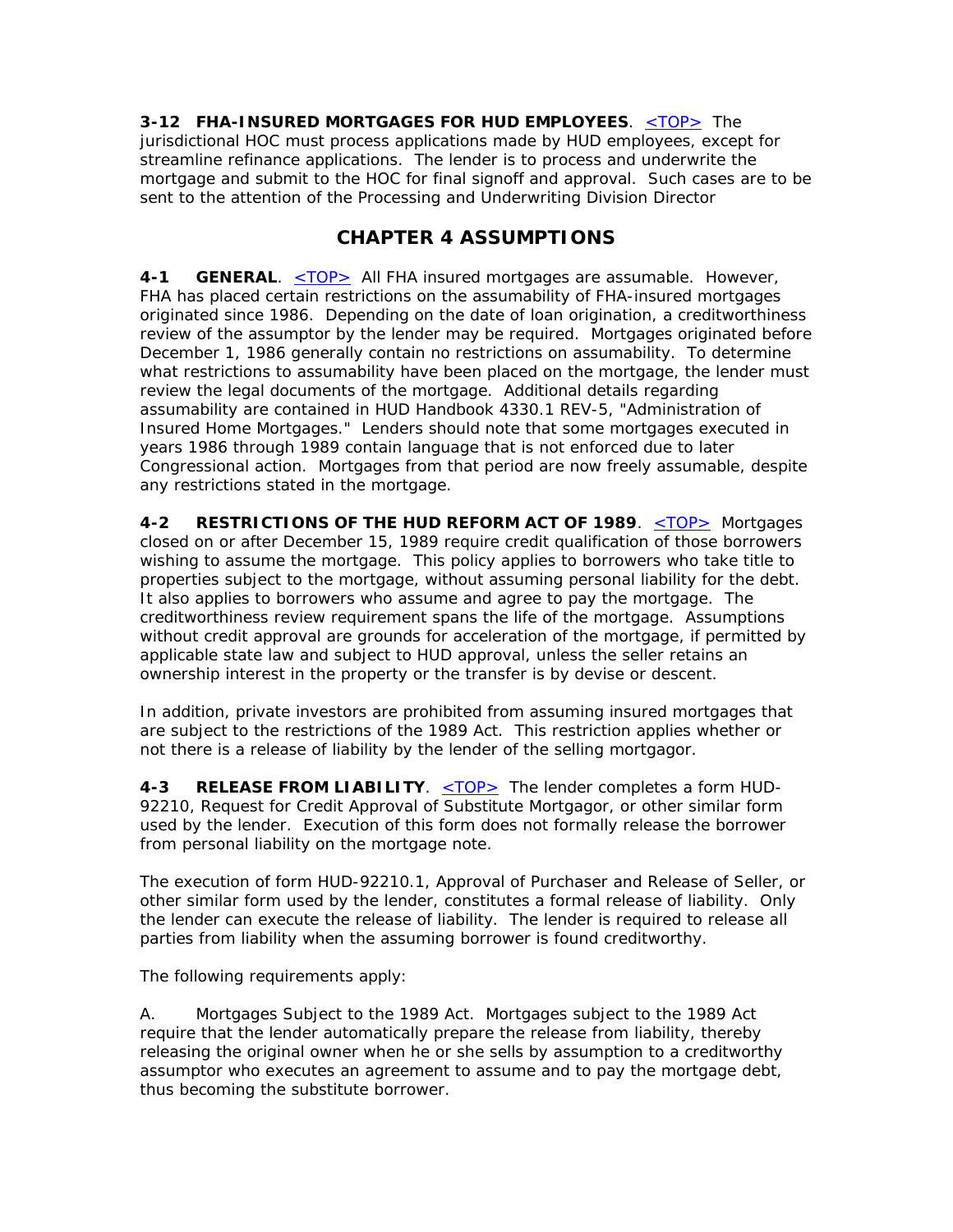The due-on-sale clause generally is triggered when any owner is deleted from title, except when that party's interest is transferred by devise, descent, or in other circumstances in which the transfer cannot legally lead to exercise of the due-onsale, such as a divorce in which the party remaining on title retains occupancy.

B. Mortgages Not Subject to the 1989 Act. Mortgages executed before December 15, 1989 require that the lender honor all former owners' written requests to process a formal release from liability. Lenders must grant a release from liability if the assumptor is creditworthy and agrees to execute a statement agreeing to assume and to pay the mortgage debt.

**4-4 CREDITWORTHINESS REVIEW PROCESSING**. <TOP> Creditworthiness of the assumptor is determined in accordance with standard mortgage credit analysis requirements by the lender that is the holder or servicer of the mortgage. The DE lender may also use an approved authorized agent to process assumptions. Assumption creditworthiness review processing must be completed within 45 days from the date the lender receives all necessary documents. Allowable fees for assumption processing are described in HUD Handbook 4330.1 REV-5, Chapter 4.

There are a number of servicing lenders that neither originate mortgages nor are approved under the DE program. In these situations, if the servicer is either a supervised or non-supervised financial institution, it may contract with a DEapproved lender to underwrite its credit qualifying assumptions. The DE underwriter must indicate his or her CHUMS identification number on the mortgage credit analysis worksheet. The fee is to be negotiated between servicer and DE lender. In addition, supervised lenders with a HUD-approved authorized agent relationship may have the agent underwrite its credit qualifying assumptions.

The following requirements apply:

A. Credit Review. The lender reviews the assumptor's credit if the mortgage being assumed is held or serviced by a DE-approved lender.

B. Documentation Requirements. Same as those described in Chapter 3 of this Handbook.

C. Secondary Financing. Secondary financing or other borrowed funds may be used by the assuming borrowers, provided the repayment terms are clearly defined and included in the underwriting analysis.

D. Seller Contributions. Cash contributions from the seller in order to facilitate an assumption are not acceptable. The existing mortgage balance must be reduced by the amount of the contribution. However, the seller may pay the assumptor's normal closing costs (processing fee and credit report) with no reduction to the mortgage.

E. Assumptions by Other Legal Entities. An assumption solely in the name of a corporation, partnership, sole proprietorship, trust, etc., is not acceptable if a creditworthiness review is required.

**4-5 LTV REDUCTION REQUIREMENTS.** <TOP> Certain mortgages, depending on when originated, may require a reduction to the outstanding principal balance, when assumed by investors or as secondary residences.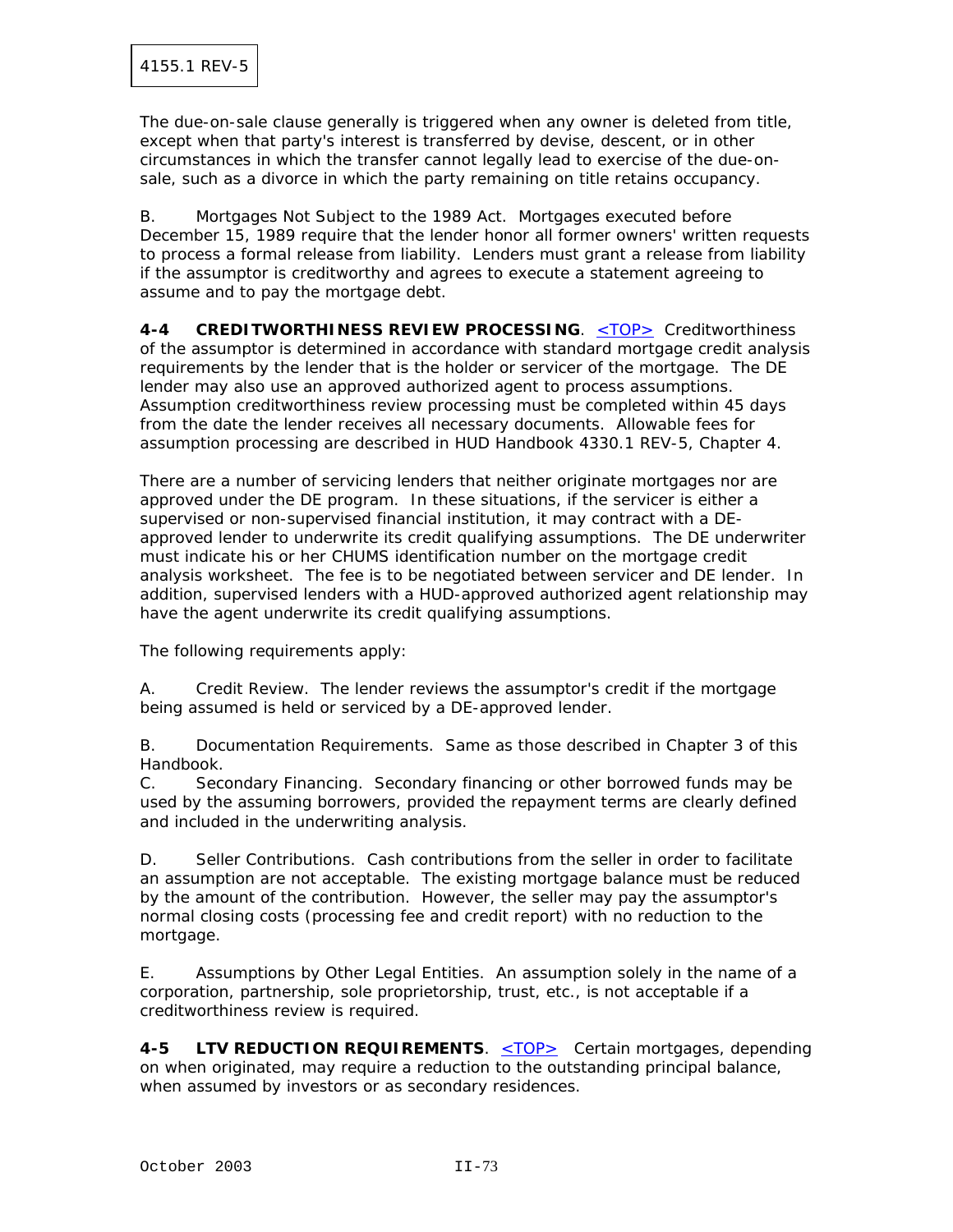A. Investors. When assuming mortgages not subject to the 1989 Act, originated by an owner-occupant pursuant to a VA Certifications of Reasonable Value (CRV) issued, or for which a DE underwriter signed an appraisal report on or after February 5, 1988, investors must pay down the outstanding mortgage balance to a 75 percent LTV ratio, if the owner-occupant requests a release of liability. Either the original or the current appraised value of the property may be used to determine compliance with the 75 percent LTV limitation. This requirement continues throughout the life of the mortgage.

B. Owner-Occupants. When assuming a property as a secondary residence, for which a VA CRV was issued, or for which a DE underwriter signed an appraisal report on or after February 5, 1988 (but before January 27, 1991), owner-occupants must pay down the outstanding mortgage balance to an 85 percent LTV ratio. Either the original appraised value or the current appraised value of the property may be used to determine compliance with the 85 percent LTV limitation.

Mortgages pursuant to a VA CRV, or a DE lender appraisal report or master appraisal report issued or signed on or after January 27, 1991, may not be assumed as secondary residences, except under the hardship provisions described in paragraph 1-3. (This does not apply to mortgages exempt from the investor prohibitions.)

## **APPENDIX I** <TOP>

SINGLE FAMILY HOC JURISDICTIONS

| Philadelphia (800) 440-8647<br>Connecticut<br>Delaware<br>District of Columbia<br>Maine<br>Maryland<br>Massachusetts<br>Michigan<br>New Hampshire<br>New Jersey<br>New York<br>Ohio<br>Pennsylvania<br>Rhode Island<br>Vermont<br>Virginia<br>West Virginia | Atlanta (888) 696-4687<br>Alabama<br>Florida<br>Georgia<br><b>Illinois</b><br>Indiana<br>Kentucky<br>Mississippi<br>North Carolina<br>Puerto Rico<br>South Carolina<br>Tennessee<br>Virgin Islands |
|-------------------------------------------------------------------------------------------------------------------------------------------------------------------------------------------------------------------------------------------------------------|----------------------------------------------------------------------------------------------------------------------------------------------------------------------------------------------------|
| Denver (800) 543-9378                                                                                                                                                                                                                                       | Santa Ana (888) 827-5605                                                                                                                                                                           |
| Arkansas                                                                                                                                                                                                                                                    | Alaska                                                                                                                                                                                             |
| Colorado                                                                                                                                                                                                                                                    | Arizona                                                                                                                                                                                            |
| Iowa                                                                                                                                                                                                                                                        | California                                                                                                                                                                                         |
| Kansas                                                                                                                                                                                                                                                      | Guam                                                                                                                                                                                               |
| Louisiana                                                                                                                                                                                                                                                   | Hawaii                                                                                                                                                                                             |
| Minnesota                                                                                                                                                                                                                                                   | Idaho                                                                                                                                                                                              |
| Missouri                                                                                                                                                                                                                                                    | Nevada                                                                                                                                                                                             |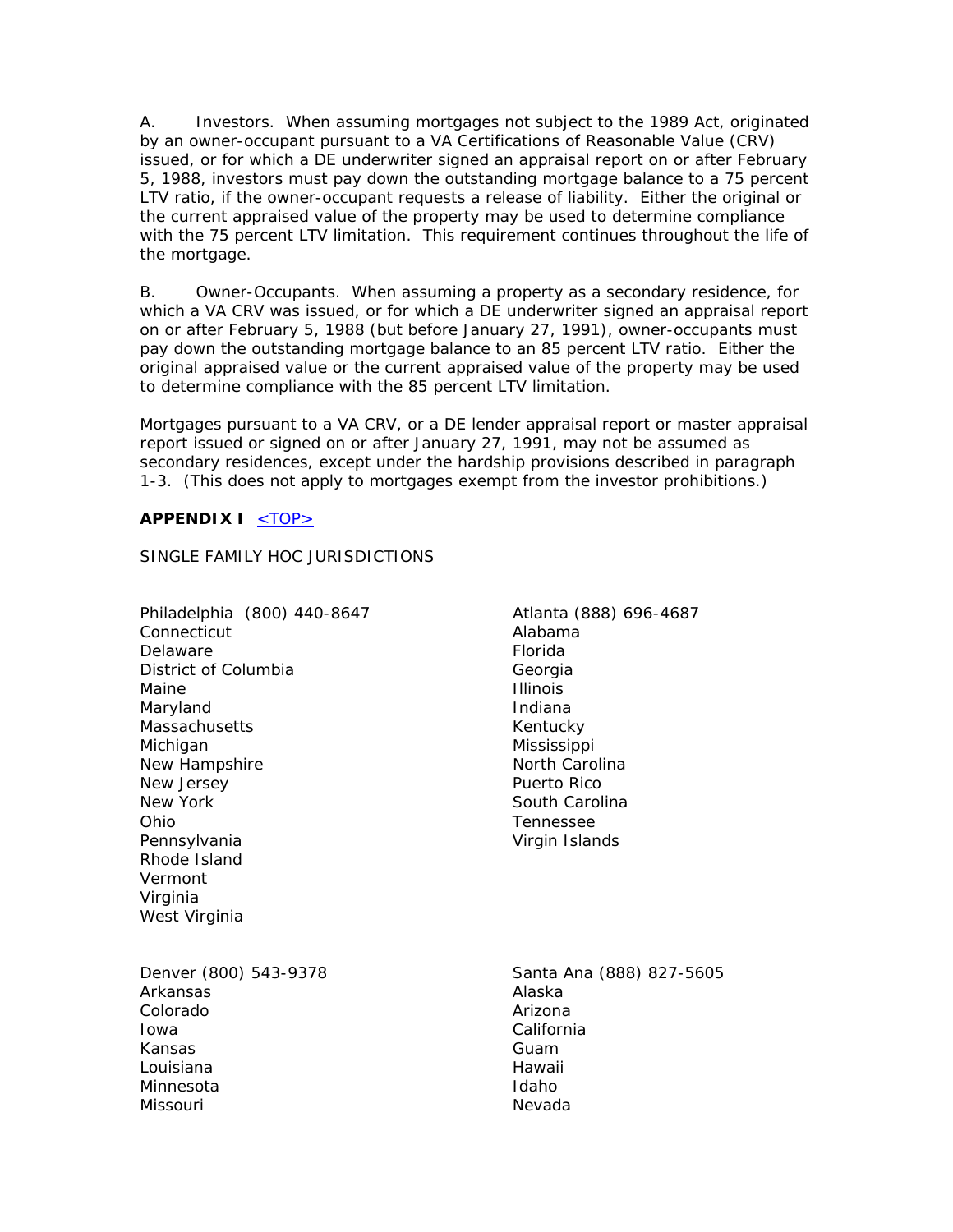Montana **Montana** Oregon Nebraska Washington New Mexico North Dakota Oklahoma South Dakota Texas Utah Wisconsin Wyoming

# APPENDIX II <TOP>

STATES WITH AVERAGE CLOSING COSTS AT or BELOW 2.10 PERCENT and ABOVE 2.10 PERCENT

| Average At or      | Average Above 2.10 Percent |                |
|--------------------|----------------------------|----------------|
| Below 2.10 Percent |                            |                |
| <b>STATE</b>       | <b>STATE</b>               | <b>STATE</b>   |
| Arizona            | Alabama                    | Mississippi    |
| California         | Alaska                     | Montana        |
| Colorado           | Arkansas                   | North Carolina |
| Guam               | Connecticut                | North Dakota   |
| Idaho              | District of Columbia       | Nebraska       |
| <b>Illinois</b>    | Delaware                   | New Hampshire  |
| Indiana            | Florida                    | New Jersey     |
| New Mexico         | Georgia                    | New York       |
| Nevada             | Hawaii                     | Ohio           |
| Oregon             | <b>I</b> owa               | Oklahoma       |
| <b>Utah</b>        | Kansas                     | Pennsylvania   |
| Virgin Islands     | Kentucky                   | Puerto Rico    |
| Washington         | Louisiana                  | Rhode Island   |
| Wisconsin          | <b>Massachusetts</b>       | South Carolina |
| Wyoming            | Maryland                   | South Dakota   |
|                    | Maine                      | Tennessee      |
|                    | Michigan                   | Texas          |
|                    | Missouri                   | Vermont        |
|                    | Minnesota                  | Virginia       |
|                    |                            | West Virginia  |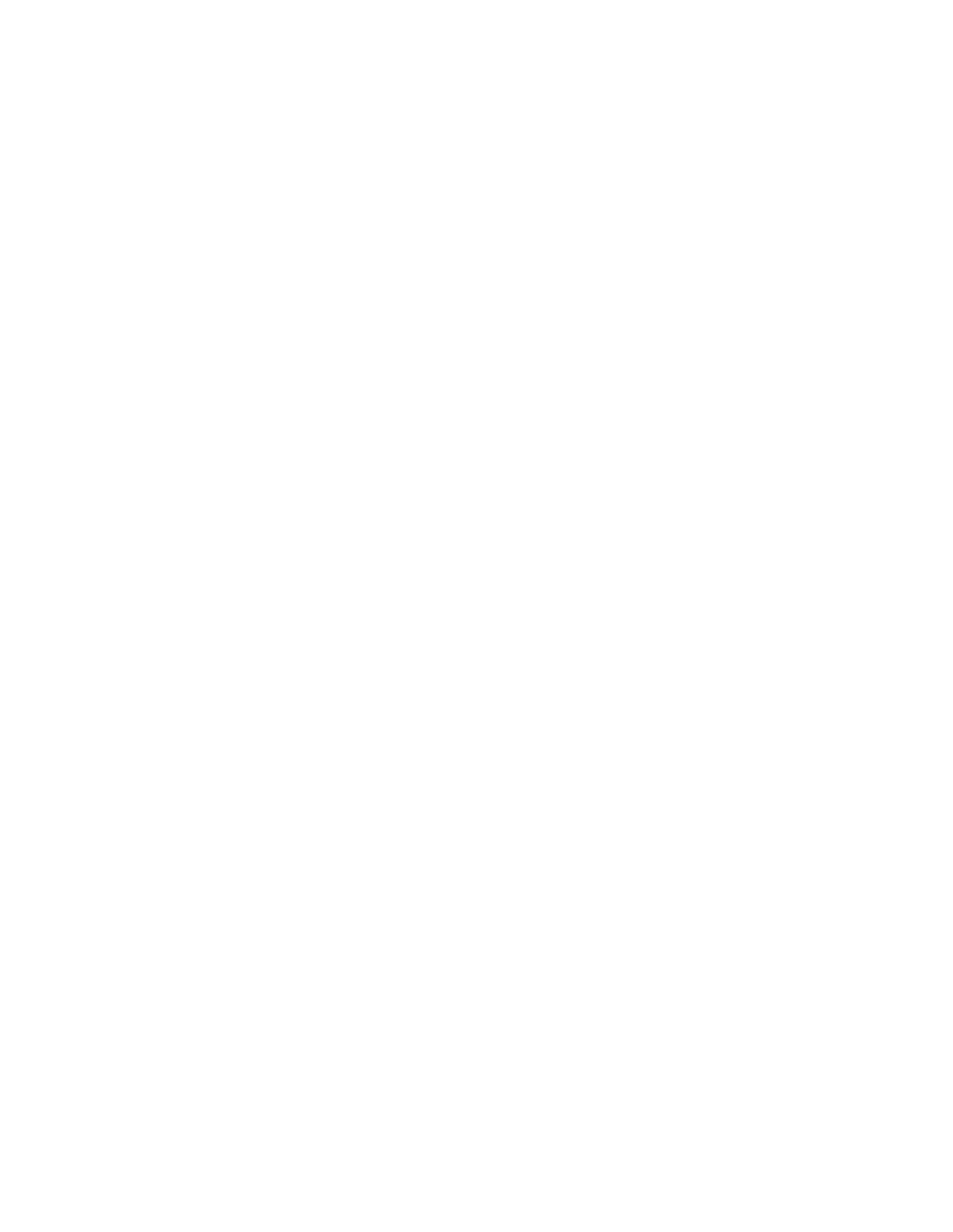INDEX (Listed by subject and paragraph)

## A

Alimony As Liability 2-l1(A) As Income 2-7(F), 2-9(C)(1)(h) Amendatory Clause 3-4 Application 3-1(A) Assumptions Chap.4 Attachment A 1-7 Auto Allowance 2-7(O) B Bank Statements 3-1(E) Bankruptcy 2-3(E) Borrower Identification 3-2(B) Building on Own Land 1-8(D) Buydowns 2-14 C Cash-on-Hand 2-10(M) Citizenship, not required 2-2(B) Child Care Expenses 2-11(A) Child Support As Liability 2-11(A) As Income 2-7(F) Closing Costs 1-6(B)(1),1-7 Commission Income 2-7(D) Community Property States 2- 2(D) Compensating Factors 2-13

**Concessions** Financing 1-7(B) Seller 1-7(A) Contingent Liabilities 2-11(B) Co-Borrowers Non-Occupants 1-8(B) On Title 2-2(A) Cosigners 2-2(A) Credit Documents (Age of) 3-1 History 2-3 Credit Alert System (CAIVRS) 2- 5(C) Streamline Refinances 1-12 Assumptions 4-4 D Debt-to-Income Ratio 2-12 Deposit Verification 3-1(E) Depreciation 2-9(1)(b), 2-9(1)(c) Disclosure Statement 3-11 Discount Points 1-9 (B) E Earnest Money 2-10(A) Effective Income 2-5 (C)(3) Employer Assistance 2-10(I) Employment 2-7 Energy Efficient Homes 2-19 Energy Efficient Mortgage 2-20 Equal Credit Opportunity Act (ECOA) 3-11(B)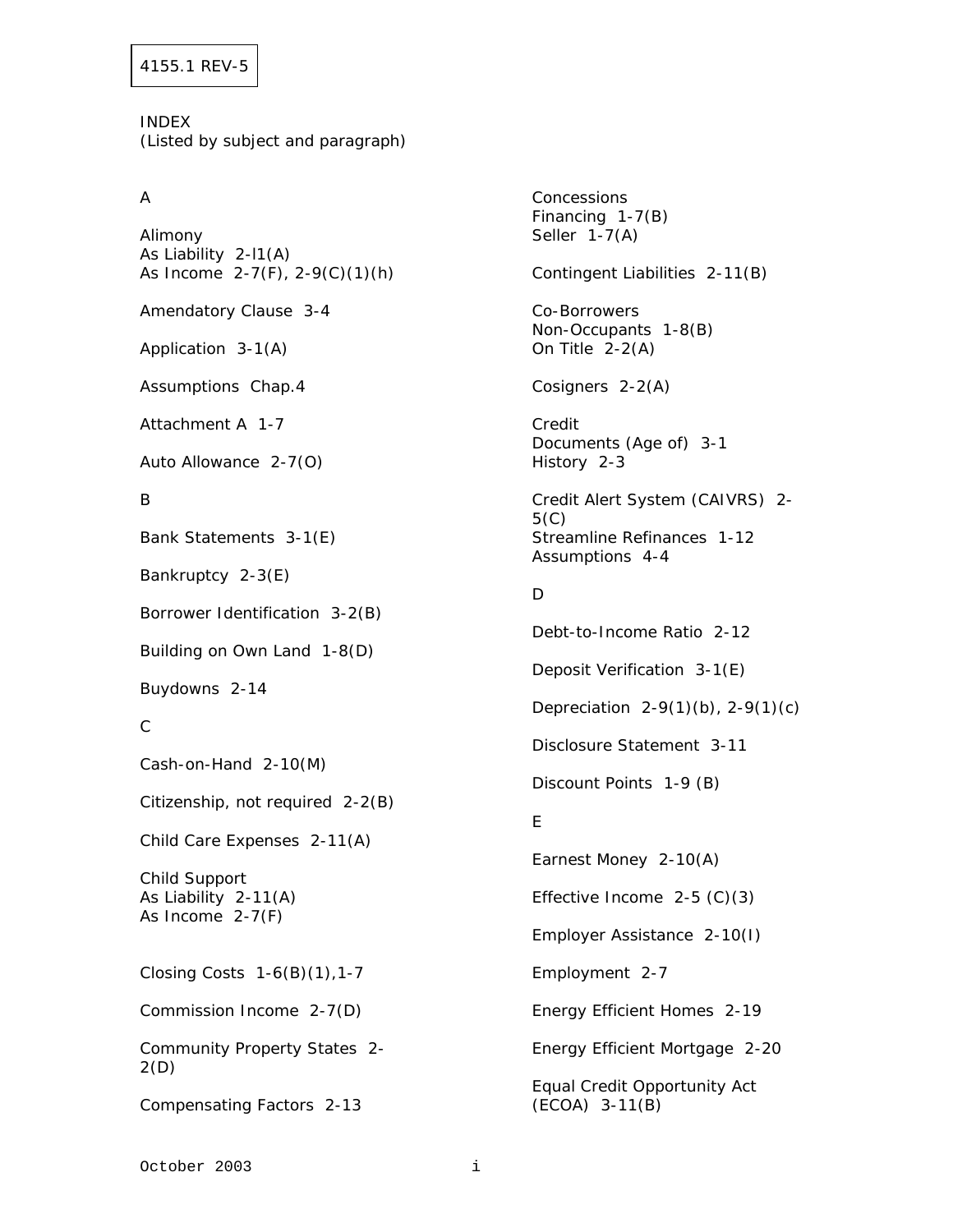#### F

Fair Housing Regulations 3-11 (A)

Federal Obligations 2-4(B), 2-  $5(A)(B)$ 

Foreclosure 2-3(D), 2-14(5)(A)

Funds for Closing 2-10

#### G

General Contractor 1-8(D)

Gift Funds 2-10(C)

Gross Income 2-12

#### H

Hotel and Transient Use 3-8

HUD-1 Settlement Statement 2- 10(E)

HUD-Owned (PD) Properties 1- 4(A)

I

Identity-of-Interest 1-8 (A)

Income Alimony 2-7(F) Commission 2-7(D) Interest and Dividend 2-7(H) Non-taxable Income 2-7(Q) Overtime and Bonus 2-7(A) Part-time and Seasonal 2-7(B) Projected 2-7(R) Ratios 2-12 Rental 2-7(M) Retirement 2-7(E) Salary and Wage 2-7 Self-Employed 2-9 Social Security 2-7(E) Trust 2-7(P) Unacceptable 2-6

Income Tax Returns 2-9, 4-1(F) Corporate (IRS 1120) 2-9(C)(2) Partnership (IRS 1065) 2-9(C)(4)

"S" Corporations (IRS 1120S) 2-  $9(C)(3)$ Schedules B  $2-9(C)(1)(E)$ Income Verification 4-1(D) Investor Mortgages 1-4, 1-5 (A)  $\mathbf{L}$ Land Contracts 1-8(E) Land Equity/Value 1-8(D) LDP List  $2-5(A)$ Legal Documents 3-11 Living Trusts 2-2(F) Loan-to-Value (LTV) Ratio Co-borrowers and 1-8(B) Identity-of-Interest 1-8(A) Financing Concessions and Maximum Financing 1-6 Payoffs of Land Contracts 1-8(E) Purchase Transactions 1-7 Refinances 1-10 Subordinate Financing and 1-13 M Maximum Mortgage Amount 1-6

Built on Own Land 1-8(D) Co-Borrowers and 1-8(B) Construction Stage of Property 1-  $6(B)(2)$ Land Contracts 1-8(E) Identity-of-Interest 1-8(A) Owner-Occupied 1-6(B)(1) Refinances 1-11 Secondary Residences 1-6(3) Solar Energy System 1-7(C)(3) Statutory Limits 1-6(A) Three- and Four-Unit Properties 1- 8(C)

Military Personnel 2-2(E), 4-5(A)

Minimum Investment 1-7

Mortgage Broker Fee 1-9(H)

Mortgage Credit Certificates 2-7(I)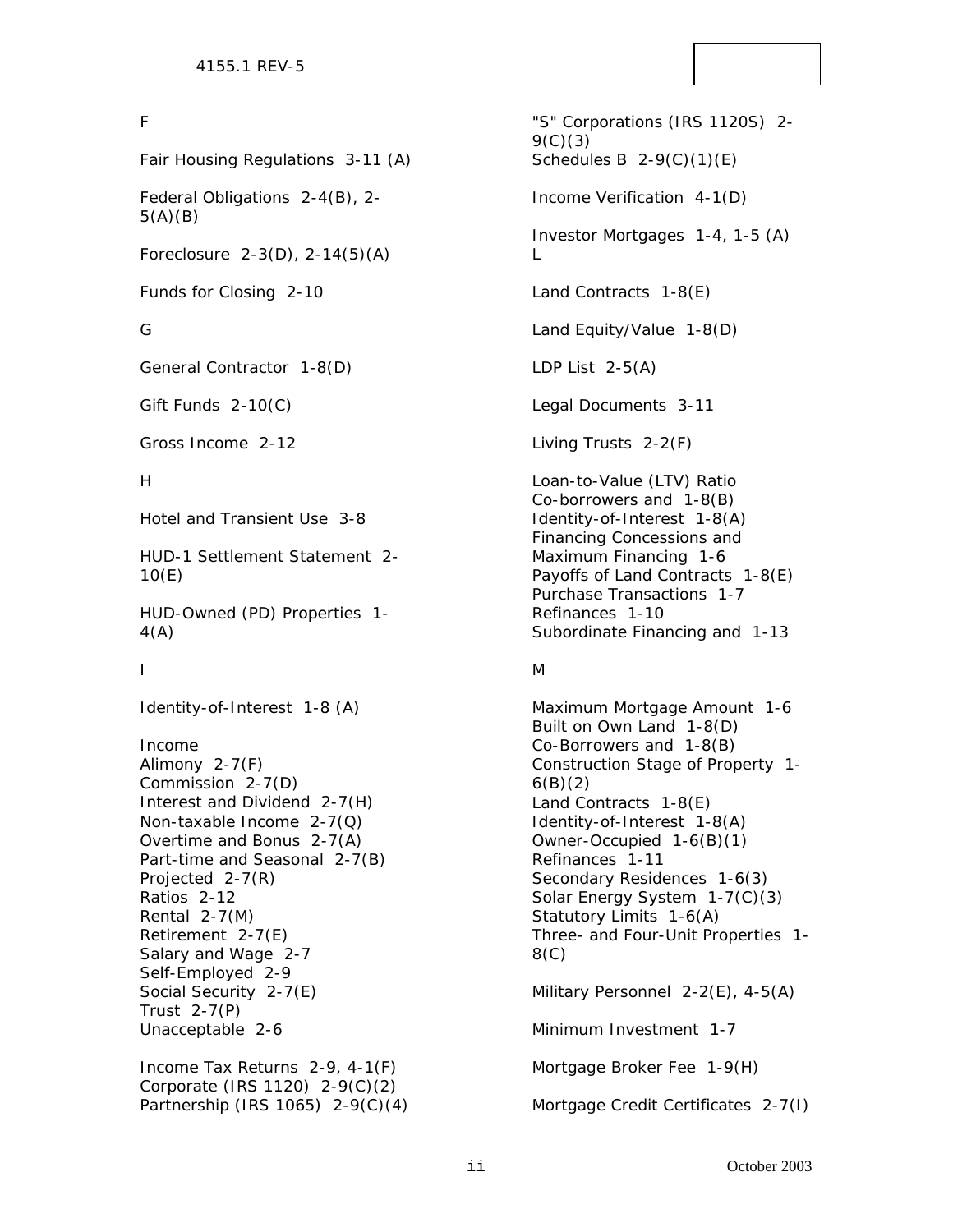Mortgage Limits 1-6

Mortgage Payment-to-Income Ratios 2-12

#### N

Nonprofit Organizations As Borrowers 1-5 Providing Secondary Financing 1- 13 (B)

Non-Purchasing Spouse 2-2(D)

Non-Realty Items 1-7(B), 1-9(C)

Note (Mortgage) 2-2(A)

#### O

**Obligations** Not Considered 2-11(D) Projected 2-11(C) Recurring 2-11(A)

Occupancy Status 1-2

## P

Payment Record 2-3(A)

Personal Property Items In Mortgage Amount 1-7(B) Sales of 2-10(G)

Power of Attorney 3-7

Prepaid Expenses Paid by Seller 1-7(A) As Settlement Costs 1-9(B)

Principal Residence 1-2

Projected Obligations 2-11(C)

Proposed Construction 1-6(2)

R Ratios Debt-to-income 2-12 Energy-efficient homes 2-12(C) Mortgage payment-to-income 2- 12 Loan-to-value 1-6(B) Total fixed payment-to-income 2- 12(B) Real Estate Broker Fees 1-7, 1- 9(G) Real Estate Certification 3-3 Real Estate Commissions As Assets to Close 2-10(P) As Sales Concession 1-7(A) Inducement to Purchase 1-7(B) Recurring Obligations 2-11(A) Refinance Transactions 1-10 Release from Liability 4-3 Rent Credit As Assets 2-10(N) Rental Income 2-7(M) Repairs and Improvements 1- 7(C)(1) Residency Requirements 1-2, 2- 2(B) Residential Mortgage Credit Report 3-1(C) Room and Board Income 2-7(M) S Sales Agreement 3-1(G), 3-4, 3-9 Sales Concessions 1-7(A) Sales Proceeds 2-10(E) Second Homes 1-3 Secondary Financing 1-13 On Assumptions 4-4(C) Secondary Mortgages Refinances of 1-11